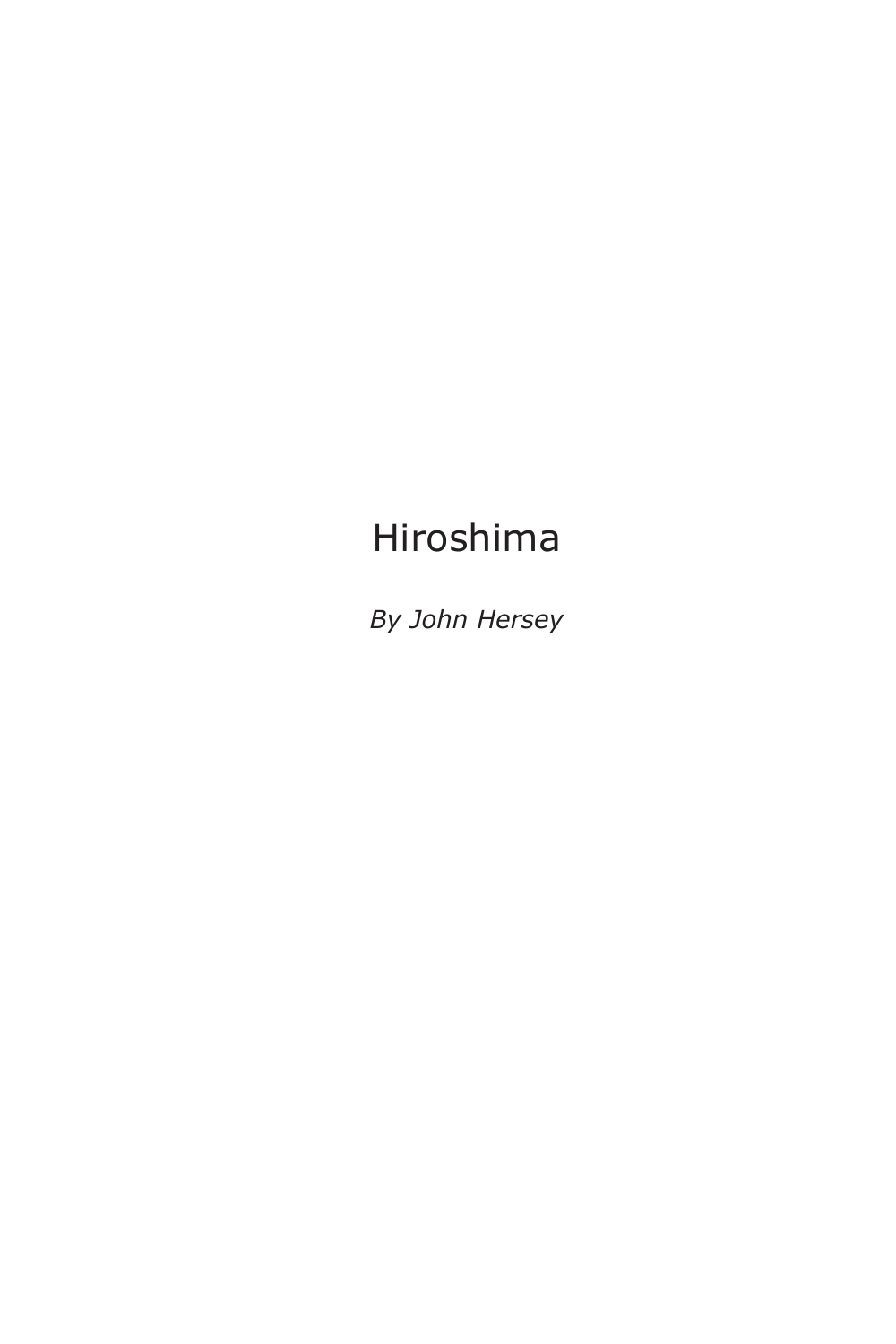Title: Hiroshima Author: John Hersey Publisher: EFL Club (www.eflclub.com)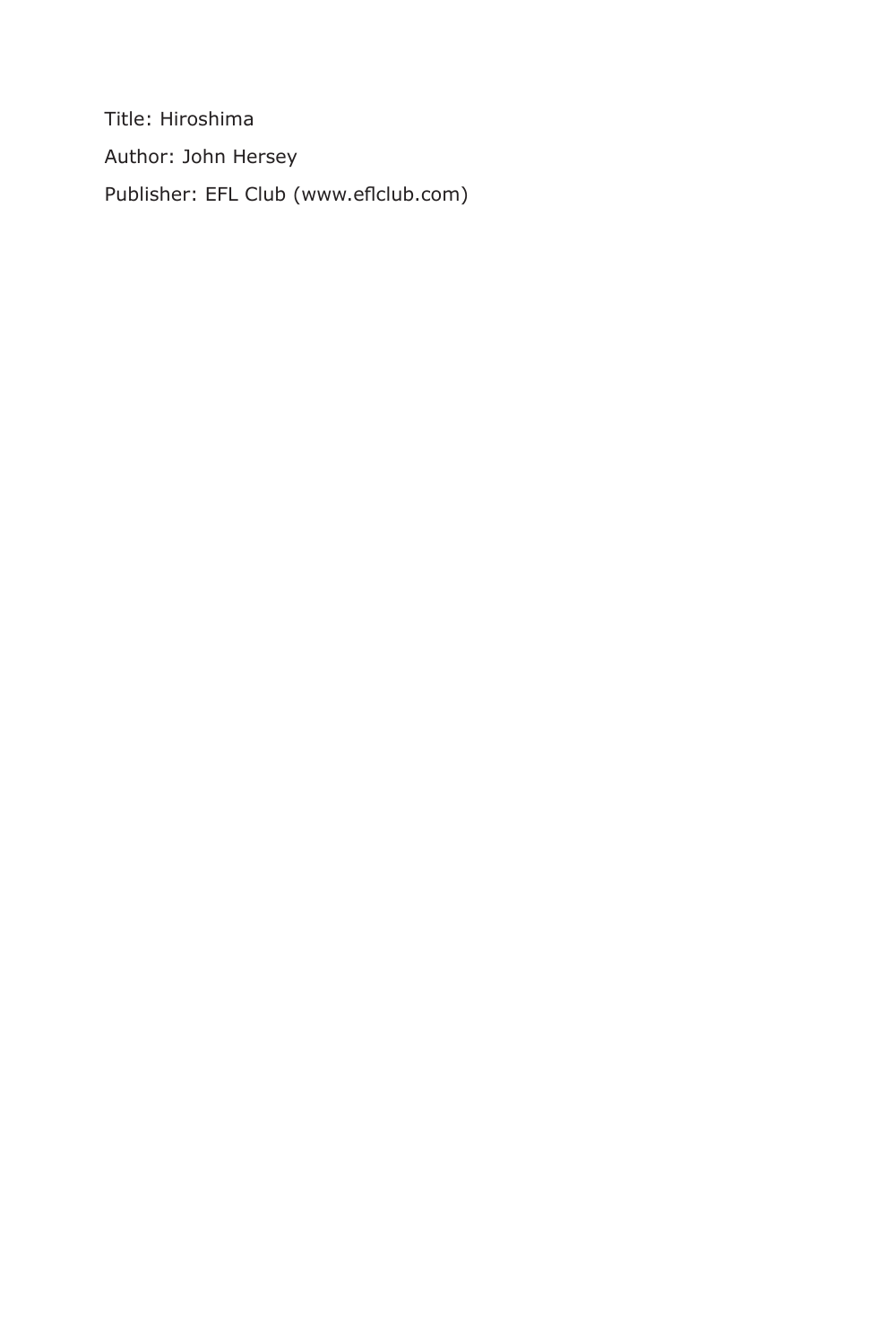# **Contents**

| Hiroshima                                                                                                                                                                                                                                                                                                                                                                                                                                                                                                          |                                                                                                    |
|--------------------------------------------------------------------------------------------------------------------------------------------------------------------------------------------------------------------------------------------------------------------------------------------------------------------------------------------------------------------------------------------------------------------------------------------------------------------------------------------------------------------|----------------------------------------------------------------------------------------------------|
| Details Are Being Investigated 22<br>Panic Grass and Feverfew. 35                                                                                                                                                                                                                                                                                                                                                                                                                                                  |                                                                                                    |
| An Eyewitness Account                                                                                                                                                                                                                                                                                                                                                                                                                                                                                              |                                                                                                    |
| By Father John A. Siemes.                                                                                                                                                                                                                                                                                                                                                                                                                                                                                          | 49                                                                                                 |
| The Atomic Bombings Of Hiroshima And Nagasaki                                                                                                                                                                                                                                                                                                                                                                                                                                                                      |                                                                                                    |
| The Manhattan Project Atomic Bomb Investigating Group<br>Summary Of Damages And Injuries<br>The Selection Of The Target.<br>Description Of The Cities Before The Bombings.<br>General Comparison Of Hiroshima And Nagasaki<br>Description Of Damage Caused By The Atomic Explosions. .<br>The Nature Of An Atomic Explosion $\ldots$<br>Characteristics Of The Damage Caused By The Bombs<br>Calculations Of The Peak Pressure Of The Blast Wave.<br>Long Range Blast Damage<br>Shielding, Or Screening From Blast | 60<br>60<br>61<br>62<br>63<br>64<br>66<br>67<br>69<br>70<br>76<br>78<br>80<br>81<br>82<br>82<br>83 |
|                                                                                                                                                                                                                                                                                                                                                                                                                                                                                                                    | 84                                                                                                 |
| Characteristics Of The Injuries To Persons                                                                                                                                                                                                                                                                                                                                                                                                                                                                         | 86<br>86                                                                                           |
|                                                                                                                                                                                                                                                                                                                                                                                                                                                                                                                    | 87                                                                                                 |
|                                                                                                                                                                                                                                                                                                                                                                                                                                                                                                                    | 87                                                                                                 |
|                                                                                                                                                                                                                                                                                                                                                                                                                                                                                                                    | 88                                                                                                 |
| Shielding From Radiation                                                                                                                                                                                                                                                                                                                                                                                                                                                                                           | 91                                                                                                 |
| The Effects On The Inhabitants Of The Bombed Cities<br>$\mathbf{1}$ and $\mathbf{1}$                                                                                                                                                                                                                                                                                                                                                                                                                               | 91                                                                                                 |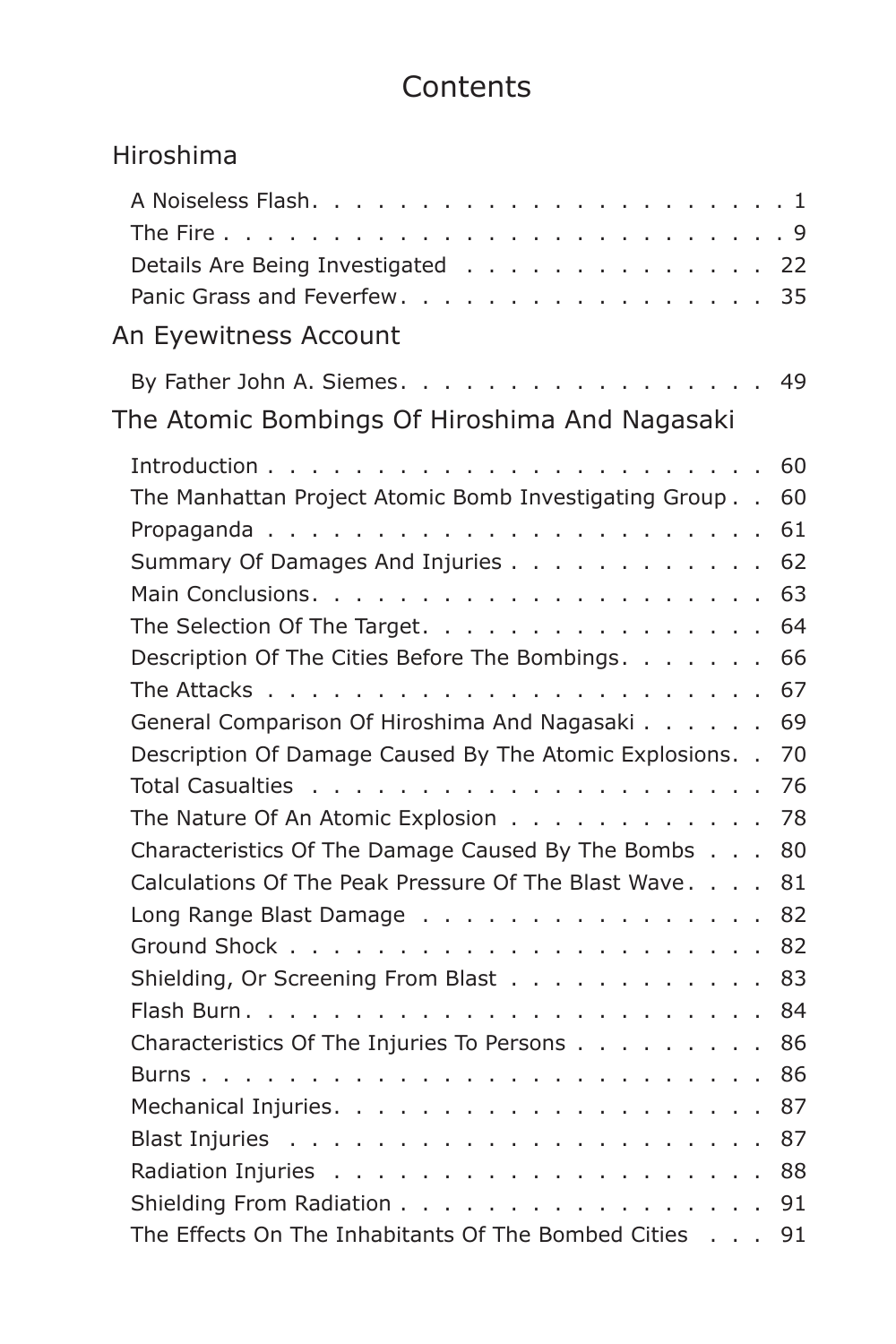## [Worldwide Effects Of Nuclear War](#page-96-0)

| The Mechanics Of Nuclear Explosions 95    |  |  |  |  |  |  |
|-------------------------------------------|--|--|--|--|--|--|
|                                           |  |  |  |  |  |  |
| Alterations Of The Global Environment. 98 |  |  |  |  |  |  |
|                                           |  |  |  |  |  |  |
|                                           |  |  |  |  |  |  |
| Quotations                                |  |  |  |  |  |  |
| A Few Selected Quotes Of John Hersey 105  |  |  |  |  |  |  |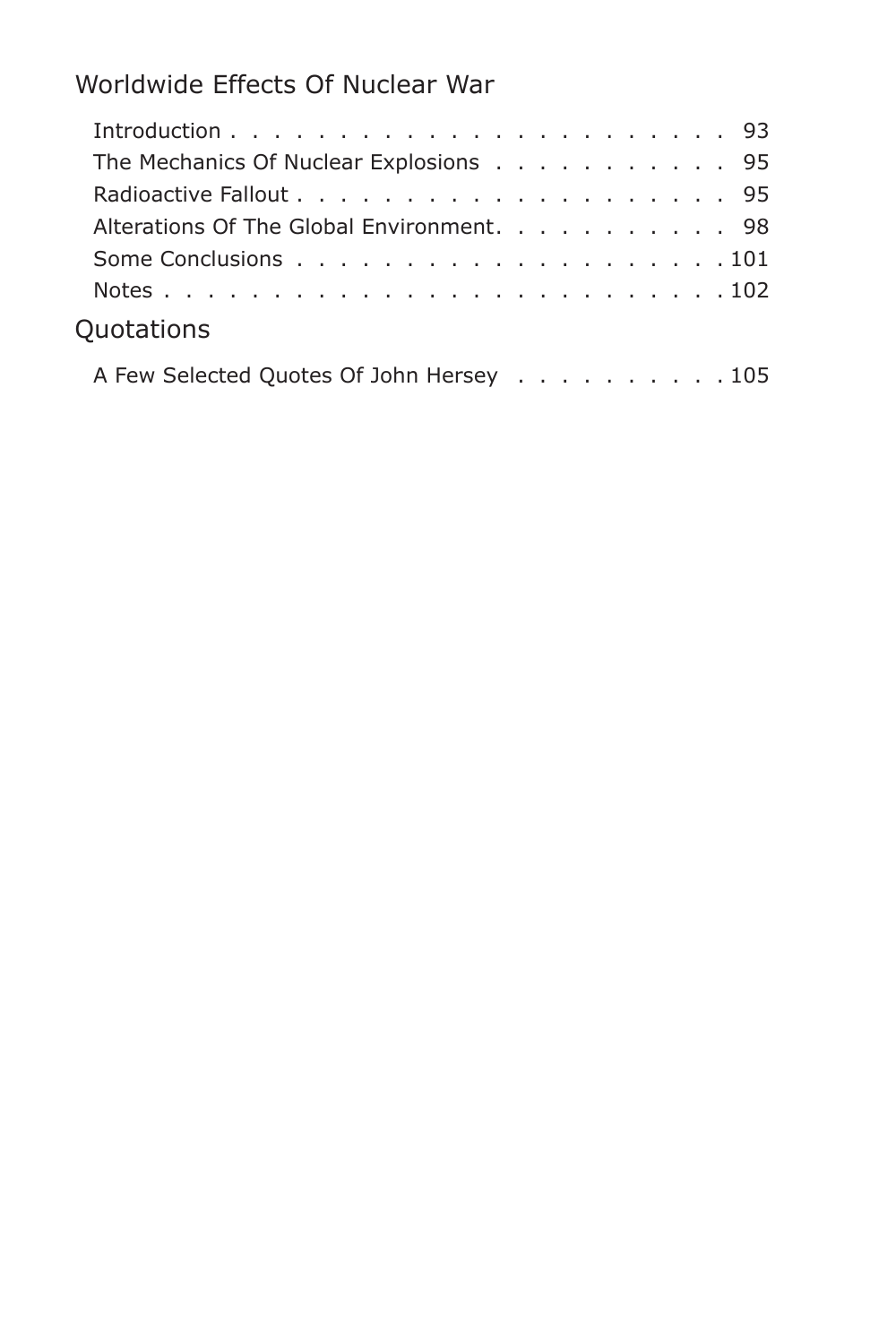### Hiroshima

<span id="page-4-0"></span>*By John Hersey*

#### *Chapter One*

#### A Noiseless Flash

At exactly fifteen minutes past eight in the morning, on August 6, 1945, Japanese time, at the moment when the atomic bomb flashed above Hiroshima, Miss Toshiko Sasaki, a clerk in the personnel department of the East Asia Tin Works, had just sat down at her place in the plant office and was turning her head to speak to the girl at the next desk. At that same moment, Dr. Masakazu Fujii was settling down cross-legged to read the Osaka Asahi on the porch of his private hospital, overhanging one of the seven deltaic rivers which divide Hiroshima; Mrs. Hatsuyo Nakamura, a tailor's widow, stood by the window of her kitchen, watching a neighbor tearing down his house because it lay in the path of an air-raid-defense fire lane; Father Wilhelm Kleinsorge, a German priest of the Society of Jesus, reclined in his underwear on a cot on the top floor of his order's three-story mission house, reading a Jesuit magazine, Stimmen der Zeit; Dr. Terufumi Sasaki, a young member of the surgical staff of the city's large, modern Red Cross Hospital, walked along one of the hospital corridors with a blood specimen for a Wassermann test in his hand; and the Reverend Mr. Kiyoshi Tanimoto, pastor of the Hiroshima Methodist Church, paused at the door of a rich man's house in Koi, the city's western suburb, and prepared to unload a handcart full of things he had evacuated from town in fear of the massive B-29 raid which everyone expected Hiroshima to suffer. A hundred thousand people were killed by the atomic bomb, and these six were among the survivors. They still wonder why they lived when so many others died, Each of them counts many small items of chance or volition—a step taken in time, a decision to go in-doors, catching one streetcar instead of the next— that spared him. And now each knows that in the act of survival he lived a dozen lives and saw more death than he ever thought he would see. At the time, none of them knew anything.

The Reverend Mr. Tanimoto got up at five o'clock that morning. He was alone in the parsonage, be-cause for some time his wife had been commuting with their year-old baby to spend nights with a friend in Ushida, a suburb to die north. Of all the important cities of Japan, only two, Kyoto and Hiroshima, had not been visited in strength by B-*san*, or Mr. B, as the Japanese, with a mixture of respect and unhappy familiarity, called the B-29; and Mr. Tanimoto, like all his neighbors and friends, was almost sick with anxiety. He had heard uncomfortably detailed accounts of mass raids on Kure, Iwakuni, Tokuyama, and other nearby towns; he was sure Hiroshima's turn would come soon. He had slept badly the night before, because there had been several air-raid warnings. Hiroshima had been getting such warnings almost every night for weeks, for at that time the B-29s were using Lake Biwa, northeast of Hiroshima, as a rendezvous point, and no matter what city the Americans planned to hit, the Superfortresses streamed in over the coast near Hiroshima. The frequency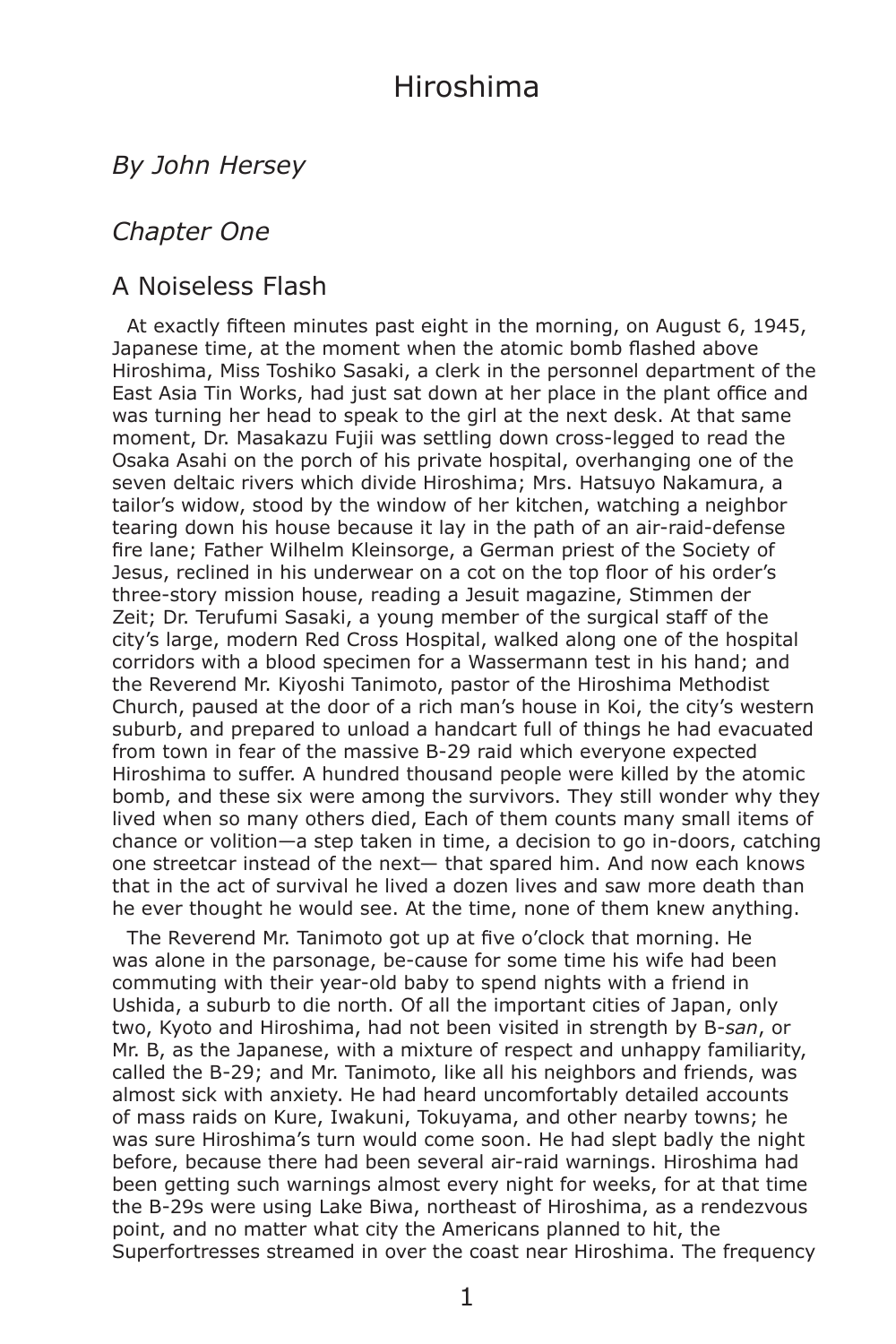of the warnings and the continued abstinence of Mr. B with respect to Hiroshima had made its citizens jittery; a rumor was going around that the Americans were saving something special for the city.

Mr. Tanimoto is a small man, quick to talk, laugh, and cry. He wears his black hair parted in the middle and rather long; the prominence of the frontal bones just above his eyebrows and the smallness of his mustache, mouth, and chin give him a strange, old-young look, boyish and yet wise, weak and yet fiery. He moves nervously and fast, but with a restraint which suggests that he is a cautious, thoughtful man. He showed, indeed, just those qualities in the uneasy days before the bomb fell. Besides having his wife spend the nights in Ushida, Mr. Tanimoto had been carrying all the portable things from his church, in the close-packed residential district called Nagaragawa, to a house that belonged to a rayon manufacturer in Koi, two miles from the center of town. The rayon man, a Mr. Matsui, had opened his then unoccupied estate to a large number of his friends and acquaintances, so that they might evacuate whatever they wished to a safe distance from the probable target area, Mr. Tanimoto had had no difficulty in moving chairs, hymnals, Bibles, altar gear, and church records by pushcart himself, but the organ console and an upright piano required some aid, A friend of his named Matsuo had, the day before, helped him get the piano out to Koij in return, he had promised this day to assist Mr. Matsuo in hauling out a daughter's belongings,, That is why he had risen so early.

Mr. Tanimoto cooked his own breakfast. He felt awfully tired. The effort of moving the piano the day before, a sleepless night, weeks of worry and unbalanced diet, the cares of his parish—all combined to make him feel hardly adequate to the new day's work. There was another thing, too: Mr. Tanimoto had studied theology at Emory College, in Atlanta, Georgia; he had graduated in 1940; he spoke excellent English; he dressed in American clothes; he had corresponded with many American friends right up to die time the war began; and among a people obsessed with a fear of being spied upon—perhaps almost obsessed himself—he found himself growing increasingly uneasy. The police had questioned him several times, and just a few days before, he had heard that an influential acquaintance, a Mr. Tanaka, a retired officer of the Toyo Kisen Kaisha steamship line, an anti-Christian, a man famous in Hiroshima for his showy philanthropies and notorious for his personal tyrannies, had been telling people that Tanimoto should not be trusted. In compensation, to show himself publicly a good Japanese, Mr. Tanimoto had taken on the chairmanship of his local *tonarigumi*, or Neighborhood Association, and to his other duties and concerns this position had added the business of organizing air-raid defense for about twenty families,

Before six o'clock that morning, Mr. Tanimoto started for Mr. Matsuo's house. There he found that their burden was to be a *tansu*, a large Japanese cabinet, full of clothing and household goods. The two men set out, The morning was perfectly clear and so warm that the day promised to be uncomfortable. A few minutes after they started, the air-raid siren went off—a minute-long blast that warned of approaching planes but indicated to the people of Hiroshima only a slight degree of danger, since it sounded every morning at this time, when an American weather plane came over. The two men pulled and pushed the handcart through the city streets. Hiroshima was a fan-shaped city, lying mostly on the six islands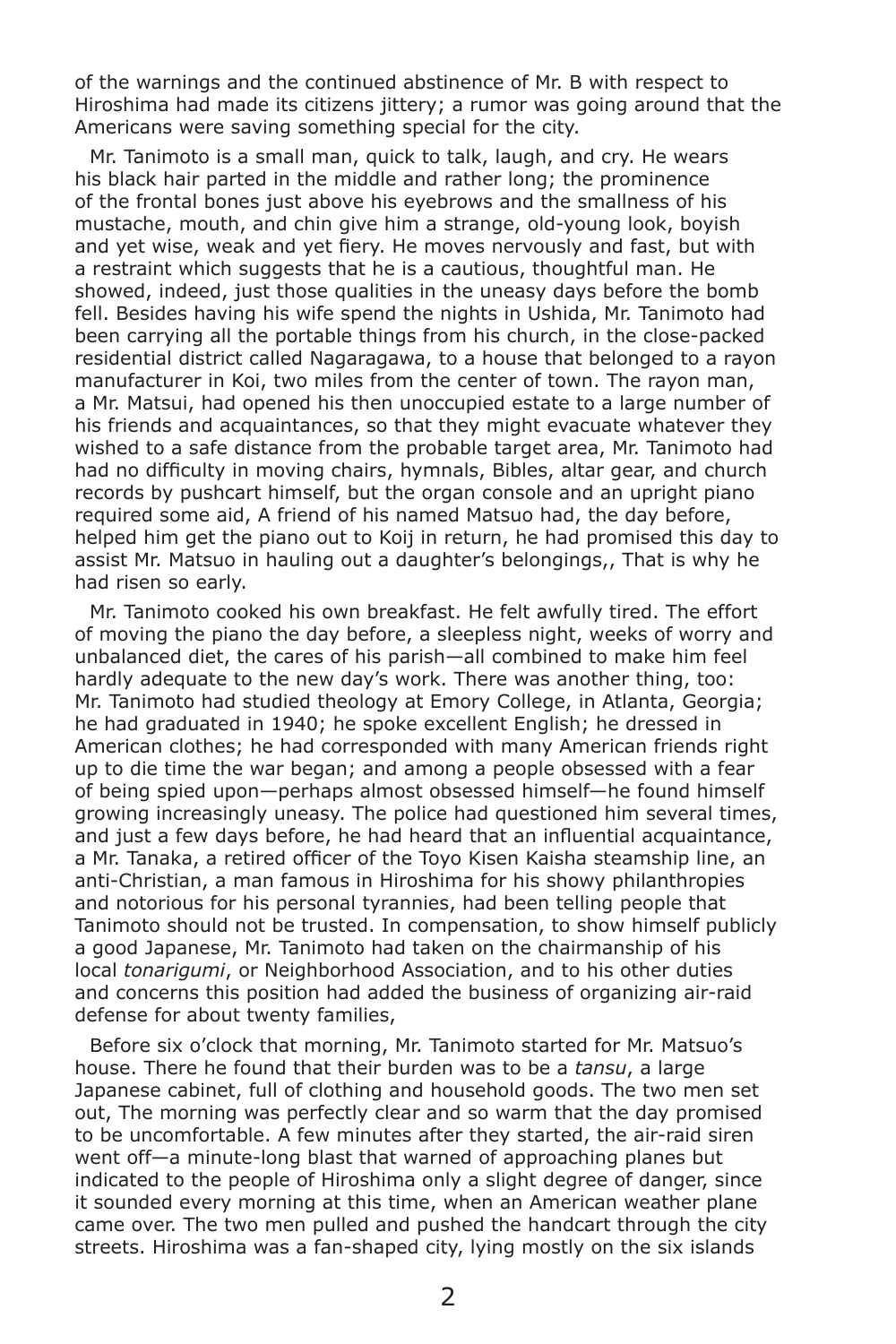formed by the seven esturial rivers that branch out from the Ota Riverj its main commercial and residential districts, covering about four square miles in the center of the city, contained three-quarters of its population, which had been reduced by several evacuation programs from a wartime peak of 380,000 to about 245,000, Factories and other residential districts, or suburbs, lay compactly around the edges of the city. To the south were the docks, an airport, and the island-studded Inland Sea. A rim of mountains runs around the other three sides of the delta, Mr. Tanimoto and Mr. Matsuo took their way through the shopping center, already full of people, and across two of the rivers to the sloping streets of Koi, and up them to the outskirts and foothills. As they started up a valley away from the tight-ranked houses, the all-clear sounded, (The Japanese radar operators, detecting only three planes, supposed that they comprised a reconnaissance.) Pushing the handcart up to the rayon man's house was tiring, and the men, after they had maneuvered their load into the driveway and to the front steps, paused to rest awhile. They stood with a wing of the house between them and the city. Like most homes in this part of Japan, the house consisted of a wooden frame and wooden walls supporting a heavy tile roof. Its front hall, packed with rolls of bedding and clothing, looked like a cool cave full of fat cushions. Opposite the house, to the right of the front door, there was a large, finicky rock garden. There was no sound of planes. The morning was still; the place was cool and pleasant.

Then a tremendous flash of light cut across the sky. Mr. Tanimoto has a distinct recollection that it travelled from east to west, from the city toward the hills. It seemed a sheet of sun. Both he and Mr. Matsuo reacted in terror—and both had time to react (for they were 3,500 yards, or two miles, from the center of the explosion). Mr. Matsuo dashed up the front steps into the house and dived among the bedrolls and buried himself there. Mr. Tanimoto took four or five steps and threw himself between two big rocks in the garden. He bellied up very hard against one of them. As his face was against the stone, he did not see what happened. He felt a sudden pressure, and then splinters and pieces of board and fragments of tile fell on him. He heard no roar. (Almost no one in Hiroshima recalls hearing any noise of the bomb. But a fisherman in his sampan on the Inland Sea near Tsuzu, the man with whom Mr. Tanimoto's mother-inlaw and sister-in-law were living, saw the flash and heard a tremendous explosion; he was nearly twenty miles from Hiroshima, but the thunder was greater than when the B-29s hit Iwakuni, only five miles away.)

When he dared, Mr. Tanimoto raised his head and saw that the rayon man's house had collapsed. He thought a bomb had fallen directly on it. Such clouds of dust had risen that there was a sort of twilight around In panic, not thinking for the moment of Mr. Matsuo under the ruins, he dashed out into the street. He noticed as he ran that the concrete wall of the estate had fallen over—toward the house rather than away from it. In the street, the first thing he saw was a squad of soldiers who had been burrowing into the hillside opposite, making one of the thousands of dugouts in which the Japanese apparently intended to resist invasion, hill by hill, life for life; the soldiers were coming out of the hole, where they should have been safe, and blood was running from their heads, chests, and backs. They were silent and dazed.

Under what seemed to be a local dust cloud, the day grew darker and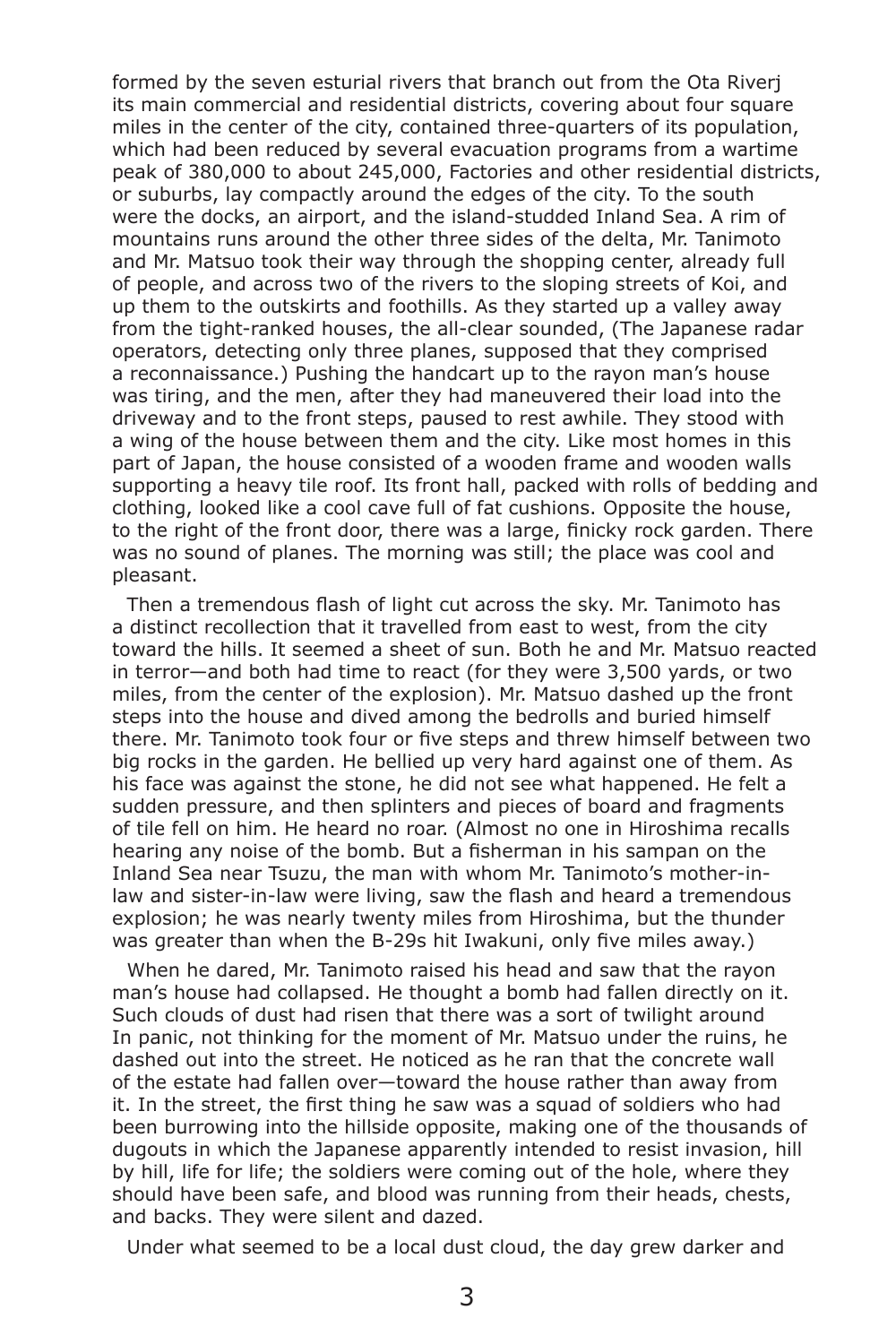darker.

At nearly midnight, the night before the bomb was dropped, an announcer on the city's radio station said that about two hundred B-29s were approaching southern Honshu and advised the population of Hiroshima to evacuate to their designated "safe areas," Mrs. Hatsuyo Nakamura, the tailor's widow, who lived in the section called Nobori-cho and who had long had a habit of doing as she was told, got her three children—a ten-year-old boy, Toshio, an eight-year-old girl, Yaeko, and a five-year-old girl, Myeko—out of bed and dressed them and walked with them to the military area known as the East Parade Ground, on the northeast edge of the city. There she unrolled some mats and the children lay down on them. They slept until about two, when they were awakened by the roar of the planes going over Hiroshima.

As soon as the planes had passed, Mrs. Nakamura started back with her children. They reached home a little after two-thirty and she immediately turned on the radio, which, to her distress, was just then broadcasting a fresh warning. When she looked at the children and saw how tired they were, and when she thought of the number of trips they had made in past weeks, all to no purpose, to the East Parade Ground, she decided that in spite of the instructions on the radio, she simply could not face starting out all over again. She put the children in their bedrolls on the floor, lay down herself at three o'clock, and fell asleep at once, so soundly that when the planes passed over later, she did not waken to their sound,

The siren jarred her awake at about seven. She arose, dressed quickly, and hurried to the house of Mr. Nakamoto, the head of her Neighborhood Association, and asked him what she should do. He said that she should remain at home unless an urgent warning—a series of intermittent blasts of the siren —was sounded. She returned home, lit the stove in the kitchen, set some rice to cook, and sat down to read that morning's Hiroshima Chugoku. To her relief, the all-clear sounded at eight o'clock. She heard the children stirring, so she went and gave each of them a handful of peanuts and told them to stay on their bedrolls, because they were tired from the night's walk. She had hoped that they would go back to sleep, but the man in the house directly to the south began to make a terrible hullabaloo of hammering, wedging, ripping, and splitting. The prefectural government, convinced, as everyone in Hiroshima was, that the city would be attacked soon, had begun to press with threats and warnings for the completion of wide fire lanes, which, it was hoped, might act in conjunction with the rivers to localize any fires started by an incendiary raid; and the neighbor was reluctantly sacrificing his home to the city's safety. Just the day before, the prefecture had ordered all able-bodied girls from the secondary schools to spend a few days helping to clear these lanes, and they started work soon after the all-clear sounded

Mrs. Nakamura went back to the kitchen, looked at the rice, and began watching the man next door. At first, she was annoyed with him for making so much noise, but then she was moved almost to tears by pity, Her emotion was specifically directed toward her neighbor, tearing down his home, board by board, at a time when there was so much unavoidable destruction, but undoubtedly she also felt a generalized, community pity, to say nothing of self-pity. She had not had an easy time. Her husband, Isawa, had gone into the Army just after Myeko was born, and she had heard nothing from or of him for a long time, until, on March 5, 1942,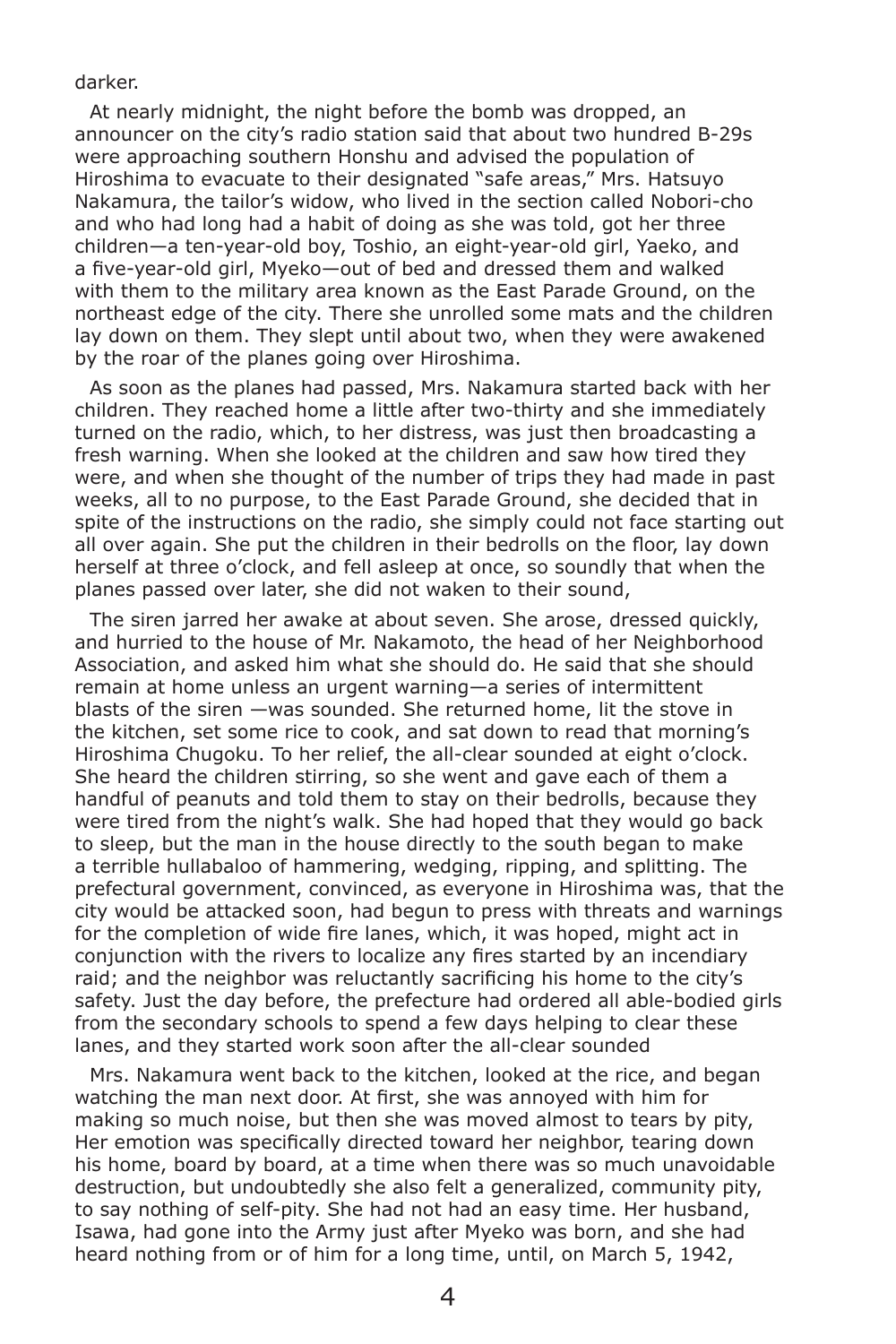she received a seven-word telegram: "Isawa died an honorable death at Singapore," She learned later that he had died on February 15th, the day Singapore fell, and that he had been a corporal. Isawa had been a not particularly prosperous tailor, and his only capital was a Sankoku sewing machine. After his death, when his allotments stopped coming, Mrs. Nakamura got out the machine and began to take in piecework herself, and since then had sup-ported the children, but poorly, by sewing,

As Mrs. Nakamura stood watching her neighbor, everything flashed whiter than any white she had ever seen. She did not notice what happened to the man next door; the reflex of a mother set her in motion toward her children. She had taken a single step (the house was 1,350 yards, or three-quarters of a mile, from the center of the explosion) when something picked her up and she seemed to fly into the next room over the raised sleeping platform, pursued by parts of her house.

Timbers fell around her as she landed, and a shower of tiles pommelled her; everything became dark, for she was buried. The debris did not cover her deeply. She rose up and freed herself. She heard a child ay, "Mother, help me!,w and saw her youngest—Myeko, the five-year-old—buried up to her breast and unable to move. As Mrs. Nakamura started frantically to claw her way toward the baby, she could see or hear nothing of her other children,

In the days right before the bombing, Dr. Masakazu Fujii, being prosperous, hedonistic, and at the time not too busy, had been allowing himself the luxury of sleeping until nine or nine-thirty, but fortunately he had to get up early the morning the bomb was dropped to see a house guest off on a train. He rose at six, and half an hour later walked with his friend to the station, not far away, across two of the rivers. He was back home by seven, just as the siren sounded its sustained warning. He ate breakfast and then, because the morning was al-ready hot, undressed down to his underwear and went out on the porch to read the paper. This porch—in fact, the whole building—was curiously constructed, Dr. Fujii was the proprietor of a peculiarly Japanese institution: a private, single-doctor hospital, This building, perched beside and over the water of the Kyo River, and next to the bridge of the same name, contained thirty rooms for thirty patients and their kinfolk—for, according to Japanese custom, when a person falls sick and goes to a hospital, one or more members of his family go and live there with him, to cook for him, bathe, massage, and read to him, and to offer incessant familial sympathy, without which a Japanese patient would be miserable indeed, Dr. Fujii had no beds—only straw mats—for his patients. He did, however, have all sorts of modern equipment: an X-ray machine, diathermy apparatus, and a fine tiled laboratory, The structure rested two-thirds on the land, one-third on piles over the tidal waters of the Kyo. This overhang, the part of the building where Dr. Fujii lived, was queer-looking, but it was cool in summer and from die porch, which faced away from the center of the city, the prospect of the river, with pleasure boats drifting up and down it, was always refreshing. Dr. Fujii had occasionally had anxious moments when the Ota and its mouth branches rose to flood, but the piling was apparently firm enough and the house had always held.

Dr. Fujii had been relatively idle for about a month because in July, as the number of untouched cities in Japan dwindled and as Hiroshima seemed more and more inevitably a target, he began turning patients away, on the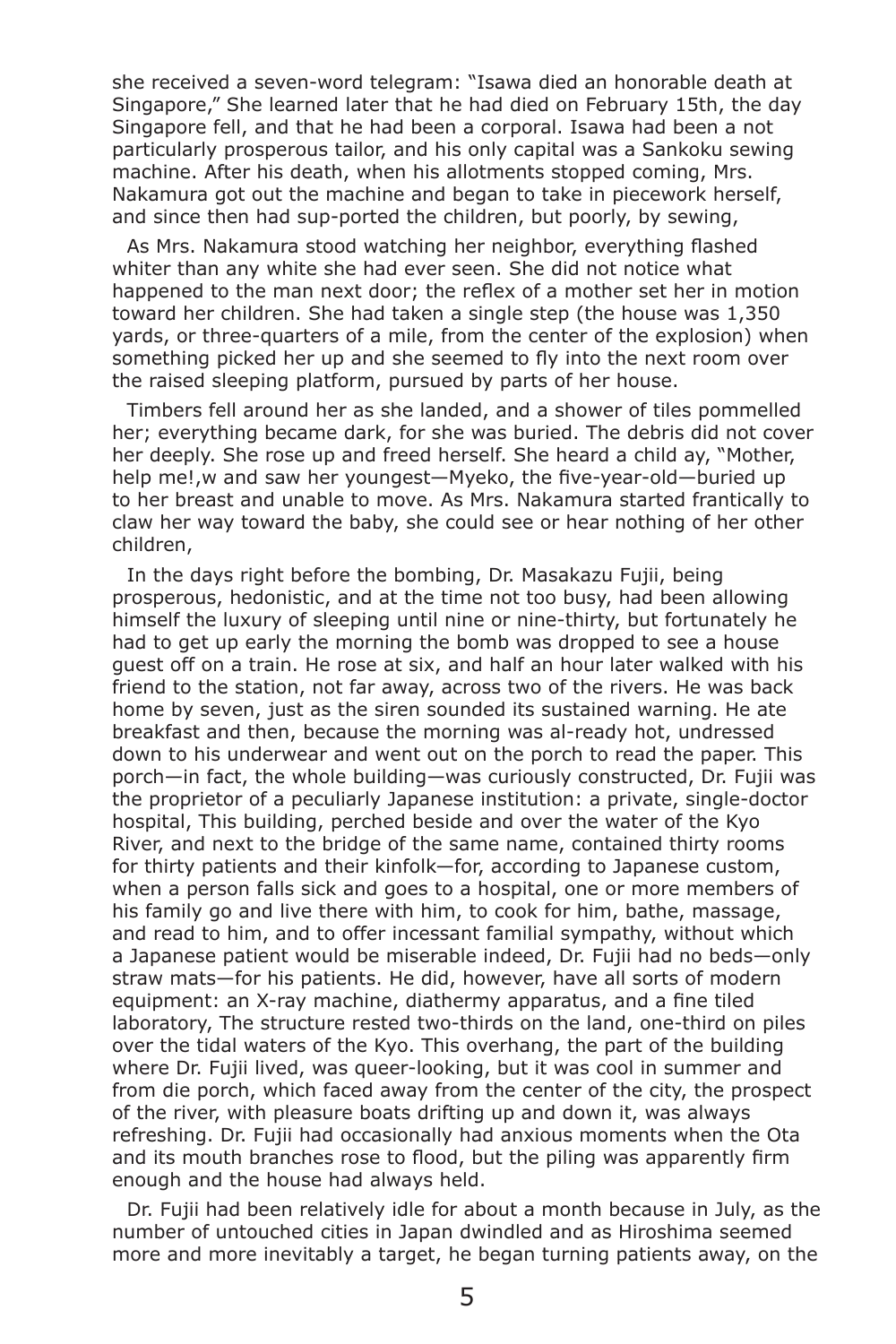ground that in case of a fire raid he would not be able to evacuate them, Now he had only two patients left—a woman from Yano, injured in die shoulder, and a young man of twenty-five recovering from burns he had suffered when the steel factory near Hiroshima in which he worked had been bit. Dr. Fujii had six nurses to tend his patients. His wife and children were safe; his wife and one son were living outside Osaka, and an-other son and two daughters were in the country on Kyushu. A niece was living with him, and a maid and a manservant. He had little to do and did not mind, for he had saved some money. At fifty, he was healthy, convivial, and calm, and he was pleased to pass the evenings drinking whiskey with friends, always sensibly and for the sake of conversation, Before the war, he had affected brands imported from Scotland and America; now he was perfectly satisfied with the best Japanese brand, *Suntory*.

Dr. Fujii sat down cross-legged in his underwear on the spotless matting of the porch, put on his glasses, and started reading the Osaki *Asahi*. He liked to read the Osaka news because his wife was there. He saw the flash. To him—faced away from the center and looking at his paper—it seemed a brilliant yellow. Startled, he began to rise to his feet. In that moment (he was 1,550 yards from the center), the hospital leaned behind his rising and, with a terrible ripping noise, toppled into the river. The Doctor, still in the act of getting to his feet, was thrown forward and around and over; he was buffeted and gripped; he lost track of everything, be-cause things were so speeded up; he felt the water.

Dr. Fujii hardly had time to think that he was dying before he realized that he was alive, squeezed tightly by two long timbers in a V across his chest, like a morsel suspended between two huge chop-sticks—held upright, so that he could not move, with his head miraculously above water and his torso and legs in it The remains of his hospital were all around him in a mad assortment of splintered lumber and materials for the relief of pain. His left shoulder hurt terribly, His glasses were gone.

Father Wilhelm Kleinsorge, of the Society of Jesus, was, on the morning of the explosion, in rather frail condition, The Japanese wartime diet had not sustained him, and he felt the strain of being a foreigner in an increasingly xenophobic Japan; even a German, since the defeat of the Fatherland, was unpopular. Father Kleinsorge had, at thirty-eight, the look of a boy growing too fast—thin in the face, with a prominent Adam's apple, a hollow chest, dangling hands, big feet. He walked clumsily, leaning forward a little. He was tired all the time, To make matters worse, he had suffered for two days, along with Father Cieslik, a fellow-priest, from a rather painful and urgent diarrhea, which they blamed on the beans and black ration bread they were obliged to eat. Two other priests then living in the mission compound, which was in the Nobori-cho section—Father Superior LaSalle and Father Schiffer—had happily escaped this affliction.

Father Kleinsorge woke up about six the morning the bomb was dropped, and half an hour later-he was a bit tardy because of his sickness-he began to read Mass in the mission chapel, a small Japanese-style wooden building which was without pews, since its worshippers knelt on the usual Japanese matted floor, facing an altar graced with splendid silks, brass, silver, and heavy embroideries. This morning, a Monday, the only worshippers were Mr. Takemoto, a theological student living in the mission house; Mr. Fukai, the secretary of the diocese; Mrs. Murata, the mission's devoutly Christian housekeeper; and his fellow-priests. After Mass, while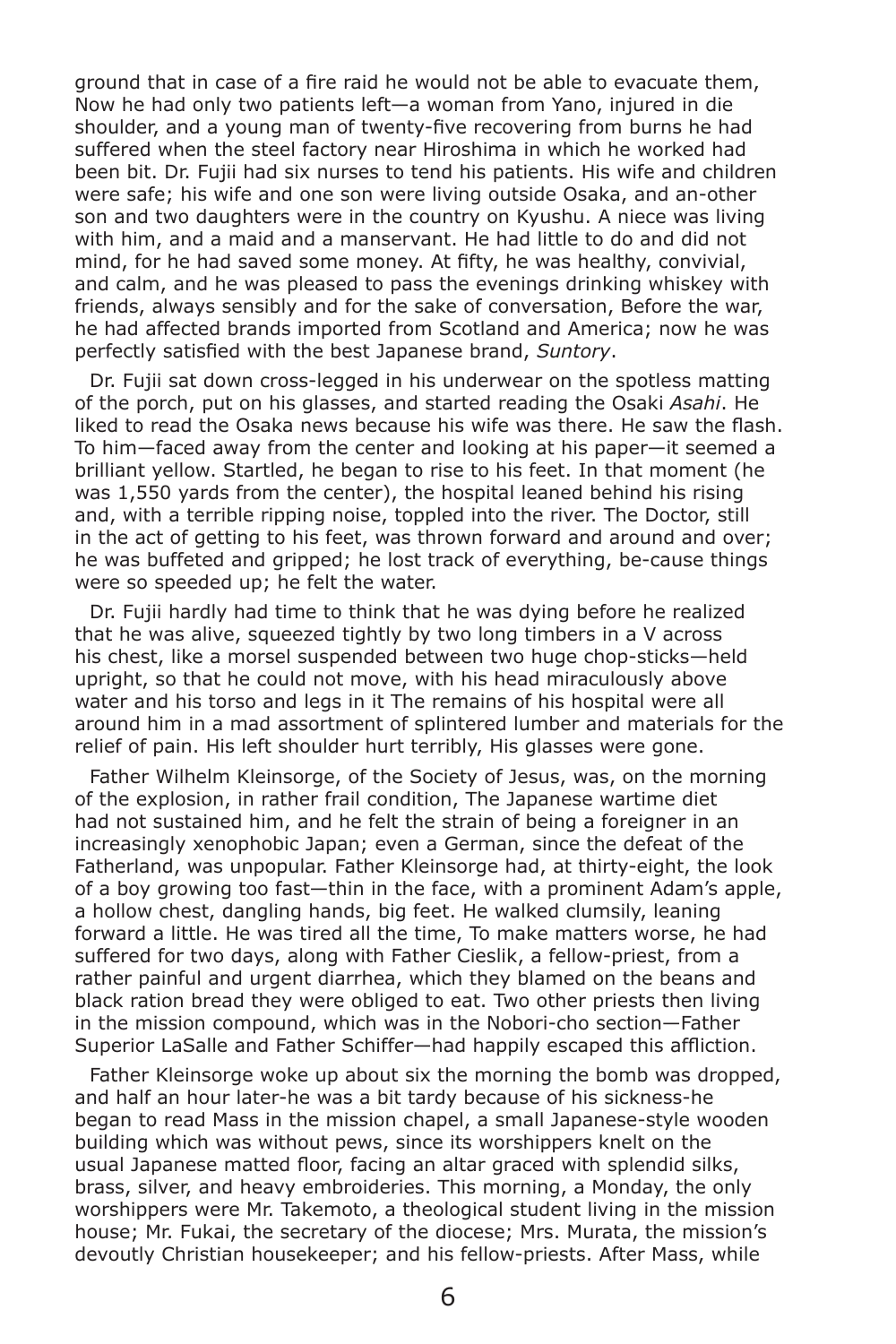Father Kleinsorge was reading the Prayers of Thanksgiving, the siren sounded. He stopped the service and the missionaries retired across the compound to the bigger building. There, in his room on the ground floor, to the right of the front door, Father Kleinsorge changed into a military uniform which he had acquired when he was teaching at the Rokko Middle School in Kobe and which he wore during air-raid alerts.

After an alarm, Father Kleinsorge always went out and scanned the sky, and in this instance, when he stepped outside, he was glad to see only the single weather plane that flew over Hiroshima each day about this time. Satisfied that nothing would happen, he went in and breakfasted with the other Fathers on substitute coffee and ration bread, which, under the circumstances, was especially repugnant to him. The Fathers sat and talked awhile, until, at eight, they heard the all-clear. They went then to various parts of the building. Father Schiffer retired to his room to do some writing. Father Cieslik sat in his room in a straight chair with a pillow over his stomach to ease his pain, and read. Father Superior LaSalle stood at the window of his room, thinking. Father Kleinsorge went up to a room on the third floor, took off all his clothes except his underwear, and stretched out on his right side on a cot and began reading his Stimmen der Zeit.

After the terrible flash—which, Father Kleinsorge later realized, reminded him of something he had read as a boy about a large meteor colliding with the earth—he had time (since he was 1,400 yards from the center) for one thought: A bomb has fallen directly on us. Then, for a few seconds or minutes, he went out of his mind.

Father Kleinsorge never knew how he got out of the house. The next things he was conscious of were that he was wandering around in the mission's vegetable garden in his underwear, bleeding slightly from small cuts along his left flank; that all the buildings round about had fallen down except the Jesuits' mission house, which had long before been braced and double-braced by a priest named Gropper, who was terrified of earthquakes; that the day had turned dark; and that Murata*-san*, the housekeeper, was nearby, crying over and over, "*Shu Jesusu, awaremi tama*! Our Lord Jesus, have pity on us!"

On the train on the way into Hiroshima from the country, where he lived with his mother, Dr. Terafumi Sasaki, the Red Cross Hospital surgeon, thought over an unpleasant nightmare he had had the night before. His mother's home was in Mukaihara, thirty miles from the city, and it took him two hours by train and tram to reach die hospital He had slept uneasily all night and had wakened an hour earlier than usual, and, feeling sluggish and slightly feverish, had debated whether to go to the hospital at all; his sense of duty finally forced him to go, and he had started out on an earlier train than he took most mornings. The dream had particularly frightened him because it was so closely associated, on the surface at least, with a disturbing actuality, He was only twenty-five years old and had just completed his training at the Eastern Medical University, in Tsingtao, China. He was something of an idealist and was much distressed by the inadequacy of medical facilities in the country town where his mother lived. Quite on his own, and without a permit, he had begun visiting a few sick people out there in the evenings, after his eight hours at the hospital and four hours' commuting. He had recently learned that the penalty for practicing without a permit was severe; a fellow-doctor whom he had asked about it had given him a serious scolding. Nevertheless, he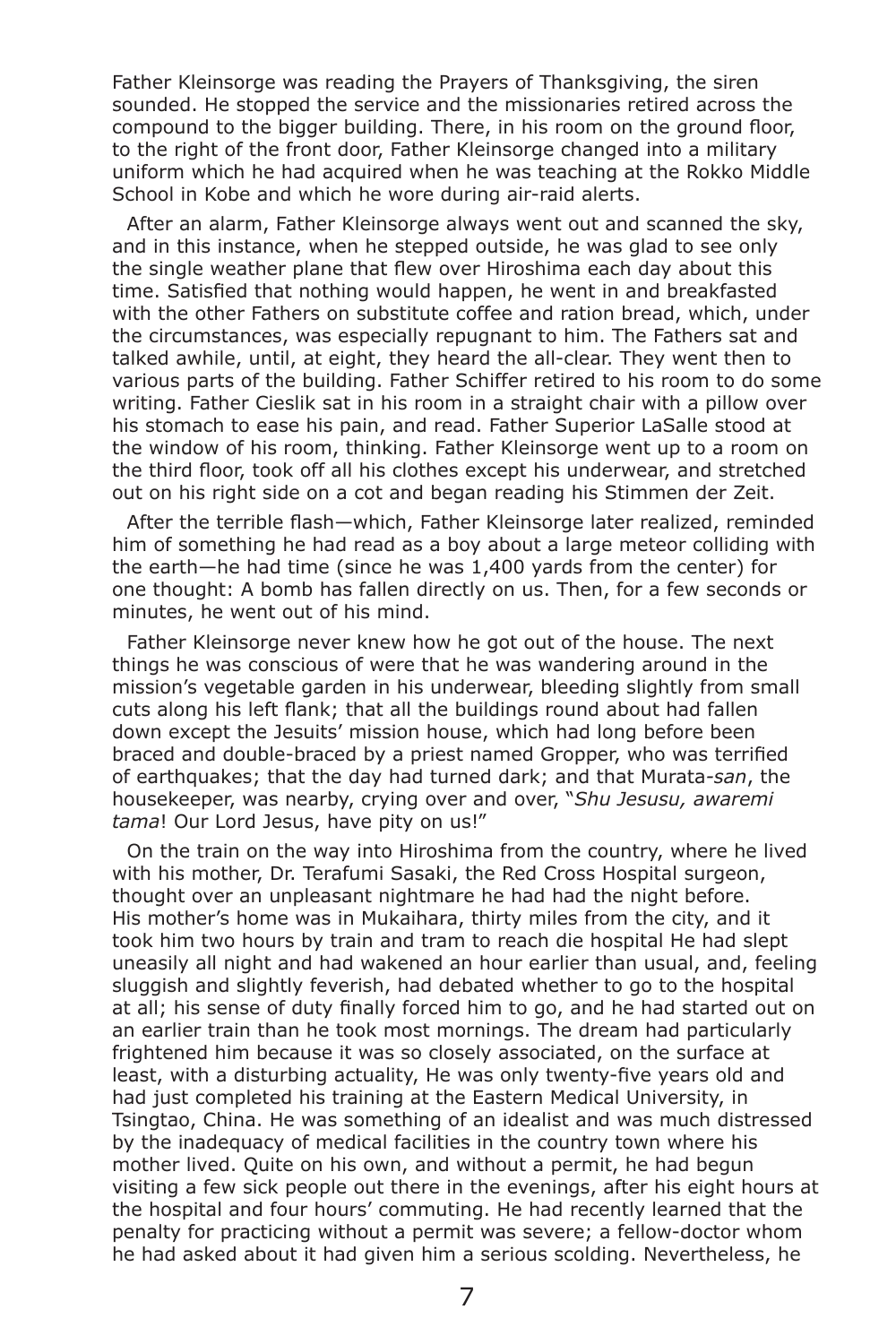had continued to practice. In his dream, he had been at the bedside of a country patient when the police and the doctor he had consulted burst into the room, seized him, dragged him outside, and beat him up cruelly. On the train, he just about decided to give up the work in Mukaihara, since he felt it would be impossible to get a permit, because the authorities would hold that it would conflict with his duties at the Red Cross Hospital.

At the terminus, he caught a streetcar at once. (He later calculated that if he had taken his customary train that morning, and if he had had to wait a few minutes for the streetcar, as often happened, he would have been close to the center at the time of the explosion and would surely have perished.) He arrived at the hospital at seven-forty and reported to the chief surgeon. A few minutes later, he went to a room on the first floor and drew blood from the arm of a man in order to perform a Wassermann test\* The laboratory containing the incubators for the test was on the third floor,, With the blood specimen in his left hand, walking in a kind of distraction he had felt all morning, probably because of the dream and his restless night, he started along the main corridor on his way toward the stairs. He was one step beyond an open window when the light of the bomb was reflected, like a gigantic photographic flash, in the corridor. He ducked down on one knee and said to himself, as only a Japanese would, "Sasaki, *gambare*! Be brave!" Just then (the building was 1,650 yards from the center), the blast ripped through the hospital. The glasses he was wearing flew off his face; the bottle of blood crashed against one wall; his Japanese slippers zipped out from under his feet—but otherwise, thanks to where he stood, he was untouched, Dr. Sasaki shouted the name of the chief surgeon and rushed around to the man's office and found him terribly cut by glass. The hospital was in horrible confusion: heavy partitions and ceilings had fallen on patients, beds had overturned, windows had blown in and cut people, blood was spattered on the walls and floors, instruments were everywhere, many of the patients were running about screaming, many more lay dead. (A colleague working in the laboratory to which Dr. Sasaki had been walking was dead; Dr. Sasaki's patient, whom he had just left and who a few moments before had been dreadfully afraid of syphilis, was also dead,) Dr. Sasaki found himself the only doctor in the hospital who was unhurt,

Dr. Sasaki, who believed that the enemy had hit only the building he was in, got bandages and began to bind the wounds of those inside the hospital; while outside, all over Hiroshima, maimed and dying citizens turned their unsteady steps toward the Red Cross Hospital to begin an invasion that was to make Dr. Sasaki forget his private nightmare for a long, long time.

Miss Toshiko Sasaki, the East Asia Tin Works clerk, who is not related to Dr. Sasaki, got up at three o'clock in the morning on the day the bomb fell. There was extra housework to do. Her eleven-month-old brother, Akio, had come down the day before with a serious stomach upset; her mother had taken him to the Tamura Pediatric Hospital and was staying there with him. Miss Sasaki, who was about twenty, had to cook breakfast for her father, a brother, a sister, and herself, and—since the hospital, because of the war, was unable to provide food—to prepare a whole day's meals for her mother and the baby, in time for her father, who worked in a factory making rubber earplugs for artillery crews, to take the food by on his way to the plant. When she had finished and had cleaned and put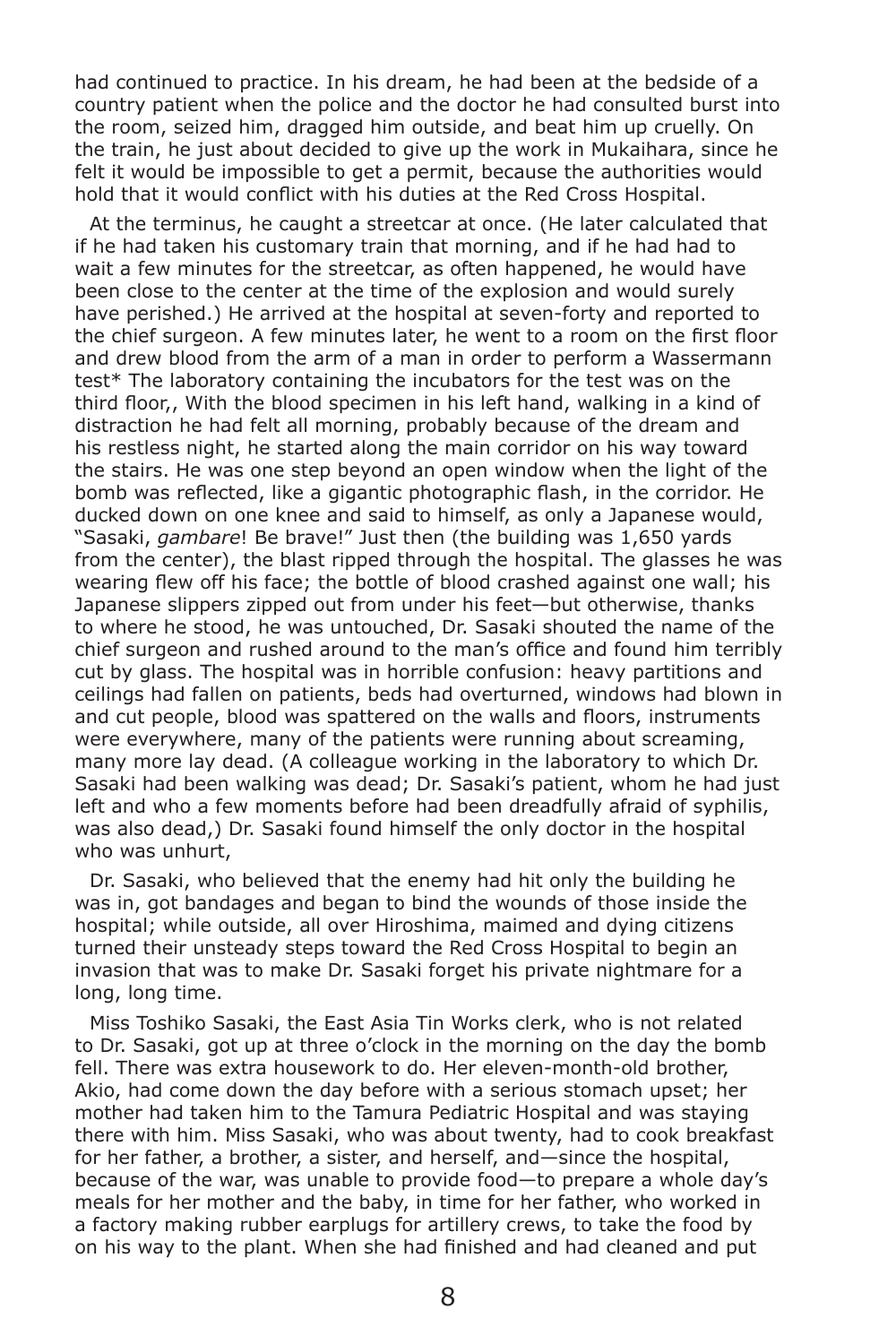<span id="page-12-0"></span>away the cooking things, it was nearly seven. The family lived in Koi, and she had a forty-five-minute trip to the tin works, in the section of town called Kannonmachi. She was in charge of the personnel records in the factory. She left Koi at seven, and as soon as she reached the plant, she went with some of the other girls from the personnel department to die factory auditorium, A prominent local Navy man, a former employee, had committed suicide the day before by throwing himself under a train—a death considered honorable enough to warrant a memorial service, which was to be held at the tin works at ten o'clock that morning- In the large hall, Miss Sasaki and the others made suitable preparations for the meeting. This work took about twenty minutes.

Miss Sasaki went back to her office and sat down at her desk. She was quite far from the windows, which were off to her left, and behind her were a couple of tall bookcases containing all the books of the factory library, which the personnel department had organized. She settled herself at her desk, put some things in a drawer, and shifted papers. She thought that before she began to make entries in her lists of new employees, discharges, and departures for the Army, she would chat for a moment with the girl at her right. Just as she turned her head away from the windows, the room was filled with a blinding light. She was paralyzed by fear, fixed still in her chair for a long moment (the plant was 1,600 yards from the center).

Everything fell, and Miss Sasaki lost consciousness. The ceiling dropped suddenly and the wooden floor above collapsed in splinters and the people up there came down and the roof above them gave way; but principally and first of all, the bookcases right behind her swooped forward and the contents threw her down, with her left leg horribly twisted and breaking underneath her. There, in the tin factory, in the first moment of the atomic age, a human being was crushed by books.

#### *Chapter Two*

#### The Fire

Immediately after die explosion, the Reverend Mr. Kiyoshi Tanimoto, having run wildly out of the Matsui estate and having looked in wonderment at the bloody soldiers at the mouth of the dugout they had been digging, attached himself sympathetically to an old lady who was walking along in a daze, holding her head with her left hand, supporting a small boy of three or four on her back with her right, and crying, "I'm hurt! I'm hurt! I'm hurt!" Mr. Tanimoto transferred the child to his own back and led the woman by the hand down the street, which was darkened by what seemed to be a local column of dust. He took the woman to a grammar school not far away that had previously been designated for use as a temporary hospital in case of emergency. By this solicitous behavior, Mr. Tanimoto at once got rid of his terror. At the school, he was much surprised to see glass all over the floor and fifty or sixty injured people already waiting to be treated. He reflected that, although the all-clear had sounded and he had heard no planes, several bombs must have been dropped. He thought of a hillock in the rayon man's garden from which he could get a view of the whole of Koi—of the whole of Hiroshima, for that matter—and he ran back up to the estate.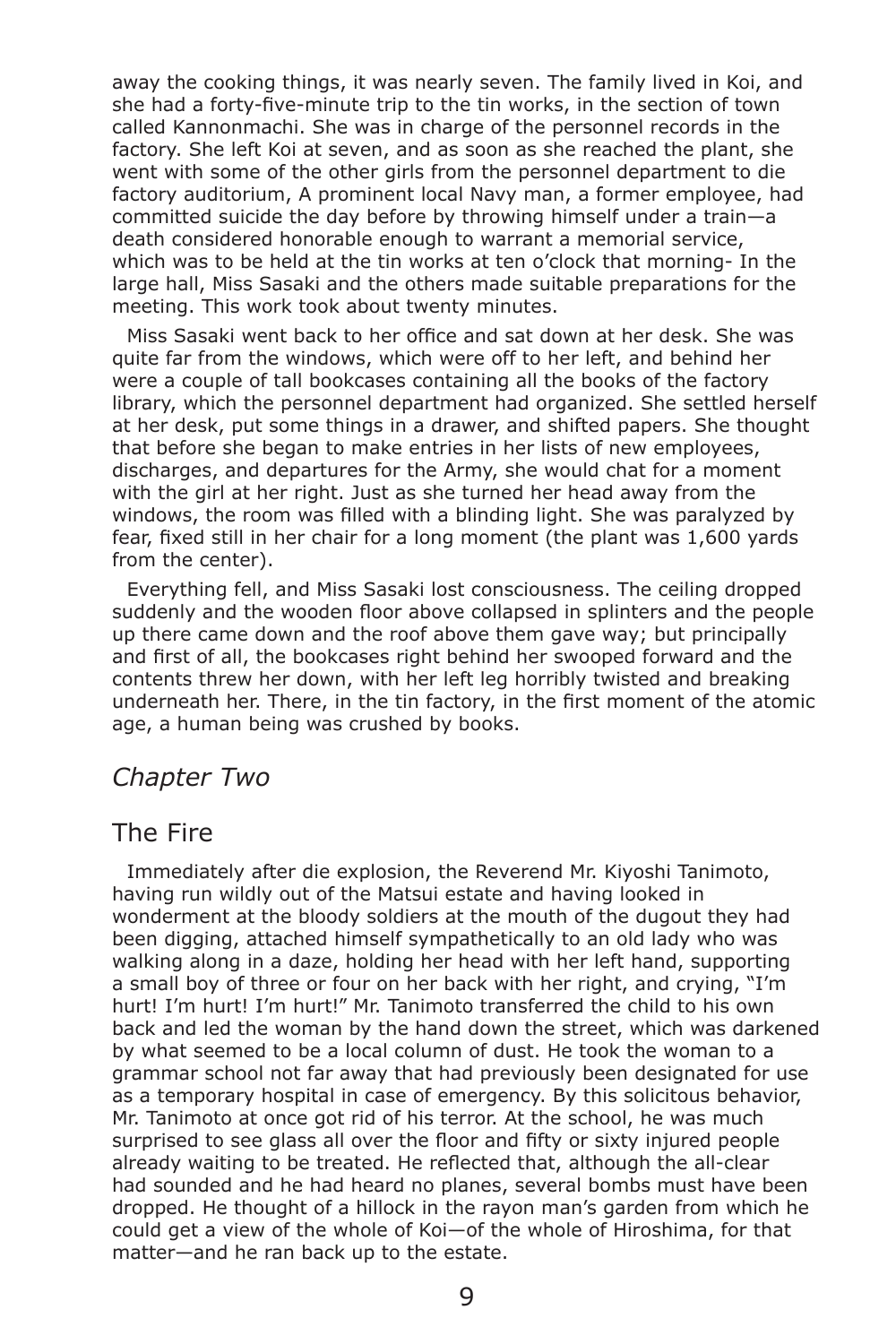From the mound, Mr. Tanimoto saw an astonishing panorama. Not just a patch of Koi, as he had expected, but as much of Hiroshima as he could see through the clouded air was giving off a thick, dreadful miasma. Clumps of smoke, near and far, had begun to push up through the general dust, He wondered how such extensive damage could have been dealt out of a silent sky; even a few planes, far up, would have been audible. Houses nearby were burning, and when huge drops of water the size of marbles began to fall, he half thought that they must be coming from the hoses of firemen fighting the blazes, (They were actually drops of condensed moisture falling from the turbulent tower of dust, heat, and fission fragments that had already risen miles into the sky above Hiroshima.)

Mr. Tanimoto turned away from the sight when he heard Mr. Matsuo call out to ask whether he was all right Mr. Matsuo had been safely cushioned within the falling house by the bedding stored in the front hall and had worked his way out. Mr. Tanimoto scarcely answered,, He had thought of his wife and baby, his church, his home, his parishioners, all of them down in that awful murk. Once more he began to run in fear—toward the city.

Mrs. Hatsuyo Nakamura, the tailor's widow, having straggled up from under the ruins of her house after the explosion, and seeing Myeko, the youngest of her three children, buried breast-deep and unable to move, crawled across the debris, hauled at timbers, and flung tiles aside, in a hurried effort to free the child. Then, from what seemed to be caverns far below, she heard two small voices dying, "*Tasukete! Tasukete!* Help! Help!"

She called the names of her ten-year-old son and eight-year-old daughters "Toshio! Yaeko!"

The voices from below answered.

Mrs. Nakamura abandoned Myeko, who at least could breathe, and in a frenzy made the wreckage fly above the crying voices. The children had been sleeping nearly ten feet apart, but now their voices seemed to come from the same place. Toshio, the boy, apparently had some freedom to move, because she could feel him undermining the pile of wood and tiles as she worked from above. At last she saw his head, and she hastily pulled him out by it A mosquito net was wound intricately, as if it had been carefully wrapped, around his feet. He said he had been blown right across the room and had been on top of his sister Yaeko under the wreckage. She now said, from underneath, that she could not move, because there was something on her legs. With a bit more digging, Mrs. Nakamura cleared a hole above the child and began to pull her arm. "*Itai*! It hurts!" Yaeko cried. Mrs. Nakamura shouted, "There's no time now to say whether it hurts or not," and yanked her whimpering daughter up. Then she freed Myeko. The children were filthy and bruised, but none of them had a single cut or scratch.

Mrs. Nakamura took the children out into the street. They had nothing on but underpants, and al-though the day was very hot, she worried rather confusedly about their being cold, so she went back into the wreckage and burrowed underneath and found a bundle of clothes she had packed for an emergency, and she dressed them in pants, blouses, shoes, padded-cotton air-raid helmets called *bokuzuki*, and even, irrationally, overcoats. The children were silent, except for the five-year-old, Myeko, who kept asking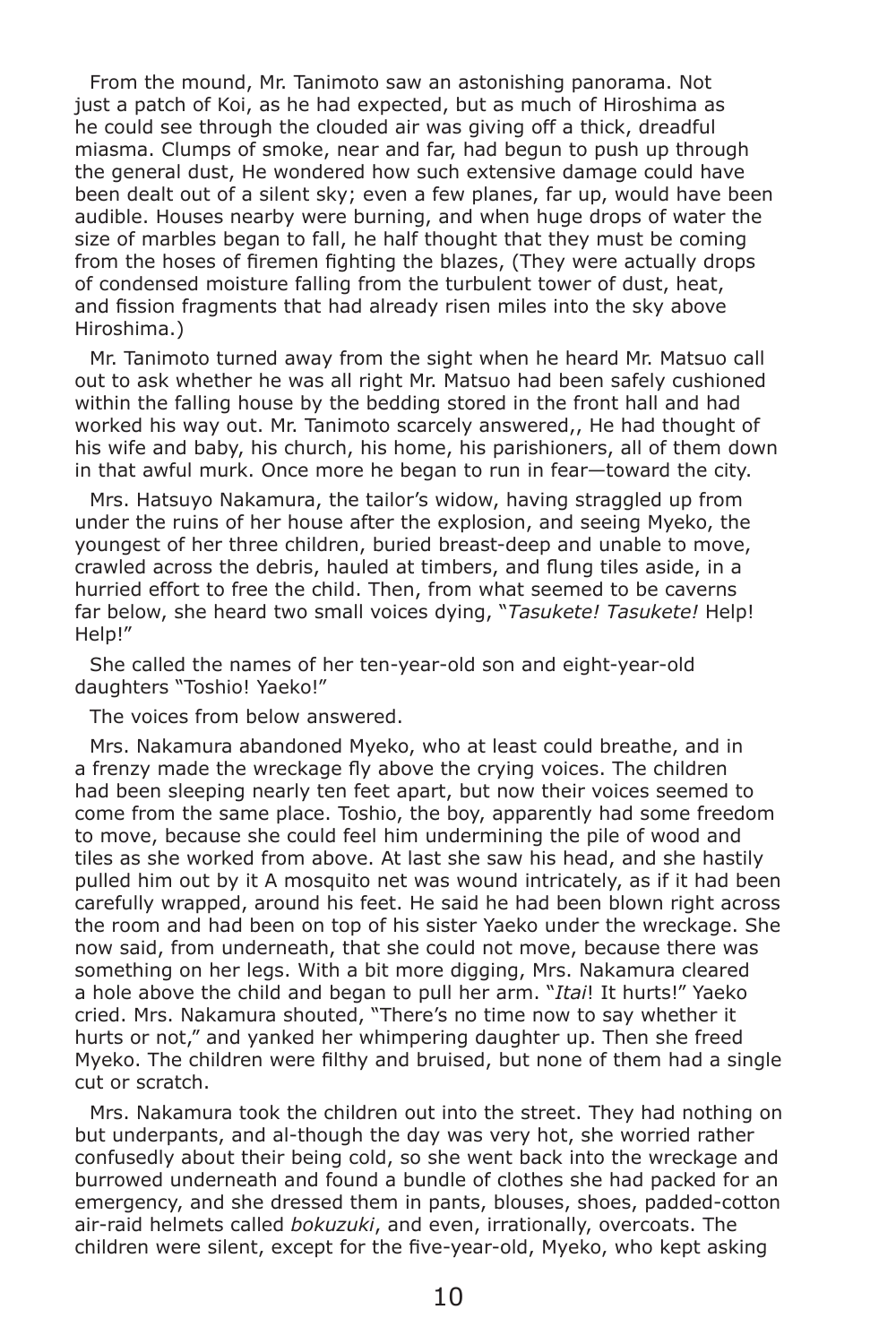questions: "Why is it night already? Why did our house fall down? What happened?" Mrs. Nakamura, who did not know what had happened (had not the all-clear sounded?), looked around and saw through the darkness that all the houses in her neighborhood had collapsed, The house next door, which its owner had been tearing down to make way for a fire lane, was now very thoroughly, if crudely, torn down; its owner, who had been sacrificing his home for the community's safety, lay dead, Mrs. Nakamoto, wife of the head of the local air-raid-defense Neighborhood Association, came across the street with her head all bloody, and said that her baby was badly cut; did Mrs. Nakamura have any bandage? Mrs. Nakamura did not, but she crawled into the remains of her house again and pulled out some white cloth that she had been using in her work as a seamstress, ripped it into strips, and gave it to Mrs. Nakamoto.

While fetching the cloth, she noticed her sewing machine; she went back in for it and dragged it out. Obviously, she could not carry it with her, so she unthinkingly plunged her symbol of livelihood into the receptacle which for weeks had been her symbol of safety—the cement tank of water in front of her house, of the type every household had been ordered to construct against a possible fire raid.

A nervous neighbor, Mrs. Hataya, called to Mrs. Nakamura to run away with her to the woods in Asano Park—an estate, by the Kyo River not far off, belonging to the wealthy Asano family, who once owned the Toyo Kisen Kaisha steamship line. The park had been designated as an evacuation area for their neighborhood. Seeing fire breaking out in a nearby ruin (except at the very center, where the bomb itself ignited some fires, most of Hiroshima's citywide conflagration was caused by inflammable wreckage falling on cook stoves and live wires), Mrs. Nakamura suggested going over to fight it, Mrs. Hataya said, "Don't be foolish. What if planes come and drop more bombs?" So Mrs. Nakamura started out for Asano Park with her children and Mrs. Hataya, and she carried her rucksack of emergency clothing, a blanket, an umbrella, and a suit-case of things she had cached in her air-raid shelter. Under many ruins, as they hurried along, they heard muffled screams for help. The only building they saw standing on their way to Asano Park was the Jesuit mission house, alongside the Catholic kindergarten to which Mrs. Nakamura had sent Myeko for a time. As they passed it, she saw Father Kleinsorge, in bloody underwear, running out of the house with a small suitcase in his hand.

Right after the explosion, while Father Wilhelm Kleinsorge, S. J., was wandering around in his under-wear in the vegetable garden, Father Superior LaSalle came around the corner of the building in the darkness. His body, especially his back, was bloody; the flash had made him twist away from his window, and tiny pieces of glass had flown at him. Father Kleinsorge, still bewildered, managed to ask, "Where are the rest?" Just then, the two other priests living in the mission house appeared—Father Cieslik, unhurt, supporting Father Schiffer, who was covered with blood that spurted from a cut above his left ear and who was very pale. Father Cieslik was rather pleased with himself, for after the flash he had dived into a doorway, which he had previously reckoned to be the safest place inside the building, and when the blast came, he was not injured., Father LaSalle told Father Cieslik to take Father Schiffer to a doctor before he bled to death, and suggested either Dr. Kanda, who lived on the next corner, or Dr. Fujii, about six blocks away, The two men went out of the compound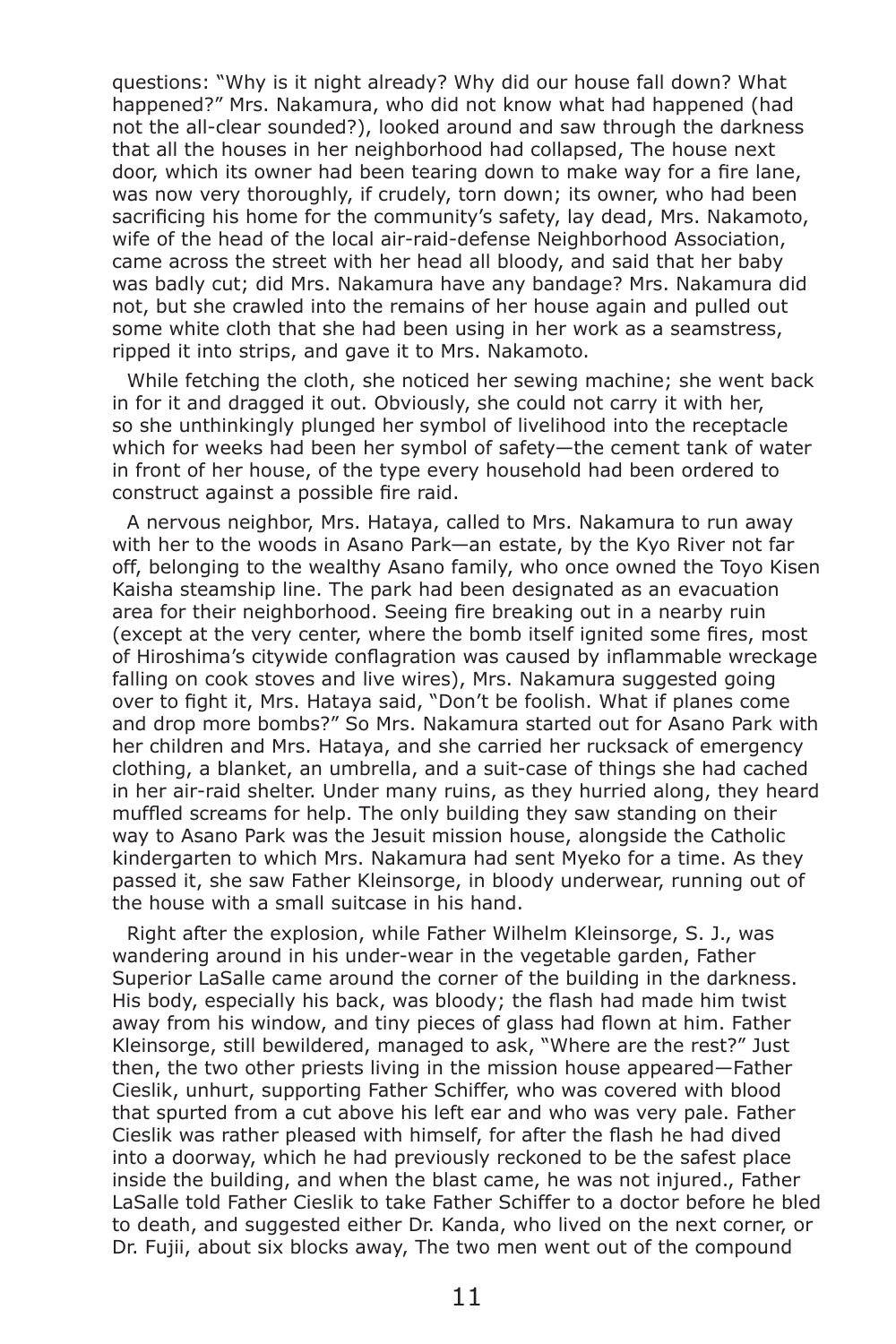and up the street.

The daughter of Mr. Hoshijima, the mission catechist, ran up to Father Kleinsorge and said that her mother and sister were buried under the ruins of their house, which was at the back of the Jesuit compound, and at the same time the priests noticed that the house of the Catholic kindergarten teacher at the front of the compound had collapsed on her. While Father LaSalle and Mrs. Murata, the mission housekeeper, dug the teacher out, Father Kleinsorge went to die catechist's fallen house and began lifting things off the top of the pile. There was not a sound underneath; he was sure the Hoshijima women had been killed. At last, under what had been a corner of the kitchen, he saw Mrs. Hoshijima's head. Believing her dead, he began to haul her out by the hair, but suddenly she screamed, "*Itai! ltai!* It hurts! It hurts!" He dug some more and lifted her out He managed, too, to find her daughter in the rubble and free her. Neither was badly hurt.

A public bath next door to the mission house had caught fire, but since there the wind was southerly, the priests thought their house would be spared. Nevertheless, as a precaution, Father Kleinsorge went inside to fetch some things he wanted to save. He found his room in a state of wierd and illogical confusion. A first-aid kit was hanging undisturbed on a hook on the wall, but his clothes, which had been on other hooks nearby, were nowhere to be seen. His desk was in splinters all over the room, but a mere papier-mache suitcase, which he had hidden under the desk, stood handle-side up, with-out a scratch on it, in the doorway of the room, where he could not miss it. Father Kleinsorge later came to regard this as a bit of Providential interference, inasmuch as the suitcase contained his breviary, the account books for the whole diocese, and a considerable amount of paper money belonging to the mission, for which he was responsible. He ran out of the house and deposited the suitcase in the mission air-raid shelter.

At about this time, Father Cieslik and Father Schiffer, who was still spurting blood, came back and said that Dr. Kanda's house was ruined and that fire blocked them from getting out of what they supposed to be the local circle of destruction to Dr. Fujii's private hospital, on the bank of the Kyo River.

Dr. Masakazu Fujii's hospital was no longer on the bank of the Kyo River; it was in the river. After the overturn, Dr. Fujii was so stupefied and so tightly squeezed by the beams gripping his chest that he was unable to move at first, and he hung there about twenty minutes in the darkened morning. Then a thought which came to him—that soon the tide would be running in through the estuaries and his head would be submerged inspired him to fearful activity; he wriggled and turned and exerted what strength he could (though his left arm, because of the pain in his shoulder, was useless), and before long he had freed himself from the vise. After a few moments' rest, he climbed onto the pile of timbers and, finding a long one that slanted up to the river-bank, he painfully shinnied up it.

Dr. Fujii, who was in his underwear, was now soaking and dirty. His undershirt was torn, and blood ran down it from bad cuts on his chin and back. In this disarray, he walked out onto Kyo Bridge, beside which his hospital had stood. The bridge had not collapsed, He could see only fuzzily without his glasses, but he could see enough to be amazed at the number of houses that were down all around. On the bridge, he encountered a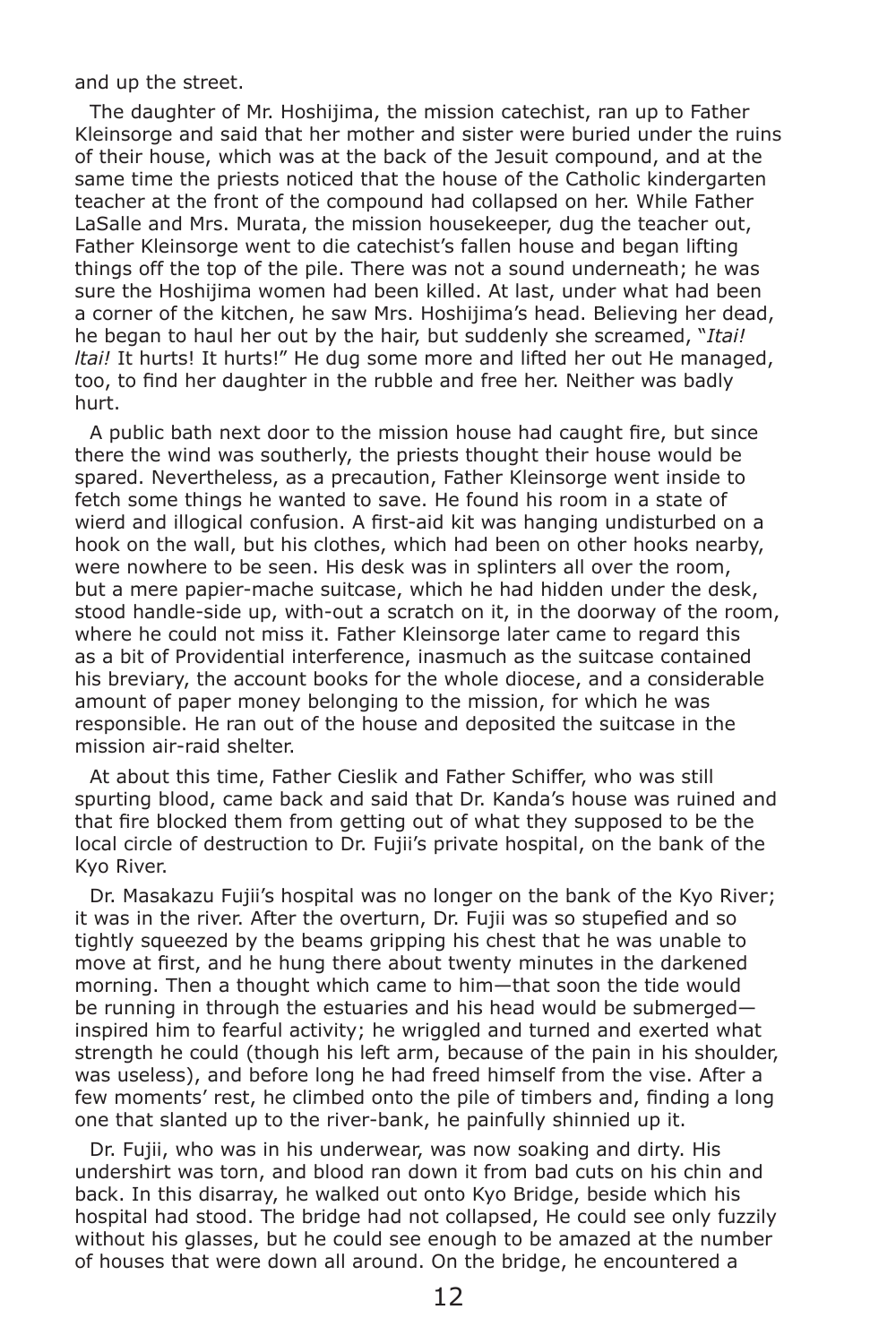friend, a doctor named Machii, and asked in bewilderment, "What do you think it was?"

Dr. Machii said, "It must have been a *Molotoffano hanakago*"—a Molotov flower basket, the delicate Japanese name for the "bread basket," or selfscattering cluster of bombs.

At first, Dr. Fujii could see only two fires, one across the river from his hospital site and one quite far to the south. But at the same time, he and his friend observed something that puzzled them, and which, as doctors, they discussed: although there were as yet very few fires, wounded people were hurrying across the bridge in an endless parade of misery, and many of them exhibited terrible burns on their faces and arms. "Why do you suppose it is?" Dr. Fujii asked. Even a theory was comforting that day, and Dr. Machii stuck to his. "Perhaps be-cause it was a Molotov flower basket," he said.

There had been no breeze earlier in the morning when Dr. Fujii had walked to the railway station to see his friend off, but now brisk winds were blowing every which way; here on the bridge the wind was easterly. New fires were leaping up, and they spread quickly, and in a very short time terrible blasts of hot air and showers of cinders made it impossible to stand on the bridge any more. Dr. Machii ran to the far side of the river and along a still unkindled street. Dr. Fujii went down into the water under the bridge, where a score of people had already taken refuge, among them his servants, who had extricated themselves from the wreckage, From there, Dr. Fujii saw a nurse hanging in die timbers of his hospital by her legs, and then another painfully pinned across the breast. He enlisted the help of some of the others under the bridge and freed both of them. He thought he heard the voice of his niece for a moment, but he could not find her; he never saw her again. Four of his nurses and the two patients in the hospital died, too. Dr. Fujii went back into the water of the river and waited for the fire to subside.

The lot of Drs. Fujii, Kanda, and Machii right after the explosion—and, as these three were typical, that of the majority of the physicians and surgeons of Hiroshima—with their offices and hospitals destroyed, their equipment scattered, their own bodies incapacitated in varying degrees, explained why so many citizens who were hurt went untended and why so many who might have lived died. Of a hundred and fifty doctors in the city, sixty-five were already dead and most of the rest were wounded. Of 1,780 nurses, 1,654 were dead or too badly hurt to work. In the biggest hospital, that of the Red Cross, only six doctors out of thirty were able to function, and only ten nurses out of more than two hundred. The sole uninjured doctor on the Red Cross Hospital staff was Dr. Sasaki. After the explosion, he hurried to a storeroom to fetch bandages. This room, like everything he had seem as he ran through the hospital, was chaotic—bottles of medicines thrown off shelves and broken, salves spattered on the walls, instruments strewn every-where. He grabbed up some bandages and an unbroken bottle of mercurochrome, hurried back to the chief surgeon, and bandaged his cuts. Then he went out into the corridor and began patching up the wounded patients and the doctors and nurses there. He blundered so without his glasses that he took a pair off the face of a wounded nurse, and although they only approximately compensated for the errors of his vision, they were better than nothing. (He was to depend on them for more than a month.)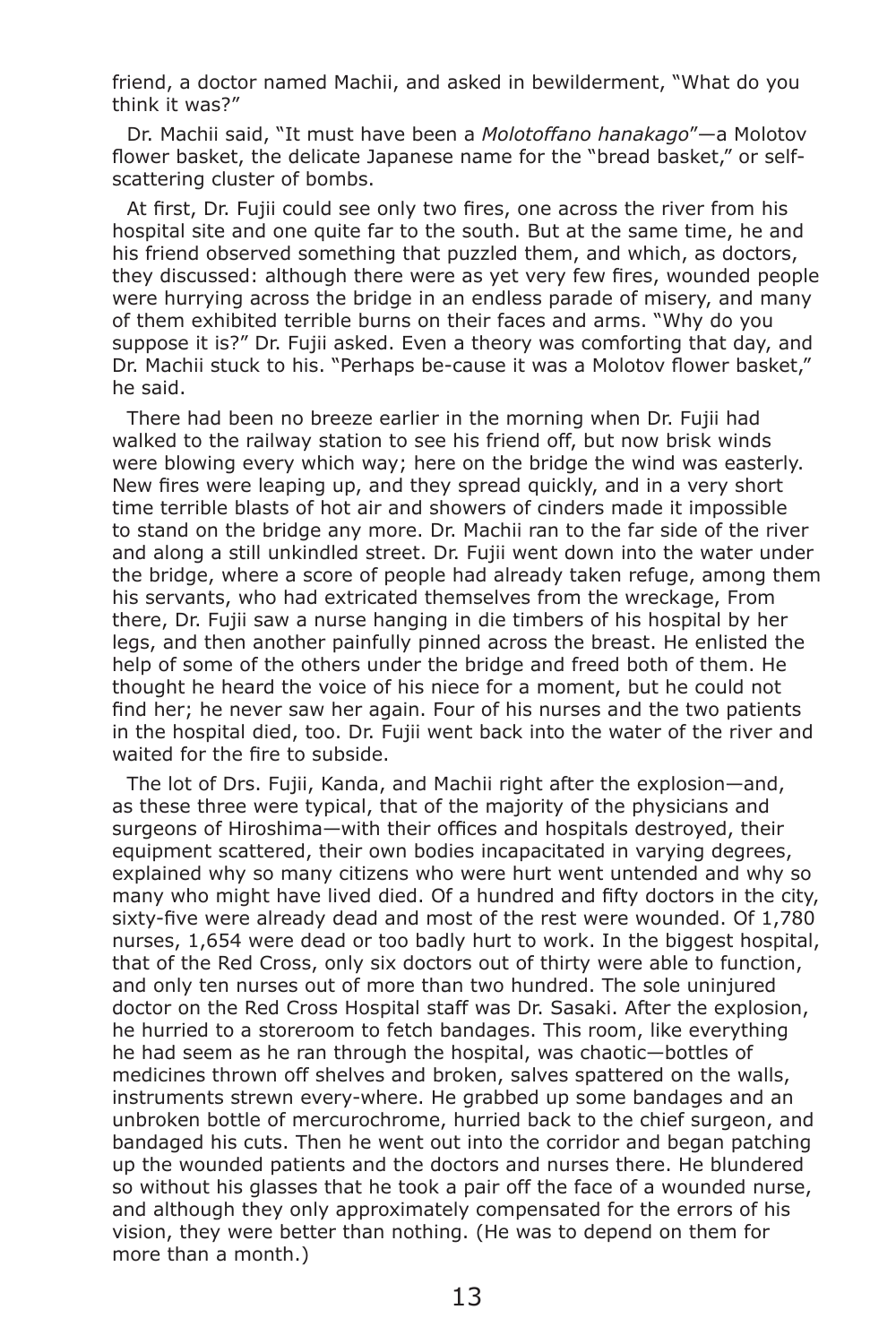Dr. Sasaki worked without method, taking those who were nearest him first, and he noticed soon that the corridor seemed to be getting more and more crowded. Mixed in with the abrasions and lacerations which most people in the hospital had suffered, he began to find dreadful burns. He realized then that casualties were pouring in from outdoors. There were so many that he began to pass up the lightly wounded; he decided that all he could hope to do was to stop people from bleeding to death. Before long, patients lay and crouched on the floors of the wards and die laboratories and all the other rooms, and in the corridors, and on the stairs, and in the front hall, and under the *porte-cochère*, and on the stone front steps, and in the driveway and courtyard, and for blocks each way in the streets outside. Wounded people supported maimed people; disfigured families leaned together,, Many people were vomiting. A tremendous number of schoolgirls-some of those who had been taken from their classrooms to work outdoors, clearing fire lanes—crept into the hospital In a city of two hundred and forty-five thousand, nearly a hundred thousand people had been killed or doomed at one blow; a hundred thousand more were hurt. At least ten thousand of the wounded made their way to the best hospital in town, which was altogether unequal to such a trampling, since it had only six hundred beds, and they had all been occupied. The people in the suffocating crowd inside the hospital wept and cried, for Dr. Sasaki to hear, "Sensei! Doctor!," and the less seriously wounded came and pulled at his sleeve and begged him to go to the aid of the worse wounded. Tugged here and there in his stockinged feet, bewildered by the numbers, staggered by so much raw flesh, Dr. Sasaki lost all sense of profession and stopped working as a skillful surgeon and a sympathetic man; he became an automaton, mechanically wiping, daubing, winding, wiping, daubing, winding.

Some of the wounded in Hiroshima were unable to enjoy the questionable luxury of hospitalization. In what had been the personnel office of the East Asia Tin Works, Miss Sasaki lay doubled over, unconscious, under the tremendous pile of books and plaster and wood and corrugated iron. She was wholly unconscious (she later estimated) for about three hours. Her first sensation was of dreadful pain in her left leg. It was so black tinder the books and debris that the borderline between awareness and unconsciousness was fine; she apparently crossed it several times, for the pain seemed to come and go. At the moments when it was sharpest, she felt that her leg had been cut off somewhere below the knee. Later, she heard someone walking on top of the wreckage above her, and anguished voices spoke up, evidently from within the mess around hen "Please help! Get us out!"

Father Kliensorge stemmed Father Schiffer's spurting cut as well as he could with some bandage that Dr. Fujii had given the priests a few days be-fore. When he finished, he ran into the mission house again and found the jacket of his military uniform and an old pair of gray trousers. He put them on and went outside. A woman from next door ran up to him and shouted that her husband was buried under her house and the house was on fire; Father Kleinsorge must come and save him.

Father Kleinsorge, already growing apathetic and dazed in the presence of the cumulative distress, said, 'We haven't much time." Houses all around were burning, and the wind was now blowing hard. "Do you know exactly which part of the house he is under?" he asked.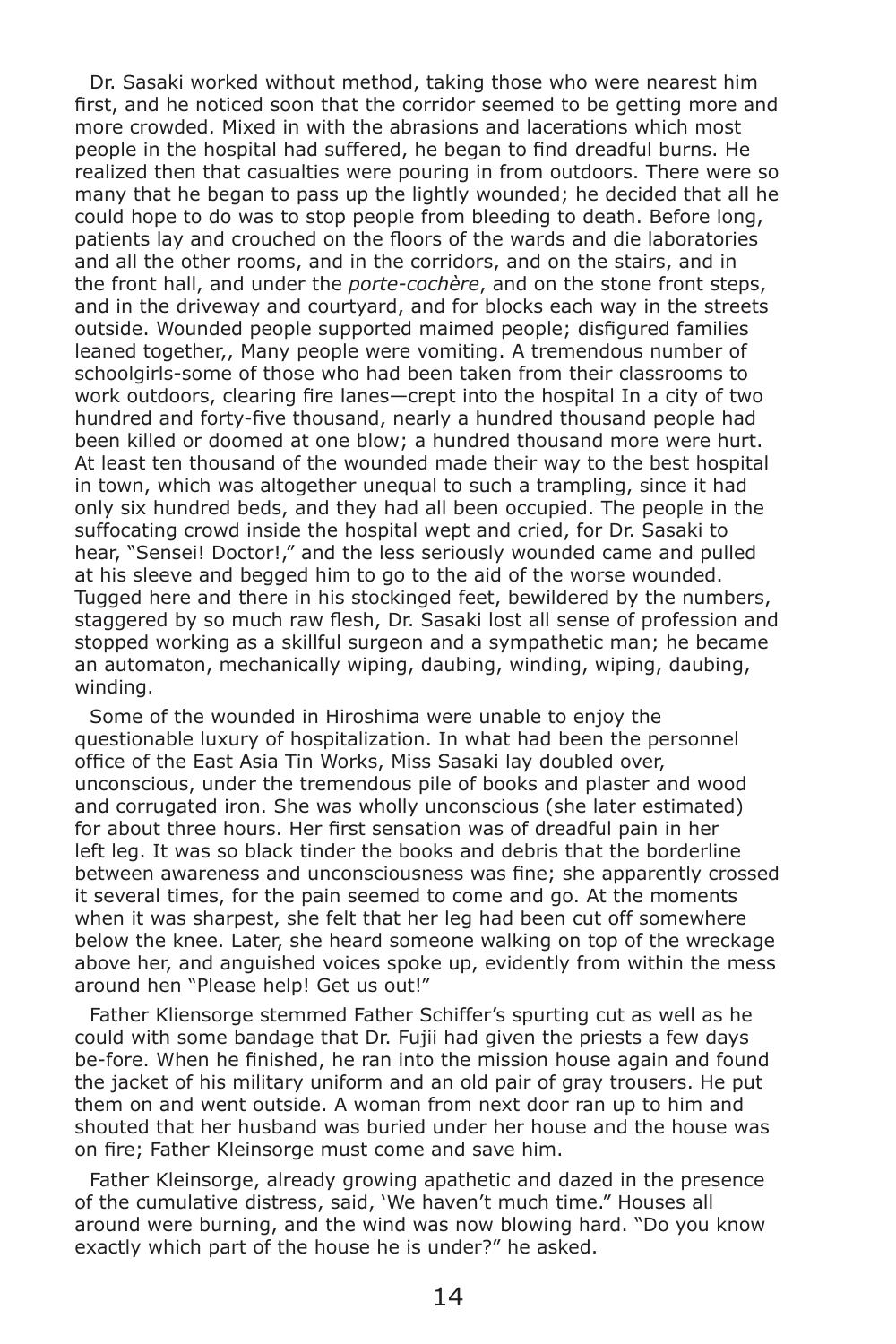"Yes, yes," she said. "Come quickly."

They went around to the house, the remains of which blazed violently, but when they got there, it turned out that the woman had no idea where her husband was. Father Kleinsorge shouted several times, "Is anyone there?" There was no answer. Father Kleinsorge said to the woman, "We must get away or we will all die." He went back to the Catholic compound and told the Father Superior that the fire was coming closer on the wind, which had swung around and was now from the north; it was time for everybody to go.

Just then, the kindergarten teacher pointed out to the priests Mr. Fukai, the secretary of the diocese, who was standing in his window on the second floor of the mission house, facing in the direction of the explosion, weeping. Father Cieslik, because he thought the stairs unusable, ran around to the back of the mission house to look for a ladder. There he heard people crying for help under a nearby fallen roof. He called to passers-by running away in the street to help him lift it, but nobody paid any attention, and he had to leave the buried ones to die. Father Kleinsorge ran inside the mission house and scrambled up the stairs, which were awry and piled with plaster and lathing, and called to Mr. Fukai from the doorway of his room.

Mr. Fukai, a very short man of about fifty, turned around slowly, with a queer look, and said, "Leave me here."

Father Kleinsorge went info the room and took Mr. Fukai by the collar of his coat and said, "Come with me or you'll die."

Mr. Fukai said, "Leave me here to die."

Father Kleinsorge began to shove and haul Mr. Fukai out of the room. Then the theological student came up and grabbed Mr. Fukai's feet, and

Father Kleinsorge took his shoulders, and together they carried him downstairs and outdoors. "I can't walk!" Mr. Fukai cried "Leave me here!" Father Kleinsorge got his paper suitcase with the money in it and took Mr. Fukai up pickaback, and the party started for the East Parade Ground, their district's "safe area." As they went out of the gate, Mr. Fukai, quite childlike now, beat on Father Kleinsorge's shoulders and said, "I won't leave. I won't leave." Irrelevantly, Father Kleinsorge turned to Father LaSalle and said, "We have lost all our possessions but not our sense of humor."

The street was cluttered with parts of houses that had slid into it, and with fallen telephone poles and wires. From every second or third house came the voices of people buried and abandoned, who invariably screamed, with formal politeness, "*Tasukete kure!* Help, if you please!" The priests recognized several ruins from which these cries came as the homes of friends, but because of the fire it was too late to help. All the way, Mr. Fukai whimpered, "Let me stay." The party turned right when they came to a block of fallen houses that was one flame. At Sakai Bridge, which would take them across to the East Parade Ground, they saw that the whole community on the opposite side of the river was a sheet of fire; they dared not cross and decided to take refuge in Asano Park, off to their left. Father Kleinsorge, who had been weakened for a couple of days by his bad case of diarrhea, began to stagger under his protesting burden, and as he tried to climb up over the wreckage of several houses that blocked their way to the park, he stumbled, dropped Mr. Fukai, and plunged down,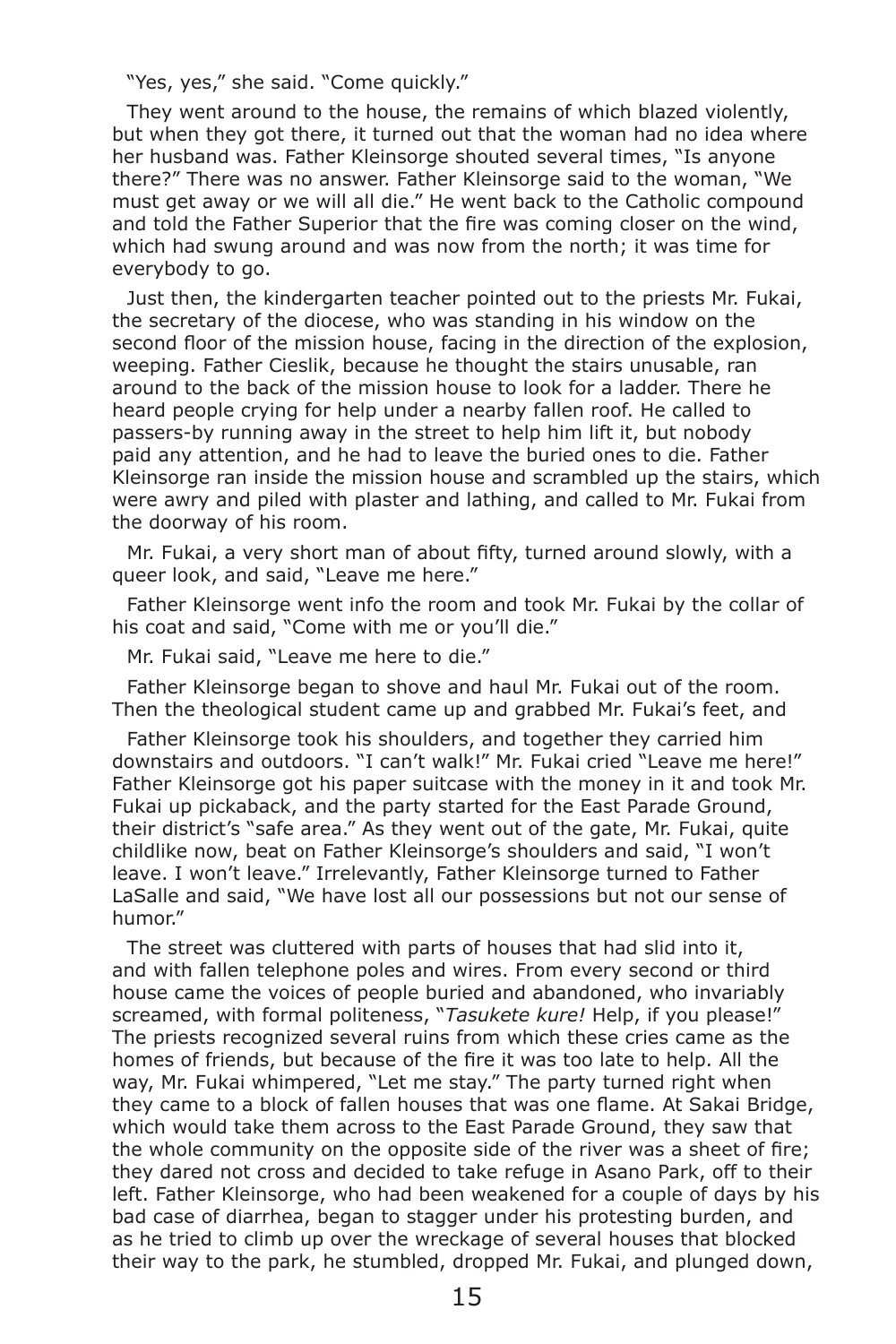head over heels, to the edge of the river. When he picked himself up, he saw Mr. Fukai running away. Father Kleinsorge shouted to a dozen soldiers, who were standing by the bridge, to stop him. As Father Kleinsorge started back to get Mr. Fukai, Father LaSalle called out, "Hurry! Don't waste time!" So Father Kleinsorge just requested the soldiers to take care of Mr. Fukai, They said they would, but the little, broken man got away from them, and the last the priests could see of him, he was running back toward the fire.

Mr. Tanimoto, fearful for his family and church, at first ran toward them by the shortest route, along Koi Highway. He was the only person making his way into the city; he met hundreds and hundreds who were fleeing, and every one of them seemed to be hurt in some way. The eyebrows of some were burned off and skin hung from their faces and hands. , Others, because of pain, held their arms up as if carrying something in both hands. Some were vomiting as they walked. Many were naked or in shreds of clothing. On some undressed bodies, the burns had made patterns—of undershirt straps and suspenders and, on the skin of some women (since white repelled the heat from the bomb and dark clothes absorbed it and conducted it to the skin), the shapes of flowers they had had on their kimonos. Many, although injured themselves, supported relatives who were worse off. Almost all had their heads bowed, looked straight ahead, were silent, and showed no expression whatever.

After crossing Koi Bridge and Kannon Bridge, having run the whole way, Mr. Tanimoto saw, as he approached the center, that all the houses had been crushed and many\* were afire. Here the trees were bare and their trunks were charred. He tried at several points to penetrate the ruins, but the flames always stopped him. Under many houses, people screamed for help, but no one helped; in general, survivors that day assisted only their relatives or immediate neighbors, for they could not comprehend or tolerate a wider circle of misery. The wounded limped past the screams, and Mr. Tanimoto ran past them. As a Christian he was filled with compassion for those who were trapped, and as a Japanese he was overwhelmed by the shame of being unhurt, and he prayed as he ran, "God help them and take them out of the fire."

He thought he would skirt the fire, to the left. He ran back to Kannon Bridge and followed for a distance one of the rivers. He tried several cross streets, but all were blocked, so he turned far left and ran out to Yokogawa, a station on a railroad line that detoured the city in a wide semicircle, and he followed the rails until he came to a burning train. So impressed was he by this time by the extent of the damage that he ran north two miles to Gion, a suburb in the foothills. All the way, he overtook dreadfully burned and lacerated people, and in his guilt he turned to right and left as he hurried and said to some of them, "Excuse me for having no burden like yours." Near Gion, he began to meet country people going toward the city to help, and when they saw him, several exclaimed, "Look! There is one who is not wounded." At Gion, he bore toward the right bank of the main river, the Ota, and ran down it until he reached fire again. There was no fire on the other side of the river, so he threw off his shirt and shoes and plunged into it. In midstream, where the current was fairly strong, exhaustion and fear finally caught up with him—he had run nearly seven miles—and he became limp and drifted in the water. He prayed, "Please, God, help me to cross. It would be nonsense for me to be drowned when I am the only uninjured one." He managed a few more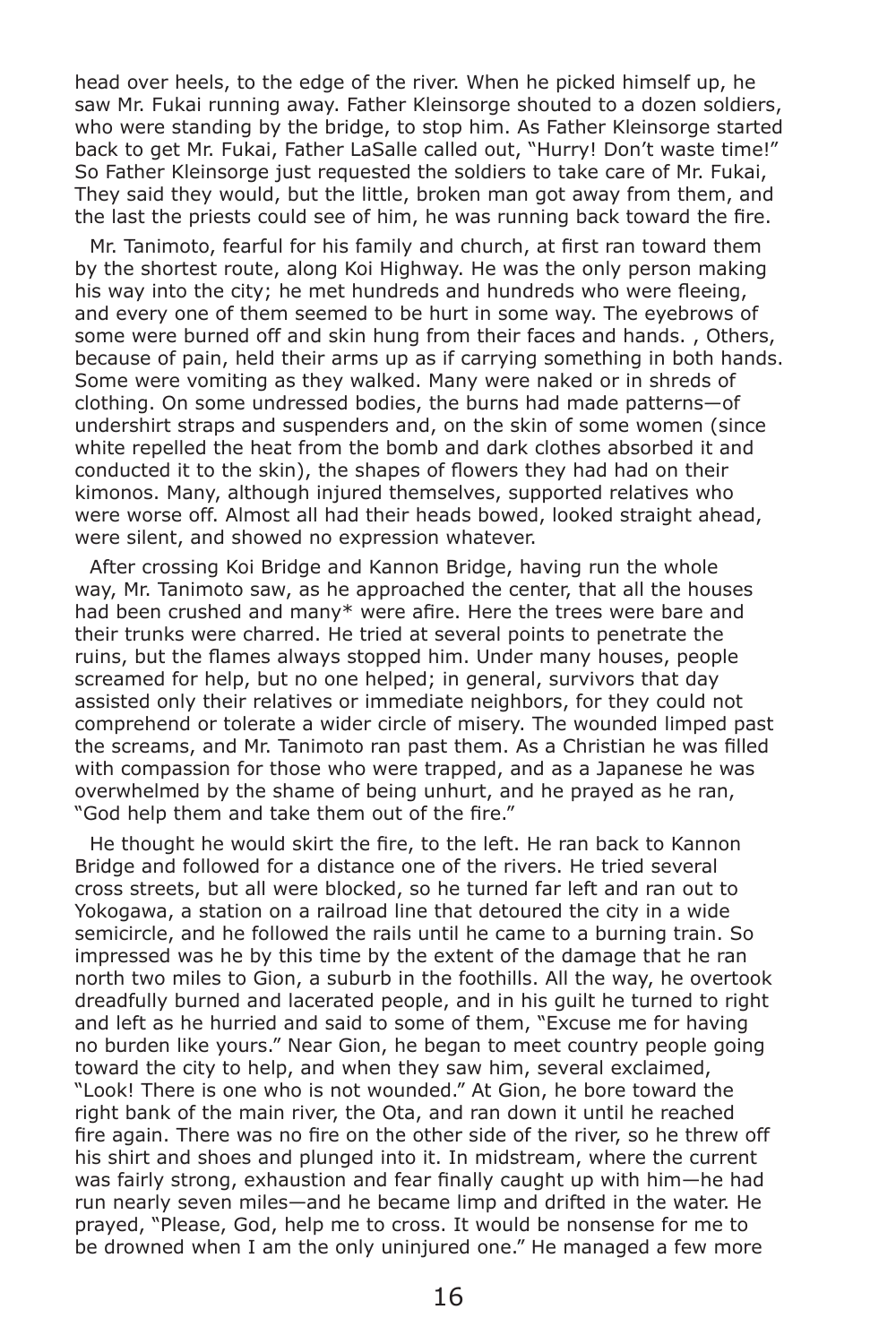strokes and fetched up on a spit downstream.

Mr. Tanimoto climbed up the bank and ran along it until, near a large Shinto shrine, he came to more fire, and as he turned left to get around it, he met, by incredible luck, his wife. She was carrying their infant son. Mr. Tanimoto was how so emotionally worn out that nothing could surprise him. He did not embrace his wife; he simply said, "Oh, you are safe." She told him that she had got home from her night in Ushida just in time for the explosion; she had been buried under the parsonage with the baby in her arms. She told how the wreckage had pressed down on her, how the baby had cried. She saw a chink of light, and by reaching up with a hand, she worked the hole bigger, bit by bit. After about half an hour, she heard the crackling noise of wood burning. At last the opening was big enough for her to push the baby out, and afterward she crawled out herself. She said she was now going out to Ushida again, Mr. Tanimoto said he wanted to see his church and take care of the people of his Neighbor-hood Association. They parted as casually—as bewildered—as they had met.

Mr. Tanimoto's way around the fire took him across the East Parade Ground, which, being an evacuation area, was now the scene of a gruesome review: rank on rank of the burned and bleeding. Those who were burned moaned, "*Mizu! mizu!* Water, water!" Mr. Tanimoto found a basin in a nearby street and located a water tap that still worked in the crushed shell of a house, and he began carrying water to the suffering strangers. When he had given drink to about thirty of them, he realized he was taking too much time. "Excuse me," he said loudly to those nearby who were reaching out their hands to him and crying their thirst. "I have many people to take care of." Then he ran away. He went to the river again, the basin in his hand, and jumped down onto a sandspit. There he saw hundreds of people so badly wounded that they could not get up to go farther from the burning city. When they saw a man erect and unhurt, the chant began again: "*Mizu*, *mizu*, *mizu!*" Mr. Tanimoto could not resist them; he carried them water from the river—a mistake, since it was tidal and brackish. Two or three small boats were ferrying hurt people across the river from Asano Park, and when one touched the spit, Mr. Tanimoto again made his loud, apologetic speech and jumped into the boat. It took him across to the park There, in the underbrush, he found some of his charges of the Neighborhood Association, who had come there by his previous instructions, and saw many acquaintances, among them Father Kleinsorge and the other Catholics. But he missed Fukai, who had been a close friend. "Where is Fukai*-san*?" he asked.

"He didn't want to come with us," Father Kleinsorge said, "He ran back."

When Miss Sasaki heard the voices of the people caught along with her in the dilapidation at the tin factory, she began speaking to them. Her nearest neighbor, she discovered, was a high-school girl who had been drafted for factory work, and who said her back was broken. Miss Sasaki replied, "I am lying here and I can't move. My left leg is cut off,"

Some time later, she again heard somebody walk overhead and then move off to one side, and who-ever it was began burrowing. The digger released several people, and when he had uncovered the high-school girl, she found that her back was not broken, after all, and she crawled out. Miss Sasaki spoke to the rescuer, and he worked toward her. He pulled away a great number of books, until he had made a tunnel to her. She could see his perspiring face as he said, "Come out, Miss." She tried. "I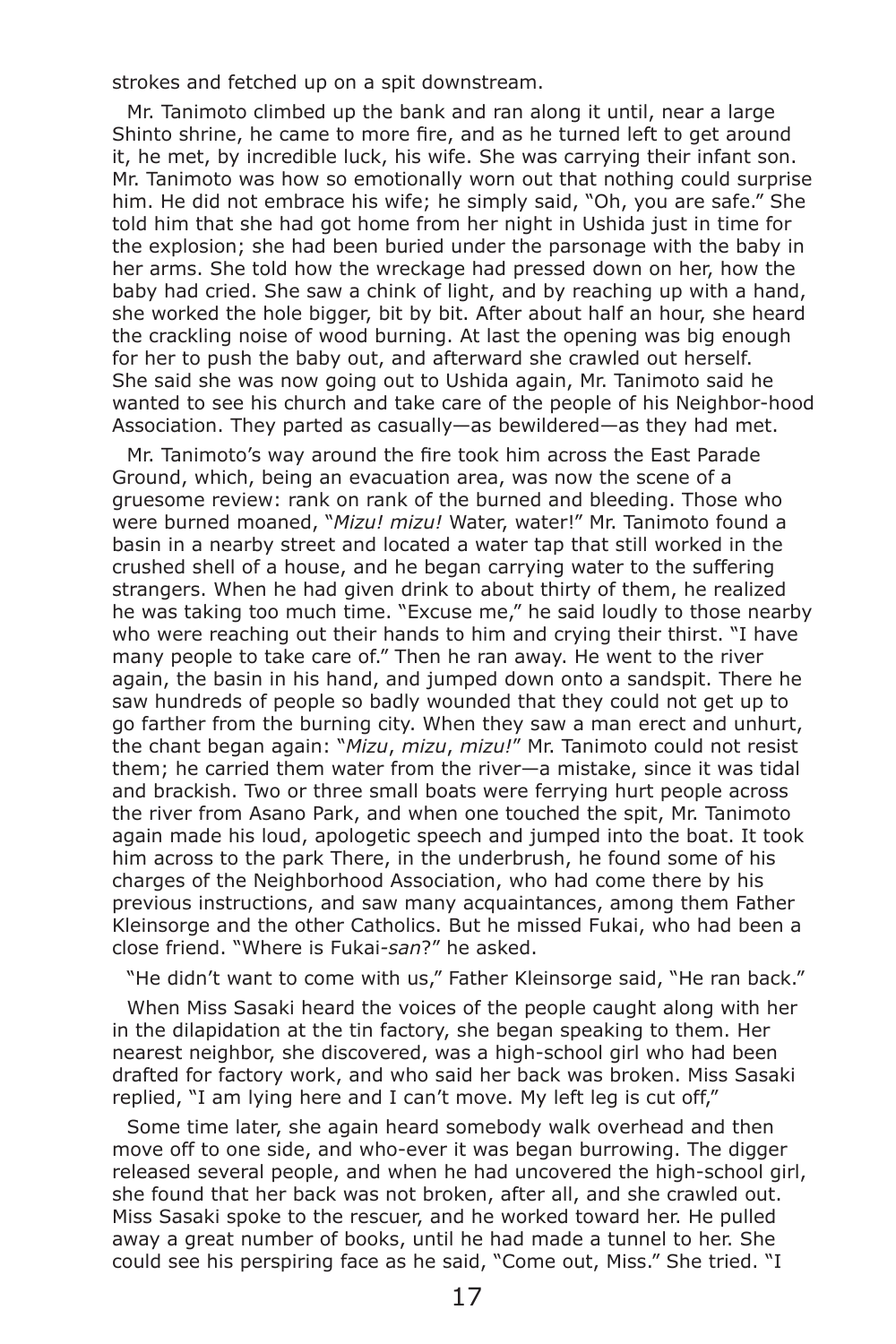can't move," she said. The man excavated some more and told her to try with all her strength to get out. But books were heavy on her hips, and the man finally saw that a bookcase was leaning on the books and that a heavy beam pressed down on the bookcase. "Wait," he said "I'll get a crowbar."

The man was gone a long time, and when he came back, he was illtempered, as if her plight were all her fault, "We have no men to help you!" he shouted in through the tunnel "You'll have to get out by yourself."

"That's impossible," she said. "My left leg . . ." The man went away.

Much later, several men came and dragged Miss Sasaki out. Her left leg was not severed, but it was badly broken and cut and it hung askew below the knee. They took her out into a courtyard. It was raining. She sat on the ground in the rain. When the downpour increased, someone directed all the wounded people to take cover in the factory's air-raid shelters. "Come along," a torn-up woman said to her. "You can hop." But Miss Sasaki could not move, and she just waited in the rain. Then a man propped up a large sheet of corrugated iron as a kind of lean-to, and took her in his arms and carried her to it. She was grateful until he brought two horribly wounded people—a woman with a whole breast sheared off and a man whose face was all raw from a burn—to share the simple shed with her. No one came back. The rain cleared and the cloudy afternoon was hot; before nightfall the three grotesques under the slanting piece of twisted iron began to smell quite bad.

The former head of the Nobori-cho Neighbor-hood Association to which the Catholic priests belonged was an energetic man named Yoshida. He had boasted, when he was in charge of the district air-raid defenses, that fire might eat away all of Hiroshima but it would never come to Noboricho. The bomb blew down his house, and a joist pinned him by the legs, in full view of the Jesuit mission house across the way and of the people hurrying along the street. In their confusion as they hurried past, Mrs. Nakamura, with her children, and Father Kleinsorge, with Mr. Fukai on his back, hardly saw him; he was just part of the general blur of misery through which they moved His cries for help brought no response from them; there were so many people shouting for help that they could not hear him separately. They and all the others went along. Nobori-cho became absolutely deserted, and the fire swept through it, Mr. Yoshida saw the wooden mission house—the only erect building in the area— go up in a lick of flame, and the heat was terrific on his face. Then flames came along his side of the street and entered his house. In a paroxysm of terrified strength, he freed himself and ran down the alleys of Nobori-cho, hemmed in by the fire he had said would never come. He began at once to behave like an old man; two months later his hair was white,,

As Dr. Fujii stood in the river up to his neck to avoid the heat of the fire, the wind blew stronger and stronger, and soon, even though the expanse of water was small, the waves grew so high that the people under the bridge could no longer keep their footing. Dr. Fujii went close to the shore, crouched down, and embraced a large stone with his usable arm. Later it became possible to wade along the very-edge of the river, and Dr. Fujii and his two surviving nurses moved about two hundred yards upstream, to a sandspit near Asano Park. Many wounded were lying on the sand. Dr. Machii was there with his family; his daughter, who had been outdoors when the bomb burst, was badly burned on her hands and legs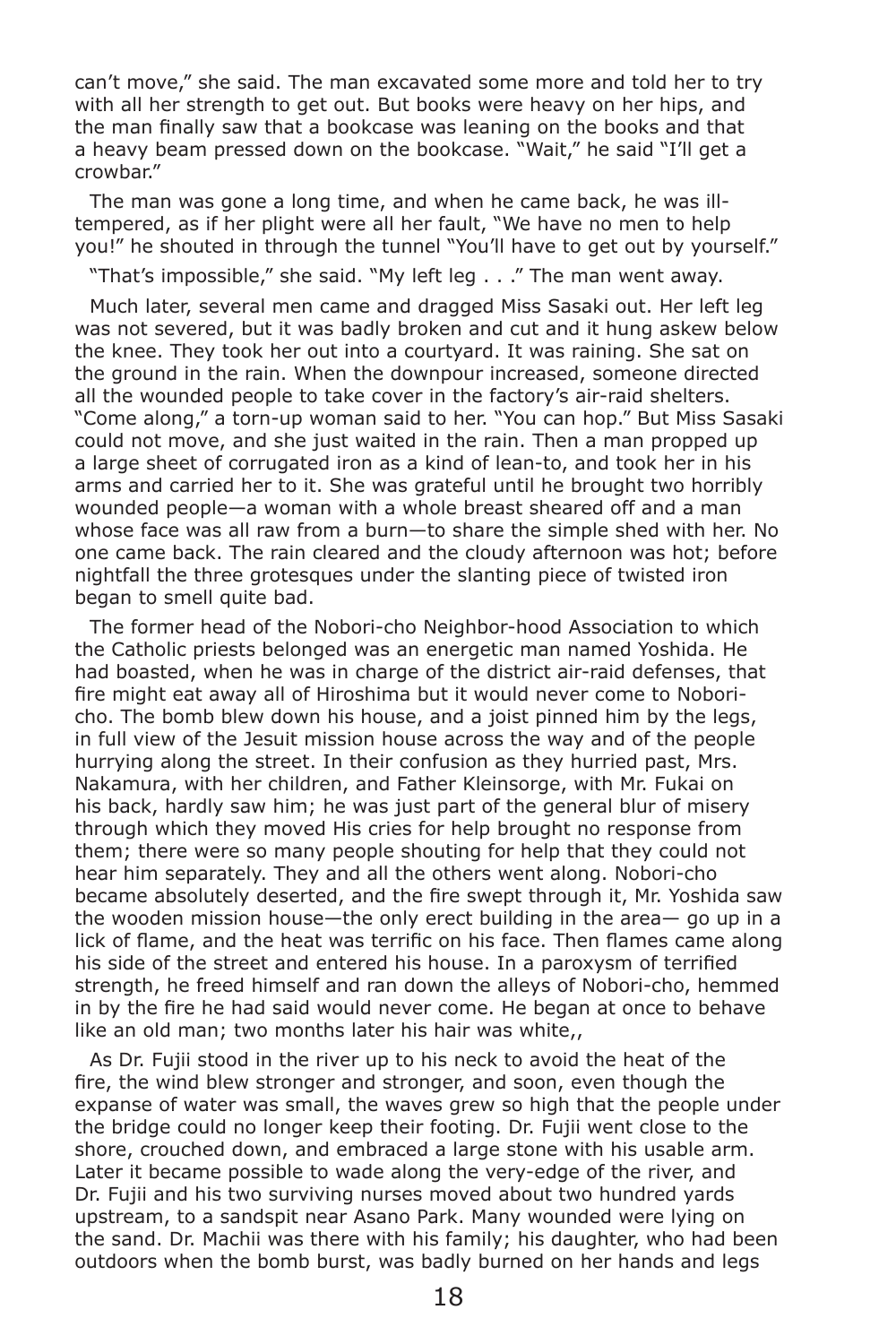but fortunately not on her face. Although Dr. Fujii's shoulder was by now terribly painful, he examined the girl's burns curiously. Then he lay down, In spite of the misery all around, he was ashamed of his appearance, and he remarked to Dr. Machii that he looked like a beggar, dressed as he was in nothing but torn and bloody underwear. Later in the afternoon, when the fire began to subside, he decided to go to his parental house, in the suburb of Nagatsuka. He asked Dr. Machii to join him, but the Doctor answered that he and his family were going to spend the night on the spit, because of his daughter's injuries. Dr. Fujii, together with his nurses, walked first to Ushida, where, in the partially damaged house of some relatives, he found first-aid materials he had stored there. The two nurses bandaged him and he them. They went on. Now not many people walked in the streets, but a great number sat and lay on the pavement, vomited, waited for death, and died. The number of corpses on the way to Nagatsuka was more and more puzzling. The Doctor wondered: Could a Molotov flower basket have done all this?

Dr. Fujii reached his family's house in the evening, It was five miles from the center of town, but its roof had fallen in and the windows were all broken.

All day, people poured into Asano Park This private estate was far enough away from the explosion so that its bamboos, pines, laurel, and maples were still alive, and the green place invited refugees —partly because they believed that if the Americans came back, they would bomb only buildings; partly because the foliage seemed a center of coolness and life, and the estate's exquisitely precise rock gardens, with their quiet pools and arching bridges, were very Japanese, normal, secure; and also partly (according to some who were there) because of an irresistible, atavistic urge to hide under leaves. Mrs. Nakamura and her children were among the first to arrive, and they settled in the bamboo grove near the river. They all felt terribly thirsty, and they drank from the river. At once they were nauseated and began vomiting, and they retched the whole day. Others were also nauseated; they all thought (probably because of the strong odor of ionization, an "electric smell" given off by the bomb's fission) that they were sick from a gas the Americans had dropped. When Father Kleinsorge and the other priests came into the park, nodding to their friends as they passed, the Nakamuras were all sick and prostrate. A woman named Iwasaki, who lived in the neighborhood of the mission and who was sitting near the Nakamuras, got up and asked the priests if she should stay where she was or go with them.

Father Kleinsorge said, "I hardly know where the safest place is," She stayed there, and later in the day, though she had no visible wounds or burns, she died. The priests went farther along the river and settled down in some underbrush. Father LaSalle lay down and went right to sleep. The theological student, who was wearing slippers, had carried with him a bundle of clothes, in which he had packed two pairs of leather shoes. When he sat down with the others, he found that the bundle had broken open and a couple of shoes had fallen out and now he had only two lefts. He retraced his steps and found one right. When he rejoined the priests, he said, "It's funny, but things don't matter any more. Yesterday, my shoes were my most important possessions. To-day, I don't care. One pair is enough."

Father Cieslik said, "I know. I started to bring my books along, and then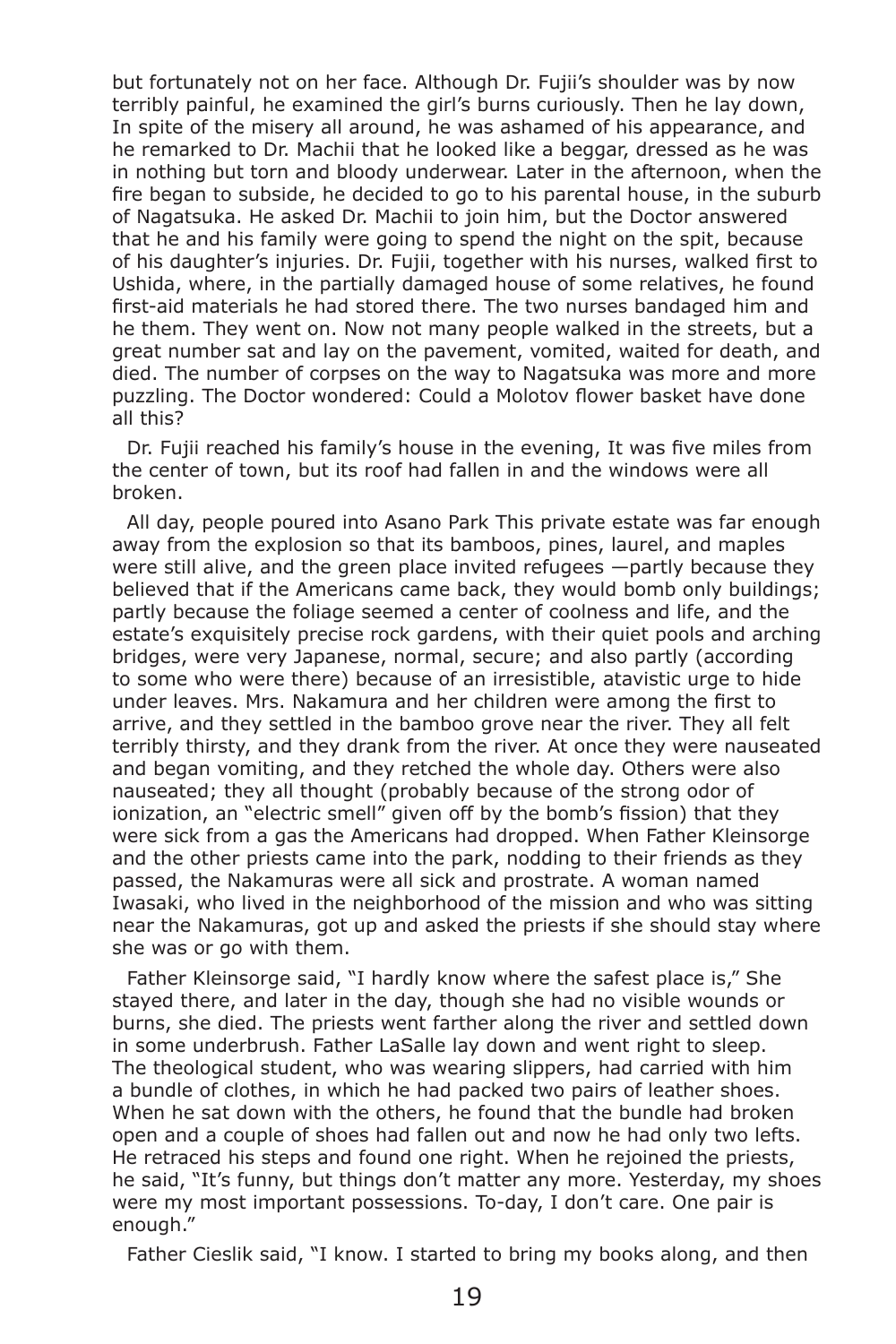I thought, "This is no time for books.'"

When Mr. Tanimoto, with his basin still in his hand, reached the park, it was very crowded, and to distinguish the living from the dead was not easy, for most of the people lay still, with their eyes open. To Father Kleinsorge, an Occidental, the silence in the grove by the river, where hundreds of gruesomely wounded suffered together, was one of the most dreadful and awesome phenomena of his whole experience. The hurt ones were quiet; no one wept, much less screamed in pain; no one complained; none of the many who died did so noisily; not even the children cried; very few people even spoke. And when Father Kleinsorge gave water to some whose faces had been almost blotted out by flash burns, they took their share and then raised themselves a little and bowed to him, in thanks,

Mr. Tanimoto greeted the priests and then looked around for other friends. He saw Mrs. Matsumoto, wife of the director of the Methodist School, and asked her if she was thirsty. She was, so he went to one of the pools in the Asano's rock gardens and got water for her in his basin. Then he decided to try to get back to his church. He went into Nobori-cho by the way the priests had taken as they escaped, but he did not get far; the fire along the streets was so fierce that he had to turn back. He walked to the river bank and began to look for a boat in which he might carry some of the most severely injured across the river from Asano Park and away from the spreading fire. Soon he found a good-sized pleasure punt drawn up on the bank, but in and around it was an awful tableau—five dead men, nearly naked, badly burned, who must have expired more or less all at once, for they were in attitudes which suggested that they had been working together to push the boat down into the river. Mr. Tanimoto lifted them away from the boat, and as he did so, he experienced such horror at disturbing the dead—preventing them, he momentarily felt, from launching their craft and going on their ghostly way—that he said out loud, "Please forgive me for taking this boat. I must use it for others, who are alive," The punt was heavy, but he man-aged to slide it into the water. There were no oars, and all he could find for propulsion was a thick bamboo pole. He worked the boat upstream to the most crowded part of the park and began to ferry the wounded. He could pack ten or twelve into the boat for each crossing, but as the river was too deep in the center to pole his way across, he had to paddle with the bamboo, and consequently each trip took a very long time. He worked several hours that way,

Early in the afternoon, the fire swept into the woods of Asano Park, The first Mr. Tanimoto knew of it was when, returning in his boat, he saw that a great number of people had moved toward the riverside. On touching die bank, he went up to investigate, and when he saw the fire, he shouted, "All the young men who are not badly hurt come with me!" Father Kleinsorge moved Father Schiffer and Father LaSalle close to the edge of the river and asked people there to get them across if the fire came too near, and then joined Tanimoto's volunteers. Mr. Tanimoto sent some to look for buckets and basins and told others to beat the burning underbrush with their clothes; when utensils were at hand, he formed a bucket chain from one of the pools in the rock gardens. The team fought the fire for more than two hours, and gradually defeated the flames. As Mr. Tanimoto's men worked, the frightened people in the park pressed closer and closer to the river, and finally the mob began to force, some of the unfortunates who were on the very bank into the water. Among those driven into the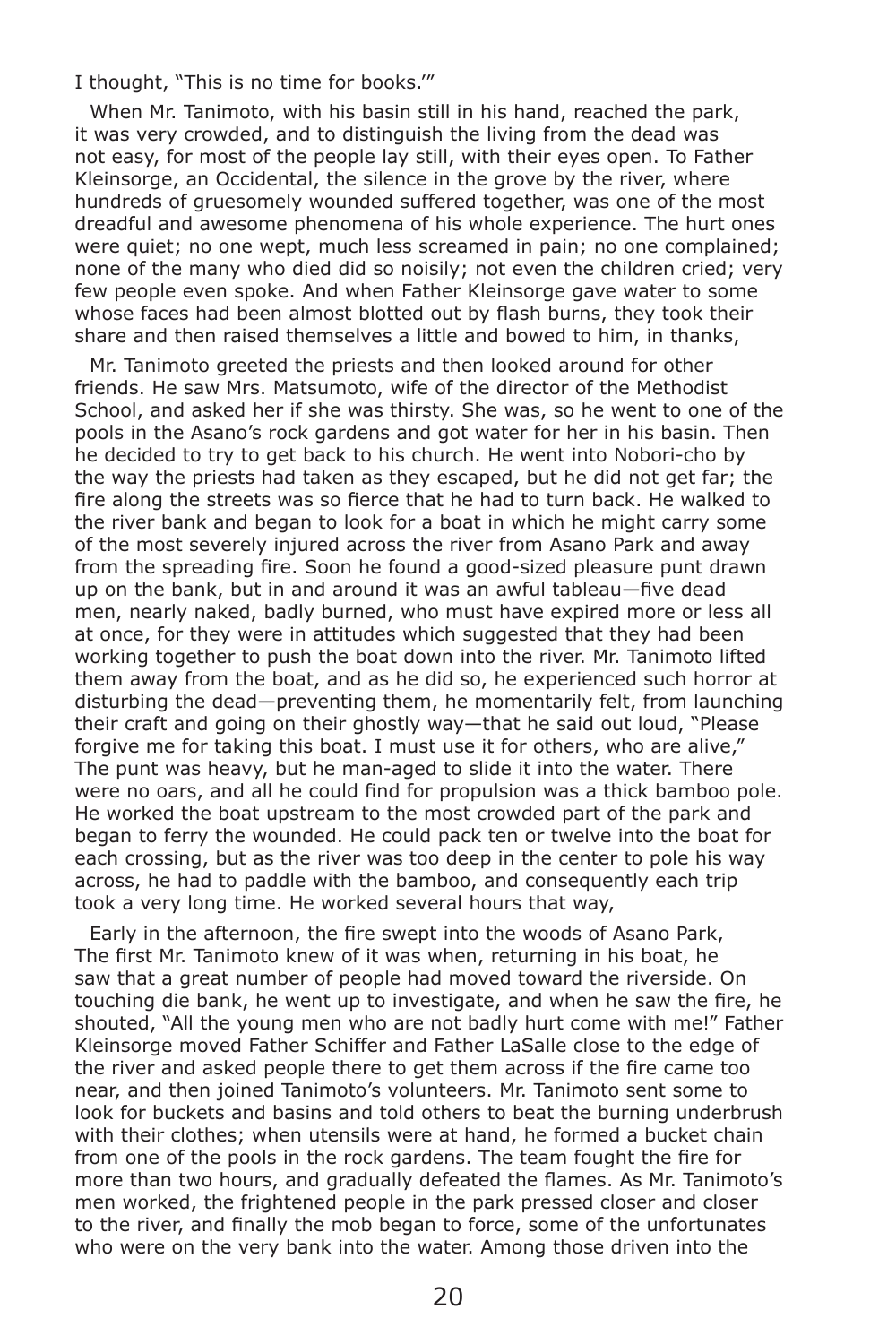river and drowned were Mrs. Matsumoto, of the Methodist School, and her daughter,

When Father Kleinsorge got back after fighting the fire, he found Father Schiffer still bleeding and terribly pale. Some Japanese stood around and stared at him, and Father Schiffer whispered, with a weak smile, "It is as if I were already dead." "Not yet," Father Kleinsorge said. He had brought Dr. Fujii's first-aid kit with him, and he had noticed Dr. Kanda in the crowd, so he sought him out and asked him if he would dress Father Schiffer's bad cuts. Dr. Kanda had seen his wife and daughter dead in the ruins of his hospital; he sat now with his head in his hands. "1 can't do anything," he said. Father Kleinsorge bound more bandage around Father Schiffer's head, moved him to a steep place, and settled him so that his head was high, and soon the bleeding diminished

The roar of approaching planes was heard about this time. Someone in the crowd near the Nakamura family shouted, "It's some Grummans coming to strafe us!" A baker named Nakashima stood up and commanded, "Everyone who is wearing anything white, take it off." Mrs. Nakamura took the blouses off her children, and opened her umbrella and made them get under it. A great number of people, even badly burned ones, crawled into bushes and stayed there until the hum, evidently of a reconnaissance or weather run, died away.

It began to rain. Mrs. Nakamura kept her children under the umbrella. The drops grew abnormally large, and someone shouted, "The Americans are dropping gasoline. They're going to set fire to us!" (This alarm stemmed from one of the theories being passed through the park as to why so much of Hiroshima had burned: it was that a single plane had sprayed gasoline on the city and then somehow set fire to it in one flashing moment.) But the drops were palpably water, and as they fell, the wind grew stronger and stronger, and suddenly—probably be-cause of the tremendous convection set up by the blazing city—a whirlwind ripped through the park Huge trees crashed down; small ones were uprooted and flew into the air. Higher, a wild array of flat things revolved in the twisting funnel—pieces of iron roofing, papers, doors, strips of matting. Father Kleinsorge put a piece of cloth over Father Schiffer's eyes, so that the feeble man would not think he was going crazy. The gale blew Mrs. Murata, the mission housekeeper, who was sitting close by the river, down the embankment at a shallow, rocky place, and she came out with her bare feet bloody. The vortex moved out onto the river, where it sucked up a waterspout and eventually spent itself.

After the storm, Mr. Tanimoto began ferrying people again, and Father Kleinsorge asked the theological student to go across and make his way out to the Jesuit Novitiate at Nagatsuka, about three miles from the center of town, and to request the priests there to come with help for Fathers Schiffer and LaSalle. The student got into Mr. Tanimoto's boat and went off with him. Father Kleinsorge asked Mrs. Nakamura if she would like to go out to Nagatsuka with the priests when they came. She said she had some luggage and her children were sick—they were still vomiting from time to time, and so, for that matter, was she—and therefore she feared she could not. He said he thought the fathers from the Novitiate could come back the next day with a pushcart to get her.

Late in the afternoon, when he went ashore for a while, Mr. Tanimoto, upon whose energy and initiative many had come to depend, heard people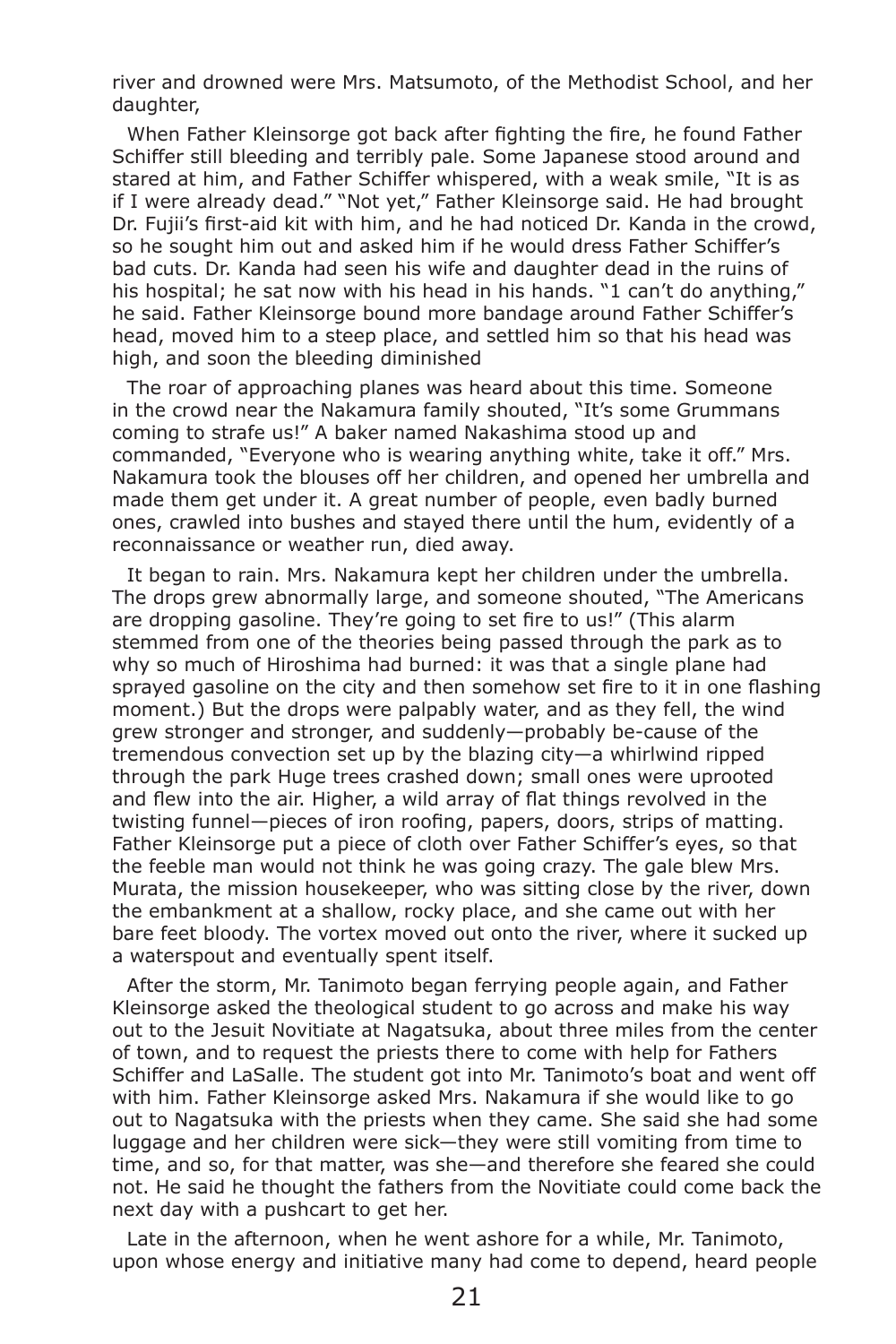<span id="page-25-0"></span>begging for food. He consulted Father Kleinsorge, and they decided to go back into town to get some rice from Mr. Tanimoto's Neighborhood Association shelter and from the mission shelter. Father Cieslik and two or three others went with them. At first, when they got among the rows of prostrate houses, they did not know where they were; the change was too sudden, from a busy city of two hundred and forty-five thousand that morning to a mere pattern of residue in the afternoon. The asphalt of the streets was still so soft and hot from the fires that walking was uncomfortable. They encountered only one person, a woman, who said to them as they passed, "My husband is in those ashes." At the mission, where Mr. Tanimoto left the party, Father Kleinsorge was dismayed to see the building razed. In the garden, on the way to the shelter, he noticed a pumpkin roasted on the vine. He and Father Cieslik tasted it and it was good. They were surprised at their hunger, and they ate quite a bit. They got out several bags of rice and gathered up several other cooked pumpkins and dug up some potatoes that were nicely baked under the ground, and started back. Mr. Tanimoto rejoined them on the way. One of the people with him had some cooking utensils. In the park, Mr. Tanimoto organized the lightly wounded women of his neighborhood to cook. Father Kleinsorge offered the Nakamura family some pumpkin, and they tried it, but they could not keep it on their stomachs. Altogether, the rice was enough to feed nearly a hundred people.

Just before dark, Mr. Tanimoto came across a twenty-year-old girl, Mrs. Kamai, the Tanimotos\* next-door neighbor. She was crouching on the ground with the body of her infant daughter in her arms. The baby had evidently been dead all day. Mrs. Kamai jumped up when she saw Mr. Tanimoto and said, "Would you please try to locate my husband?"

Mr. Tanimoto knew that her husband had been inducted into the Army just the day before; he and Mrs. Tanimoto had entertained Mrs. Kamai in the afternoon, to make her forget, Kamai had reported to the Chugoku Regional Army Headquarters—near the ancient castle in the middle of town—where some four thousand troops were stationed. Judging by the many maimed soldiers Mr. Tanimoto had seen during the day, he surmised that the barracks had been badly damaged by whatever it was that had hit Hiroshima. He knew he hadn't a chance of finding Mrs. Kamai's husband, even if he searched, but he wanted to humor her. "I'll try," he said.

"You've got to find him," she said. "He loved our baby so much. I want him to see her once more."

#### *Chapter Three*

#### Details Are Being Investigated

Early in the evening of the day the bomb exploded, a Japanese naval launch moved slowly up and down the seven rivers of Hiroshima, It stopped here and there to make an announcement —alongside the crowded sandspits, on which hundreds of wounded lay; at the bridges, on which others were crowded; and eventually, as twilight fell, opposite Asano Park A young officer stood up in the launch and shouted through a megaphone, "Be patient! A naval hospital ship is coming to take care of you!" The sight of the shipshape launch against the background of the havoc across the river; the unruffled young man in his neat uniform;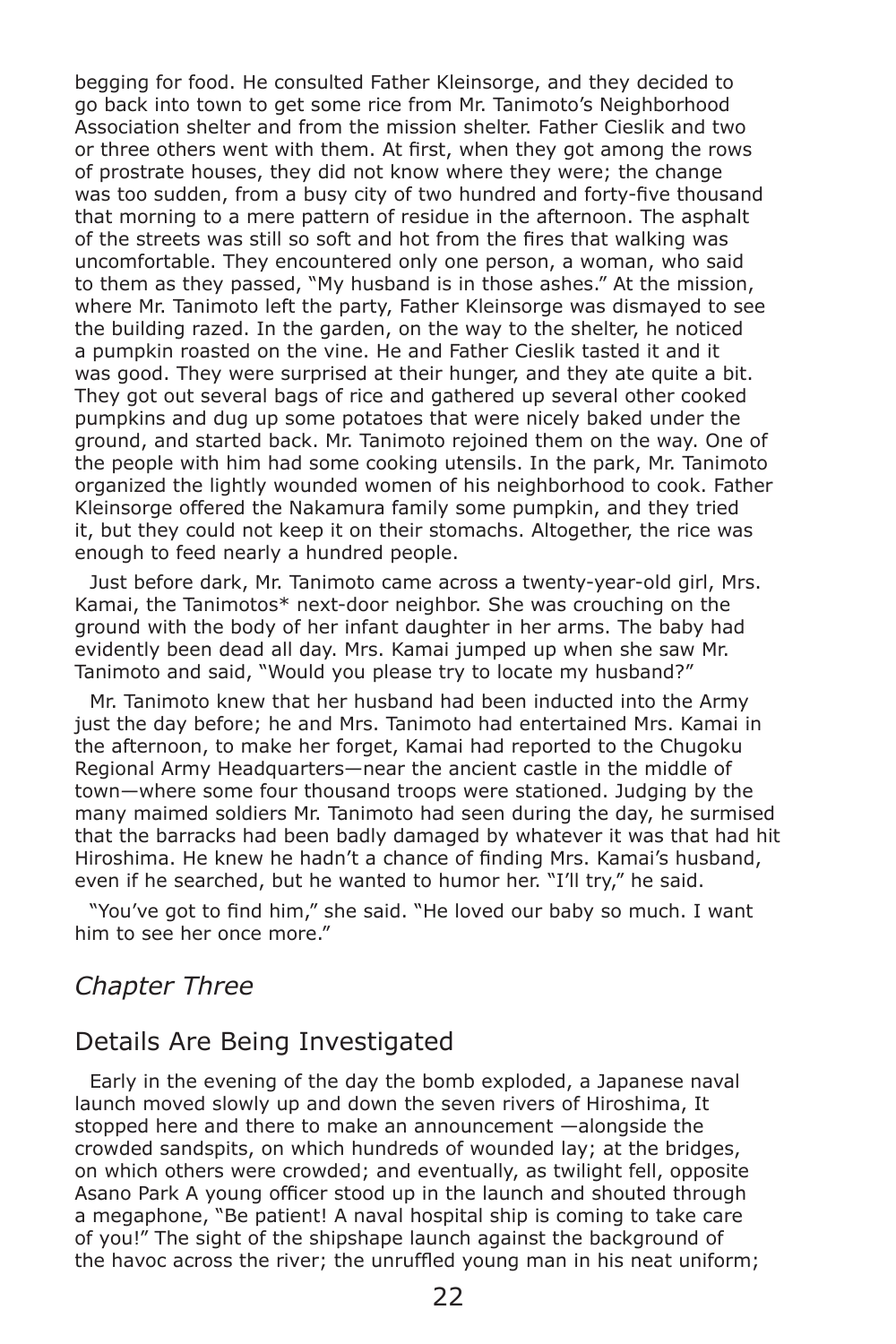above all, the promise of medical help—the first word of possible succor anyone had heard in nearly twelve awful hours—cheered the people in the park tremendously. Mrs. Nakamura settled her family for the night with the assurance that a doctor would come and stop their retching. Mr. Tanimoto resumed ferrying the wounded across the river. Father Kleinsorge lay down and said the Lord's Prayer and a Hail Mary to himself, and fell right asleep; but no sooner had he dropped off than Mrs. Murata, the conscientious mission housekeeper, shook him and said, "Father Kleinsorge! Did you remember to repeat your evening prayers?" He answered rather grumpily, "Of course," and he tried to go back to sleep but could not. This, apparently, was just what Mrs. Murata wanted. She began to chat with the exhausted priest. One of the questions she raised was when he thought the priests from the Novitiate, for whom he had sent a messenger in midafternoon, would arrive to evacuate Father Superior LaSalle and Father Schiffer.

The Messenger Father Kleinsorge had sent—the theological student who had been living at the mission house—had arrived at the Novitiate, in the hills about three miles out, at half past four. The sixteen priests there had been doing rescue work in the out-skirts; they had worried about their colleagues in the city but had not known how or where to look for them. Now they hastily made two litters out of poles and boards, and the student led half a dozen of them back into the devastated area. They worked their way along the Ota above the city; twice the heat of the fire forced them into the river. At Misasa Bridge, they encountered a long line of soldiers making a bizarre forced march away from the Chugoku Regional Army Headquarters in the center of the town. All were grotesquely burned, and they supported themselves with staves or leaned on one another. Sick, burned horses, hanging their heads, stood on the bridge. When the rescue party reached the park, it was after dark, and progress was made extremely difficult by the tangle of fallen trees of all sizes that had been knocked down by the whirl-wind that afternoon. At last—not long after Mrs. Murata asked her question—they reached their friends, and gave them wine and strong tea.

The priests discussed how to get Father Schiffer and Father LaSalle out to the Novitiate. They were afraid that blundering through the park with them would jar them too much on the wooden litters, and that the wounded men would lose too much blood. Father Kleinsorge thought of Mr. Tanimoto and his boat, and called out to him on the river. When Mr. Tanimoto reached the bank, he said he would be glad to take the injured priests and their bearers upstream to where they could find a clear roadway. The rescuers put Father Schiffer onto one of the stretchers and lowered it into the boat, and two of them went aboard with it. Mr. Tanimoto, who still had no oars, poled the punt upstream.

About half an hour later, Mr. Tanimoto came back and excitedly asked the remaining priests to help him rescue two children he had seen standing up to their shoulders in the river. A group went out and picked them up—two young girls who had lost their family and were both badly burned. The priests stretched them on the ground next to Father Kleinsorge and then embarked Father LaSalle. Father Cieslik thought he could make it out to the Novitiate on foot, so he went aboard with the others. Father Kleinsorge was too feeble; he decided to wait in the park until the next day. He asked the men to come back with a handcart, so that they could take Mrs.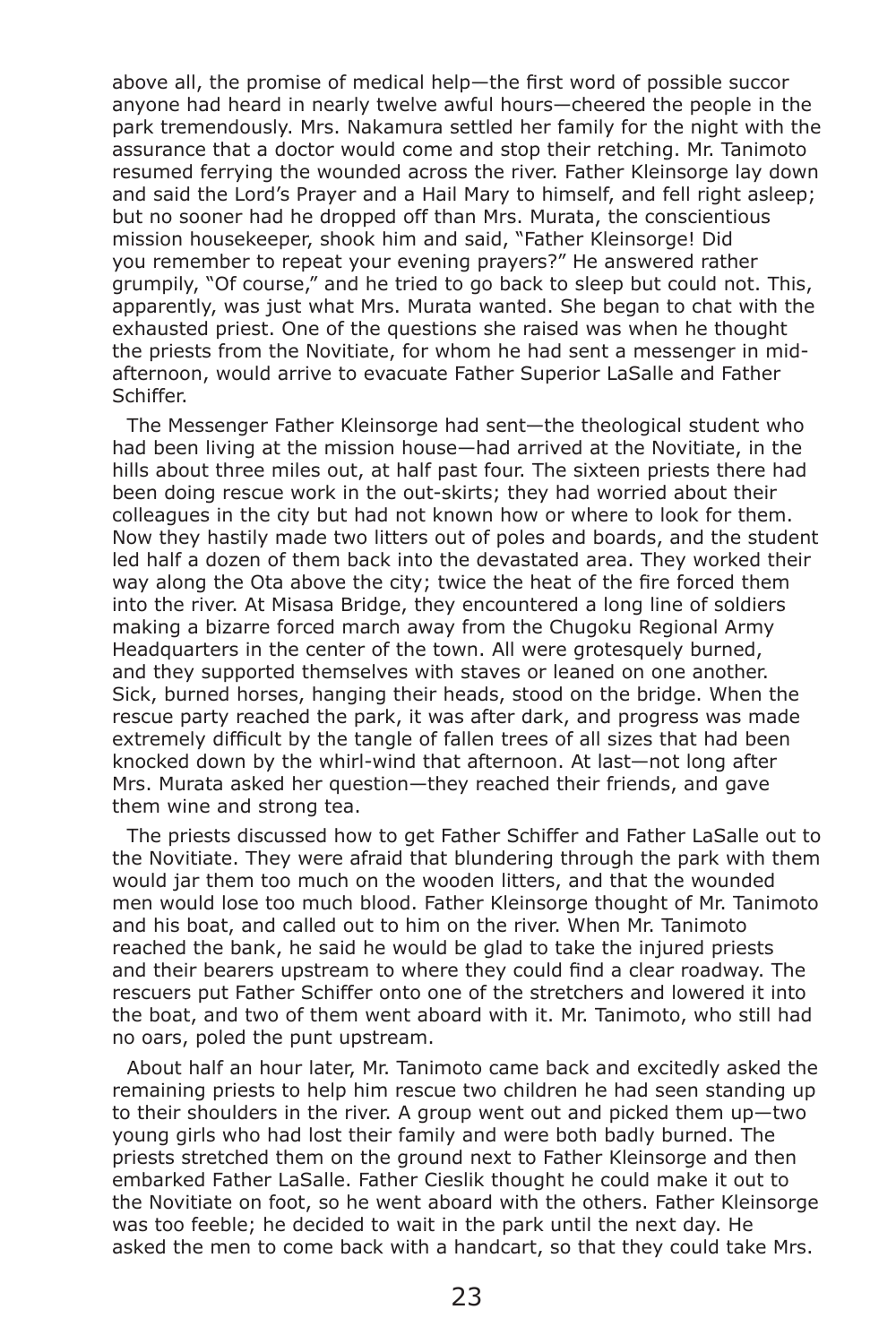Nakamura and her sick children to the Novitiate,

Mr. Tanimoto shoved off again. As the boatload of priests moved slowly upstream, they heard weak cries for help, A woman's voice stood out especially: "There are people here about to be drowned! Help us! The water is rising!" The sounds came from one of the sandspits, and those in the punt could see, in the reflected light of the still-burning fires, a number of wounded people lying at the edge of the river, already partly covered by the flooding tide. Mr. Tanimoto wanted to help them, but the priests were afraid that Father Schiffer would die if they didn't hurry, and they urged their ferryman along. He dropped them where he had put Father Schiffer down and then started back alone toward the sand-spit.

The night was hot, and it seemed even hotter because of the fires against the sky, but the younger of the two girls Mr. Tanimoto and the priests had rescued complained to Father Kleinsorge that she was cold. He covered her with his jacket. She and her older sister had been in the salt water of the river for a couple of hours before being rescued. The younger one had huge, raw flesh burns on her body; the salt water must have been excruciatingly painful to her. She began to shiver heavily, and again said it was cold. Father Kleinsorge borrowed a blanket from someone nearby and wrapped her up, but she shook more and more, and said again, "I am so cold," and then she suddenly stopped shivering and was dead.

Mr. Tanimoto found about twenty men and women on the sandspit. He drove the boat onto the bank and urged them to get aboard. They did not move and he realized that they were too weak to lift themselves. He reached down and took a woman by the hands, but her skin slipped off in huge, glove-like pieces. He was so sickened by this that he had to sit down for a moment. Then he got out into the water and, though a small man, lifted several of the men and women, who were naked, into his boat, Their backs and breasts were clammy, and he remembered uneasily what the great burns he had seen during the day had been like: yellow at first, then red and swollen, with the skin sloughed off, and finally, in the evening, suppurated and smelly, With the tide risen, his bamboo pole was now too short and he had to paddle most of the way across with it. On the other side, at a higher spit, he lifted the slimy living bodies out and carried them up the dope away from the tide. He had to keep consciously repeating to himself, "These are human beings." It took him three trips to get them all across the river. When he had finished, he decided he had to have a rest, and he went back to the park.

As Mr. Tanimoto stepped up the dirk bank, he tripped over someone, and someone else said angrily, "Look out! That's my hand." Mr. Tanimoto, ashamed of hurting wounded people, embarrassed at being able to walk upright, suddenly thought of the naval hospital ship, which had not come (it never did), and he had for a moment a feeling of blind, murderous rage at the crew of the ship, and then at all doctors. Why didn't they come to help these people?

Dr. Fujii lay in dreadful pain throughout the night on the floor of his family's roofless house on the edge of the city. By the light of a lantern, he had examined himself and found: left clavicle fractured; multiple abrasions and lacerations of face and body, including deep cuts on the chin, back, and legs; extensive contusions on chest and trunk; a couple of ribs possibly fractured. Had he not been so badly hurt, he might have been at Asano Park, assisting the wounded.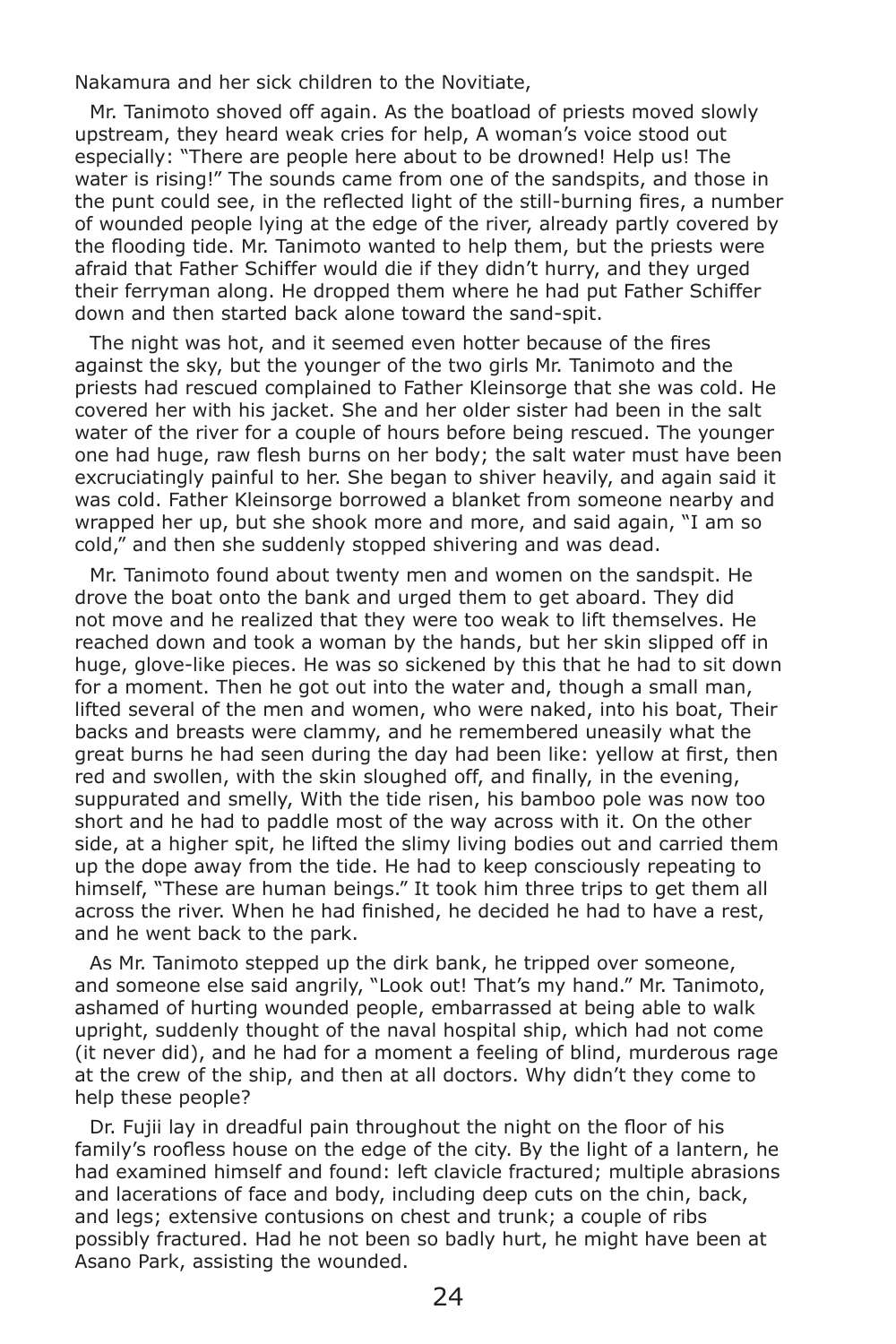By nightfall, ten thousand victims of the explosion had invaded the Red Cross Hospital, and Dr. Sasaki, worn out, was moving aimlessly and dully up and down the stinking corridors with wads of bandage and bottles of mercurochrome, still wearing the glasses he had taken from the wounded nurse, binding up the worst cuts as he came to than. Other doctors were putting compresses of saline solution on the worst burns. That was all they could do,, After dark, they worked by the light of the city's fires and by candles the ten remaining nurses held for them. Dr. Sasaki had not looked outside the hospital all day; the scene inside was so terrible and so compelling that it had not occurred to him to ask any questions about what had happened beyond the windows and doors. Ceilings and partitions had fallen; plaster, dust, blood, and vomit were every-where. Patients were dying by the hundreds, but there was nobody to carry away the corpses. Some of the hospital staff distributed biscuits and rice balls, but the charnel-house smell was so strong that few were hungry. By three o'clock the next morning, after nineteen straight hours of his gruesome work, Dr. Sasaki was incapable of dressing another wound He and some other survivors of the hospital staff got straw mats and went outdoors thousands of patients and hundreds of dead were in the yard and on the driveway—and hurried around be-hind the hospital and lay down in hiding to snatch some sleep. But within an hour wounded people had found them; a complaining circle formed around them: "Doctors! Help us! How can you sleep?" Dr. Sasaki got up again and went back to work. Early in the day, he thought for the first time of his mother, at their country home in Mukaihara, thirty miles from town. He usually went home every night. He was afraid she would think he was dead.

Near the spot upriver to which Mr. Tanimoto had transported the priests, there sat a large case of rice cakes which a rescue party had evidently brought for the wounded lying thereabouts but hadn't distributed. Before evacuating the wounded priests, the others passed the cakes around and helped them-selves. A few minutes later, a band of soldiers came up, and an officer, hearing the priests speaking a foreign language, drew his sword and hysterically-asked who they were. One of the priests calmed him down and explained that they were Germans—allies. The officer apologized and said that there were reports going around that American parachutists had landed.

The priests decided that they should take Father Schiffer first. As they prepared to leave, Father Superior LaSalle said he felt awfully cold. One of the Jesuits gave up his coat, another his shirt; they were glad to wear less in the muggy night. The stretcher bearers started out The theological student led the way and tried to warn the others of obstacles, but one of the priests got a foot tangled in some telephone wire and tripped and dropped his corner of the litter. Father Schiffer rolled off, lost consciousness, came to, and then vomited. The bearers picked him up and went on with him to the edge of the city, where they had arranged to meet a relay of other priests, left him with them, and turned back and got the Father Superior.

The wooden litter must have been terribly painful for Father LaSalle, in whose back scores of tiny particles of window glass were embedded. Near the edge of town, the group had to walk around an automobile burned and squatting on the narrow road, and the bearers on one side, unable to see their way in the darkness, fell into a deep ditch. Father LaSalle was thrown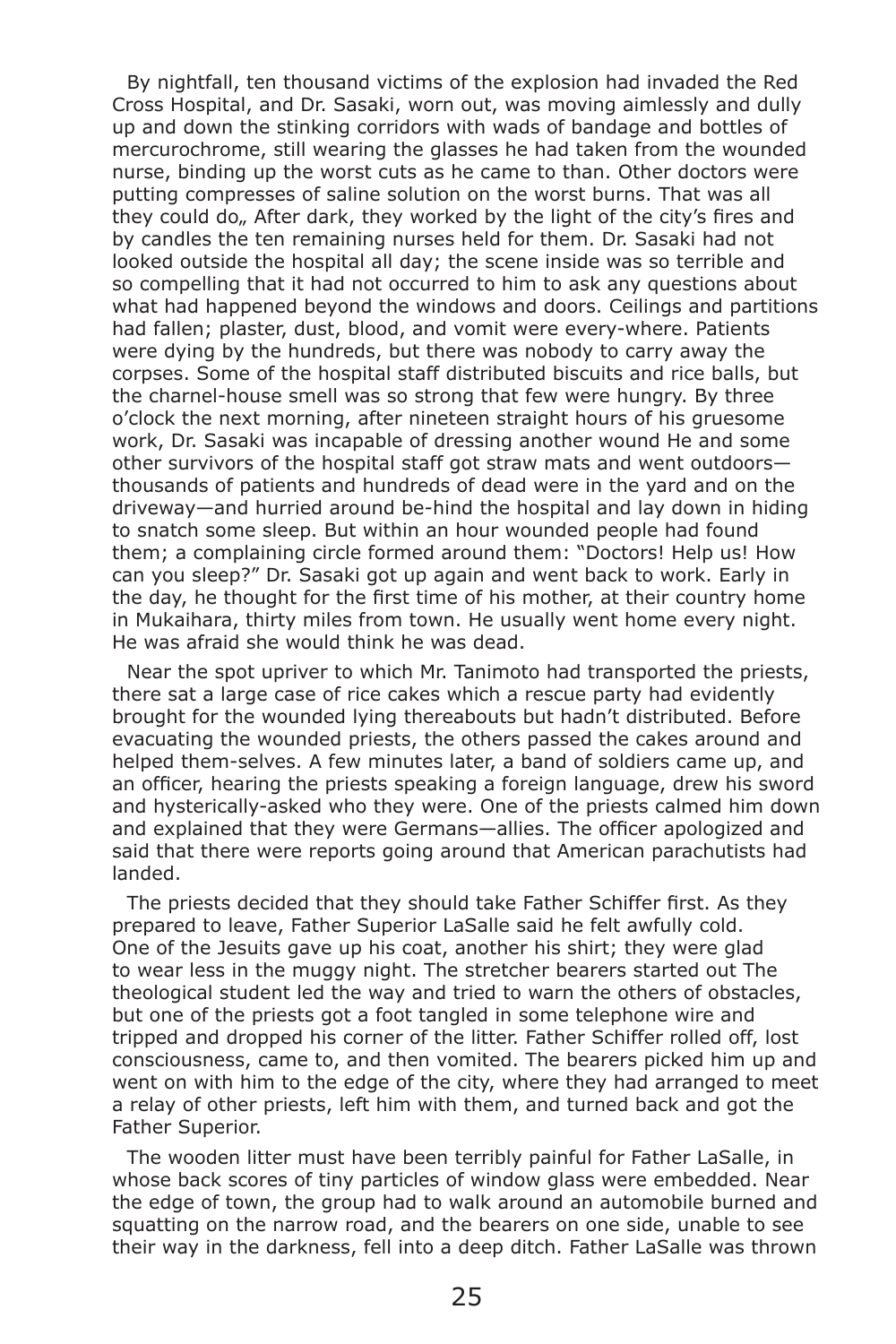onto the ground and the litter broke in two. One priest went ahead to get a hand-cart from the Novitiate, but he soon found one be-side an empty house and wheeled it back. The priests lifted Father LaSalle into the cart and pushed him over the bumpy road the rest of the way. The rector of the Novitiate, who had been a doctor be-fore he entered the religious order, cleaned the wounds of the two priests and put them to bed between clean sheets, and they thanked God for the care they had received.

Thousands of people had nobody to help them. Miss Sasaki was one of them. Abandoned and help-less, under the crude lean-to in the courtyard of the tin factory, beside the woman who had lost a breast and the man whose burned face was scarcely a face any more, she suffered awfully that night from the pain in her broken leg. She did not sleep at all; neither did she converse with her sleepless companions.

In the park, Mrs. Murata kept Father Kleinsorge awake all night by talking to him. None of the Nakamura family were able to sleep, either; the children, in spite of being very sick, were interested in everything that happened. They were de-lighted when one of the city's gas-storage tanks went up in a tremendous burst of flame. Toshio, the boy, shouted to the others to look at the reflection in the river. Mr. Tanimoto, after his long run and his many hours of rescue work, dozed uneasily. When he awoke, in the first light of dawn, he looked across the river and saw that he had not carried the festered, limp bodies high enough on the sandspit the night before. The tide had risen above where he had put them; they had not the strength to move; they must have drowned He saw a number of bodies floating in the river.

Early that day, August 7th, the Japanese radio broadcast for the first time a succinct announcement that very few, if any, of the people most concerned with its content, the survivors in Hiroshima, happened to hear: "Hiroshima suffered considerable damage as the result of an attack by a few B-29s. It Is believed that a new type of bomb was used. The details are being investigated," Nor is it probable that any of the survivors happened to be tuned in on a short-wave rebroadcast of an extraordinary announcement by the President of the United States, which identified the new bomb as atomic: "That bomb had more power than twenty thousand tons of TNT. It had more than two thousand times the blast power of the British Grand Slam, which is the largest bomb ever yet used in the history of warfare." Those victims who were able to worry at all about what had happened thought of it and dis-cussed it in more primitive, childish terms—gasoline sprinkled from an airplane, maybe, or some combustible gas, or a big cluster of incendiaries, or the work of parachutists; but, even if they had known the truth, most of them were too busy or too weary or too badly hurt to care that they were the objects of the first great experiment in the use of atomic power, which (as the voices on the short wave shouted) no country except the United States, with its industrial know-how, its willingness to throw two billion gold dollars into an important wartime gamble, could possibly have developed

Mr. Tanimoto was still angry at doctors. He decided that he would personally bring one to Asano Park—by the scruff of the neck, if necessary. He crossed the river, went past the Shinto shrine where he had met his wife for a brief moment the day before, and walked to the East Parade Ground. Since this had long before been designated as an evacuation area, he thought he would find an aid station there. He did find one, operated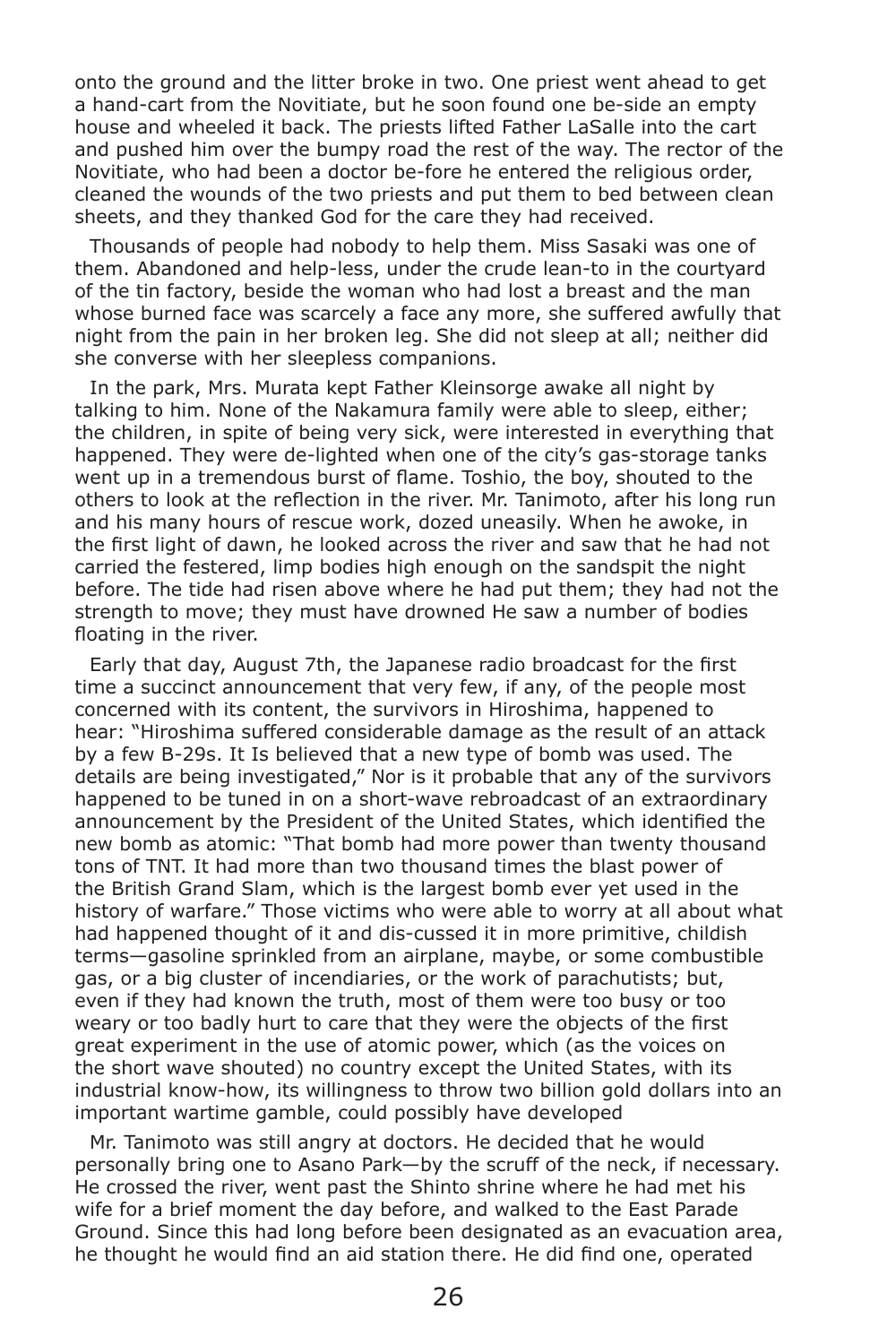by an Army medical unit, but he also saw that its doctors were hopelessly overburdened, with thousands of patients sprawled among corpses across the field in front of it. Nevertheless, he went up to one of the Army doctors and said, as reproachfully as he could, 'Why have you not come to Asano Park? You are badly needed there."

Without even looking up from his work, the doc-tor said in a tired voice, "This is my station."

"But there are many dying on the riverbank over there,"

"The first duty," the doctor said, "is to take care of the slightly wounded."

"Why—when there are many who are heavily wounded on the riverbank?"

The doctor moved to another patient. "In an emergency like this," he said, as if he were reciting from a manual, "the first task is to help as many as possible—to save as many lives as possible. There is no hope for the heavily wounded They will die. We can't bother with them."

"That may be right from a medical standpoint—" Mr. Tanimoto began, but then he looked out across the field, where the many dead lay close and intimate with those who were still living, and he turned away without finishing his sentence, angry now with himself. He didn't know what to do; he had promised some of the dying people in the park that he would bring them medical aid. They might die feeling cheated. He saw a ration stand at one side of the field, and he went to it and begged some rice cakes and biscuits, and he took them back, in lieu of doctors, to the people in the park.

The morning again, was hot. Father Kleinsorge went to fetch water for the wounded in a bottle and a teapot he had borrowed. He had heard that it was possible to get fresh tap water outside Asano Park Going through the rock gardens, he had to climb over and crawl under the trunks of fallen pine trees; he found he was weak. There were many dead in the gardens. At a beautiful moon bridge, he passed a naked, living woman who seemed to have been burned from head to toe and was red all over. Near the entrance to the park, an Army doctor was working, but the only medicine he had was iodine, which he painted over cuts, bruises, slimy burns, every-thing—and by now everything that he painted had pus on it. Outside the gate of the park, Father Kleinsorge found a faucet that still worked part of the plumbing of a vanished house—and he filled his vessels and returned. When he had given the wounded the water, he made a second trip. This time, the woman by the bridge was dead\* On his way back with the water, he got lost on a detour around a fallen tree, and as he looked for his way through the woods, he heard a voice ask from the underbrush, "Have you anything to drink?" He saw a uniform\* Thinking there was just one soldier, he approached with the water. When he had penetrated the bushes, he saw there were about twenty men, and they were all in exactly the same nightmarish state: their faces were wholly burned, their eyesockets were hollow, the fluid from their melted eyes had run down their cheeks. (They must have had their faces upturned when the bomb went off; perhaps they were anti-aircraft personnel) Their mouths were mere swollen, pus-covered wounds, which they could not bear to stretch enough to admit the spout of the teapot. So Father Kleinsorge got a large piece of grass and drew out the stem so as to make a straw, and gave them all water to drink that way. One of them said, "I can't see anything.''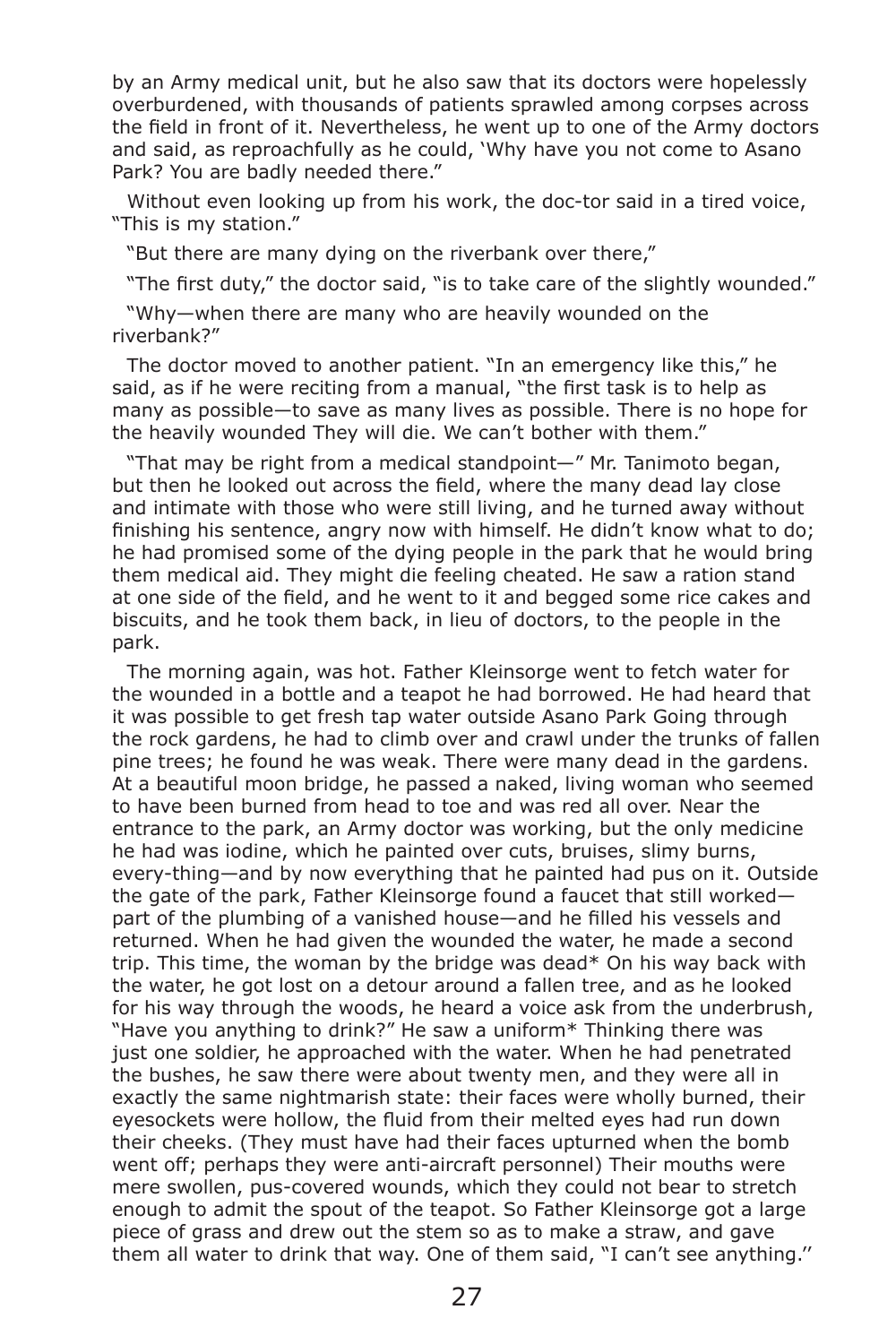Father Kleinsorge answered, as cheerfully as he could, "There's a doctor at the entrance to the part He's busy now, but he'll come soon and fix your eyes, I hope."

Since that day, Father Kleinsorge has thought back to how queasy he had once been at the sight of pain, how someone else's cut finger used to make him turn faint. Yet there in the park he was so be-numbed that immediately after leaving this horrible sight he stopped on a path by one of the pools and discussed with a lightly wounded man whether it would be safe to eat the fat, two-foot carp that floated dead on the surface of the water. They decided, after some consideration, that it would be unwise,

Father Kleinsorge filled the containers a third time and went back to the riverbank. There, amid the dead and dying, he saw a young woman with a needle and thread mending her kimono, which had been slightly torn. Father Kleinsorge joshed her, "My, but you're a dandy!" he said She laughed,

He felt tired and lay down. He began to talk with two engaging children whose acquaintance he had made the afternoon before. He learned that their name was Kataoka; the girl was thirteen, the boy five. The girl had been just about to set out for a barbershop when the bomb fell As the family started for Asano Park, their mother decided to turn back for some food and extra clothing; they became separated from her in the crowd of fleeing people, and they had not seen her since. Occasionally they stopped suddenly in their perfectly cheerful playing and began to cry for their mother.

It was difficult for all the children in the park to sustain the sense of tragedy. Toshio Nakamura got quite excited when he saw his friend Seichi Sato riding up the river in a boat with his family, and he ran to the bank and waved and shouted, "Sato! Sato!"

The boy turned his head and shouted, "Who's that?"

"Nakamura."

"Hello, Toshio!"

"Are you all safe?"

"Yes,, What about you?"

"Yes, we're all right. My sisters are vomiting, but I'm fine."

Father Kleinsorge began to be thirsty in the dreadful heat, and he did not feel strong enough to go for water again. A little before noon, he saw a Japanese woman handing something out, Soon she came to him and said in a kindly voice, "These are tea leaves. Chew them, young man, and you won't feel thirsty." The woman's gentleness made Father Kleinsorge suddenly want to cry. For weeks, he had been feeling oppressed by the hatred of foreigners that the Japanese seemed increasingly to show, and he had been uneasy even with his Japanese friends. This stranger's gesture made him a little hysterical.

Around noon, the priests arrived from the Novitiate with the handcart They had been to the site of the mission house in the city and had retrieved some suitcases that had been stored in the air-raid shelter and had also picked up the remains of melted holy vessels in the ashes of the chapel They now packed Father Kleinsorge's *papier-maché* suitcase and the things belonging to Mrs. Murata and the Nakamuras into the cart, put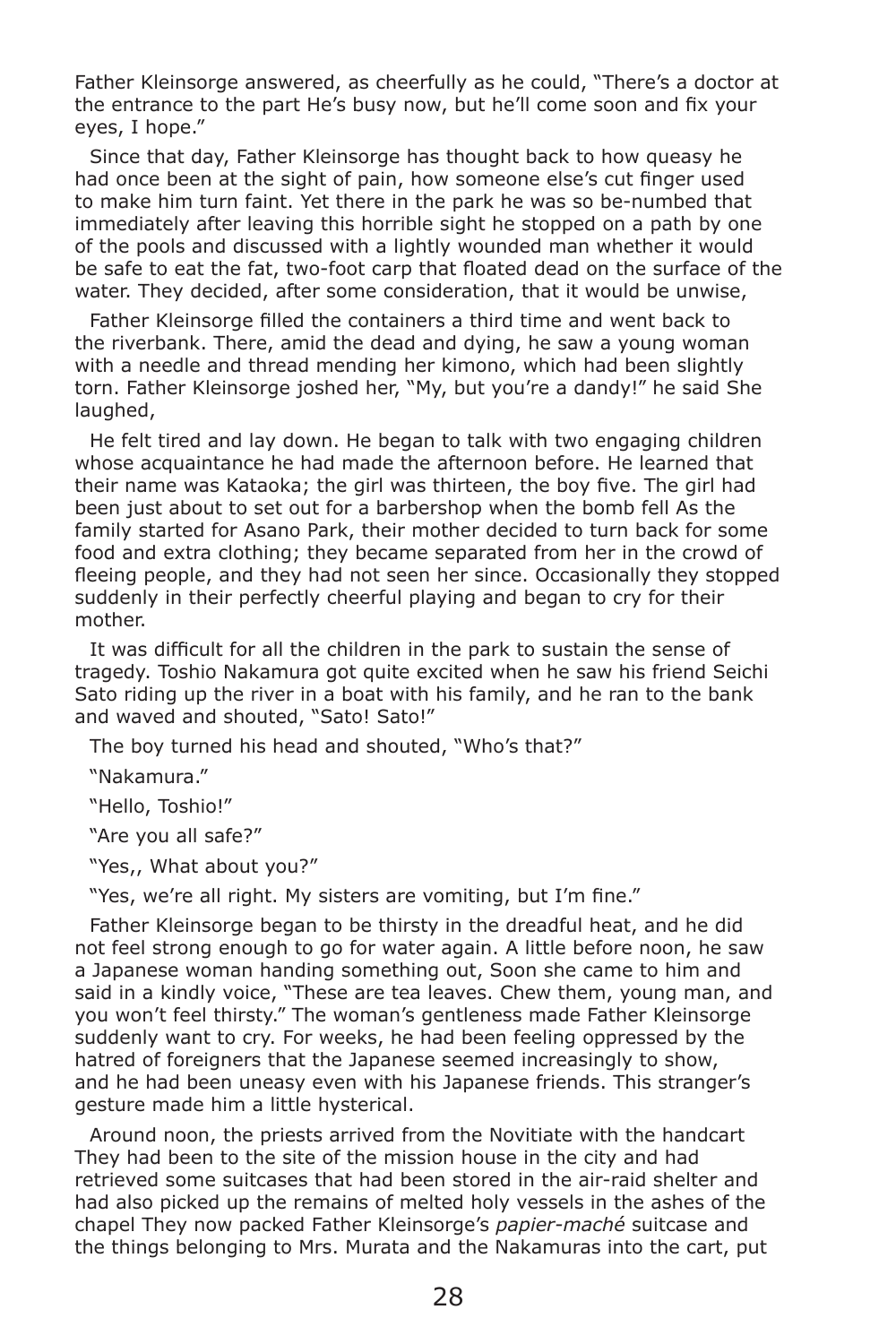the two Nakamura girls aboard, and prepared to start out. Then one of the Jesuits who had a practical turn of mind remembered that they had been notified some time before that if they suffered property damage at the hands of the enemy, they could enter a claim for compensation with the prefectural police. The holy men discussed this matter there in the park, with the wounded as silent as the dead around them, and decided that Father Kleinsorge, as a former resident of the destroyed mission, was the one to enter the claim. So, as the others went off with the handcart, Father Kleinsorge said goodbye to the Kataoka children and trudged to a police station. Fresh, clean-uniformed policemen from another town were in charge, and a crowd of dirty and disarrayed citizens crowded around them, mostly asking after lost relatives. Father Kleinsorge filled out a claim form and started walking through the center of the town on his way to Nagatsuka, It was then that he first realized the extent of the damage; he passed block after block of ruins, and even after all he had seen in the park, his breath was taken away. By the time he reached the Novitiate, he was sick with exhaustion, The last thing he did as he fell into bed was request that someone go back for the motherless Kataoka children,

Altogether, Miss Sasaki was left two days and two nights under the piece of propped-up roofing with her crushed leg and her two unpleasant comrades, Her only diversion was when men came to the factory air-raid shelters, which she could see from under one corner of her shelter, and hauled corpses up out of them with ropes. Her leg became discolored, swollen, and putrid. All that time, she went without food and water. On the third day, August 8th, some friends who supposed she was dead came to look for her body and found her. They told her that her mother, father, and baby brother, who at the time of the explosion were in the Tamura Pediatric Hospital, where the baby was a patient, had all been given up as certainly dead, since the hospital was totally destroyed. Her friends then left her to think that piece of news over. Later, some men picked her up by the arms and legs and carried her quite a distance to a truck. For about an hour, the track moved over a bumpy road, and Miss Sasaki, who had become convinced that she was dulled to pain, discovered that she was not. The men lifted her out at a relief station in the section of Inokuchi, where two Army doctors looked at her. The moment one of them touched her wound, she fainted. She came to in time to hear them discuss whether or not to cut off her leg; one said there was gas gangrene in the lips of the wound and predicted she would die unless they amputated, and the other said that was too bad, because they had no equipment with which to do the job. She fainted again. When she recovered consciousness, she was being carried somewhere on a stretcher. She was put aboard a launch, which went to the nearby island of Ninoshima, and she was taken to a military hospital there. Another doctor examined her and said that she did not have gas gangrene, though she did have a fairly ugly compound fracture. He said quite coldly that he was sorry, but this was a hospital for operative surgical cases only, and because she had no gangrene, she would have to return to Hiroshima that night But then the doctor took her temperature, and what he saw on the thermometer made him decide to let her stay.

That day, August 8th, Father Cieslik went into the city to look for Mr. Fukai, the Japanese secretary of the diocese, who had ridden unwillingly out of the flaming city on Father Kleinsorge's back and then had run back crazily into it Father Cieslik started hunting in the neighborhood of Sakai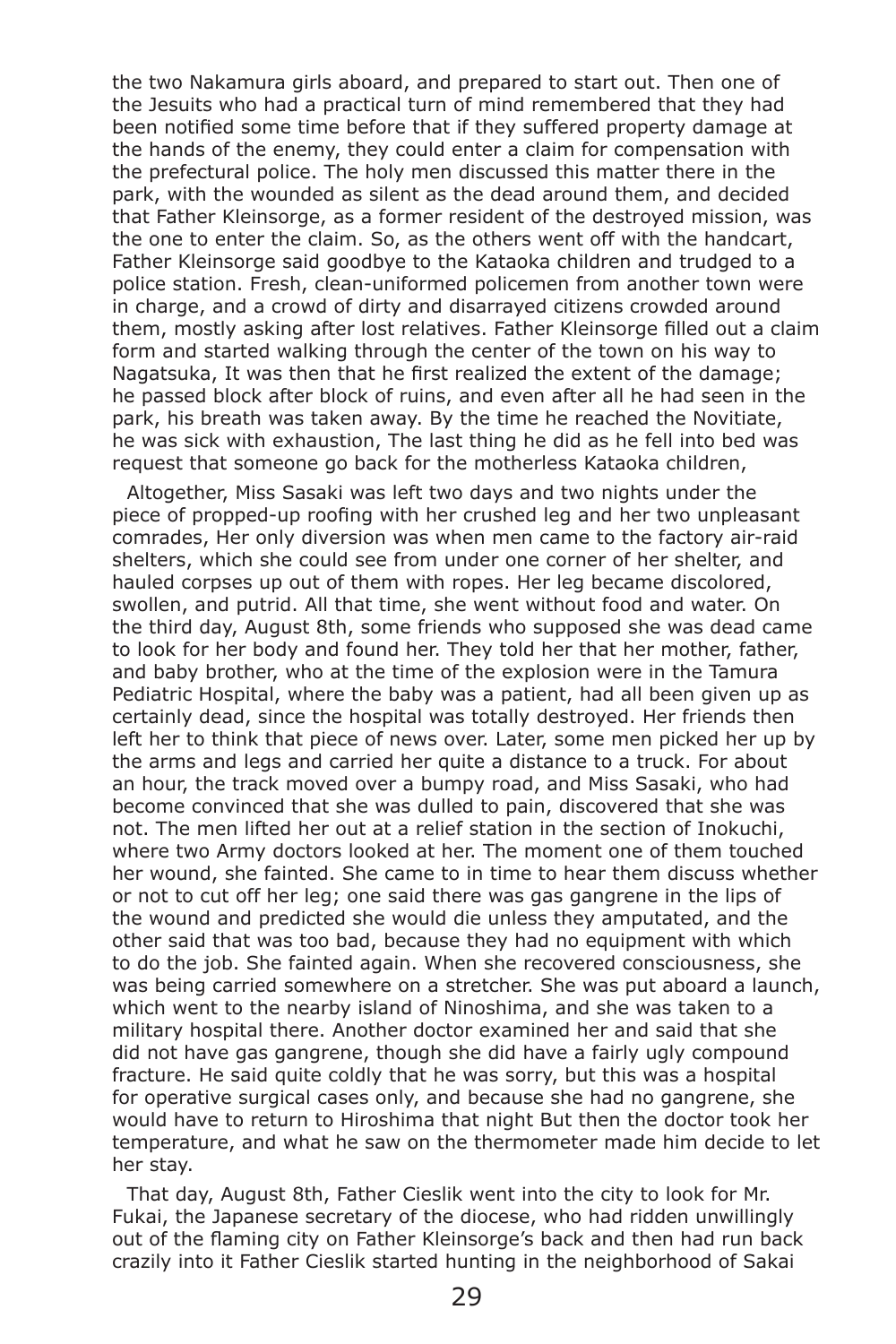Bridge, where the Jesuits had last seen Mr. Fukai; he went to the East Parade Ground, the evacuation area to which the secretary might have gone, and looked for him among the wounded and dead there; he went to the prefectural police and made inquiries. He could not find any trace of the man. Back at the Novitiate that evening, the theological student, who had been rooming with Mr. Fukai at the mission house, told the priests that the secretary had re-marked to him, during an air-raid alarm one day not long before the bombing, "Japan is dying. If there is a real air raid here in Hiroshima, I want to die with our country." The priests concluded that Mr. Fukai had run back to immolate himself in the flames. They never saw him again.

At the Red Cross Hospital, Dr. Sasaki worked for three straight days with only one hour's sleep. On the second day, he began to sew up the worst cuts, and right through the following night and all the next day he stitched. Many of the wounds were festered. Fortunately, someone had found intact a supply of narucopon, a Japanese sedative, and he gave it to many who were in pain. Word went around among the staff that there must have been something peculiar about the great bomb, because on the second day the vice-chief of the hospital went down in the basement to the vault where the X-ray plates were stored and found the whole stock exposed as they lay. That day, a fresh doctor and ten nurses came in from the city of Yamaguchi with extra bandages and antiseptics, and the third day another physician and a dozen more nurses arrived from Matsue—yet there were still only eight doctors for ten thousand patients. In the afternoon of the third day, exhausted from his foul tailoring, Dr. Sasaki became obsessed with the idea that his mother thought he was dead. He got permission to go to Mukaihara. He walked out to the first suburbs, beyond which the electric train service was still functioning, and reached home late in the evening. His mother said she had known he was all right all along; a wounded nurse had stopped by to tell her. He went to bed and slept for seventeen hours.

Before dawn on August 8th, someone entered the room at the Novitiate where Father Kleinsorge was in bed, reached up to the hanging light bulb, and switched it on. The sudden flood of light, pouring in on Father Kleinsorge's half sleep, brought him leaping out of bed, braced for a new concussion. When he realized what had happened, he laughed confusedly and went back to bed. He stayed there all day.

On August 9th, Father Kleinsorge was still tired, The rector looked at his cuts and said they were not even worth dressing, and if Father Kleinsorge kept them clean, they would heal in three or four days. Father Kleinsorge felt uneasy; he could not yet comprehend what he had been through; as if he were guilty of something awful, he felt he had to go back to the scene of the violence he had experienced, He got up out of bed and walked into the city. He scratched for a while in the ruins of the mission house, but he found nothing. He went to the sites of a couple of schools and asked after people he knew. He looked for some of the city's Japanese Catholics, but he found only fallen houses. He walked back to the Novitiate, stupefied and without any new understanding.

At two minutes after eleven o'clock on the morning of August 9th, the second atomic bomb was dropped, on Nagasaki. It was several days before the survivors of Hiroshima knew they had company, because the Japanese radio and newspapers were being extremely cautious on the subject of the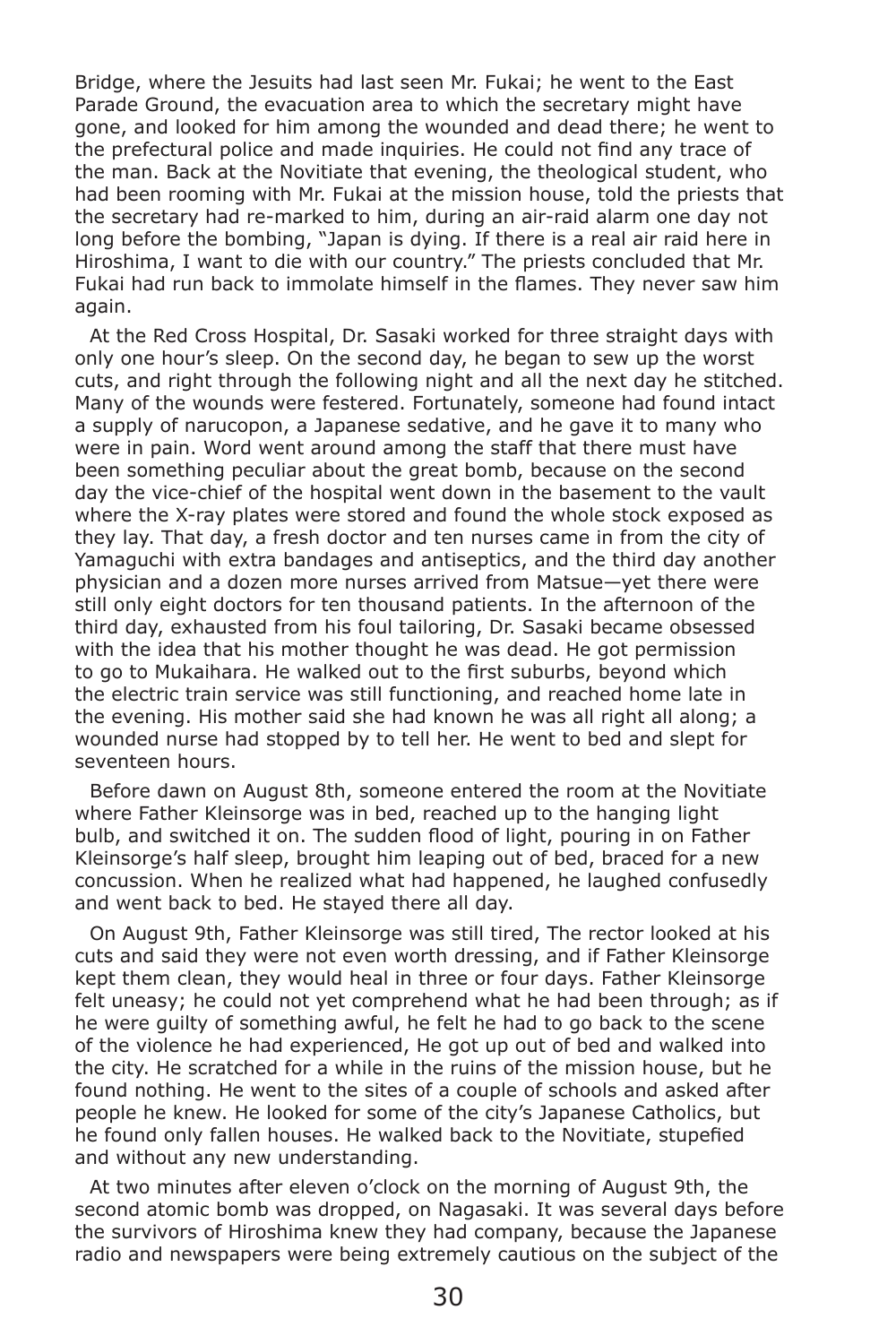strange weapon.

On August 9th, Mr. Tanimoto was still working in the park. He went to the suburb of Ushida, where his wife was staying with friends, and got a tent which he had stored there before the bombing. He now took it to the park and set it up as a shelter for some of the wounded who could not move or be moved. Whatever he did in the park, he felt he was being watched by the twenty-year-old girl, Mrs. Kamai, his former neighbor, whom he had seen on the day the bomb exploded, with her dead baby daughter in her arms. She kept the small corpse in her arms for four days, even though it began smelling bad on the second day. Once, Mr. Tanimoto sat with her for a while, and she told him that the bomb had buried her under their house with the baby strapped to her back, and that when she had dug herself free, she had discovered that the baby was choking, its mouth full of dirt. With her little finger, she had carefully cleaned out the infant's mouth, and for a time the child had breathed normally and seemed all right; then suddenly it had died Mrs. Kamai also talked about what a fine man her husband was, and again urged Mr. Tanimoto to search for him. Since Mr. Tanimoto had been all through the city the first day and had seen terribly burned soldiers from Kamai's post, the Chugoku Regional Army Headquarters, everywhere, he knew it would be impossible to find Kamai, even if he were living, but of course he didn't tell her that, Every time she saw Mr. Tanimoto, she asked whether he had found her husband. Once, he tried to suggest that perhaps it was time to cremate the baby, but Mrs. Kamai only held it tighter. He began to keep away from her, but whenever he looked at her, she was staring at him and her eyes asked the same question. He tried to escape her glance by keeping his back turned to her as much as possible.

The Jesuits took about fifty refugees into the exquisite chapel of the Novitiate. The rector gave them what medical care he could—mostly just the cleaning away of pus. Each of the Nakamuras was provided with a blanket and a mosquito net, Mrs. Nakamura and her younger daughter had no appetite and ate nothing; her son and other daughter ate, and lost, each meal they were offered On Au-gust 10th, a friend, Mrs. Osaki, came to see them and told them that her son Hideo had been burned alive in the factory where he worked. This Hideo had been a kind of hero to Toshio, who had often gone to the plant to watch him run his machine. That night, Toshio woke up screaming. He had dreamed that he had seen Mrs. Osaki coming out of an opening in the ground with her family, and then he saw Hideo at his machine, a big one with a revolving belt, and he himself was standing beside Hideo, and for some reason this was terrifying.

ON August 10th, Father Kleinsorge, having heard from someone that Dr. Fujii had been injured and that he had eventually gone to the summer house of a friend of his named Qkuma, in the village of Fukawa, asked Father Cieslik if he would go and see how Dr. Fujii was. Father Cieslik went to Misasa station, outside Hiroshima, rode for twenty minutes on an electric train, and then walked for an hour and a half in a terribly hot sun to Mr. Okuma's house, which was beside the Ota River at the foot of a mountain. He found Dr. Fujii sitting in a chair in a kimono, applying compresses to his broken collarbone,, The Doctor told Father Cieslik about having lost his glasses and said that his eyes bothered him. He showed the priest huge blue and green stripes where beams had bruised him. He offered the Jesuit first a cigarette and then whiskey, though it was only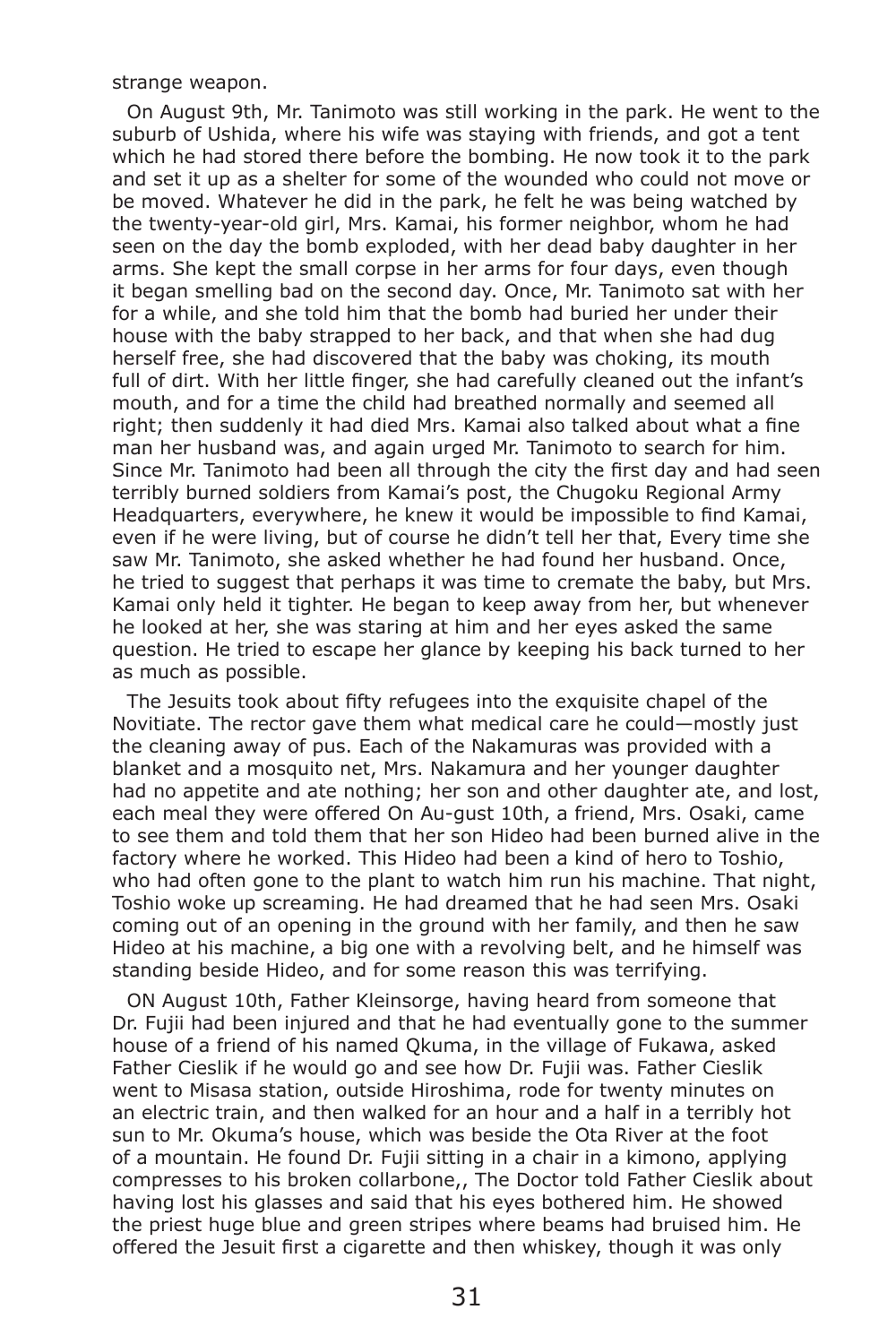eleven in the morning. Father Cieslik thought it would please Dr. Fujii if he took a little, so he said yes. A servant brought some *Suntory* whiskey, and the Jesuit, the Doctor, and the host had a very pleasant chat. Mr. Okuma had lived in Hawaii, and he told some things about Americans. Dr. Fujii talked a bit about the disaster. He said that Mr. Okuma and a nurse had gone into the ruins of his hospital and brought back a small safe which he had moved into his air-raid shelter. This contained some surgical instruments, and Dr. Fujii gave Father Cieslik a few pairs of scissors and tweezers for the rector at the Novitiate. Father Cieslik was bursting with some inside dope he had, but he waited until the conversation turned naturally to the mystery of the bomb. Then he said he knew what kind of bomb it was; he had the secret on the best authority—that of a Japanese newspaperman who had dropped in at the Novitiate. The bomb was not a bomb at all; it was a kind of fine magnesium powder sprayed over the whole city by a single plane, and it exploded when it came into contact with the live wires of the city power system. "That means," said Dr. Fujii, perfectly satisfied, since after all the information came from a newspaperman, "that it can only be dropped on big cities and only in the daytime, when the tram lines and so forth are in operation."

After five days of ministering to the wounded in the park, Mr. Tanimoto returned, on August 11th, to his parsonage and dug around in the ruins. He retrieved some diaries and church records that had been kept in books and were only charred around the edges, as well as some cooking utensils and pottery. While he was at work, a Miss Tanaka came and said that her father had been asking for him, Mr. Tanimoto had reason to hate her father, the re-tired shipping-company official who, though he made a great show of his charity, was notoriously selfish and cruel, and who, just a few days before the bombing, had said openly to several people that Mr. Tanimoto was a spy for the Americans. Several times he had derided Christianity and called it un-Japanese. At the moment of the bombing, Mr. Tanaka had been walking in the street in front of the city's radio station. He received serious flash burns, but he was able to walk home. He took refuge in his Neighborhood Association shelter and from there tried hard to get medical aid. He expected all the doctors of Hiroshima to come to him, because he was so rich and so famous for giving his money away. When none of them came, he angrily set out to look for them; leaning on his daughter's arm, he walked from private hospital to private hospital, but all were in ruins, and he went back and lay down in the shelter again. Now he was very weak and knew he was going to die. He was willing to be comforted by any religion.

Mr. Tanimoto went to help him. He descended into the tomblike shelter and, when his eyes were adjusted to the darkness, saw Mr. Tanaka, his face and arms puffed up and covered with pus and blood, and his eyes swollen shut. The old man smelled very bad, and he moaned constantly. He seemed to recognize Mr. Tanimoto's voice. Standing at the shelter stairway to get light, Mr. Tanimoto read loudly from a Japanese-language pocket Bible: "For a thousand years in Thy sight are but as yesterday when it is past, and as a watch in the night. Thou earnest the children of men away as with a flood; they are as a sleep; in the morning they are like grass which groweth up. In the morning it flourisheth and groweth up; in the evening it is cut down, and withereth. For we are consumed by Thine anger and by Thy wrath are we troubled. Thou hast set our iniquities before Thee, our secret sins in the light of Thy countenance. For all our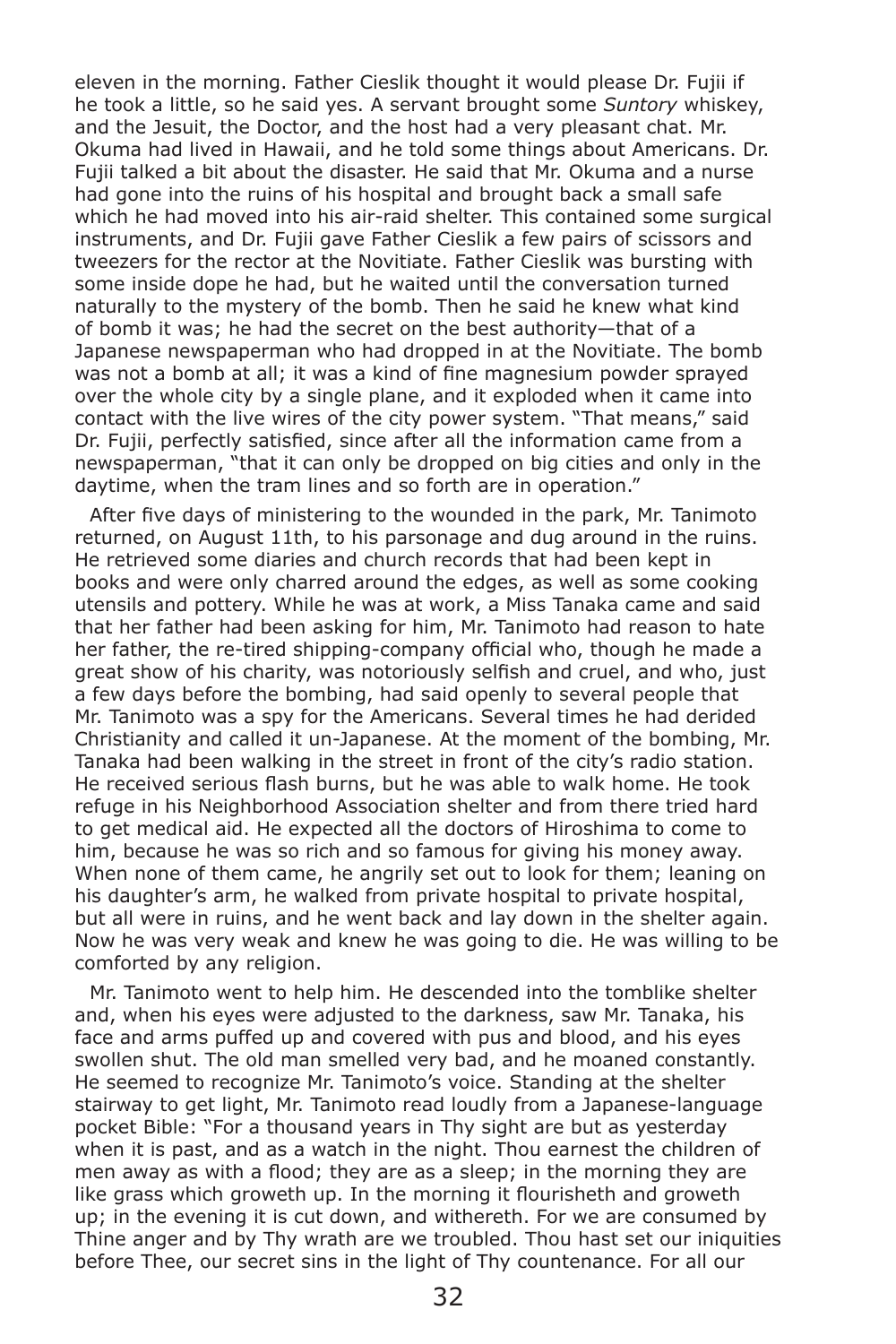days are passed away in Thy wrath: we spend our years as a tale that is told...."

Mr. Tanaka died as Mr. Tanimoto read the psalm.

On August 11th, word came to the Ninoshima Military Hospital that a large number of military casualties from the Chugoku Regional Army Head-quarters were to arrive on the island that day, and it was deemed necessary to evacuate all civilian patients. Miss Sasaki, still running an alarmingly high fever, was put on a large ship. She lay out on deck, with a pillow under her leg. There were awnings over the deck, but the vessel's course put her in the sunlight. She felt as if she were under a magnifying glass in the sun. Pus oozed out of her wound, and soon the whole pillow was covered with it. She was taken ashore at Hatsukaichi, a town several miles to the southwest of Hiroshima, and put in the Goddess of Mercy Primary School, which had been turned into a hospital. She lay there for several days before a specialist on fractures came from Kobe. By then her leg was red and swollen up to her hip. The doc-tor decided he could not set the breaks. He made an incision and put in a rubber pipe to drain off the putrescence.

At the Novitiate, the motherless Kataoka children were inconsolable,, Father Cieslik worked hard to keep them distracted. He put riddles to them. He asked, \* What is the cleverest animal in the world?," and after the thirteen-year-old girl had guessed the ape, the elephant, the horse, he said, "No, it must be the hippopotamus," because in Japanese that animal is *kaba* the reverse of *baka*, stupid. He told Bible stories, beginning, in the order of things, with the Creation. He showed them a scrapbook of snapshots taken in Europe. Nevertheless, they cried most of the time for their mother.

Several days later, Father Cieslik started hunting for the children's family. First, he learned through the police that an uncle had been to the authorities in Kure, a city not far away, to inquire for the children. After that, he heard that an older brother had been trying to trace them through the post office in Ujina, a suburb of Hiroshima, Still later, he heard that the mother was alive and was on Goto Island, off Nagasaki And at last, by keeping a check on the Ujina post office, he got in touch with the brother and returned the children to their mother.

About a week after the bomb dropped, a vague, in-comprehensible rumor reached Hiroshima—that the city had been destroyed by the energy released when atoms were somehow split in two. The weapon was referred to in this word-of-mouth report as *genshi bakudan*—the root characters of which can be translated as "original child bomb." No one understood the idea or put any more credence in it than in the powdered magnesium and such things. Newspapers were being brought in from other cities, but they were still confining themselves to extremely general statements, such as Domei's assertion on August 12th: "There is nothing to do but admit the tremendous power of this inhuman bomb." Already, Japanese physicists had entered the city with Lauritsen electroscopes and Neher electrometers; they understood the idea all too well.

On August 12th, the Nakamuras, all of them still rather sick, went to the nearby town of Kabe and moved in with Mrs. Nakamura's sister-in-law. The next day, Mrs. Nakamura, although she was too ill to walk much, returned to Hiroshima alone, by electric car to the outskirts, by foot from there. All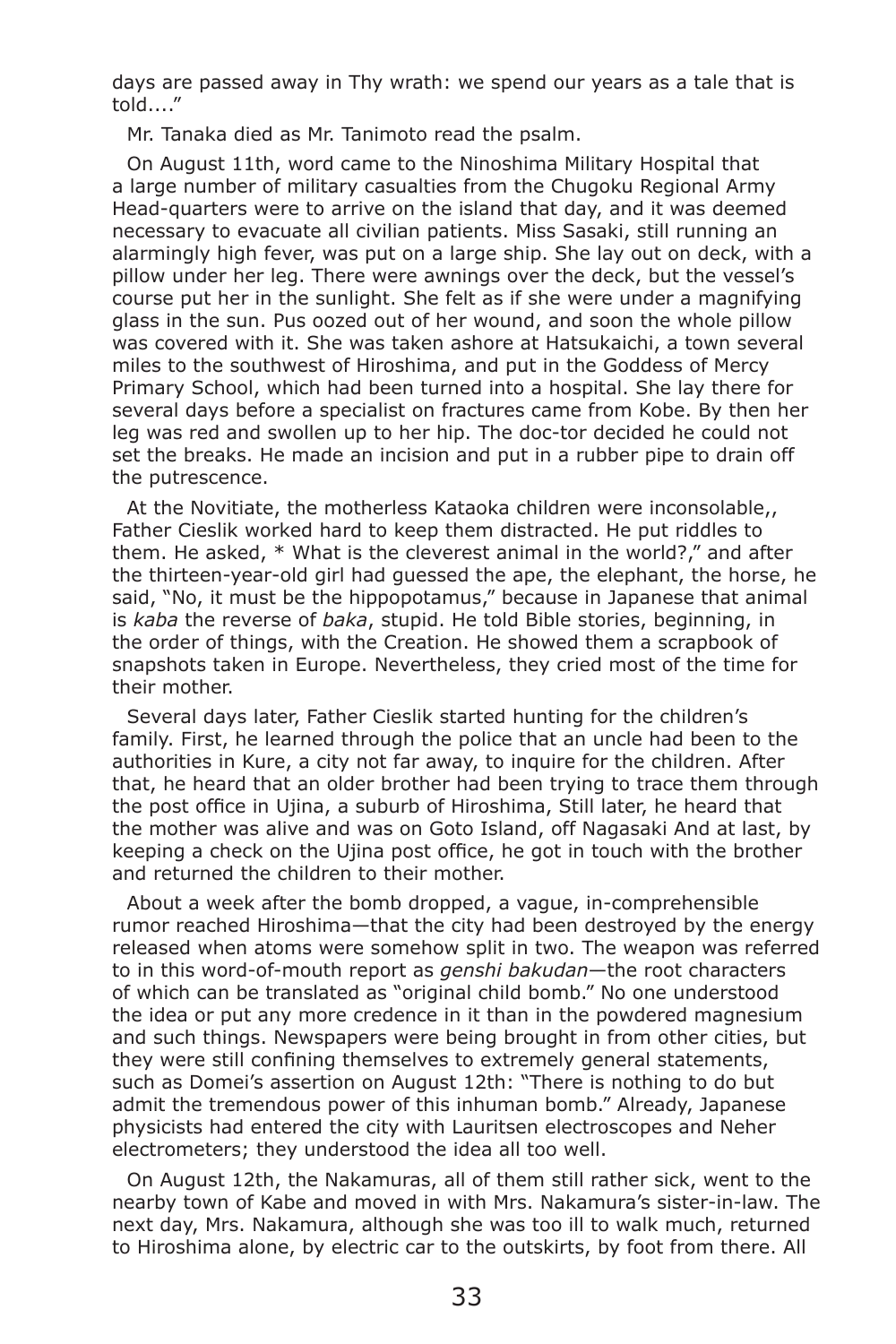week, at the Novitiate, she had worried about her mother, brother, and older sister, who had lived in the part of town called Fukuro, and besides, she felt drawn by some fascination, just as Father Kleinsorge had been. She discovered that her family were all dead, She went back to Kabe so amazed and depressed by what she had seen and learned in the city that she could not speak that evening,

A comparitive orderliness, at least, began to be established at the Red Cross Hospital. Dr. Sasaki, back from his rest, undertook to classify his patients (who were still scattered everywhere, even on the stairways). The staff gradually swept up the debris. Best of all, the nurses and attendants started to remove the corpses. Disposal of the dead, by decent cremation and enshrinement, is a greater moral responsibility to the Japanese than adequate care of the living,, Relatives identified most of the first day's dead in and around the hospital. Beginning on the second day, whenever a patient appeared to be moribund, a piece of paper with his name on it was fastened to his clothing. The corpse detail carried the bodies to a clearing outside, placed them on pyres of wood from ruined houses, burned them, put some of the ashes in envelopes intended for exposed X-ray plates, marked the envelopes with the names of the de-ceased, and piled them, neatly and respectfully, in stacks in the main office. In a few days, the envelopes filled one whole side of the impromptu shrine.

In Kabe, on the morning of August 15th, ten-year-old Toshio Nakamura heard an airplane overhead.

He ran outdoors and identified it with a professional eye as a B-29. "There goes Mr. B!" he shouted.

One of his relatives called out to him, "Haven't you had enough of Mr. B?"

The question had a kind of symbolism. At almost that very moment, the dull, dispirited voice of Hirohito, the Emperor Tenno, was speaking for the first time in history over the radios "After pondering deeply the general trends of the world and the actual conditions obtaining in Our Empire today, We have decided to effect a settlement of the present situation by resorting to an extraordinary measure... "

Mrs. Nakamura had gone to the city again, to dig up some rice she had buried in her Neighborhood Association air-raid shelter. She got it and started back for Kabe. On the electric car, quite by chance, she ran into her younger sister, who had not been in Hiroshima the day of the bombing. "Have you heard the news?" her sister asked.

'What news?"

"The war is over."

'Don't say such a foolish thing, sister."

"But I heard it over the radio myself." And then, in a whisper, "It was the Emperor's voice."

"Oh," Mrs. Nakamura said (she needed nothing more to make her give up thinking, in spite of the atomic bomb, that Japan still had a chance to win the war), "in that case..."

Some time later, in a letter to an American, Mr. Tanimoto described the events of that morning. "At the time of the Post-War, the marvelous thing in our history happened Our Emperor broadcasted his own voice through radio directly to us, common people of Japan, August 15th we were told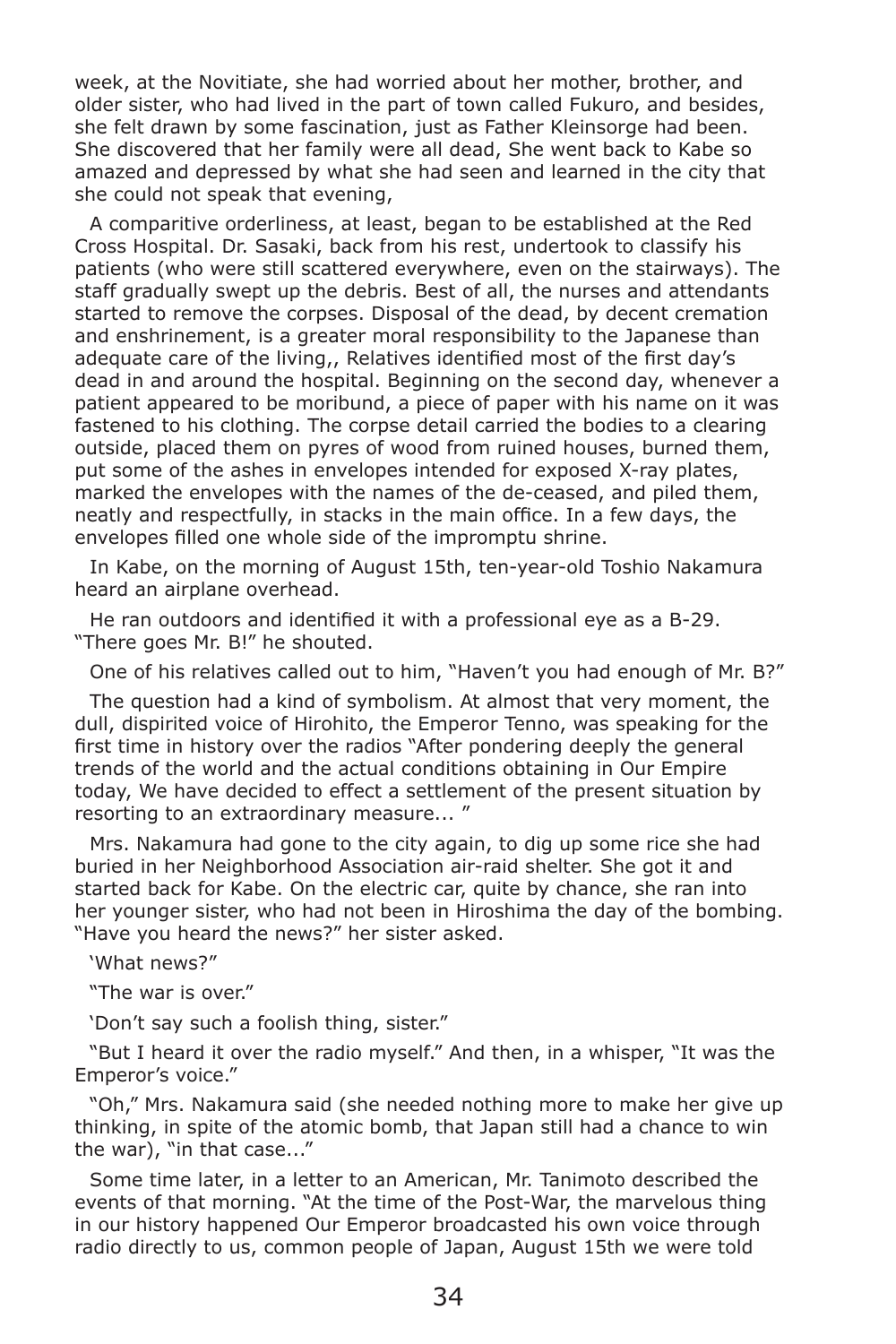that some news of great importance could be heard & all of us should hear it. So I went to Hiroshima railway station. There set a loud-speaker in the ruins of the station,, Many civilians, all of them were in bound-age, some being helped by shoulder of their daughters, some sustaining their injured feet by sticks, they listened to the broadcast and when they came to realize the fact that it was the Emperor, they cried with full tears in their eyes. "What a wonderful blessing it is that Tenno himself call on us and we can hear his own voice in person. We are thoroughly satisfied in such a great sacrifice.' When they came to know the war was ended—that is, Japan was defeated, they, of course, were deeply disappointed, but followed after their Emperor's commandment in calm spirit, making wholehearted sacrifice for the everlasting peace of the world—and Japan started her new way,"

# *Chapter Four*

## Panic Grass and Feverfew

On August 18th, twelve days after the bomb burst, Father Kleinsorge set out on foot for Hiroshima from the Novitiate with his papier-mache suitcase in his hand. He had begun to think that this bag, in which he kept his valuables, had a talismanic quality, because of the way he had found it after the explosion, standing handle-side up in the doorway of his room, while the desk under which he had previously hidden it was in splinters all over the floor. Now he was using it to carry the yen belonging to the Society of Jesus to the Hiroshima branch of the Yokohama Specie Bank, already reopened in its half-ruined building, On the whole, he felt quite well that morning. It is true that the minor cuts he had received had not healed in three or four days, as the rector of the Novitiate, who had examined them, had positively promised they would, but Father Kleinsorge had rested well for a week and considered that he was again ready for hard work. By now he was accustomed to the terrible scene through which he walked on his way into the city; the large rice field near the Novitiate, streaked with brown; the houses on the outskirts of the city, standing but decrepit, with broken windows and dishevelled tiles; and then, quite suddenly, the beginning of the four square miles of reddish-brown scar, where nearly everything had been buffeted down and burned; range on range of collapsed city blocks, with here and there a crude sign erected on a pile of ashes and tiles ("Sister, where are you?" or "All safe and we live at Toyosaka"); naked trees and canted telephone poles; the few standing, gutted buildings only accentuating the horizontality of everything else (the Museum of Science and Industry, with its dome stripped to its steel frame, as if for an autopsy; the modern Chamber of Commerce Building, its tower as cold, rigid, and unassailable after the blow as before; the huge, low-lying, camouflaged city hall; the row of dowdy banks, caricaturing a shaken economic system); and in the streets a macabre traffic—hundreds of crumpled bicycles, shells of streetcars and automobiles, all halted in mid-motion, The whole way, Father Kleinsorge was oppressed by the thought that all the damage he saw had been done in one instant by one bomb. By the time he reached the center of town, the day had become very hot He walked to the Yokohama Bank, which was doing business in a temporary wooden stall on the ground floor of its building, deposited the money, went by the mission compound just to have another look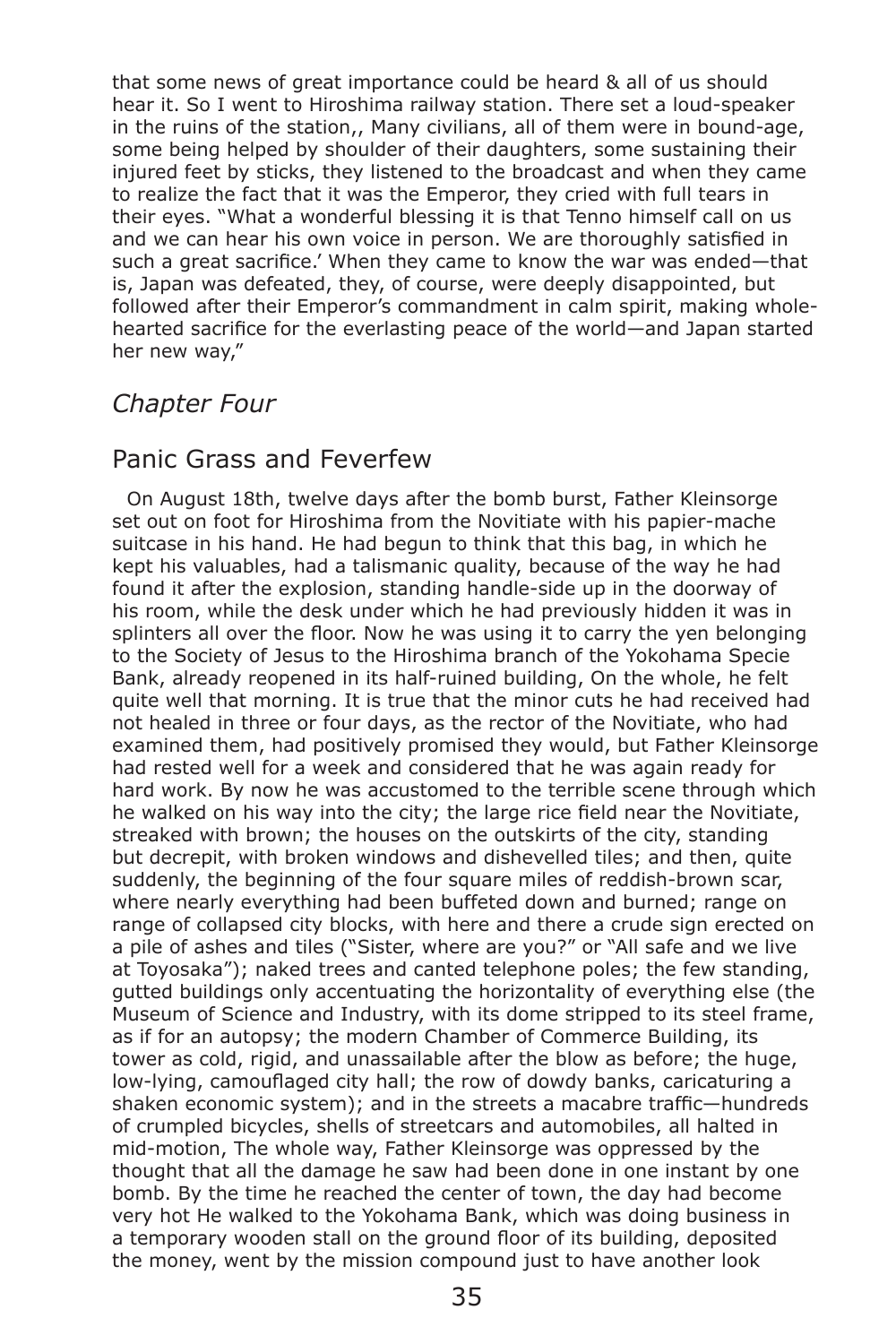at the wreckage, and then started back to the Novitiate. About halfway there, he began to have peculiar sensations. The more or less magical suitcase, now empty, suddenly seemed terribly heavy. His knees grew weak. He felt excruciatingly tired. With a considerable expenditure of spirit, he managed to reach the Novitiate, He did not think his weakness was worth mentioning to the other Jesuits. But a couple of days later, while at-tempting to say Mass, he had an onset of faintness and even after three attempts was unable to go through with the service, and the next morning the rector, who had examined Father Kleinsorge's apparently negligible but unhealed cuts daily, asked in surprise, "What have you done to your wounds?" They had suddenly opened wider and were swollen and inflamed.

As she dressed on the morning of August 20th, in the home of her sisterin-law in Kabe, not far from Nagatsuka, Mrs. Nakamura, who had suffered no cuts or burns at all, though she had been rather nauseated all through the week she and her children had spent as guests of Father Kleinsorge and the other Catholics at the Novitiate, began fixing her hair and noticed, after one stroke, that her comb carried with it a whole handful of hair; the second time, the same thing happened, so she stopped combing at once. But in the next three or four days, her hair kept falling out of its own accord, until she was quite bald, She began living indoors, practically in hiding. On August 26th, both she and her younger daughter, Myeko, woke up feeling extremely weak and tired, and they stayed on their bedrolls. Her son and other daughter, who had shared every experience with her during and after the bombing, felt fine.

At about the same time—he lost track of the days, so hard was he working to set up a temporary place of worship in a private house he had rented in the outskirts—Mr. Tanimoto fell suddenly ill with a general malaise, weariness, and feverishness, and he, too, took to his bedroll on the floor of the half-wrecked house of a friend in the suburb of Ushida, These four did not realize it, but they were coming down with the strange, capricious disease which came later to be known as radiation sickness.

Miss Sasaki lay in steady pain in the Goddess of Mercy Primary School, at Hatsukaichi, the fourth station to the southwest of Hiroshima on the electric train. An internal infection still prevented the proper setting of the compound fracture of her lower left leg, A young man who was in the same hospital and who seemed to have grown fond of her in spite of her unremitting preoccupation with her suffering, or else just pitied her because of it, lent her a Japanese translation of de Maupassant, and she tried to read the stories, but she could concentrate for only four or five minutes at a time,

The hospitals and aid stations around Hiroshima were so crowded in the first weeks after the bombing, and their staffs were so variable, depending on their health and on the unpredictable arrival of out-side help, that patients had to be constantly shifted from place to place. Miss Sasaki, who had already been moved three times, twice by ship, was taken at the end of August to an engineering school, also at Hatsukaichi. Because her leg did not improve but swelled more and more, the doctors at the school bound it with crude splints and took her by car, on September 9th, to the Red Cross Hospital in Hiroshima. This was the first chance she had had to look at the ruins of Hiroshima; the last time she had been carried through the city's streets, she had been hovering on the edge of unconsciousness.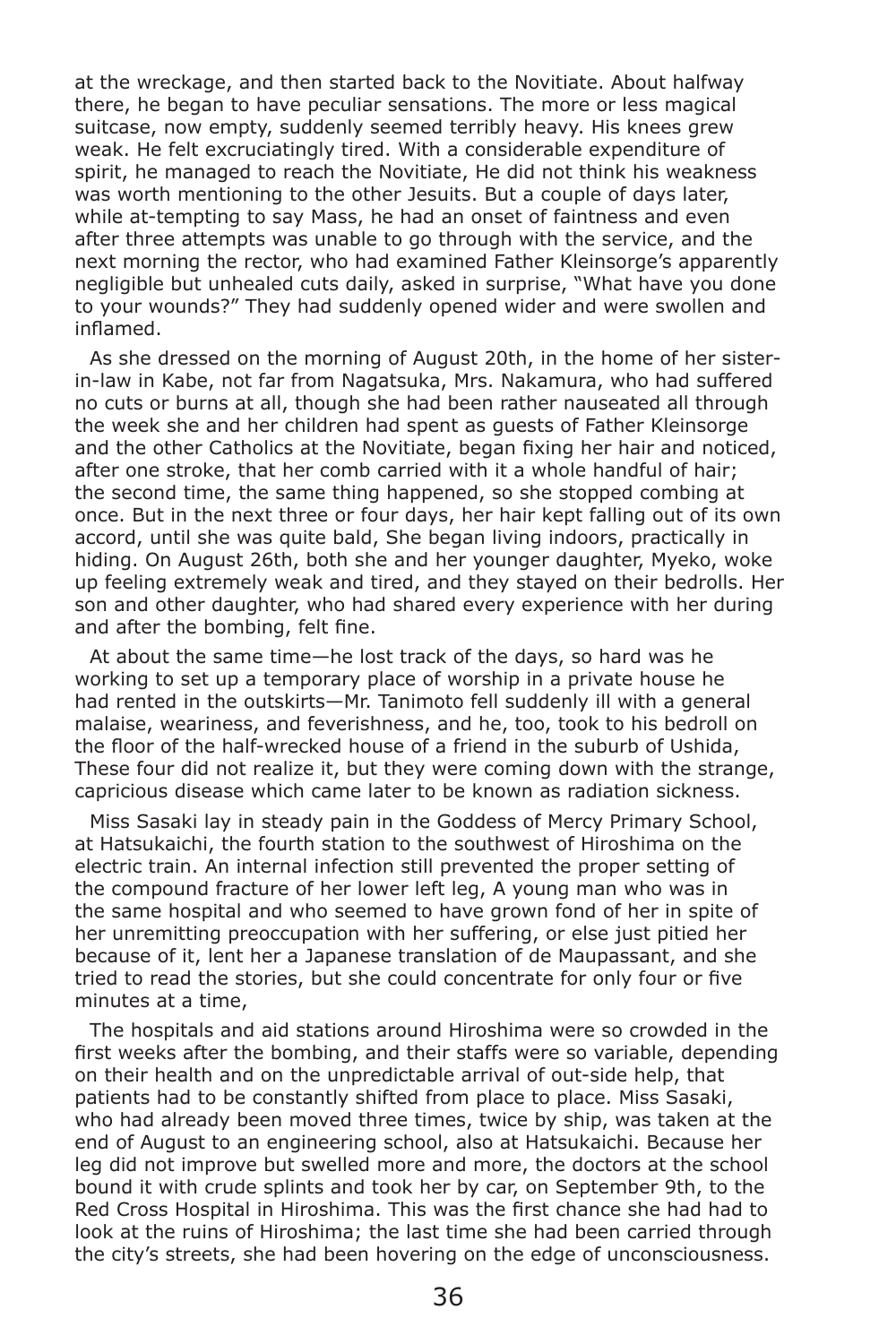Even though the wreckage had been described to her, and though she was still in pain, the sight horrified and amazed her, and there was something she noticed about it that particularly gave her the creeps. Over everything—up through the wreckage of the city, in gutters, along the riverbanks, tangled among tiles and tin roofing, climbing on charred tree trunks—was a blanket of fresh, vivid, lush, optimistic green; the verdancy rose even from the foundations of ruined houses. Weeds already hid the ashes, and wild flowers were in bloom among the city's bones. The bomb had not only left the underground organs of plants intact; it had stimulated them. Everywhere were bluets and Spanish bayonets, goosefoot, morning glories and day lilies, the hairy-fruited bean, purslane and clotbur and sesame and panic grass and feverfew. Especially in a circle at the center, sickle senna grew in extraordinary regeneration, not only standing among the charred remnants of the same plant but pushing up in new places, among bricks and through cracks in the asphalt. It actually seemed as if a load of sickle-senna seed had been dropped along with the bomb.

At the Red Cross Hospital, Miss Sasaki was put under the care of Dr. Sasaki Now, a month after the explosion, something like order had been reestablished in the hospital; which is to say that the patients who still lay in the corridors at least had mats to sleep on and that the supply of medicines, which had given out in the first few days, had been replaced, though inadequately, by contributions from other cities. Dr. Sasaki, who had had one seventeen-hour sleep at his home on the third night, had ever since then rested only about six hours a night, on a mat at the hospital; he had lost twenty pounds from his very small body; he still wore the borrowed glasses.

Since Miss Sasaki was a woman and was so sick (and perhaps, he afterward admitted, just a little bit because she was named Sasaki), Dr. Sasaki put her on a mat in a semi-private room, which at that time had only eight people in it. He questioned her and put down on her record card, in the correct, scrunched-up German in which he wrote all his records: "*Mittelgrosse Patientin in gutem Ernährungszustand. Fraktur am linken Unterschenkellknocken mit Wunde; Anschwellung in der linken Unterschenkelgegend. Haut und sichtbare Schleimhäut mässig durchblutet und kein Oedema*," noting that she was a medium-sized female patient in good general health; that she had a compound fracture of the left tibia, with swelling of the left lower leg; that her skin and visible mucous membranes were heavily spotted with *petechiae*, which are hemorrhages about the size of grains of rice, or even as big as soybeans; and, in addition, that her head, eyes, throat, lungs, and heart were apparently normal; and that she had a fever. He wanted to set her fracture and put her leg in a cast, but he had run out of plaster of Paris long since, so he just stretched her out on a mat and prescribed aspirin for her fever, and glucose intravenously and diastase orally for her under-nourishment (which he had not entered on her record because everyone suffered from it). She exhibited only one of the queer symptoms so many of his patients were just then beginning to show— the spot hemorrhages.

Dr. Fujii was still pursued by bad luck, which still was connected with rivers. Now he was living in the summer house of Mr. Okuma, in Fukawa. This house clung to the steep banks of the Ota River. Here his injuries seemed to make good progress, and he even began to treat refugees who came to him from the neighborhood, using medical supplies he had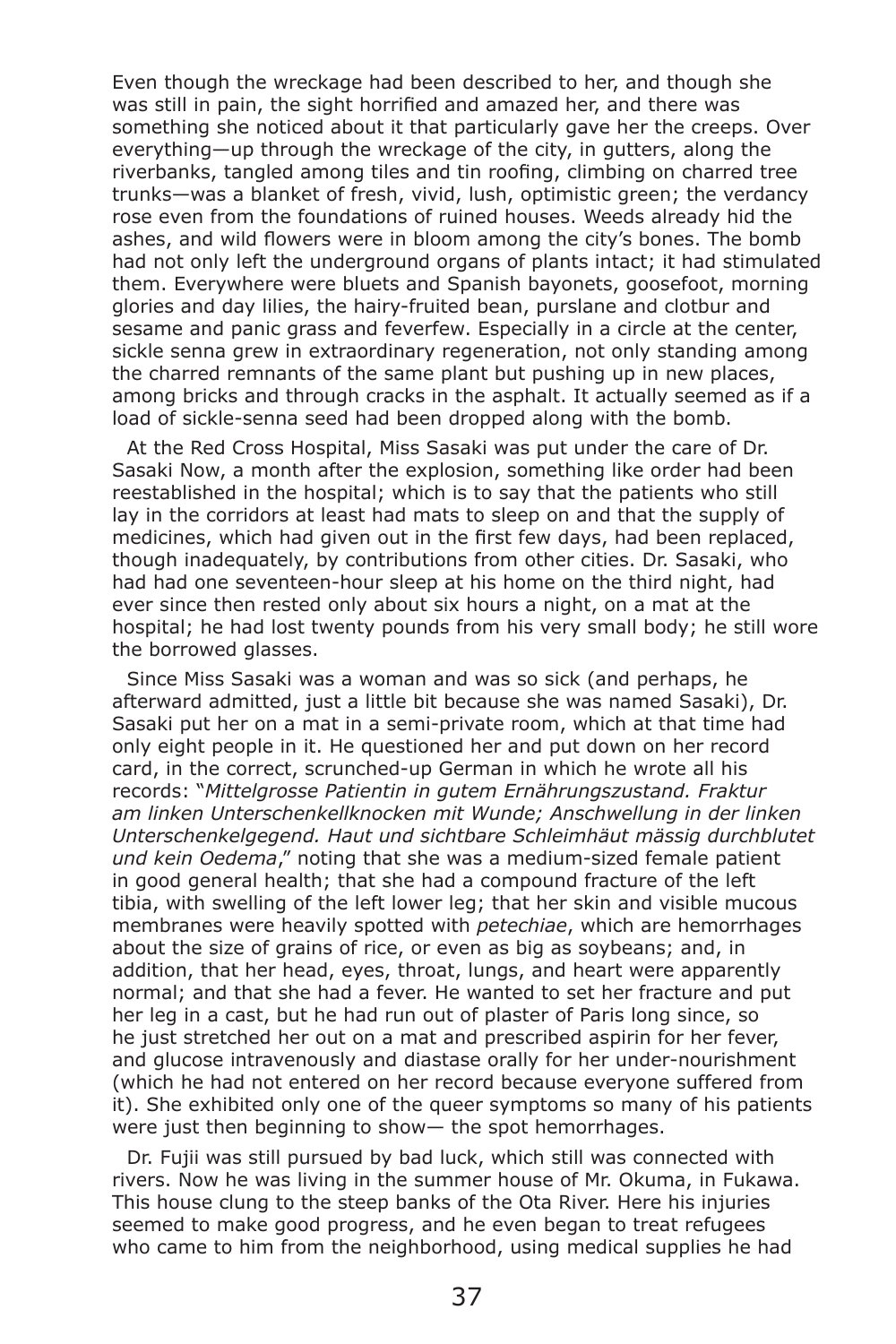retrieved from a cache in the suburbs. He noticed in some of his patients a curious syndrome of symptoms that cropped out in the third and fourth weeks, but he was not able to do much more than swathe cuts and burns. Early in September, it began to rain, steadily and heavily. The river rose. On September 17th, there came a cloudburst and then a typhoon, and the water crept higher and higher up the bank Mr. Okuma and Dr. Fujii be-came alarmed and scrambled up the mountain to a peasant's house. (Down in Hiroshima, the flood took up where the bomb had left off—swept away bridges that had survived the blast, washed out streets, undermined foundations of buildings that still stood —and ten miles to the west, the Ono Army Hospital, where a team of experts from Kyoto Imperial University was studying the delayed affliction of the patients, suddenly slid down a beautiful, pine-dark mountainside into the Inland Sea and drowned most of the investigators and their mysteriously diseased patients alike.) After the storm, Dr. Fujii and Mr. Okuma went down to the river and found that the Okuma house had been washed altogether away.

Because so many people were suddenly feeling sick nearly a month after the atomic bomb was dropped, an unpleasant rumor began to move around, and eventually it made its way to the house in Kabe where Mrs. Nakamura lay bald and ill. It was that the atomic bomb had deposited some sort of poison on Hiroshima which would give off deadly emanations for seven years; nobody could go there all that time. This especially upset Mrs. Nakamura, who remembered that in a moment of confusion on the morning of the explosion she had literally sunk her entire means of livelihood, her Sankoku sewing machine, in the small cement water tank in front of what was left of her house; now no one would be able to go and fish it out. Up to this time, Mrs. Nakamura and her relatives had been quite resigned and passive about the moral issue of the atomic bomb, but this rumor suddenly aroused them to more hatred and resentment of America than they had felt all through the war.

Japanese physicists, who knew a great deal about atomic fission (one of them owned a cyclotron), worried about lingering radiation at Hiroshima, and in mid-August, not many days after President Truman's disclosure of the type of bomb that had been dropped, they entered the city to make investigations. The first thing they did was roughly to determine a center by observing the side on which telephone poles all around the heart of the town were scorched; they settled on the torii gateway of the Gokoku Shrine, right next to the parade ground of the Chugoku Regional Army Headquarters. From there, they worked north and south with Lauritsen electroscopes, which are sensitive to both beta particles and gamma rays. These indicated that the highest intensity of radioactivity, near the torii, was 4.2 times the average natural "leak" of ultra-short waves for the earth of that area. The scientists noticed that the flash of the bomb had discolored concrete to a light reddish tint, had scaled off the surface of granite, and had scorched certain other types of building material, and that consequently the bomb had, in some places, left prints of the shadows that had been cast by its light. The experts found, for instance, a permanent shadow thrown on the roof of the Chamber of Commerce Building (220 yards from the rough center) by the structure's rectangular tower; several others in the look-out post on top of the Hypothec Bank (2,050 yards); another in the tower of the Chugoku Electric Supply Building (800 yards); another projected by the handle of a gas pump (2,630 yards); and sev-eral on granite tombstones in the Gokoku Shrine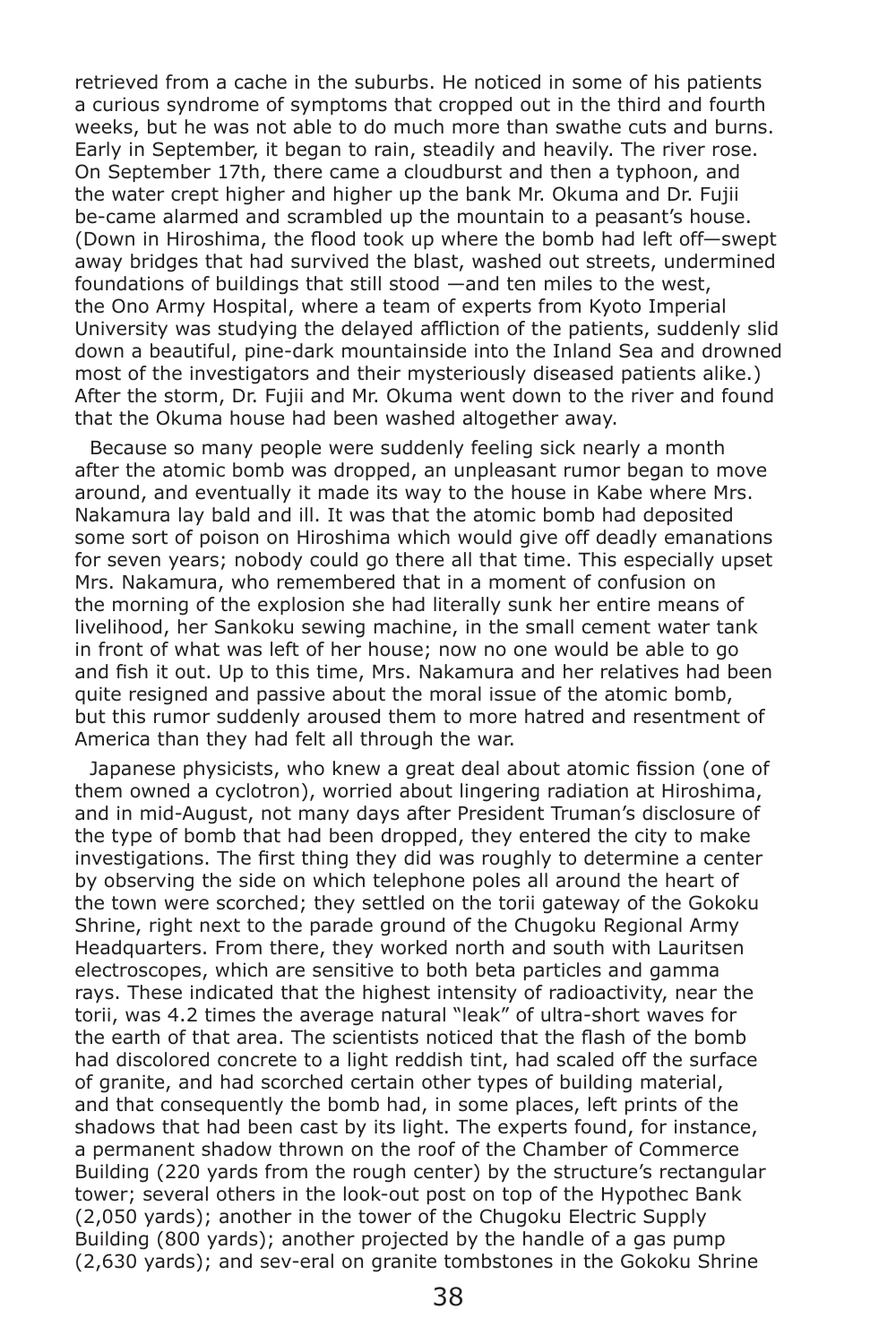(385 yards). By triangulating these and other such shadows with the objects that formed them, the scientists determined that the exact center was a spot a hundred and fifty yards south of the torii and a few yards southeast of the pile of ruins that had once been the Shima Hospital (A few vague human silhouettes were found, and these gave rise to stories that eventually included fancy and precise details, One story told how a painter on a ladder was monumentalized in a kind of bas-relief on the stone facade of a bank building on which he was at work, in the act of dipping his brush into his paint can; another, how a man and his cart on the bridge near the Museum of Science and Industry, almost under the center of the explosion, were cast down in an em-bossed shadow which made it clear that the man was about to whip his horse.) Starting east and west from the actual center, the scientists, in early September, made new measurements, and the highest radiation they found this time was 3.9 times the natural "leak," Since radiation of at least a thousand times the natural "leak" would be required to cause serious effects on the human body, the scientists announced that people could enter Hiroshima without any peril at all.

As soon as this reassurance reached the household in which Mrs. Nakamura was concealing herself— or, at any rate, within a short time, after her hair had started growing back again—her whole family relaxed their extreme hatred of America, and Mrs. Nakamura sent her brother-inlaw to look for the sewing machine. It was still submerged in the water tank, and when he brought it home, she saw, to her dismay, that it was all rusted and useless.

By the end of the first week in September, Father Kleinsorge was in bed at the Novitiate with a fever of 102.2, and since he seemed to be getting worse, his colleagues decided to send him to the Catholic International Hospital in Tokyo. Father Cieslik and the rector took him as far as Kobe and a Jesuit from that city took him the rest of the way, with a message from a Kobe doctor to the Mother Superior of the International Hospital: "Think twice before you give this man blood transfusions, because with atomicbomb patients we aren't at all sure that if you stick needles in them, they'll stop bleeding."

When Father Kleinsorge arrived at the hospital, he was terribly pale and very shaky. He complained that the bomb had upset his digestion and given him abdominal pains. His white blood count was three thousand (five to seven thousand is normal), he was seriously anemic, and his temperature was 104. A doctor who did not know much about these strange manifestations—Father Kleinsorge was one of a handful of atomic patients who had reached Tokyo —came to see him, and to the patient's face he was most encouraging. "You'll be out of here in two weeks," he said. But when the doctor got out in the corridor, he said to the Mother Superior, "He'll die. All these bomb people die—you'll see. They go along for a couple of weeks and then they die.

The doctor prescribed suralimentation for Father Kleinsorge. Every three hours, they forced some eggs or beef juice into him, and they fed him all the sugar he could stand. They gave him vitamins, and iron pills and arsenic (in Fowler's solution) for his anemia. He confounded both the doctor's predictions; he neither died nor got up in a fortnight, Despite the fact that the message from the Kobe doctor deprived him of transfusions, which would have been the most useful therapy of all, his fever and his digestive trouble cleared up fairly quickly, His white count went up for a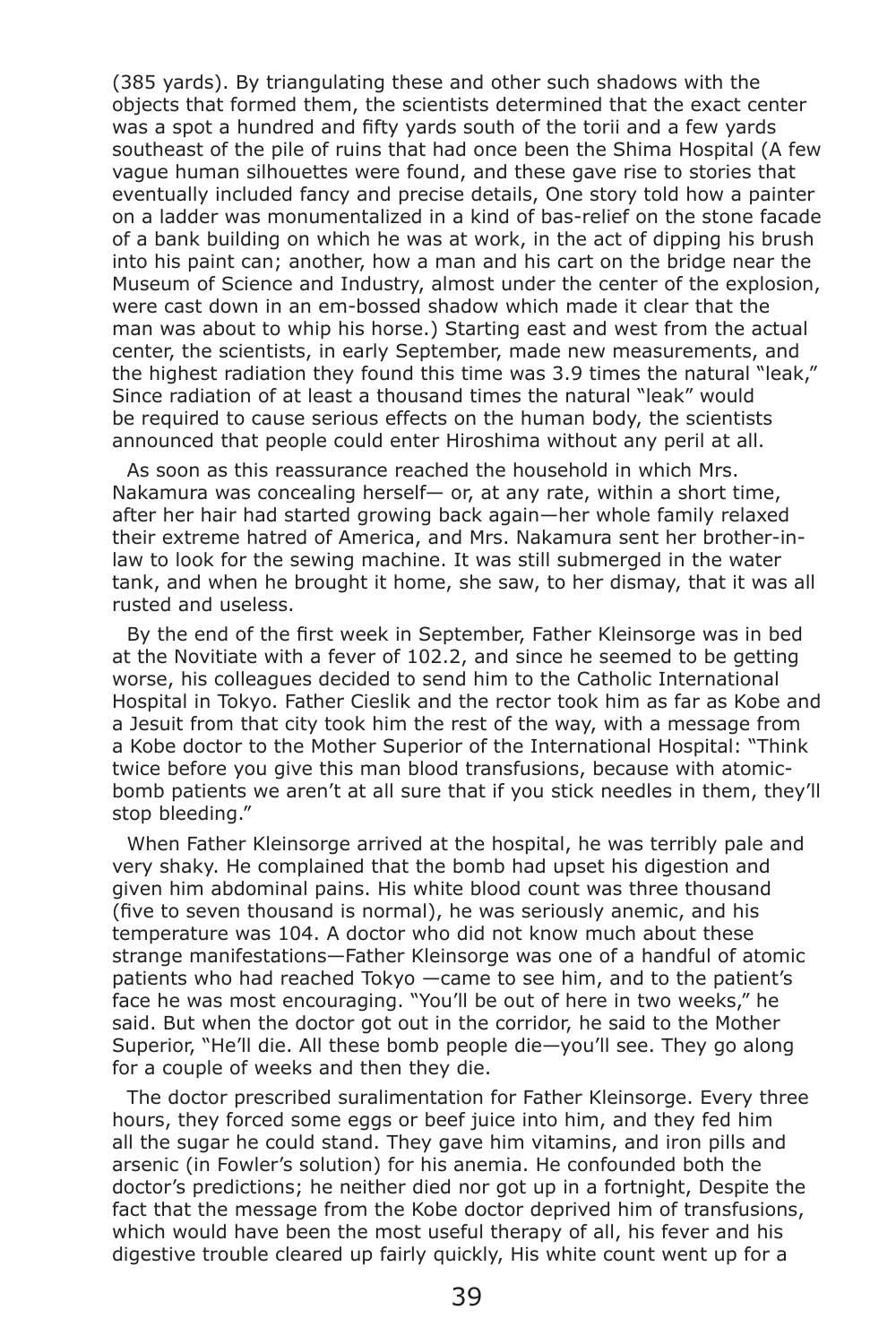while, but early in October it dropped again, to 3,600; then, in ten days, it suddenly climbed above normal, to 8,800; and it finally settled at 5,800. His ridiculous scratches puzzled everyone. For a few days, they would mend, and then, when he moved around, they would open up again. As soon as he began to fell well, he enjoyed himself tremendously. In Hiroshima he had been one of thousands of sufferers; in Tokyo he was a curiosity. American Army doctors came by the dozen to observe him. Japanese experts questioned him. A newspaper interviewed him. And once, the confused doctor came and shook his head and said, "Baffling cases, these atomic-bomb people."

Mrs. Nakamura lay indoors with Myeko. They both continued sick, and though Mrs. Nakamura vaguely sensed that their trouble was caused by the bomb, she was too poor to see a doctor and so never knew exactly what the matter was. Without any treatment at all, but merely resting, they began gradually to feel better. Some of Myeko's hair fell out, and she had a tiny burn on her arm which took months to heal. The boy, Toshio, and the older girl, Yaeko, seemed well enough, though they, too, lost some hair and occasionally had bad headaches, Toshio was still having nightmares, always about the nineteen-year-old mechanic, Hideo Osaki, his hero, who had been killed by the bomb.

On his back with a fever of 104, Mr. Tanimoto worried about all the funerals he ought to be conducting for the deceased of his church. He thought he was just overtired from the hard work he had done since the bombing, but after the fever had persisted for a few days, he sent for a doctor. The doctor was too busy to visit him in Ushida, but he dispatched a nurse, who recognized his symptoms as those of mild radiation disease and came back from time to time to give him injections of Vitamin B<sub>1</sub>. A Buddhist priest with whom Mr. Tanimoto was acquainted called on him and suggested that moxibustion might give him relief; the priest showed the pastor how to give himself the ancient Japanese treatment, by setting fire to a twist of the stimulant herb moxa placed on the wrist pulse. Mr. Tanimoto found that each moxa treatment temporarily reduced his fever one degree. The nurse had told him to eat as much as possible, and every few days his mother-in-law brought him vegetables and fish from Tsuzu, twenty miles away, where she lived. He spent a month in bed, and then went ten hours by train to his father's home in Shikoku. There he rested another month.

DR. Sasaki and his colleagues at the Red Cross Hospital watched the unprecedented disease unfold and at last evolved a theory about its nature,, It had, they decided, three stages. The first stage had been all over before the doctors even knew they were dealing with a new sickness; it was the direct reaction to the bombardment of the body, at the moment when the bomb went off, by neutrons, beta particles, and gamma rays. The apparently uninjured people who had died so mysteriously in the first few hours or days had succumbed in this first stage. It killed ninetyfive per cent of the people within a half mile of the center, and many thousands who were farther away. The doctors realized in retrospect that even though most of these dead had also suffered from burns and blast effects, they had absorbed enough radiation to kill them. The rays simply destroyed body cells—caused their nuclei to degenerate and broke their walls. Many people who did not die right away came down with nausea, headache, diarrhea, malaise, and fever, which lasted several days. Doctors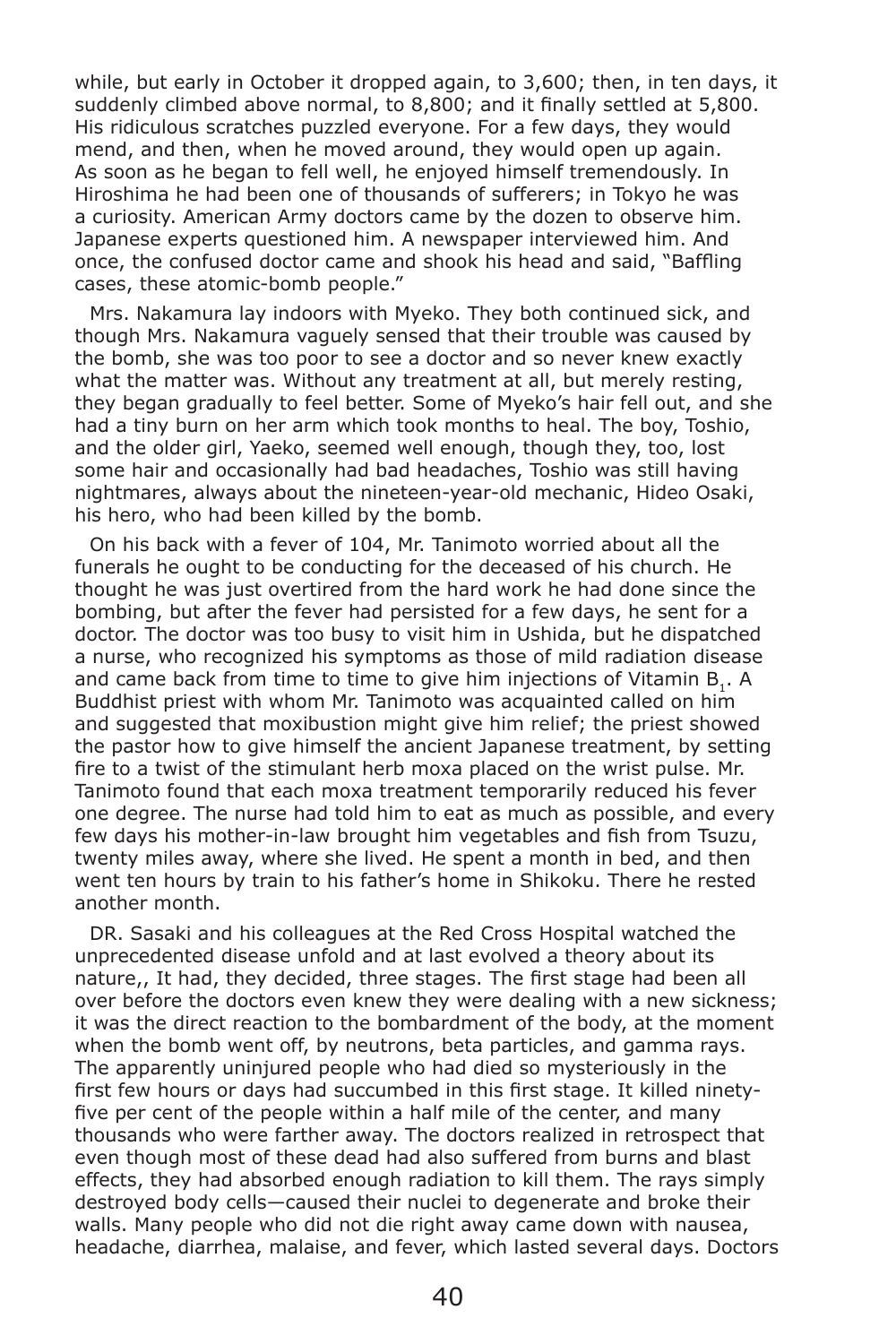could not be certain whether some of these symptoms were the result of radiation or nervous shock. The second stage set in ten or fifteen days after the bombing. Its first symptom was falling hair. Diarrhea and fever, which in some cases went as high as 106, came next. Twenty-five to thirty days after the explosion, blood disorders appeared: gums bled, the whiteblood-cell count dropped sharply, and *petechiae* appeared on the skin and mucous membranes. The drop in the number of white blood corpuscles reduced the patient's capacity to resist infection, so open wounds were unusually slow in healing and many of the sick developed sore throats and mouths. The two key symptoms, on which the doctors came to base their prognosis, were fever and the lowered white-corpuscle count. If fever remained steady and high, the patient's chances for survival were poor. The white count almost always dropped below four thousand; a patient whose count fell below one thousand had little hope of living. Toward the end of the second stage, if the patient survived, anemia, or a drop in the red blood count, also set in. The third stage was the reaction that came when the body struggled to compensate for its ills—when, for instance, the white count not only returned to normal but increased to much higher than normal levels. In this stage, many patients died of complications, such as infections in the chest cavity. Most burns healed with deep layers of pink, rubbery scar tissue, known as keloid tumors. The duration of the disease varied, depending on the patient's constitution and the amount of radiation he had received. Some victims recovered in a week; with others the disease dragged on for months.

As the symptoms revealed themselves, it became clear that many of them resembled the effects of overdoses of X-ray, and the doctors based their therapy on that likeness. They gave victims liver ex-tract, blood transfusions, and vitamins, especially B<sub>1</sub>. The shortage of supplies and instruments hampered them. Allied doctors who came in after the surrender found plasma and penicillin very effective. Since the blood disorders were, in the long run, the predominant factor in the disease, some of the Japanese doctors evolved a theory as to the seat of the delayed sickness. They thought that perhaps gamma rays, entering the body at the time of the explosion, made the phosphorus in the victims' bones radioactive, and that they in turn emitted beta particles, which, though they could not penetrate far through flesh, could enter the bone marrow, where blood is manufactured, and gradually tear it down. Whatever its source, the disease had some baffling quirks. Not all the patients exhibited all the main symptoms, People who suffered flash burns were protected, to a considerable extent, from radiation sickness. Those who had lain quietly for days or even hours after the bombing were much less liable to get sick than those who had been active. Gray hair seldom fell out And, as if nature were protecting man against his own ingenuity, the reproductive processes were affected for a time; men became sterile, women had miscarriages, menstruation stopped.

For ten days after the flood, Dr. Fujii lived in the peasant's house on the mountain above the Ota. Then he heard about a vacant private clinic in Kaitaichi, a suburb to the east of Hiroshima, He bought it at once, moved there, and hung out a sign inscribed in English, in honor of the conquerors;

#### M. MUJII, M.D.

#### Medical & Veneral

Quite recovered from his wounds, he soon built up a strong practice, and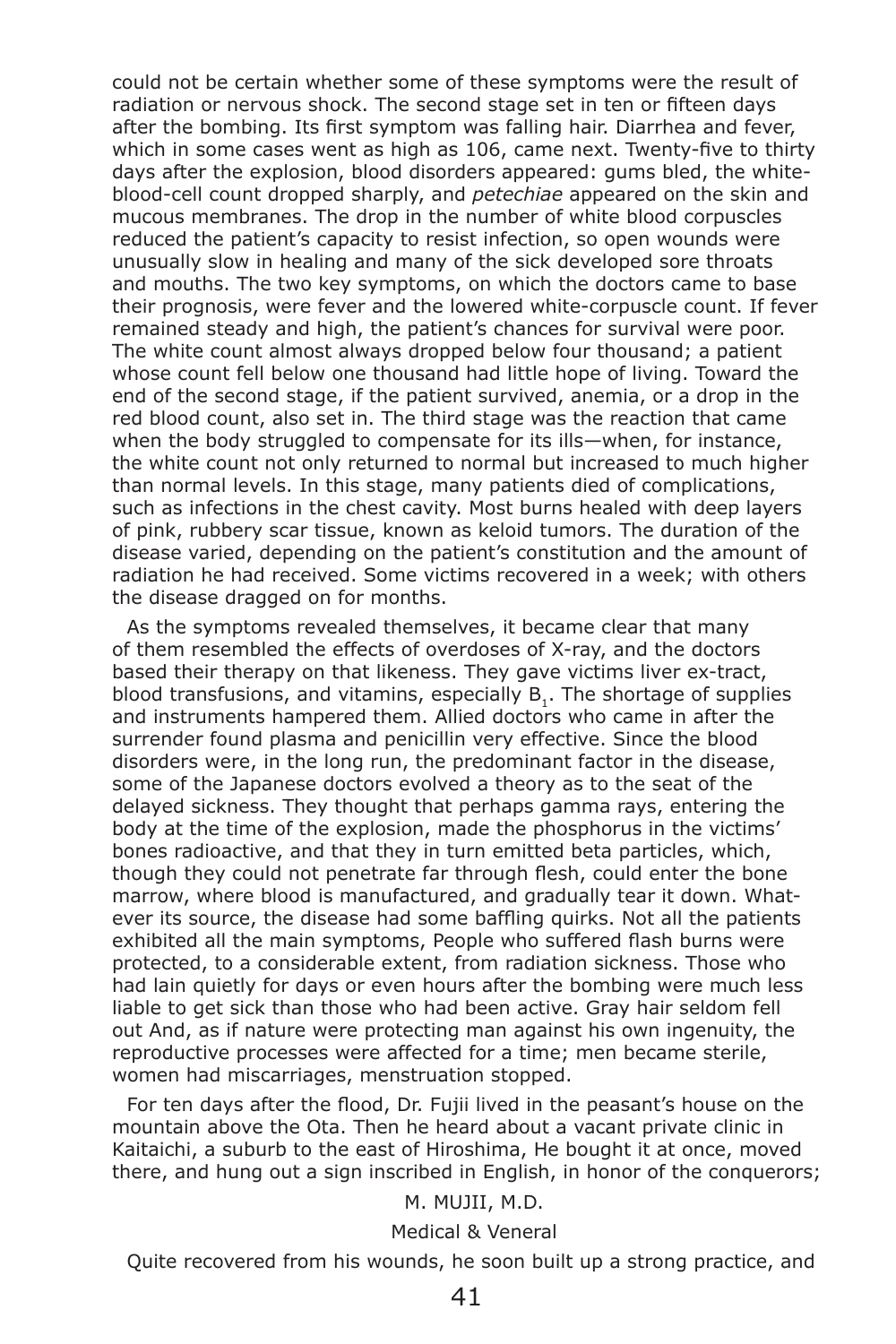he was delighted, in the evenings, to receive members of the occupying forces, on whom he lavished whiskey and practiced English.

Giving Miss Sasaki a local anaesthetic of procaine, Dr. Sasaki made an incision in her leg on October 23rd, to drain the infection, which still lingered on eleven weeks after the injury. In the following days, so much pus formed that he had to dress the opening each morning and evening. A week later, she complained of great pain, so he made another incision; he cut still a third, on November 9th, and enlarged it on the twenty-sixth. All this time, Miss Sasaki grew weaker and weaker, and her spirits fell low, One day, the young man who had lent her his translation of de Maupassant at Hatsukaichi came to visit her; he told her that he was going to Kyushu but that when he came back, he would like to see her again. She didn't care. Her leg had been so swollen and painful all along that the doctor had not even tried to set the fractures, and though an X-ray taken in November showed that the bones were mending, she could see under the sheet that her left leg was nearly three inches shorter than her right and that her left foot was turning inward. She thought often of the man to whom she had been engaged. Someone told her he was back from overseas. She wondered what he had heard about her injuries that made him stay away.

Father Kleinsorge was discharged from the hospital in Tokyo on December 19th and took a train home. On the way, two days later, at Yokogawa, a stop just before Hiroshima, Dr. Fujii boarded the train. It was the first time the two men had met since before the bombing. They sat together,, Dr. Fujii said he was going to the annual gathering of his family, on the anniversary of his father's death. When they started talking about their experiences, the Doctor was quite entertaining as he told how his places of residence kept falling into rivers. Then he asked Father Kleinsorge how he was, and the Jesuit talked about his stay in the hospital. "The doctors told me to be cautious," he said. "They ordered me to have a two-hour nap every afternoon."

Dr. Fujii said, "It's hard to be cautious in Hiroshima these days. Everyone seems to be so busy,"

A new municipal government, set up under Allied Military Government direction, had gone to work at last in the city hall. Citizens who had recovered from various degrees of radiation sickness were coming back by the thousand—by November 1st, the population, mostly crowded into the outskirts, was already 137,000, more than a third of the war-time peak—and the government set in motion all kinds of projects to put them to work rebuilding the city. It hired men to clear the streets, and others to gather scrap iron, which they sorted and piled in mountains opposite the city hall Some returning residents were putting up their own shanties and huts, and planting small squares of winter wheat be-side them, but the city also authorized and built four hundred one-family "barracks." Utilities were re-paired—electric lights shone again, trams started running, and employees of the waterworks fixed seventy thousand leaks in mains and plumbing, A Planning Conference, with an enthusiastic young Military Government officer, Lieutenant John D. Montgomery, of Kalamazoo, as its adviser, began to consider what sort of city the new Hiroshima should be. The ruined city had flourished—and had been an inviting target—mainly because it had been one of the most important military-command and communications centers in Japan, and would have become the Imperial headquarters had the islands been invaded and Tokyo been captured. Now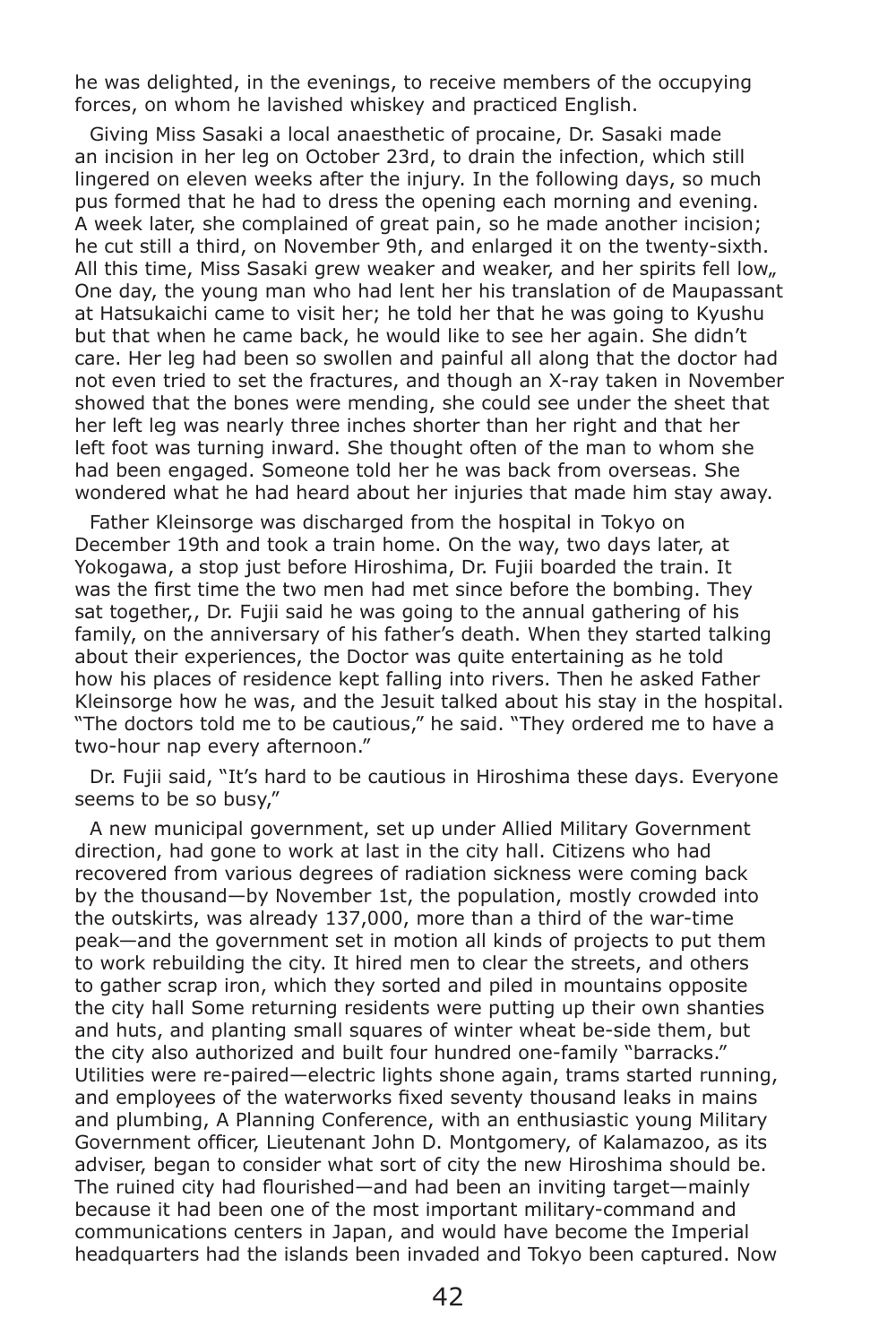there would be no huge military establishments to help revive the city. The Planning Conference, at a loss as to just what importance Hiroshima could have, fell back on rather vague cultural and paving projects. It drew maps with avenues a hundred yards wide and thought seriously of erecting a group of buildings as a monument to the disaster, and naming them the Institute of International Amity. Statistical workers gathered what figures they could on the effects of the bomb. They reported that 78,150 people had been killed, 13,983 were missing, and 37,425 had been injured. No one in the city government pre-tended that these figures were accurate though the Americans accepted them as official—and as the months went by and more and more hundreds of corpses were dug up from the ruins, and as the number of unclaimed urns of ashes at the Zempoji Temple in Koi rose into the thousands, the statisticians began to say that at least a hundred thousand people had lost their lives in the bombing. Since many people died of a combination of causes, it was impossible to figure exactly how many were killed by each cause, but the statisticians calculated that about twenty-five per cent had died of direct burns from the bomb, about fifty per cent from other in-juries, and about twenty per cent as a result of radiation effects. The statisticians' figures on property damage were more reliable: sixty-two thousand out of ninety thousand buildings destroyed, and six thousand more damaged beyond repair. In the heart of the city, they found only five modern buildings that could be used again without major repairs. This small number was by no means the fault of flimsy Japanese construction. In fact, since the 1923 earthquake, Japanese building regulations had required that the roof of each large building be able to bear a minimum load of seventy pounds per square foot, whereas American regulations do not normally specify more than forty pounds per square foot.

Scientists swarmed into the city, Some of them measured the force that had been necessary to shift marble gravestones in the cemeteries, to knock over twenty-two of the forty-seven railroad cars in the yards at Hiroshima station, to lift and move the concrete roadway on one of the bridges, and to per-form other noteworthy acts of strength, and concluded that the pressure exerted by the explosion varied from 5.3 to 8.0 tons per square yard. Others found that mica, of which the melting point is 9000° C, had fused on granite gravestones three hundred and eighty yards from the center; that telephone poles of Cryptomeria japonica, whose carbonization temperature is 240° C, had been charred at fortyfour hundred yards from the center; and that the surface of gray clay tiles of the type used in Hiroshima, whose melting point is  $1,300^{\circ}$  C, had dissolved at six hundred yards; and, after examining other significant ashes and melted bits, they concluded that the bomb's heat on the ground at the center must have been 6,000° C And from further measurements of radiation, which involved, among other things, the scraping up of fission fragments from roof troughs and drainpipes as far away as the suburb of Takasu, thirty-three hundred yards from the center, they learned some far more important facts about the nature of the bomb. General MacArthur's headquarters systematically censored all mention of the bomb in Japanese scientific publications, but soon the fruit of the scientists' calculations became common knowledge among Japanese physicists, doctors, chemists, journalists, professors, and, no doubt, those statesmen and military men who were still in circulation, Long before the American public had been told, most of the scientists and lots of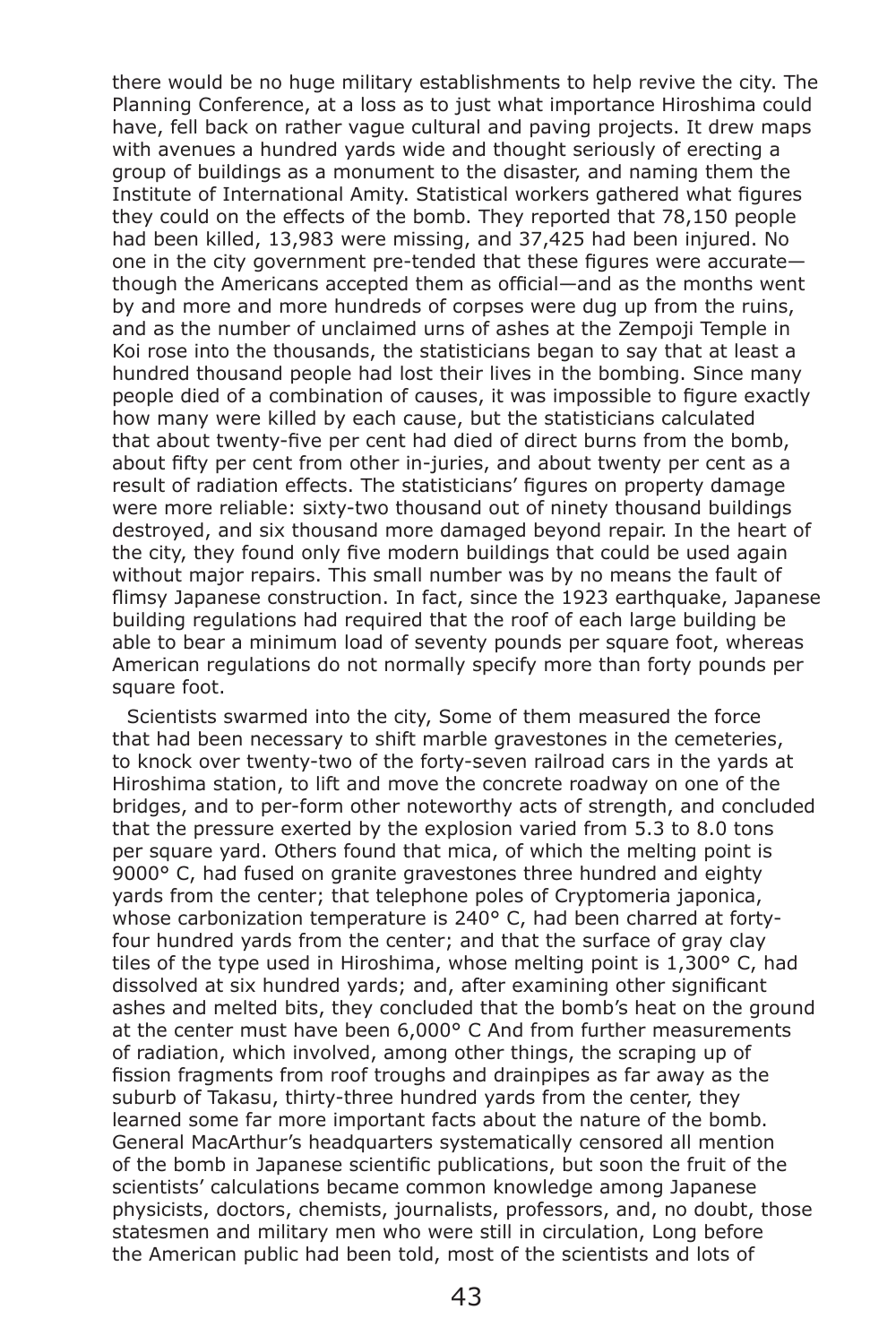non-scientists in Japan knew—from the calculations of Japanese nuclear physicists—that a uranium bomb had exploded at Hiroshima and a more powerful one, of plutonium, at Nagasaki They also knew that theoretically one ten times as powerful—or twenty—could be developed The Japanese scientists thought they knew the exact height at which the bomb at Hiroshima was exploded and the approximate weight of the uranium used They estimated that, even with the primitive bomb used at Hiroshima, it would require a shelter of concrete fifty inches thick to protect a human being entirely from radiation sickness. The scientists had these and other details which remained subject to security in the United States printed and mimeographed and bound into little books. The Americans knew of the existence of these, but tracing them and seeing that they did not fall into the wrong hands would have obliged the occupying authorities to set up, for this one purpose alone, an enormous police system in Japan. Altogether, the Japanese scientists were somewhat amused at the efforts of their conquerors to keep security on atomic fission.

Late in February, 1946, a friend of Miss Sasaki's called on Father Kleinsorge and asked him to visit her in the hospital. She had been growing more and more depressed and morbid; she seemed little interested in living. Father Kleinsorge went to see her several times. On his first visit, he kept the conversation general, formal, and yet vaguely sympathetic, and did not mention religion, Miss Sasaki herself brought it up the second time he dropped in on hen Evidently she had had some talks with a Catholic She asked bluntly, "If your God is so good and kind, how can he let people suffer like this?" She made a gesture which took in her shrunken leg, the other patients in her room, and Hiroshima as a whole.

"My child," Father Kleinsorge said, "man is not now in the condition God intended. He has fallen from grace through sin." And he went on to explain all the reasons for everything.

It came to Mrs. Nakamura's attention that a carpenter from Kabe was building a number of wooden shanties in Hiroshima which he rented for fifty yen a month—\$3.33, at the fixed rate of exchange. Mrs. Nakamura had lost the certificates for her bonds and other war-time savings, but fortunately she had copied off all the numbers just a few days before the bombing and had taken the list to Kabe, and so, when her hair had grown in enough for her to be presentable, she went to her bank in Hiroshima, and a clerk there told her that after checking her numbers against the records the bank would give her her money. As soon as she got it, she rented one of the carpenter's shacks. It was in Nobori-cho, near the site of her former house, and though its floor was dirt and it was dark inside, it was at least a home in Hiroshima, and she was no longer dependent on the charity of her in-laws. During the spring, she cleared away some nearby wreckage and planted a vegetable garden. She cooked with utensils and ate off plates she scavenged from the debris. She sent Myeko to the kindergarten which the Jesuits re-opened, and the two older children attended Nobori-cho Primary School, which, for want of buildings, held classes out of doors. Toshio wanted to study to be a mechanic, like his hero, Hideo Osaki. Prices were high; by midsummer Mrs. Nakamura's savings were gone. She sold some of her clothes to get food. She had once had several expensive kimonos, but during the war one had been stolen, she had given one to a sister who had been bombed out in Tokuyama, she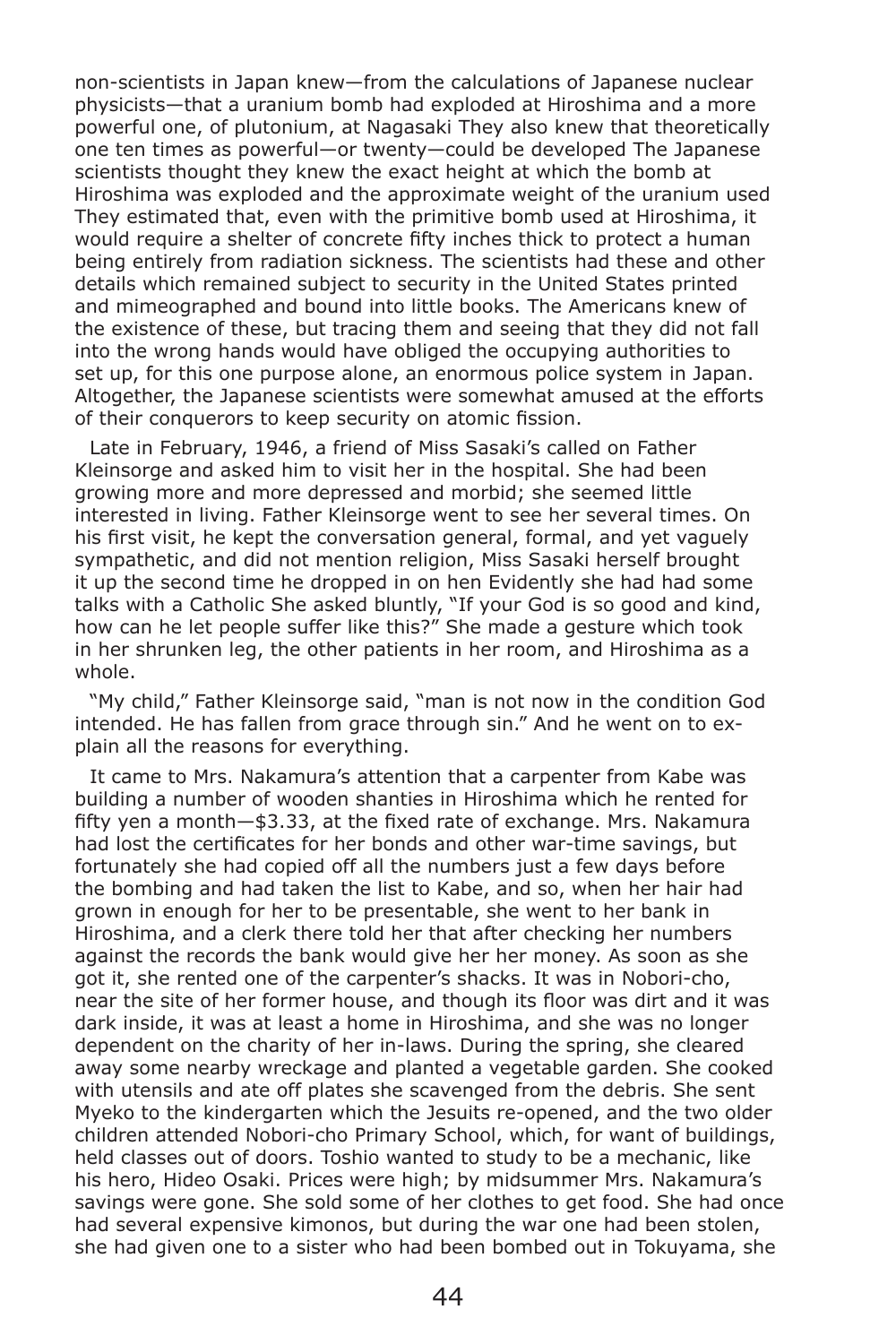had lost a couple in the Hiroshima bombing, and now she sold her last one. It brought only a hundred yen, which did not last long. In June, she went to Father Kleinsorge for advice about how to get along, and in early August, she was still considering the two alternatives he suggested—taking work as a domestic for some of the Allied occupation forces, or borrowing from her relatives enough money, about five hundred yen, or a bit more than thirty dollars, to repair her rusty sewing machine and resume the work of a seamstress.

When Mr. Tanimoto returned from Shikoku, he draped a tent he owned over the roof of the badly damaged house he had rented in Ushida. The roof still leaked, but he conducted services in the damp living room. He began thinking about raising money to restore his church in the city. He became quite friendly with Father Kleinsorge and saw the Jesuits often. He envied them their Church's wealth; they seemed to be able to do anything they wanted. He had nothing to work with except his own energy, and that was not what it had been.

The Society of Jesus had been the first institution to build a relatively permanent shanty in the ruins of Hiroshima. That had been while Father Kleinsorge was in the hospital. As soon as he got back, he began living in the shack, and he and another priest, Father Laderman, who had joined him in the mission, arranged for the purchase of three of the standardized "barracks," which the city was selling at seven thousand yen apiece. They put two together, end to end, and made a pretty chapel of them; they ate in the third. When materials were available, they commissioned a contractor to build a three-story mission house exactly like the one that had been destroyed in the fire. In the compound, carpenters cut timbers, gouged mortises, shaped tenons, whittled scores of wooden pegs and bored holes for them, until all the parts for the house were in a neat pile; then, in three days, they put the whole thing together, like an Oriental puzzle, without any nails at all Father Kleinsorge was finding it hard, as Dr. Fujii had suggested he would, to be cautious and to take his naps. He went out every day on foot to call on Japanese Catholics and prospective converts. As the months went by, he grew more and more tired. In June, he read an article in the Hiroshima Chugoku warning survivors against working too hard—but what could he do? By July, he was worn out, and early in August, almost exactly on the anniversary of the bombing, he went back to the Catholic International Hospital, in Tokyo, for a month's rest.

Whether or not Father Kleinsorge's answers to Miss Sasaki's questions about life were final and ab-solute truths, she seemed quickly to draw physical strength from them. Dr. Sasaki noticed it and congratulated Father Kleinsorge. By April 15th, her temperature and white count were normal and the infection in the wound was beginning to clear up. On the twentieth, there was almost no pus, and for the first time she jerked along a corridor on crutches, Five days later, the wound had begun to heal, and on the last day of the month she was discharged,

During the early summer, she prepared herself for conversion to Catholicism, In that period she had ups and downs. Her depressions were deep. She knew she would always be a cripple. Her fiancé never came to see her. There was nothing for her to do except read and look out, from her house on a hillside in Koi, across the ruins of the city where her parents and brother died. She was nervous, and any sudden noise made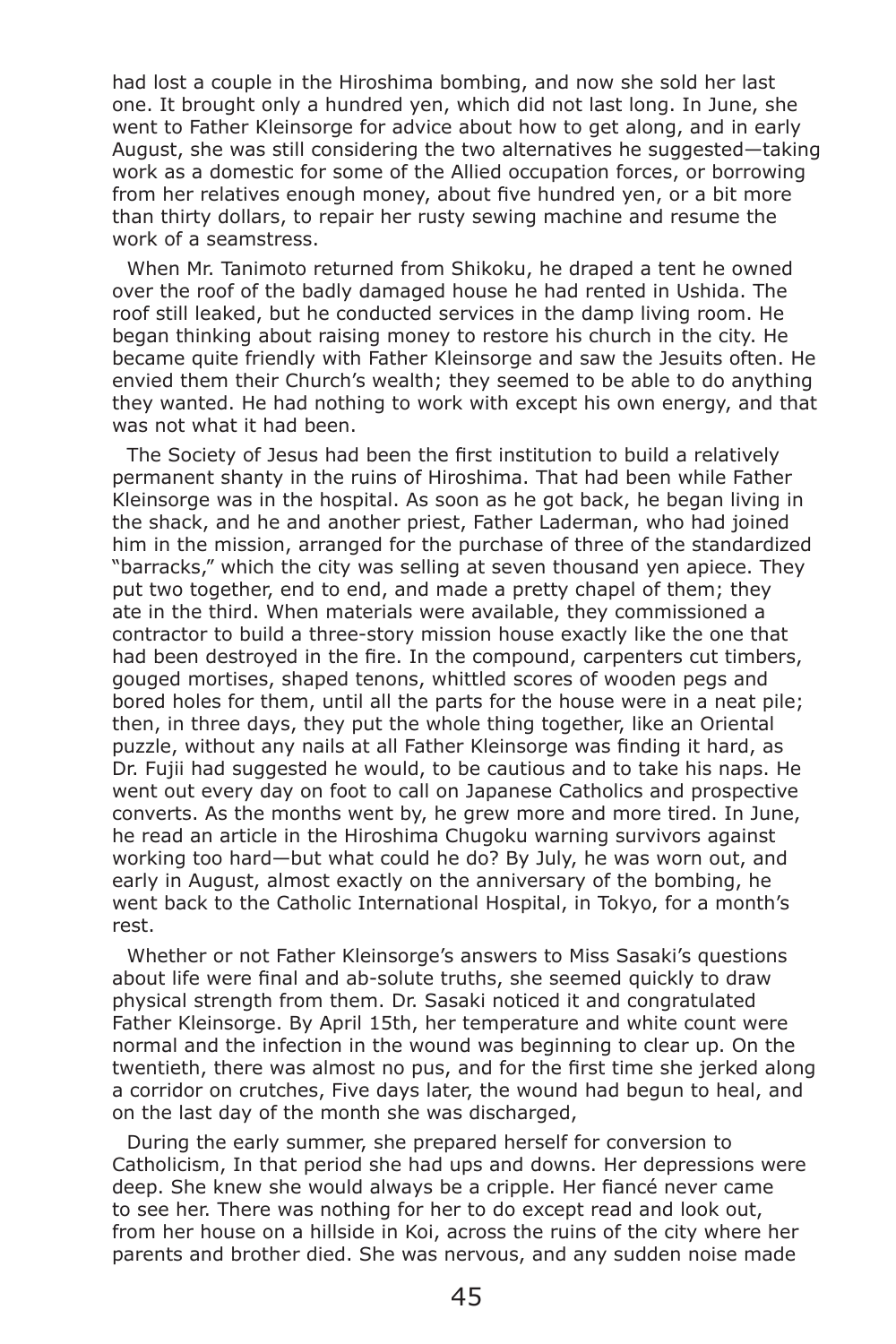her put her hands quickly to her throat. Her leg still hurt; she rubbed it often and patted it, as if to console it.

It took six months for the Red Cross Hospital, and even longer for Dr. Sasaki, to get back to normal Until the city restored electric power, the hospital had to limp along with the aid of a Japanese Army generator in its back yard. Operating tables, X-ray machines, dentist chairs, everything complicated and essential came in a trickle of charity from other cities. In Japan, face is important even to institutions, and long before the Red Cross Hospital was back to par on basic medical equipment, its directors put up a new yellow brick veneer facade, so the hospital became the handsomest building in Hiroshima—from the street, For the first four months, Dr. Sasaki was the only surgeon on the staff and he almost never left the building; then, gradually, he began to take an interest in his own life again. He got married in March, He gained back some of the weight he lost, but his appetite remained only fair; before the bombing, he used to eat four rice balls at every meal, but a year after it he could manage only two. He felt tired all the time. "But I have to realize," he said, "that the whole community is tired.

A year after the bomb was dropped, Miss Sasaki was a cripple; Mrs. Nakamura was destitute; Father Kleinsorge was back in the hospital; Dr. Sasaki was not capable of the work he once could do; Dr. Fujii had lost the thirty-room hospital it took him many years to acquire, and had no prospects of rebuilding it; Mr. Tanimoto's church had been ruined and he no longer had his exceptional vitality. The lives of these six people, who were among the luckiest in Hiroshima, would never be the same. What they thought of their experiences and of the use of the atomic bomb was, of course, not unanimous. One feeling they did seem to share, however, was a curious kind of elated community spirit, something like that of the Londoners after their blitz—a pride in the way they and their fellowsurvivors had stood up to a dreadful ordeal. Just before the anniversary, Mr. Tanimoto wrote in a letter to an American some words which expressed this feeling: "What a heart-breaking scene this was the first night! About mid-night I landed on the riverbank. So many injured people lied on the ground that I made my way by striding over them. Repeating 'Excuse me,' I forwarded and carried a tub of water with me and gave a cup of water to each one of them. They raised their upper bodies slowly and accepted a cup of water with a bow and drank quietly and, spilling any remnant, gave back a cup with hearty expression of their thankfulness, and said, "I couldn't help my sister, who was buried under the house, because I had to take care of my mother who got a deep wound on her eye and our house soon set fire and we hardly escaped. Look, I lost my home, my family, and at last myself bitterly injured. But now I have gotted my mind to dedicate what I have and to complete the war for our country's sake." Thus they pledged to me, even women and children did the same. Being entirely tired I lied down on the ground among them, but couldn't sleep at all. Next morning I found many men and women dead, whom I gave water last night. But, to my great surprise, I never heard any one cried in disorder, even though they suffered in great agony. They died in silence, with no grudge, setting their teeth to bear it. All for the country!

"Dr. Y. Hiraiwa, professor of Hiroshima University of Literature and Science, and one of my church members, was buried by the bomb under the two storied house with his son, a student of Tokyo University, Both of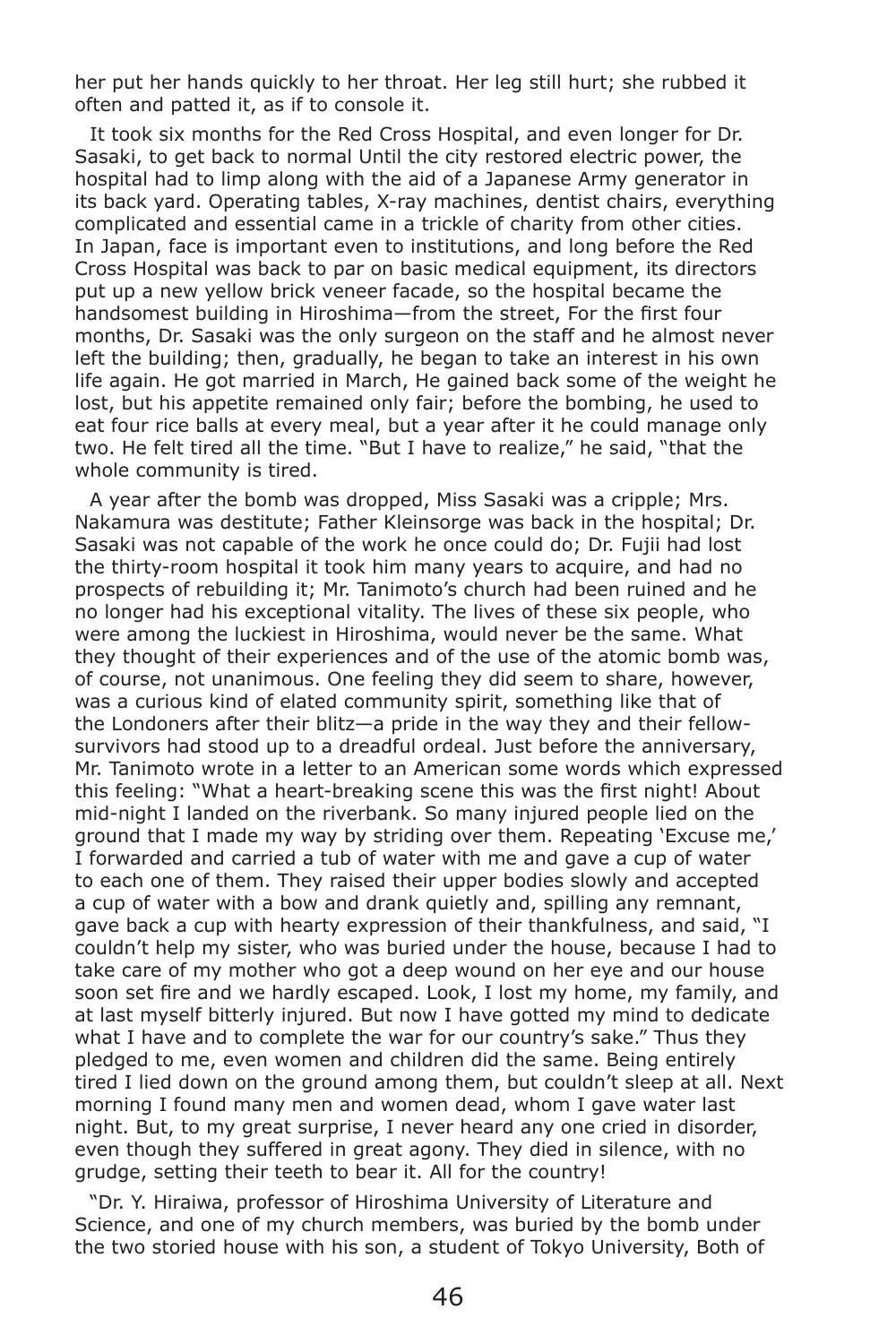them could not move an inch under tremendously heavy pressure. And the house already caught fire. His son said, "Father, we can do nothing except make our mind up to consecrate our lives for the country. Let us give *Banzai* to our Emperor.' Then the father followed after his son, '*Tenno Heika, Banzai, Banzai, Banzai!*' In the result, Or, Hiraiwa said, 'Strange to say, I felt calm and bright and peaceful spirit in my heart, when I chanted *Banzai* to Tenno.' Afterward his son got out and digged down and pulled out his father and thus they were saved. In thinking of their experience of that time Dr. Hiraiwa repeated, What a fortunate that we are Japanese! It was my first time I ever tasted such a beautiful spirit when I decided to die for our Emperor.'

"Miss Kayoko Nobutoki, a student of girls' high school, Hiroshima Jazabuin, and a daughter of my church member, was taking rest with her friends beside the heavy fence of the Buddhist Temple. At the moment the atomic bomb was dropped, the fence fell upon them. They could not move a bit under such a heavy fence and then smoke entered into even a crack and choked their breath. One of the girls begun to sing *Kimi Ga Yo*, national anthem, and others followed in chorus and died. Meanwhile one of them found a crack and struggled hard to get onto When she was taken in the Red Cross Hospital she told how her friends died, tracing back in her memory to singing in chorus our national an-them. They were just 13 years old.

"Yes, people of Hiroshima died manly in the atomic bombing, believing that it was for Emperor's sake."

A surprising number of the people of Hiroshima remained more or less indifferent about the ethics of using the bomb. Possibly they were too terrified by it to want to think about it at all. Not many of them even bothered to find out much about what it was like. Mrs. Nakamura's conception of it—and awe of it—was typical. "The atom bomb," she would say when asked about it, "is the size of a matchbox. The heat of it is six thousand times that of the sun. It exploded in the air. There is some radium in it. I don't know just how it works, but when the radium is put together, it explodes." As for the use of the bomb, she would say, "It was war and we had to expect it," And then she would add, "*Shikata ga nai*," a Japanese expression as common as, and corresponding to, the Russian word "*nichevo*": "It can't be helped. Oh, well. Too bad." Dr. Fujii said approximately the same thing about the use of the bomb to Father Kleinsorge one evening, in German: "*Da ist nichts zu machen*. There's nothing to be done about it."

Many citizens of Hiroshima, however, continued to feel a hatred for Americans which nothing could possibly erase. "I see," Dr. Sasaki once said, "that they are holding a trial for war criminals in Tokyo just now. I think they ought to try the men who decided to use the bomb and they should hang them all."

Father Kleinsorge and the other German Jesuit priests, who, as foreigners, could be expected to take a relatively detached view, often discussed the ethics of using the bomb. One of them, Father Siemes, who was out at Nagatsuka at the time of the attack, wrote in a report to the Holy See in Rome: "Some of us consider the bomb in the same category as poison gas and were against its use on a civilian population. Others were of the opinion that in total war, as carried on in Japan, there was no difference between civilians and soldiers, and that the bomb itself was an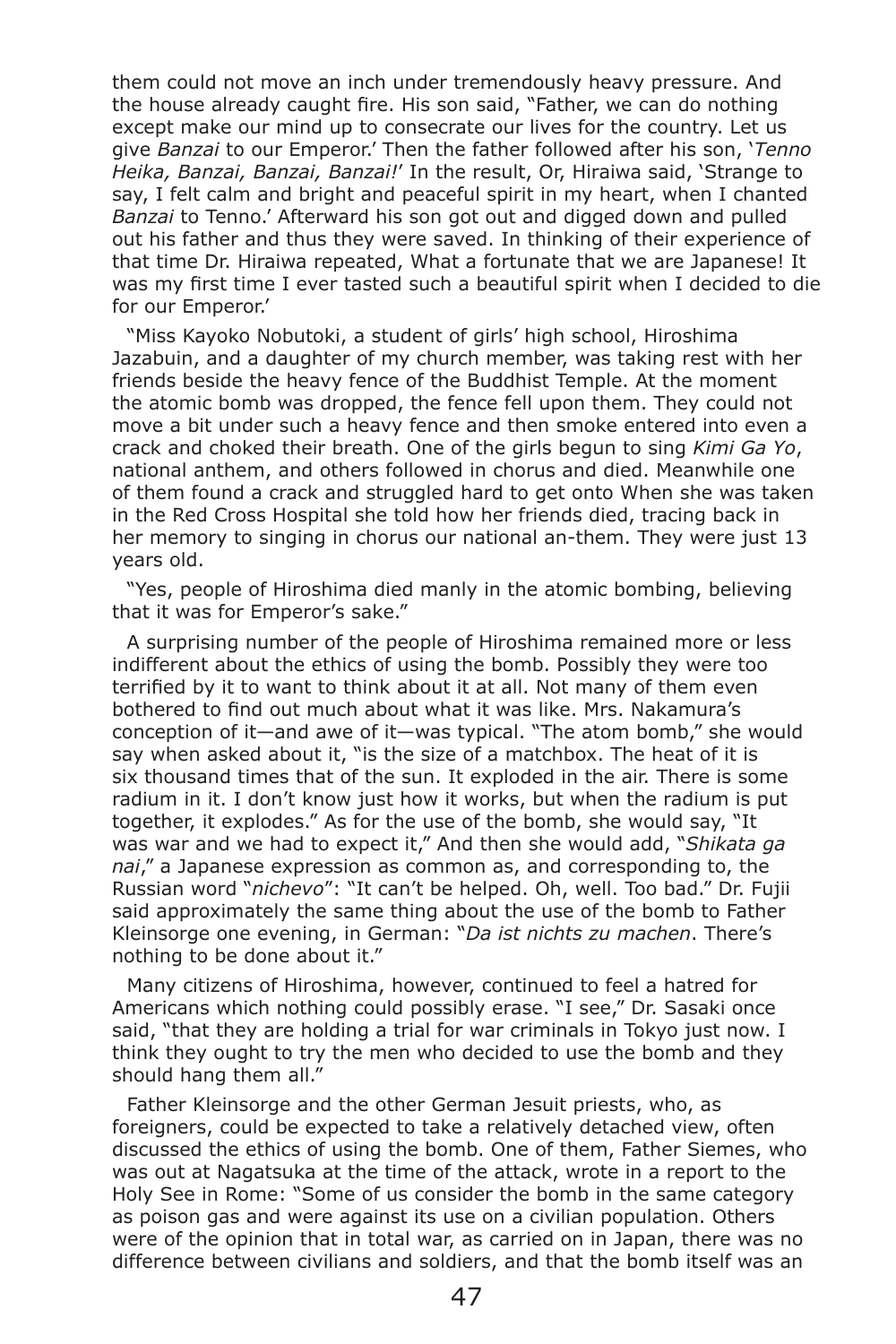effective force tending to end the bloodshed, warning Japan to surrender and thus to avoid total destruction. It seems logical that he who supports total war in principle cannot complain of a war against civilians. The crux of the matter is whether total war in its present form is justifiable, even when it serves a just purpose. Does it not have material and spiritual evil as its consequences which far exceed whatever good might result? When will our moralists give us a clear answer to this question?"

It would be impossible to say what horrors were embedded in the minds of the children who lived through the day of the bombing in Hiroshima. On the surface, their recollections, months after the dis-aster, were of an exhilarating adventure. Toshio Nakamura, who was ten at the time of the bombing, was soon able to talk freely, even gaily, about the experience, and a few weeks before the anniversary he wrote the following matter-offact essay for his teacher at Nobori-cho Primary School: "The day before the bomb, I went for a swim. In the morning, I was eating peanuts. I saw a light. I was knocked to little sister's sleeping place. When we were saved, I could only see as far as the tram. My mother and I started to pack our things. The neighbors were walking around burned and bleeding, Hataya*san* told me to run away with her. I said I wanted to wait for my mother. We went to the park, A whirlwind came. At night a gas tank burned and I saw the reflection in the river. We stayed in the park one night. Next day I went to Taiko Bridge and met my girl friends Kikuki and Murakami. They were looking for their mothers. But Kikuki's mother was wounded and Murakami's mother, alas, was dead."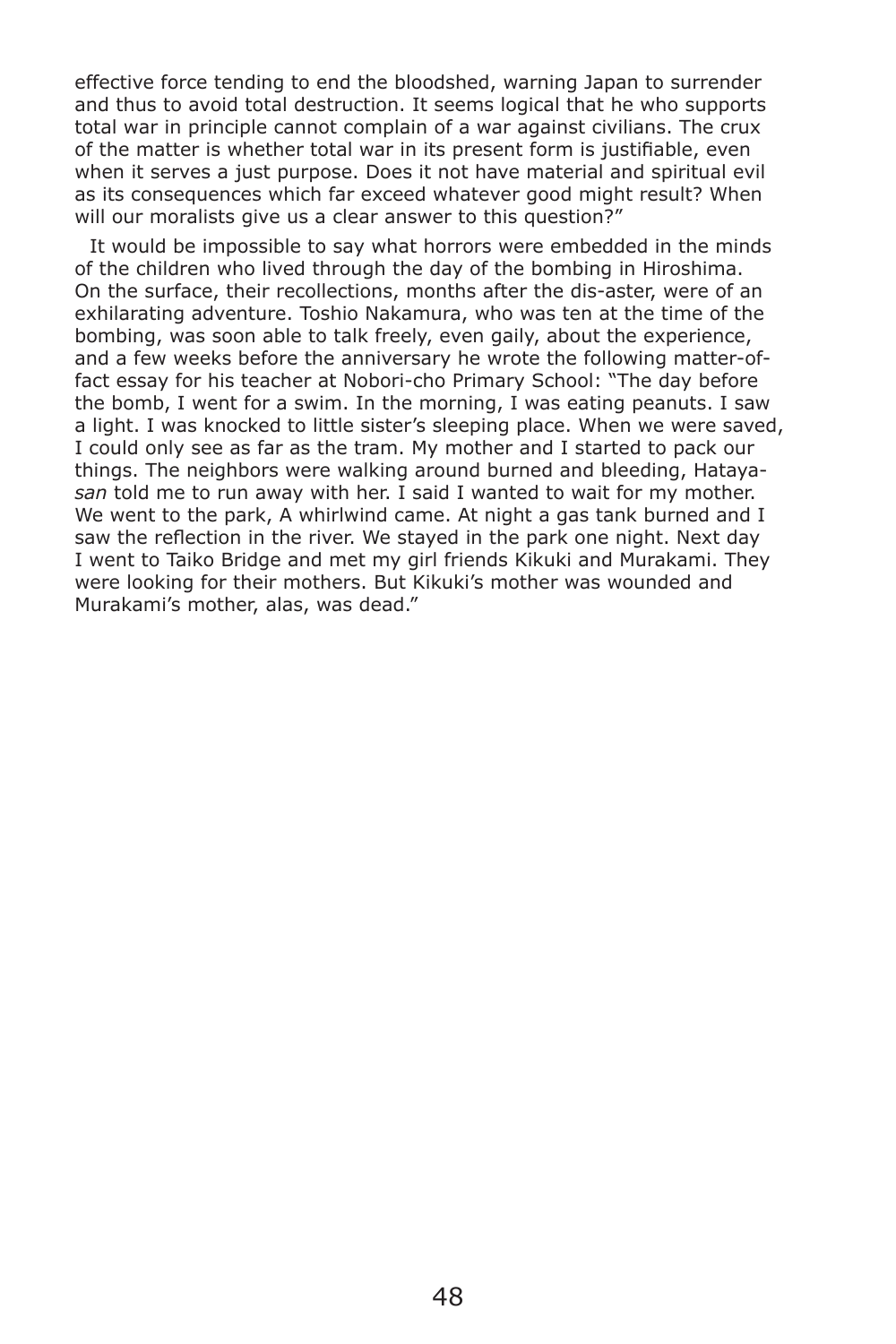# An Eyewitness Account

## By Father John A. Siemes

Professor of modern philosophy at Tokyo's Catholic University Hiroshima

#### August 6th, 1945

Up to August 6th, occasional bombs, which did no great damage, had fallen on Hiroshima. Many cities roundabout, one after the other, were destroyed, but Hiroshima itself remained protected. There were almost daily observation planes over the city but none of them dropped a bomb. The citizens wondered why they alone had remained undisturbed for so long a time. There were fantastic rumors that the enemy had something special in mind for this city, but no one dreamed that the end would come in such a fashion as on the morning of August 6th.

August 6th began in a bright, clear, summer morning. About seven o'clock, there was an air raid alarm which we had heard almost every day and a few planes appeared over the city. No one paid any attention and at about eight o'clock, the all-clear was sounded. I am sitting in my room at the Novitiate of the Society of Jesus in Nagatsuke; during the past half year, the philosophical and theological section of our Mission had been evacuated to this place from Tokyo. The Novitiate is situated approximately two kilometers from Hiroshima, half-way up the sides of a broad valley which stretches from the town at sea level into this mountainous hinterland, and through which courses a river. From my window, I have a wonderful view down the valley to the edge of the city.

Suddenly—the time is approximately 8:14—the whole valley is filled by a garish light which resembles the magnesium light used in photography, and I am conscious of a wave of heat. I jump to the window to find out the cause of this remarkable phenomenon, but I see nothing more than that brilliant yellow light. As I make for the door, it doesn't occur to me that the light might have something to do with enemy planes. On the way from the window, I hear a moderately loud explosion which seems to come from a distance and, at the same time, the windows are broken in with a loud crash. There has been an interval of perhaps ten seconds since the flash of light. I am sprayed by fragments of glass. The entire window frame has been forced into the room. I realize now that a bomb has burst and I am under the impression that it exploded directly over our house or in the immediate vicinity.

I am bleeding from cuts about the hands and head. I attempt to get out of the door. It has been forced outwards by the air pressure and has become jammed. I force an opening in the door by means of repeated blows with my hands and feet and come to a broad hallway from which open the various rooms. Everything is in a state of confusion. All windows are broken and all the doors are forced inwards. The bookshelves in the hallway have tumbled down. I do not note a second explosion and the fliers seem to have gone on. Most of my colleagues have been injured by fragments of glass. A few are bleeding but none has been seriously injured. All of us have been fortunate since it is now apparent that the wall of my room opposite the window has been lacerated by long fragments of glass.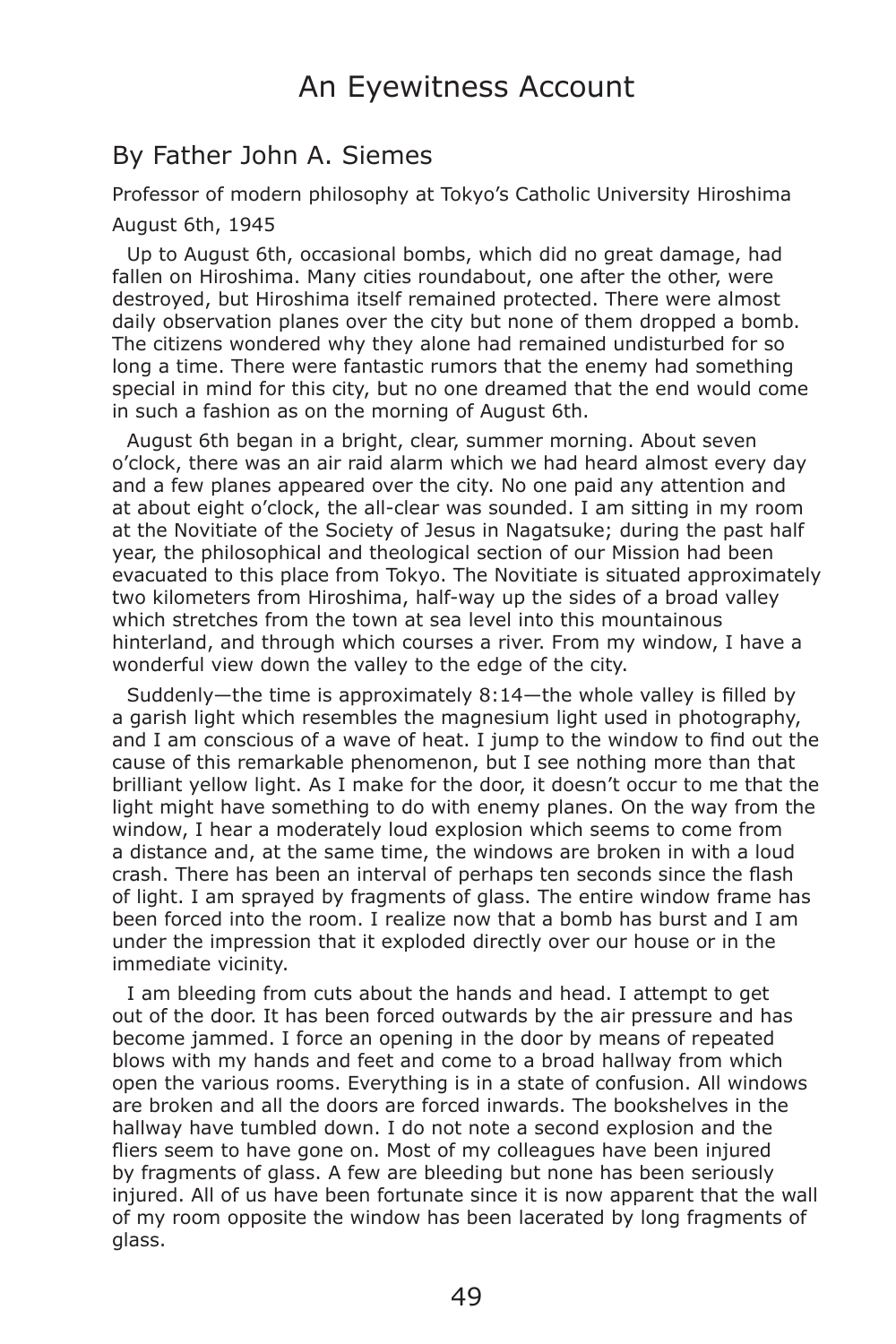We proceed to the front of the house to see where the bomb has landed. There is no evidence, however, of a bomb crater; but the southeast section of the house is very severely damaged. Not a door nor a window remains. The blast of air had penetrated the entire house from the southeast, but the house still stands. It is constructed in a Japanese style with a wooden framework, but has been greatly strengthened by the labor of our Brother Gropper as is frequently done in Japanese homes. Only along the front of the chapel which adjoins the house, three supports have given way (it has been made in the manner of Japanese temple, entirely out of wood.)

Down in the valley, perhaps one kilometer toward the city from us, several peasant homes are on fire and the woods on the opposite side of the valley are aflame. A few of us go over to help control the flames. While we are attempting to put things in order, a storm comes up and it begins to rain. Over the city, clouds of smoke are rising and I hear a few slight explosions. I come to the conclusion that an incendiary bomb with an especially strong explosive action has gone off down in the valley. A few of us saw three planes at great altitude over the city at the time of the explosion. I, myself, saw no aircraft whatsoever.

Perhaps a half-hour after the explosion, a procession of people begins to stream up the valley from the city. The crowd thickens continuously. A few come up the road to our house. We give them first aid and bring them into the chapel, which we have in the meantime cleaned and cleared of wreckage, and put them to rest on the straw mats which constitute the floor of Japanese houses. A few display horrible wounds of the extremities and back. The small quantity of fat which we possessed during this time of war was soon used up in the care of the burns. Father Rektor who, before taking holy orders, had studied medicine, ministers to the injured, but our bandages and drugs are soon gone. We must be content with cleansing the wounds.

More and more of the injured come to us. The least injured drag the more seriously wounded. There are wounded soldiers, and mothers carrying burned children in their arms. From the houses of the farmers in the valley comes word: "Our houses are full of wounded and dying. Can you help, at least by taking the worst cases?" The wounded come from the sections at the edge of the city. They saw the bright light, their houses collapsed and buried the inmates in their rooms. Those that were in the open suffered instantaneous burns, particularly on the lightly clothed or unclothed parts of the body. Numerous fires sprang up which soon consumed the entire district. We now conclude that the epicenter of the explosion was at the edge of the city near the Jokogawa Station, three kilometers away from us. We are concerned about Father Kopp who that same morning, went to hold Mass at the Sisters of the Poor, who have a home for children at the edge of the city. He had not returned as yet.

Toward noon, our large chapel and library are filled with the seriously injured. The procession of refugees from the city continues. Finally, about one o'clock, Father Kopp returns, together with the Sisters. Their house and the entire district where they live has burned to the ground. Father Kopp is bleeding about the head and neck, and he has a large burn on the right palm. He was standing in front of the nunnery ready to go home. All of a sudden, he became aware of the light, felt the wave of heat and a large blister formed on his hand. The windows were torn out by the blast. He thought that the bomb had fallen in his immediate vicinity. The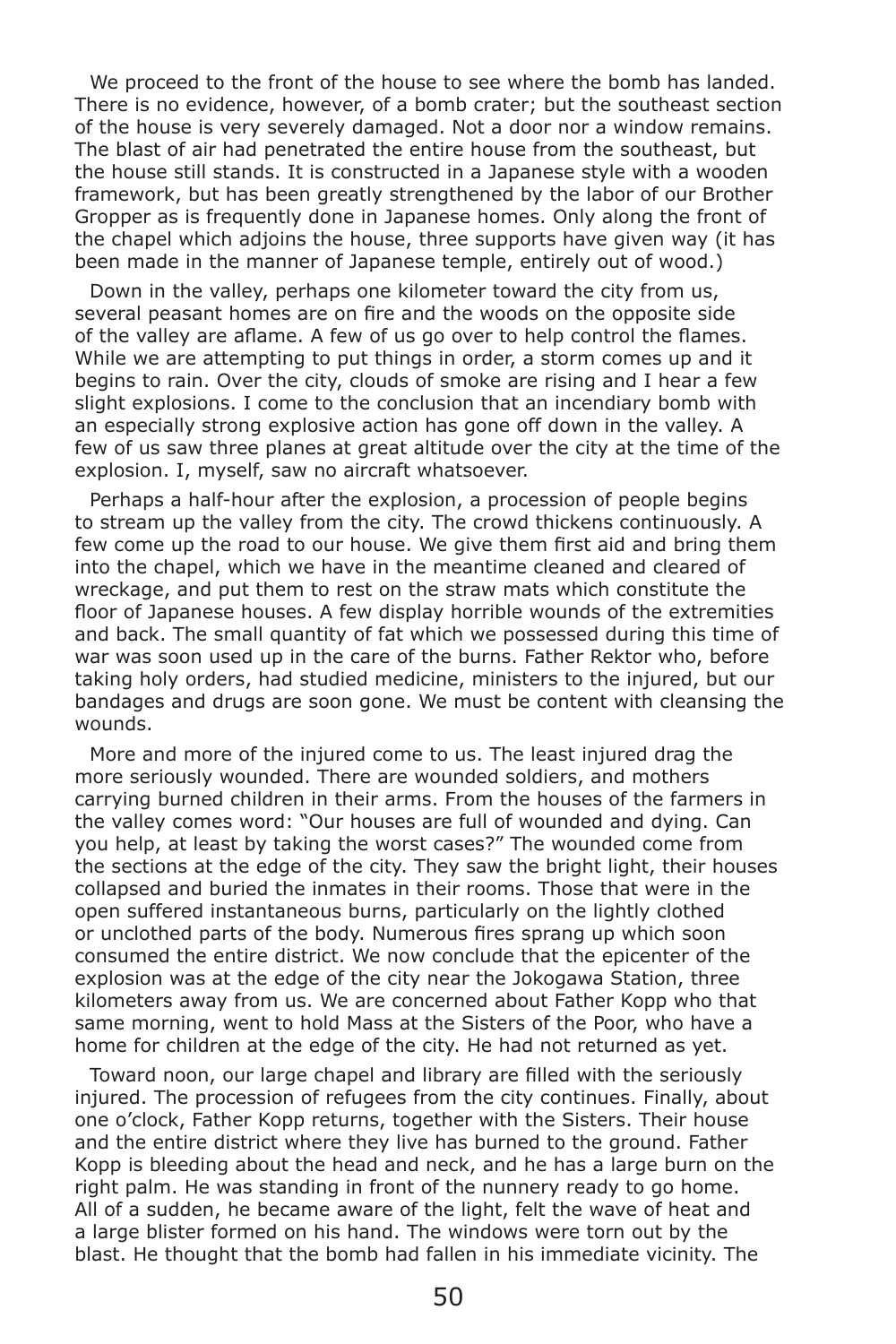nunnery, also a wooden structure made by our Brother Gropper, still remained but soon it is noted that the house is as good as lost because the fire, which had begun at many points in the neighborhood, sweeps closer and closer, and water is not available. There is still time to rescue certain things from the house and to bury them in an open spot. Then the house is swept by flame, and they fight their way back to us along the shore of the river and through the burning streets.

Soon comes news that the entire city has been destroyed by the explosion and that it is on fire. What became of Father Superior and the three other Fathers who were at the center of the city at the Central Mission and Parish House? We had up to this time not given them a thought because we did not believe that the effects of the bomb encompassed the entire city. Also, we did not want to go into town except under pressure of dire necessity, because we thought that the population was greatly perturbed and that it might take revenge on any foreigners which they might consider spiteful onlookers of their misfortune, or even spies.

Father Stolte and Father Erlinghagen go down to the road which is still full of refugees and bring in the seriously injured who have sunken by the wayside, to the temporary aid station at the village school. There iodine is applied to the wounds but they are left uncleansed. Neither ointments nor other therapeutic agents are available. Those that have been brought in are laid on the floor and no one can give them any further care. What could one do when all means are lacking? Under those circumstances, it is almost useless to bring them in. Among the passersby, there are many who are uninjured. In a purposeless, insensate manner, distraught by the magnitude of the disaster most of them rush by and none conceives the thought of organizing help on his own initiative. They are concerned only with the welfare of their own families. It became clear to us during these days that the Japanese displayed little initiative, preparedness, and organizational skill in preparation for catastrophes. They failed to carry out any rescue work when something could have been saved by a cooperative effort, and fatalistically let the catastrophe take its course. When we urged them to take part in the rescue work, they did everything willingly, but on their own initiative they did very little.

At about four o'clock in the afternoon, a theology student and two kindergarten children, who lived at the Parish House and adjoining buildings which had burned down, came in and said that Father Superior LaSalle and Father Schiffer had been seriously injured and that they had taken refuge in Asano Park on the river bank. It is obvious that we must bring them in since they are too weak to come here on foot.

Hurriedly, we get together two stretchers and seven of us rush toward the city. Father Rektor comes along with food and medicine. The closer we get to the city, the greater is the evidence of destruction and the more difficult it is to make our way. The houses at the edge of the city are all severely damaged. Many have collapsed or burned down. Further in, almost all of the dwellings have been damaged by fire. Where the city stood, there is a gigantic burned-out scar. We make our way along the street on the river bank among the burning and smoking ruins. Twice we are forced into the river itself by the heat and smoke at the level of the street.

Frightfully burned people beckon to us. Along the way, there are many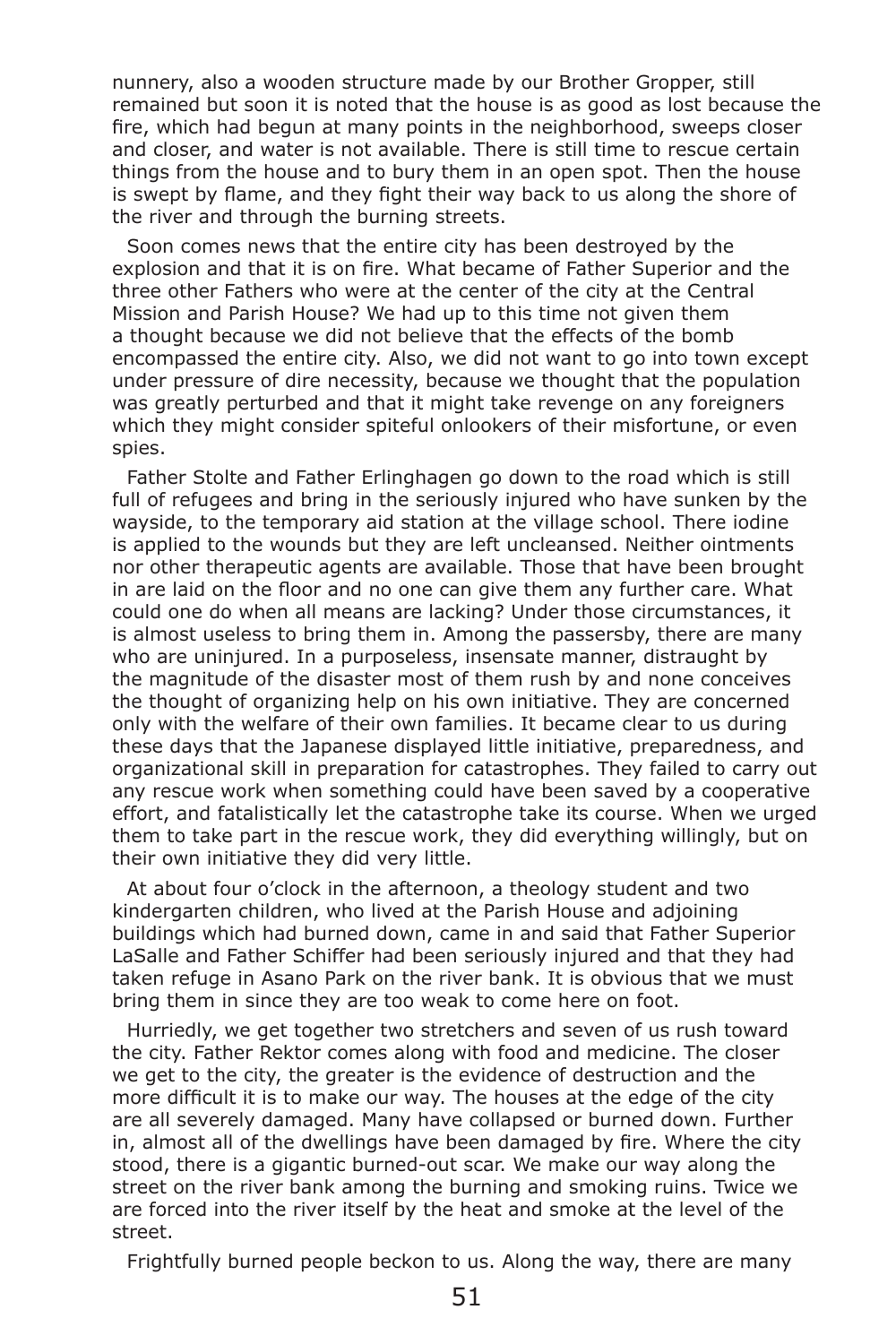dead and dying. On the Misasi Bridge, which leads into the inner city we are met by a long procession of soldiers who have suffered burns. They drag themselves along with the help of staves or are carried by their less severely injured comrades…an endless procession of the unfortunate.

Abandoned on the bridge, there stand with sunken heads a number of horses with large burns on their flanks. On the far side, the cement structure of the local hospital is the only building that remains standing. Its interior, however, has been burned out. It acts as a landmark to guide us on our way.

Finally we reach the entrance of the park. A large proportion of the populace has taken refuge there, but even the trees of the park are on fire in several places. Paths and bridges are blocked by the trunks of fallen trees and are almost impassable. We are told that a high wind, which may well have resulted from the heat of the burning city, has uprooted the large trees. It is now quite dark. Only the fires, which are still raging in some places at a distance, give out a little light.

At the far corner of the park, on the river bank itself, we at last come upon our colleagues. Father Schiffer is on the ground pale as a ghost. He has a deep incised wound behind the ear and has lost so much blood that we are concerned about his chances for survival. The Father Superior has suffered a deep wound of the lower leg. Father Cieslik and Father Kleinsorge have minor injuries but are completely exhausted.

While they are eating the food that we have brought along, they tell us of their experiences. They were in their rooms at the Parish House—it was a quarter after eight, exactly the time when we had heard the explosion in Nagatsuke—when came the intense light and immediately thereafter the sound of breaking windows, walls and furniture. They were showered with glass splinters and fragments of wreckage. Father Schiffer was buried beneath a portion of a wall and suffered a severe head injury. The Father Superior received most of the splinters in his back and lower extremity from which he bled copiously. Everything was thrown about in the rooms themselves, but the wooden framework of the house remained intact. The solidity of the structure which was the work of Brother Gropper again shone forth.

They had the same impression that we had in Nagatsuke: that the bomb had burst in their immediate vicinity. The Church, school, and all buildings in the immediate vicinity collapsed at once. Beneath the ruins of the school, the children cried for help. They were freed with great effort. Several others were also rescued from the ruins of nearby dwellings. Even the Father Superior and Father Schiffer despite their wounds, rendered aid to others and lost a great deal of blood in the process.

In the meantime, fires which had begun some distance away are raging even closer, so that it becomes obvious that everything would soon burn down. Several objects are rescued from the Parish House and were buried in a clearing in front of the Church, but certain valuables and necessities which had been kept ready in case of fire could not be found on account of the confusion which had been wrought. It is high time to flee, since the oncoming flames leave almost no way open. Fukai, the secretary of the Mission, is completely out of his mind. He does not want to leave the house and explains that he does not want to survive the destruction of his fatherland. He is completely uninjured. Father Kleinsorge drags him out of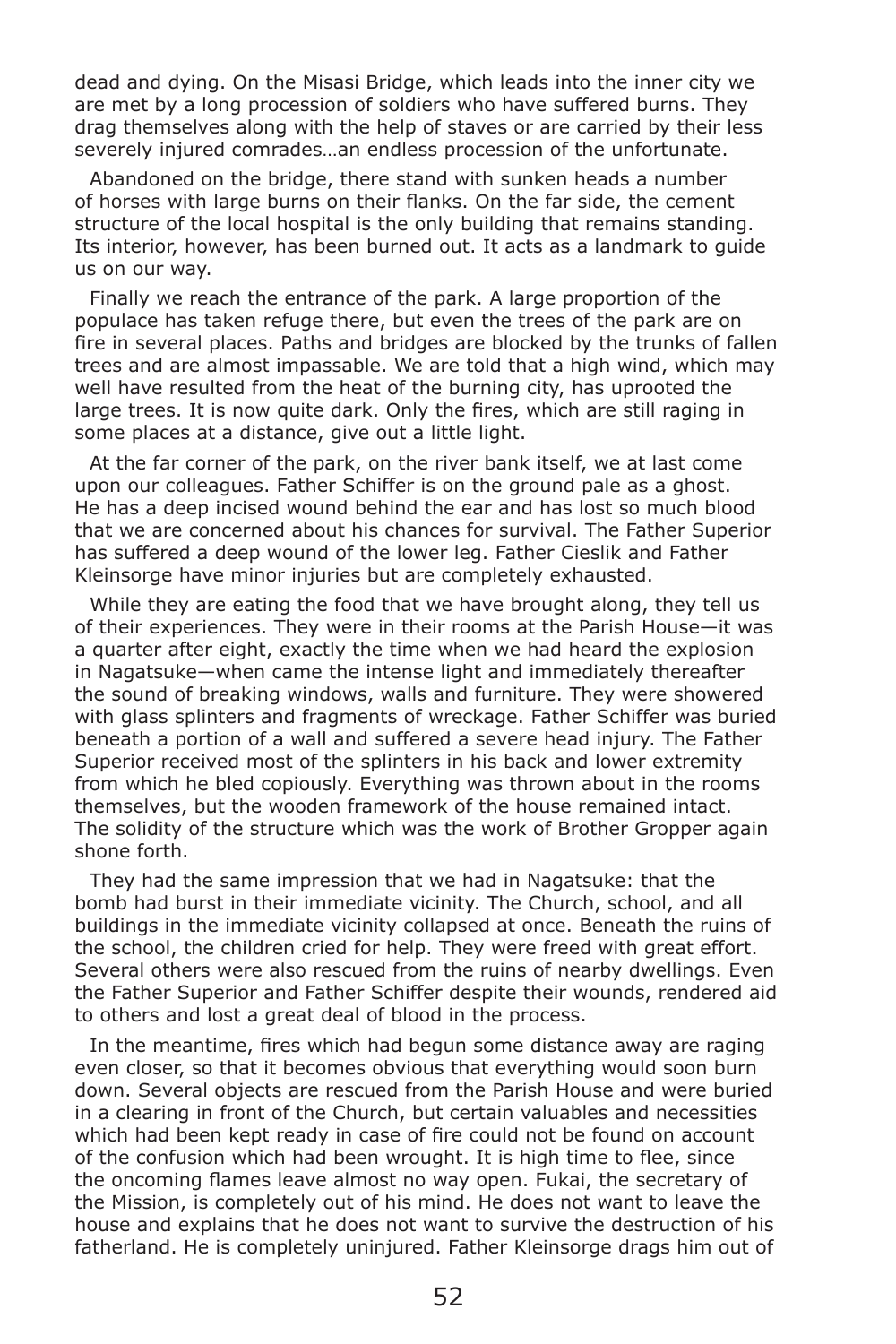the house on his back and he is forcefully carried away.

Beneath the wreckage of the houses along the way, many have been trapped and they scream to be rescued from the oncoming flames. They must be left to their fate. The way to the place in the city to which one desires to flee is no longer open and one must make for Asano Park. Fukai does not want to go further and remains behind. He has not been heard from since. In the park, we take refuge on the bank of the river. A very violent whirlwind now begins to uproot large trees, and lifts them high into the air. As it reaches the water, a waterspout forms which is approximately 100 meters high. The violence of the storm luckily passes us by. Some distance away, however, where numerous refugees have taken shelter, many are blown into the river. Almost all who are in the vicinity have been injured and have lost relatives who have been pinned under the wreckage or who have been lost sight of during the flight. There is no help for the wounded and some die. No one pays any attention to a dead man lying nearby.

The transportation of our own wounded is difficult. It is not possible to dress their wounds properly in the darkness, and they bleed again upon slight motion. As we carry them on the shaky litters in the dark over fallen trees of the park, they suffer unbearable pain as the result of the movement, and lose dangerously large quantities of blood. Our rescuing angel in this difficult situation is a Japanese Protestant pastor. He has brought up a boat and offers to take our wounded up stream to a place where progress is easier. First, we lower the litter containing Father Schiffer into the boat and two of us accompany him. We plan to bring the boat back for the Father Superior. The boat returns about one-half hour later and the pastor requests that several of us help in the rescue of two children whom he had seen in the river. We rescue them. They have severe burns. Soon they suffer chills and die in the park.

The Father Superior is conveyed in the boat in the same manner as Father Schiffer. The theology student and myself accompany him. Father Cieslik considers himself strong enough to make his way on foot to Nagatsuke with the rest of us, but Father Kleinsorge cannot walk so far and we leave him behind and promise to come for him and the housekeeper tomorrow. From the other side of the stream comes the whinny of horses who are threatened by the fire. We land on a sand spit which juts out from the shore. It is full of wounded who have taken refuge there. They scream for aid for they are afraid of drowning as the river may rise with the sea, and cover the sand spit. They themselves are too weak to move. However, we must press on and finally we reach the spot where the group containing Father Schiffer is waiting.

Here a rescue party had brought a large case of fresh rice cakes but there is no one to distribute them to the numerous wounded that lie all about. We distribute them to those that are nearby and also help ourselves. The wounded call for water and we come to the aid of a few. Cries for help are heard from a distance, but we cannot approach the ruins from which they come. A group of soldiers comes along the road and their officer notices that we speak a strange language. He at once draws his sword, screamingly demands who we are and threatens to cut us down. Father Laures, Jr., seizes his arm and explains that we are German. We finally quiet him down. He thought that we might well be Americans who had parachuted down. Rumors of parachutists were being bandied about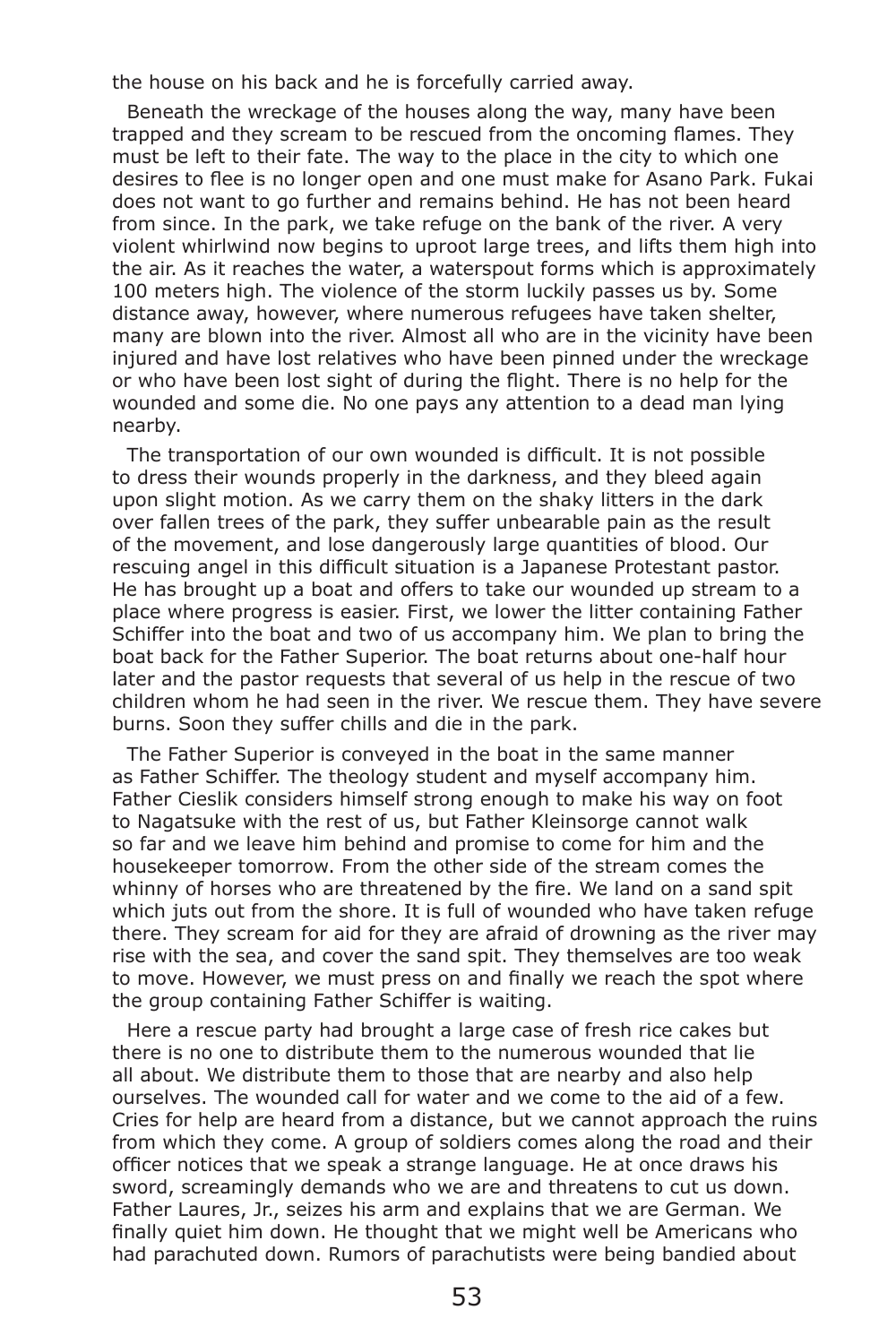the city. The Father Superior who was clothed only in a shirt and trousers, complains of feeling freezing cold, despite the warm summer night and the heat of the burning city. The one man among us who possesses a coat gives it to him and, in addition, I give him my own shirt. To me, it seems more comfortable to be without a shirt in the heat.

In the meantime, it has become midnight. Since there are not enough of us to man both litters with four strong bearers, we determine to remove Father Schiffer first to the outskirts of the city. From there, another group of bearers is to take over to Nagatsuke; the others are to turn back in order to rescue the Father Superior. I am one of the bearers. The theology student goes in front to warn us of the numerous wires, beams and fragments of ruins which block the way and which are impossible to see in the dark. Despite all precautions, our progress is stumbling and our feet get tangled in the wire. Father Kruer falls and carries the litter with him. Father Schiffer becomes half unconscious from the fall and vomits. We pass an injured man who sits all alone among the hot ruins and whom I had seen previously on the way down.

On the Misasa Bridge, we meet Father Tappe and Father Luhmer, who have come to meet us from Nagatsuke. They had dug a family out of the ruins of their collapsed house some fifty meters off the road. The father of the family was already dead. They had dragged out two girls and placed them by the side of the road. Their mother was still trapped under some beams. They had planned to complete the rescue and then to press on to meet us. At the outskirts of the city, we put down the litter and leave two men to wait until those who are to come from Nagatsuke appear. The rest of us turn back to fetch the Father Superior.

Most of the ruins have now burned down. The darkness kindly hides the many forms that lie on the ground. Only occasionally in our quick progress do we hear calls for help. One of us remarks that the remarkable burned smell reminds him of incinerated corpses. The upright, squatting form which we had passed by previously is still there.

Transportation on the litter, which has been constructed out of boards, must be very painful to the Father Superior, whose entire back is full of fragments of glass. In a narrow passage at the edge of town, a car forces us to the edge of the road. The litter bearers on the left side fall into a two meter deep ditch which they could not see in the darkness. Father Superior hides his pain with a dry joke, but the litter which is now no longer in one piece cannot be carried further. We decide to wait until Kinjo can bring a hand cart from Nagatsuke. He soon comes back with one that he has requisitioned from a collapsed house. We place Father Superior on the cart and wheel him the rest of the way, avoiding as much as possible the deeper pits in the road.

About half past four in the morning, we finally arrive at the Novitiate. Our rescue expedition had taken almost twelve hours. Normally, one could go back and forth to the city in two hours. Our two wounded were now, for the first time, properly dressed. I get two hours sleep on the floor; some one else has taken my own bed. Then I read a Mass in *gratiarum actionem*, it is the 7th of August, the anniversary of the foundation of our society. Then we bestir ourselves to bring Father Kleinsorge and other acquaintances out of the city.

We take off again with the hand cart. The bright day now reveals the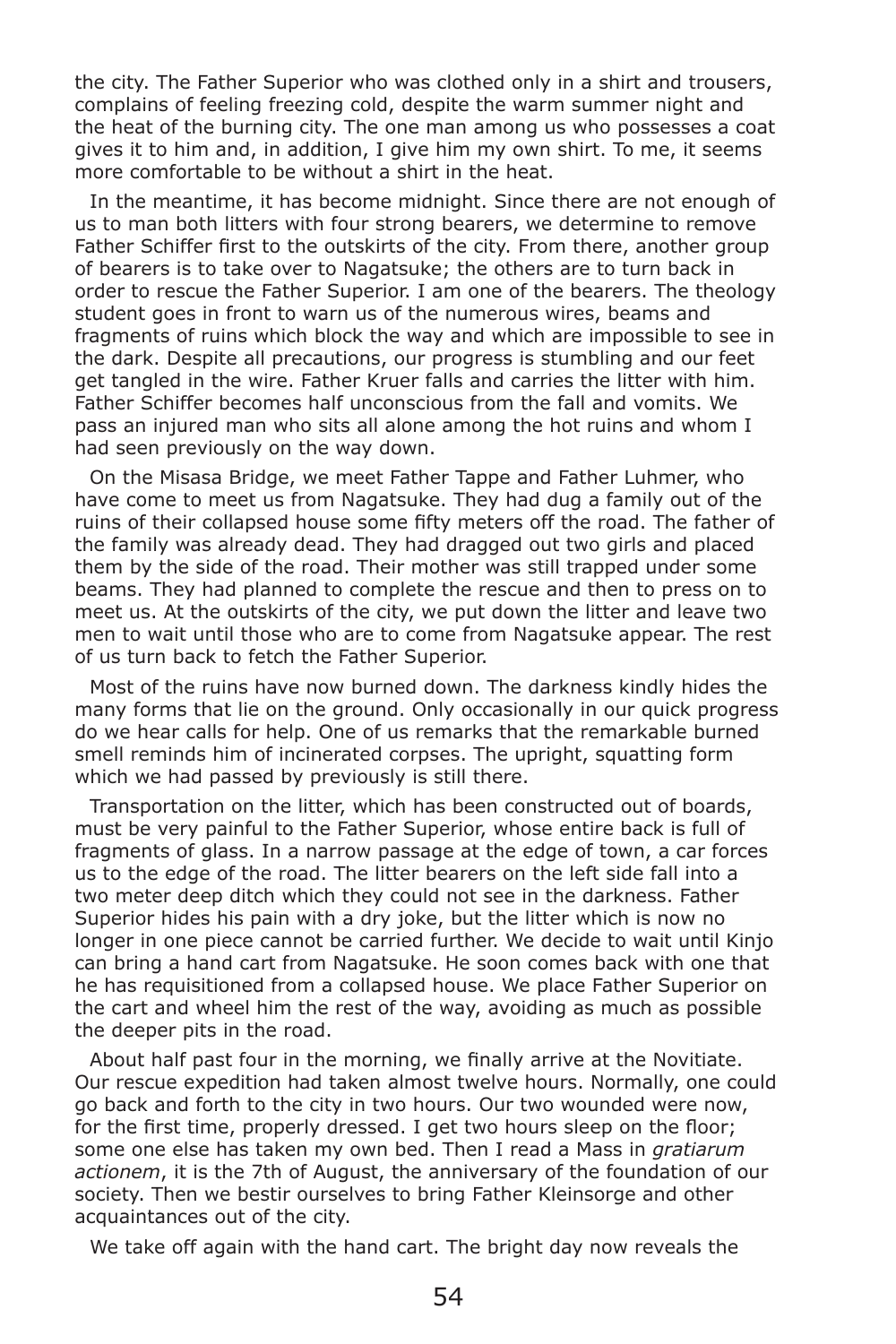frightful picture which last night's darkness had partly concealed. Where the city stood everything, as far as the eye could reach, is a waste of ashes and ruin. Only several skeletons of buildings completely burned out in the interior remain. The banks of the river are covered with dead and wounded, and the rising waters have here and there covered some of the corpses. On the broad street in the Hakushima district, naked burned cadavers are particularly numerous. Among them are the wounded who are still alive. A few have crawled under the burnt-out autos and trams. Frightfully injured forms beckon to us and then collapse. An old woman and a girl whom she is pulling along with her fall down at our feet. We place them on our cart and wheel them to the hospital at whose entrance a dressing station has been set up. Here the wounded lie on the hard floor, row on row. Only the largest wounds are dressed. We convey another soldier and an old woman to the place but we cannot move everybody who lies exposed in the sun. It would be endless and it is questionable whether those whom we can drag to the dressing station can come out alive, because even here nothing really effective can be done. Later, we ascertain that the wounded lay for days in the burnt-out hallways of the hospital and there they died.

We must proceed to our goal in the park and are forced to leave the wounded to their fate. We make our way to the place where our church stood to dig up those few belongings that we had buried yesterday. We find them intact. Everything else has been completely burned. In the ruins, we find a few molten remnants of holy vessels. At the park, we load the housekeeper and a mother with her two children on the cart. Father Kleinsorge feels strong enough, with the aid of Brother Nobuhara, to make his way home on foot. The way back takes us once again past the dead and wounded in Hakushima. Again no rescue parties are in evidence. At the Misasa Bridge, there still lies the family which the Fathers Tappe and Luhmer had yesterday rescued from the ruins. A piece of tin had been placed over them to shield them from the sun. We cannot take them along for our cart is full. We give them and those nearby water to drink and decide to rescue them later. At three o'clock in the afternoon, we are back in Nagatsuka.

After we have had a few swallows and a little food, Fathers Stolte, Luhmer, Erlinghagen and myself, take off once again to bring in the family. Father Kleinsorge requests that we also rescue two children who had lost their mother and who had lain near him in the park. On the way, we were greeted by strangers who had noted that we were on a mission of mercy and who praised our efforts. We now met groups of individuals who were carrying the wounded about on litters. As we arrived at the Misasa Bridge, the family that had been there was gone. They might well have been borne away in the meantime. There was a group of soldiers at work taking away those that had been sacrificed yesterday.

More than thirty hours had gone by until the first official rescue party had appeared on the scene. We find both children and take them out of the park: a six-year old boy who was uninjured, and a twelve-year old girl who had been burned about the head, hands and legs, and who had lain for thirty hours without care in the park. The left side of her face and the left eye were completely covered with blood and pus, so that we thought that she had lost the eye. When the wound was later washed, we noted that the eye was intact and that the lids had just become stuck together. On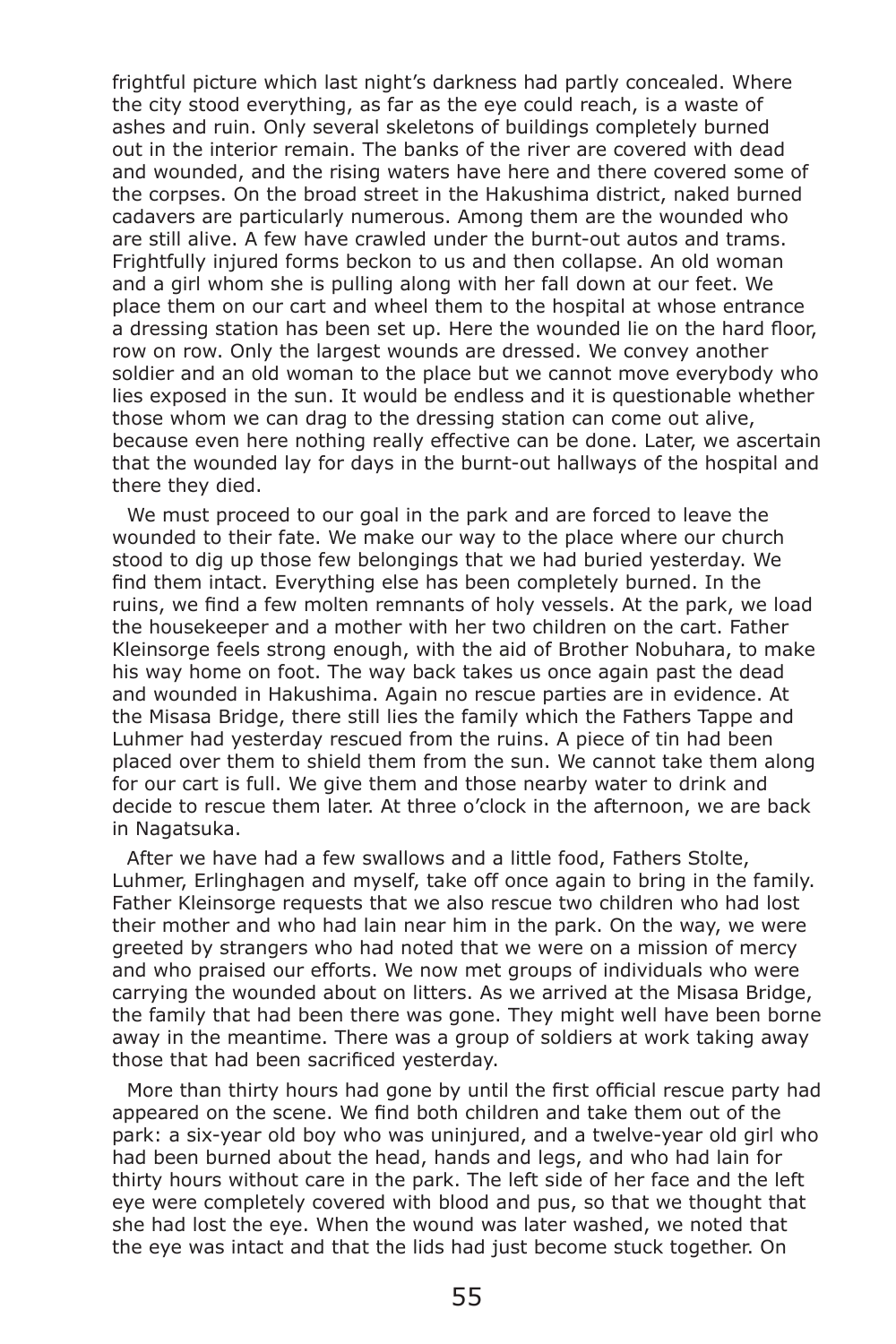the way home, we took another group of three refugees with us. They first wanted to know, however, of what nationality we were. They, too, feared that we might be Americans who had parachuted in. When we arrived in Nagatsuka, it had just become dark.

We took under our care fifty refugees who had lost everything. The majority of them were wounded and not a few had dangerous burns. Father Rektor treated the wounds as well as he could with the few medicaments that we could, with effort, gather up. He had to confine himself in general to cleansing the wounds of purulent material. Even those with the smaller burns are very weak and all suffered from diarrhea. In the farm houses in the vicinity, almost everywhere, there are also wounded. Father Rektor made daily rounds and acted in the capacity of a painstaking physician and was a great Samaritan. Our work was, in the eyes of the people, a greater boost for Christianity than all our work during the preceding long years.

Three of the severely burned in our house died within the next few days. Suddenly the pulse and respirations ceased. It is certainly a sign of our good care that so few died. In the official aid stations and hospitals, a good third or half of those that had been brought in died. They lay about there almost without care, and a very high percentage succumbed. Everything was lacking: doctors, assistants, dressings, drugs, etc. In an aid station at a school at a nearby village, a group of soldiers for several days did nothing except to bring in and cremate the dead behind the school.

During the next few days, funeral processions passed our house from morning to night, bringing the deceased to a small valley nearby. There, in six places, the dead were burned. People brought their own wood and themselves did the cremation. Father Luhmer and Father Laures found a dead man in a nearby house who had already become bloated and who emitted a frightful odor. They brought him to this valley and incinerated him themselves. Even late at night, the little valley was lit up by the funeral pyres.

We made systematic efforts to trace our acquaintances and the families of the refugees whom we had sheltered. Frequently, after the passage of several weeks, some one was found in a distant village or hospital but of many there was no news, and these were apparently dead. We were lucky to discover the mother of the two children whom we had found in the park and who had been given up for dead. After three weeks, she saw her children once again. In the great joy of the reunion were mingled the tears for those whom we shall not see again.

The magnitude of the disaster that befell Hiroshima on August 6th was only slowly pieced together in my mind. I lived through the catastrophe and saw it only in flashes, which only gradually were merged to give me a total picture. What actually happened simultaneously in the city as a whole is as follows: As a result of the explosion of the bomb at 8:15, almost the entire city was destroyed at a single blow. Only small outlying districts in the southern and eastern parts of the town escaped complete destruction. The bomb exploded over the center of the city. As a result of the blast, the small Japanese houses in a diameter of five kilometers, which compressed 99% of the city, collapsed or were blown up. Those who were in the houses were buried in the ruins. Those who were in the open sustained burns resulting from contact with the substance or rays emitted by the bomb. Where the substance struck in quantity, fires sprang up. These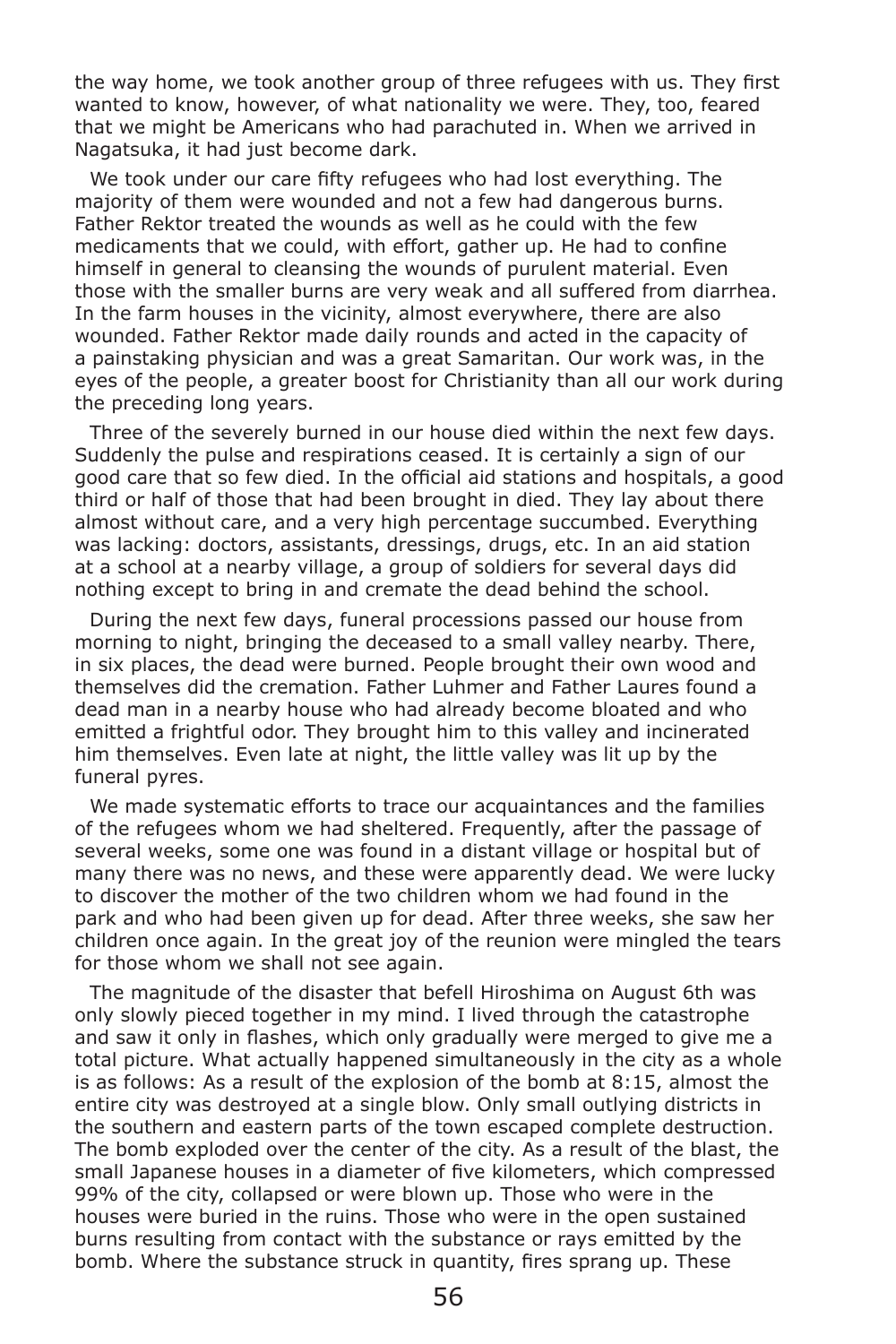spread rapidly.

The heat which rose from the center created a whirlwind which was effective in spreading fire throughout the whole city. Those who had been caught beneath the ruins and who could not be freed rapidly, and those who had been caught by the flames, became casualties. As much as six kilometers from the center of the explosion, all houses were damaged and many collapsed and caught fire. Even fifteen kilometers away, windows were broken. It was rumored that the enemy fliers had spread an explosive and incendiary material over the city and then had created the explosion and ignition. A few maintained that they saw the planes drop a parachute which had carried something that exploded at a height of 1,000 meters. The newspapers called the bomb an "atomic bomb" and noted that the force of the blast had resulted from the explosion of uranium atoms, and that gamma rays had been sent out as a result of this, but no one knew anything for certain concerning the nature of the bomb.

How many people were a sacrifice to this bomb? Those who had lived through the catastrophe placed the number of dead at at least 100,000. Hiroshima had a population of 400,000. Official statistics place the number who had died at 70,000 up to September 1st, not counting the missing … and 130,000 wounded, among them 43,500 severely wounded. Estimates made by ourselves on the basis of groups known to us show that the number of 100,000 dead is not too high. Near us there are two barracks, in each of which forty Korean workers lived. On the day of the explosion, they were laboring on the streets of Hiroshima. Four returned alive to one barracks and sixteen to the other. 600 students of the Protestant girls' school worked in a factory, from which only thirty to forty returned. Most of the peasant families in the neighborhood lost one or more of their members who had worked at factories in the city. Our next door neighbor, Tamura, lost two children and himself suffered a large wound since, as it happened, he had been in the city on that day. The family of our reader suffered two dead, father and son; thus a family of five members suffered at least two losses, counting only the dead and severely wounded. There died the Mayor, the President of the central Japan district, the Commander of the city, a Korean prince who had been stationed in Hiroshima in the capacity of an officer, and many other high ranking officers. Of the professors of the University, thirty-two were killed or severely injured. Especially hard hit were the soldiers. The Pioneer Regiment was almost entirely wiped out. The barracks were near the center of the explosion.

Thousands of wounded who died later could doubtless have been rescued had they received proper treatment and care, but rescue work in a catastrophe of this magnitude had not been envisioned; since the whole city had been knocked out at a blow, everything which had been prepared for emergency work was lost, and no preparation had been made for rescue work in the outlying districts. Many of the wounded also died because they had been weakened by under-nourishment and consequently lacked in strength to recover. Those who had their normal strength and who received good care slowly healed the burns which had been occasioned by the bomb. There were also cases, however, whose prognosis seemed good who died suddenly. There were also some who had only small external wounds who died within a week or later, after an inflammation of the pharynx and oral cavity had taken place. We thought at first that this was the result of inhalation of the substance of the bomb.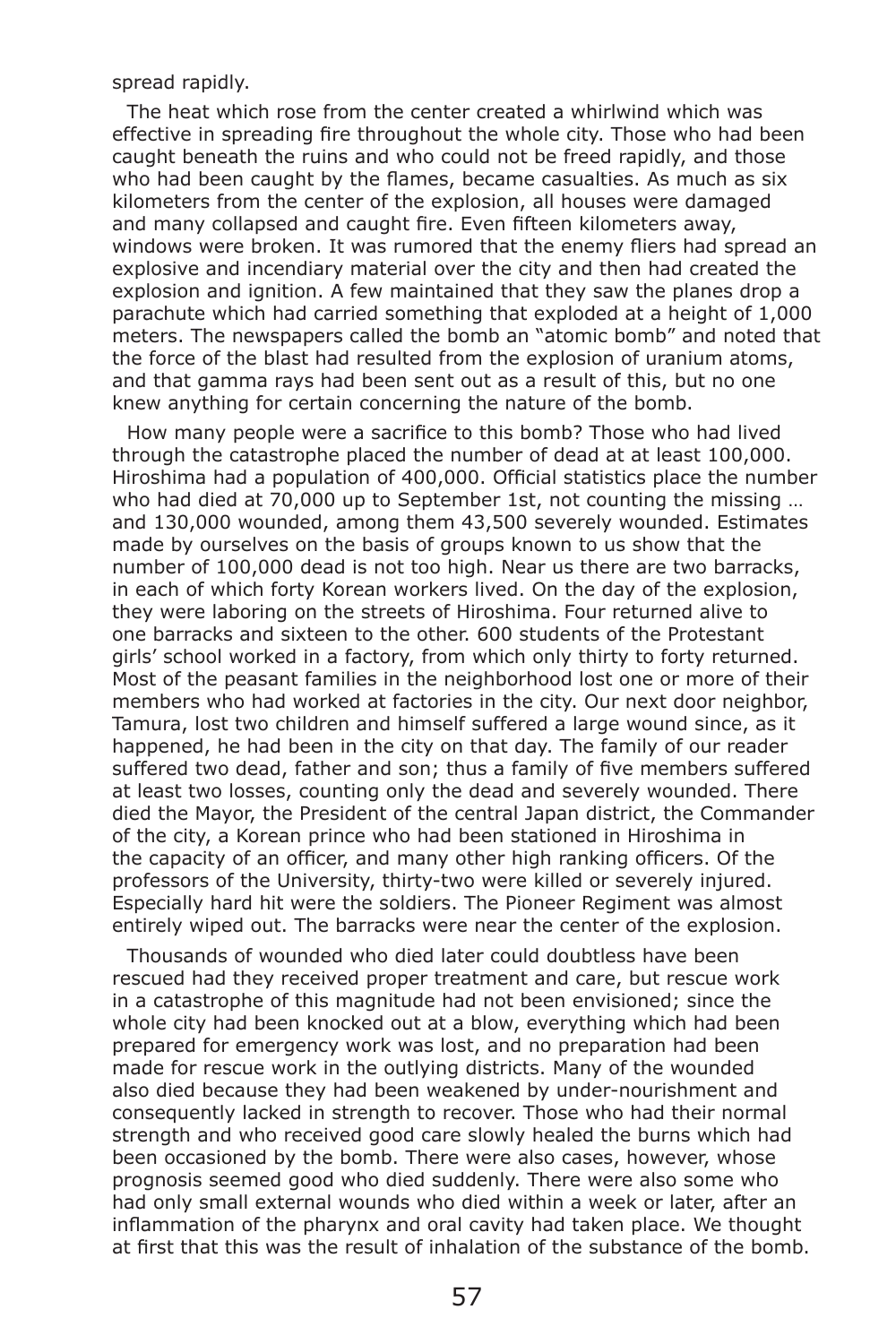Later, a commission established the thesis that gamma rays had been given out at the time of the explosion, following which the internal organs had been injured in a manner resembling that consequent upon Roentgen irradiation. This produces a diminution in the numbers of the white corpuscles.

Only several cases are known to me personally where individuals who did not have external burns later died. Father Kleinsorge and Father Cieslik, who were near the center of the explosion, but who did not suffer burns became quite weak some fourteen days after the explosion. Up to this time small incised wounds had healed normally, but thereafter the wounds which were still unhealed became worse and are to date (in September) still incompletely healed. The attending physician diagnosed it as leucopania. There thus seems to be some truth in the statement that the radiation had some effect on the blood. I am of the opinion, however, that their generally undernourished and weakened condition was partly responsible for these findings. It was noised about that the ruins of the city emitted deadly rays and that workers who went there to aid in the clearing died, and that the central district would be uninhabitable for some time to come. I have my doubts as to whether such talk is true and myself and others who worked in the ruined area for some hours shortly after the explosion suffered no such ill effects.

None of us in those days heard a single outburst against the Americans on the part of the Japanese, nor was there any evidence of a vengeful spirit. The Japanese suffered this terrible blow as part of the fortunes of war … something to be borne without complaint. During this, war, I have noted relatively little hatred toward the allies on the part of the people themselves, although the press has taken occasion to stir up such feelings. After the victories at the beginning of the war, the enemy was rather looked down upon, but when allied offensive gathered momentum and especially after the advent of the majestic B-29's, the technical skill of America became an object of wonder and admiration.

The following anecdote indicates the spirit of the Japanese: A few days after the atomic bombing, the secretary of the University came to us asserting that the Japanese were ready to destroy San Francisco by means of an equally effective bomb. It is dubious that he himself believed what he told us. He merely wanted to impress upon us foreigners that the Japanese were capable of similar discoveries. In his nationalistic pride, he talked himself into believing this. The Japanese also intimated that the principle of the new bomb was a Japanese discovery. It was only lack of raw materials, they said, which prevented its construction. In the meantime, the Germans were said to have carried the discovery to a further stage and were about to initiate such bombing. The Americans were reputed to have learned the secret from the Germans, and they had then brought the bomb to a stage of industrial completion.

We have discussed among ourselves the ethics of the use of the bomb. Some consider it in the same category as poison gas and were against its use on a civil population. Others were of the view that in total war, as carried on in Japan, there was no difference between civilians and soldiers, and that the bomb itself was an effective force tending to end the bloodshed, warning Japan to surrender and thus to avoid total destruction. It seems logical to me that he who supports total war in principle cannot complain of war against civilians. The crux of the matter is whether total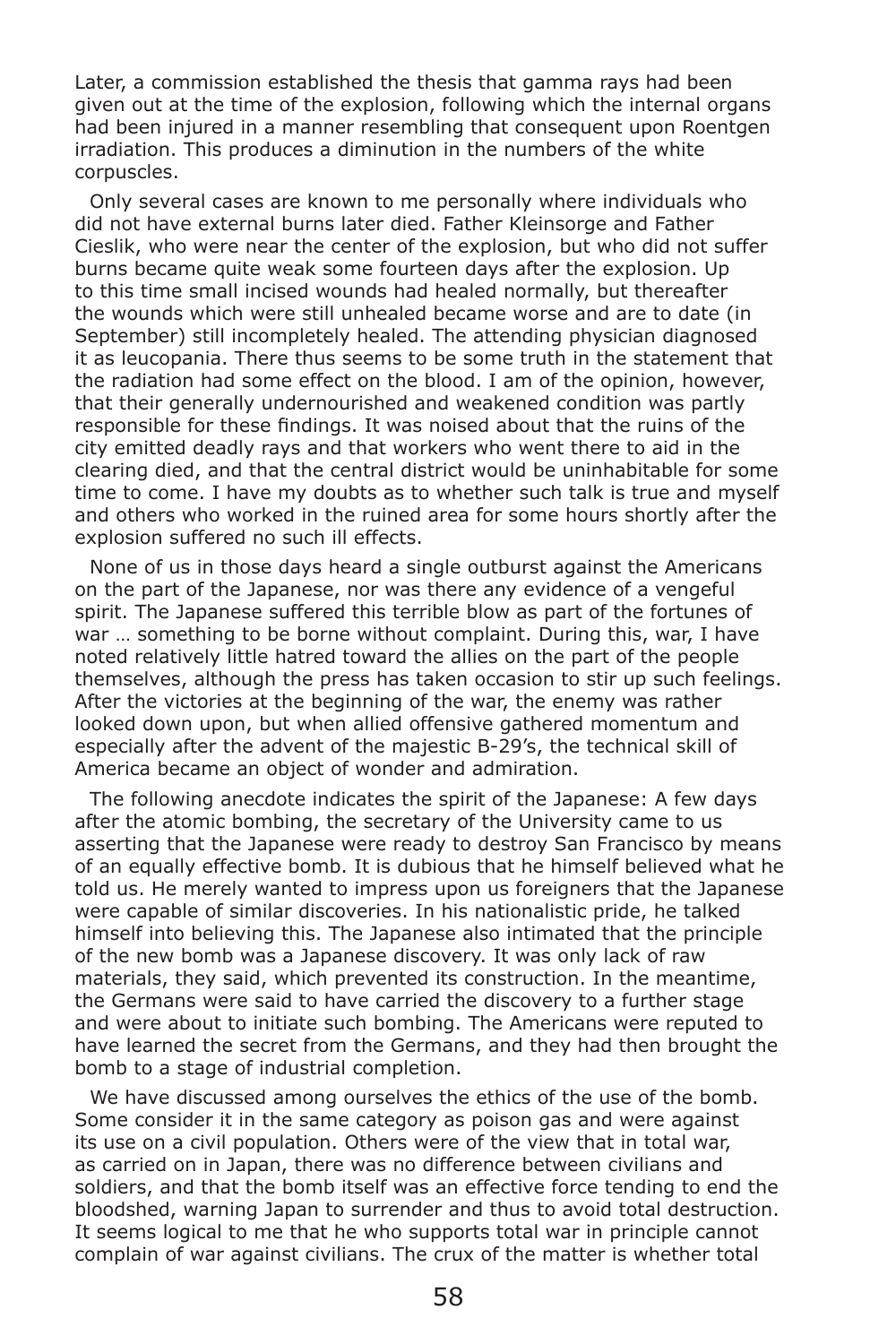war in its present form is justifiable, even when it serves a just purpose. Does it not have material and spiritual evil as its consequences which far exceed whatever good that might result? When will our moralists give us a clear answer to this question?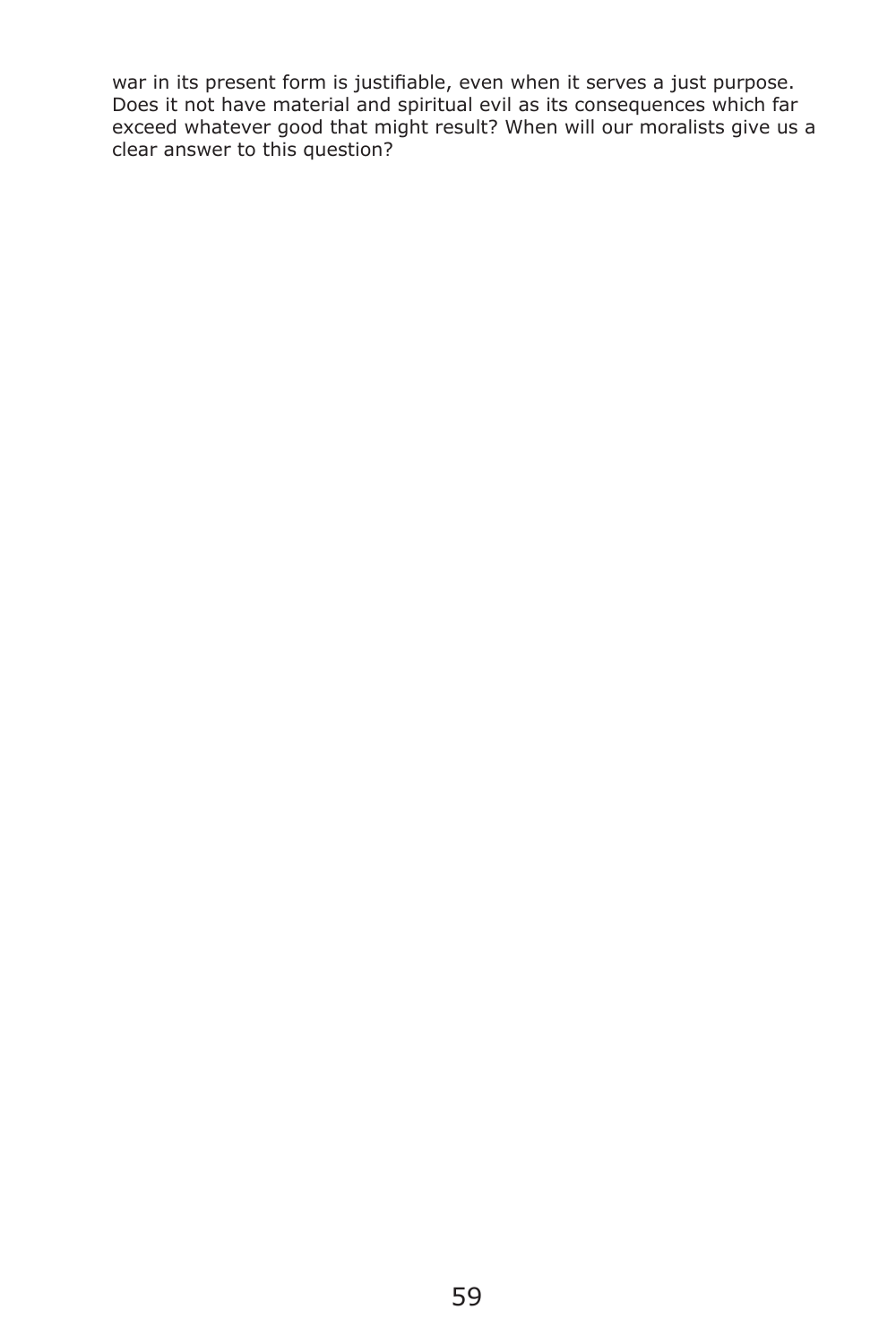# The Atomic Bombings Of Hiroshima And Nagasaki

By The Manhattan Engineer District, June 29, 1946.

### **Introduction**

Statement by the President of the United States: "Sixteen hours ago an American airplane dropped one bomb on Hiroshima, Japan, and destroyed its usefulness to the enemy. That bomb had more power than 20,000 tons of T.N.T. It had more than two thousand times the blast power of the British Grand Slam, which is the largest bomb ever yet used in the history of warfare".

These fateful words of the President on August 6th, 1945, marked the first public announcement of the greatest scientific achievement in history. The atomic bomb, first tested in New Mexico on July 16, 1945, had just been used against a military target.

On August 6th, 1945, at 8:15 A.M., Japanese time, a B-29 heavy bomber flying at high altitude dropped the first atomic bomb on Hiroshima. More than 4 square miles of the city were instantly and completely devastated. 66,000 people were killed, and 69,000 injured.

On August 9th, three days later, at 11:02 A.M., another B-29 dropped the second bomb on the industrial section of the city of Nagasaki, totally destroying 1 1/2 square miles of the city, killing 39,000 persons, and injuring 25,000 more.

On August 10, the day after the atomic bombing of Nagasaki, the Japanese government requested that it be permitted to surrender under the terms of the Potsdam declaration of July 26th which it had previously ignored.

# The Manhattan Project Atomic Bomb Investigating

### Group

On August 11th, 1945, two days after the bombing of Nagasaki, a message was dispatched from Major General Leslie R. Groves to Brigadier General Thomas F. Farrell, who was his deputy in atomic bomb work and was representing him in operations in the Pacific, directing him to organize a special Manhattan Project Atomic Bomb Investigating Group.

This Group was to secure scientific, technical and medical intelligence in the atomic bomb field from within Japan as soon as possible after the cessation of hostilities. The mission was to consist of three groups:

1. Group for Hiroshima.

2. Group for Nagasaki.

 3. Group to secure information concerning general Japanese activities in the field of atomic bombs.

The first two groups were organized to accompany the first American troops into Hiroshima and Nagasaki.

The primary purposes of the mission were as follows, in order of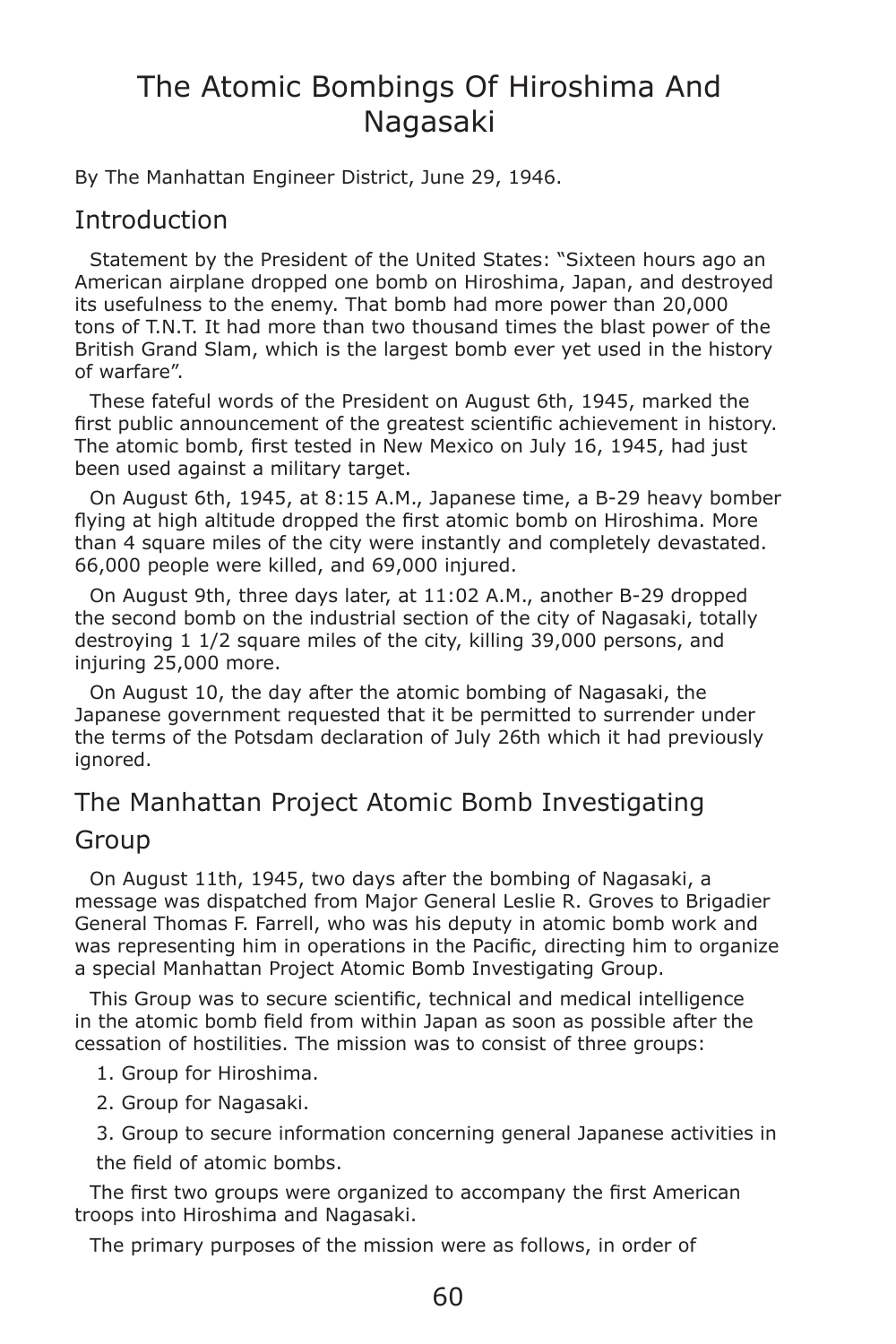importance:

1. To make certain that no unusual hazards were present in the bombed cities.

2. To secure all possible information concerning the effects of the bombs, both usual and unusual, and particularly with regard to radioactive effects, if any, on the targets or elsewhere.

General Groves further stated that all available specialist personnel and instruments would be sent from the United States, and that the Supreme Allied Commander in the Pacific would be informed about the organization of the mission.

On the same day, 11 August, the special personnel who formed the part of the investigating group to be sent from the United States were selected and ordered to California with instructions to proceed overseas at once to accomplish the purposes set forth in the message to General Farrell. The main party departed from Hamilton Field, California on the morning of 13 August and arrived in the Marianas on 15 August.

On 12 August the Chief of Staff sent the Theater Commander the following message:

"FOR MACARTHUR, SIGNED MARSHALL:

"GROVES HAS ORDERED FARRELL AT TINIAN TO ORGANIZE A SCIENTIFIC GROUP OF THREE SECTIONS FOR POTENTIAL USE IN JAPAN IF SUCH USE SHOULD BE DESIRED. THE FIRST GROUP IS FOR HIROSHIMA, THE SECOND FOR NAGASAKI, AND THE THIRD FOR THE PURPOSE OF SECURING INFORMATION CONCERNING GENERAL JAPANESE ACTIVITIES IN THE FIELD OF ATOMIC WEAPONS. THE GROUPS FOR HIROSHIMA AND NAGASAKI SHOULD ENTER THOSE CITIES WITH THE FIRST AMERICAN TROOPS IN ORDER THAT THESE TROOPS SHALL NOT BE SUBJECTED TO ANY POSSIBLE TOXIC EFFECTS ALTHOUGH WE HAVE NO REASON TO BELIEVE THAT ANY SUCH EFFECTS ACTUALLY EXIST. FARRELL AND HIS ORGANIZATION HAVE ALL AVAILABLE INFORMATION ON THIS SUBJECT."

General Farrell arrived in Yokohama on 30 August, with the Commanding General of the 8th Army; Colonel Warren, who was Chief of the Radiological Division of the District, arrived on 7 September. The main body of the investigating group followed later. Preliminary inspections of Hiroshima and Nagasaki were made on 8-9 and 13-14 September, respectively. Members of the press had been enabled to precede General Farrell to Hiroshima.

The special groups spent 16 days in Nagasaki and 4 days in Hiroshima, during which time they collected as much information as was possible under their directives which called for a prompt report. After General Farrell returned to the U.S. to make his preliminary report, the groups were headed by Brigadier General J. B. Newman, Jr. More extensive surveys have been made since that time by other agencies who had more time and personnel available for the purpose, and much of their additional data has thrown further light on the effects of the bombings. This data has been duly considered in the making of this report.

## Propaganda

On the day after the Hiroshima strike, General Farrell received instructions from the War Department to engage in a propaganda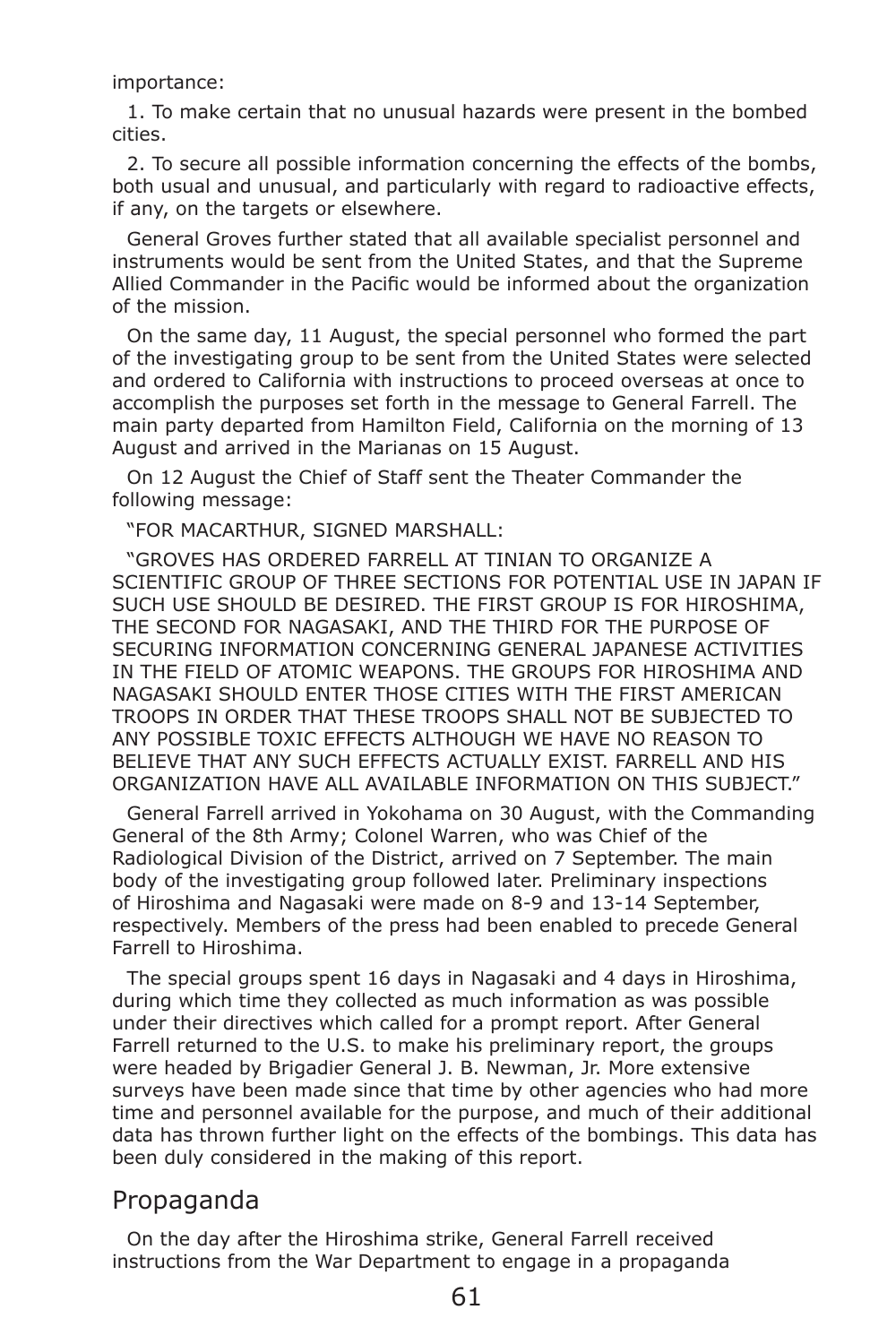campaign against the Japanese Empire in connection with the new weapon and its use against Hiroshima. The campaign was to include leaflets and any other propaganda considered appropriate. With the fullest cooperation from CINCPAC of the Navy and the United States Strategic Air Forces, he initiated promptly a campaign which included the preparation and distribution of leaflets, broadcasting via short wave every 15 minutes over radio Saipan and the printing at Saipan and distribution over the Empire of a Japanese language newspaper which included the description and photographs of the Hiroshima strike.

The campaign proposed:

1. Dropping 16,000,000 leaflets in a period of 9 days on 47 Japanese cities with population of over 100,000. These cities represented more than 40% of the total population.

2. Broadcast of propaganda at regular intervals over radio Saipan.

3. Distribution of 500,000 Japanese language newspapers containing stories and pictures of the atomic bomb attacks.

The campaign continued until the Japanese began their surrender negotiations. At that time some 6,000,000 leaflets and a large number of newspapers had been dropped. The radio broadcasts in Japanese had been carried out at regular 15 minute intervals.

## Summary Of Damages And Injuries

Both the Hiroshima and the Nagasaki atomic bombs exhibited similar effects.

The damages to man-made structures and other inanimate objects was the result in both cities of the following effects of the explosions:

A. Blast, or pressure wave, similar to that of normal explosions.

B. Primary fires, i.e., those fires started instantaneously by the heat radiated from the atomic explosion.

C. Secondary fires, i.e., those fires resulting from the collapse of buildings, damage to electrical systems, overturning of stoves, and other primary effects of the blast.

D. Spread of the original fires (B and C) to other structures.

The casualties sustained by the inhabitants of both cities were due to:

A. "Flash" burns, caused directly by the almost instantaneous radiation of heat and light at the moment of the explosion.

B. Burns resulting from the fires caused by the explosion.

C. Mechanical injuries caused by collapse of buildings, flying debris, and forceable hurling—about of persons struck by the blast pressure waves.

D. Radiation injuries caused by the instantaneous penetrating radiation (in many respects similar to excessive X-ray exposure) from the nuclear explosion; all of these effective radiations occurred during the first minute after initiation of the explosion, and nearly all occurred during the first second of the explosion.

No casualties were suffered as a result of any persistent radioactivity of fission products of the bomb, or any induced radioactivity of objects near the explosion. The gamma radiations emitted by the nuclear explosion did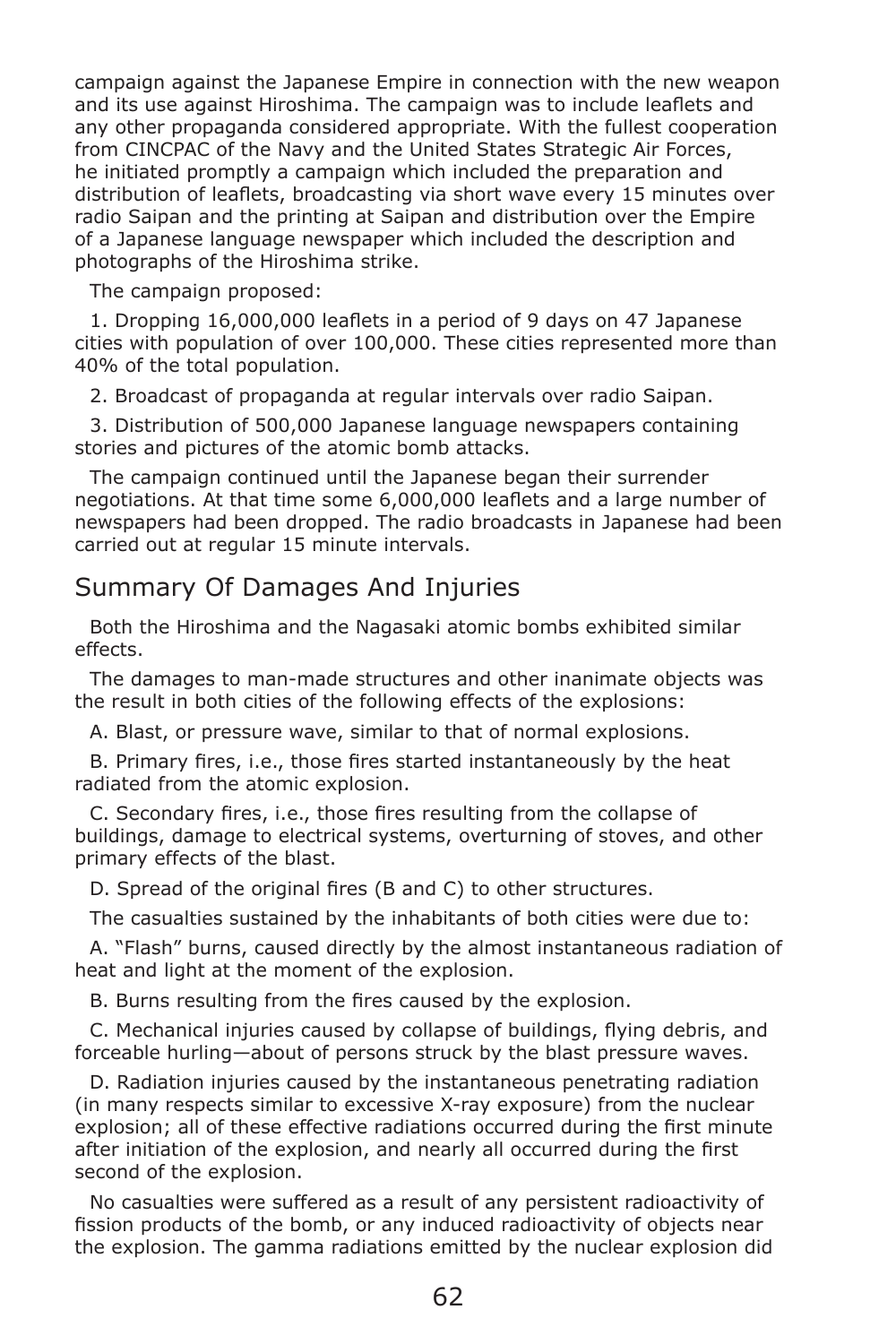not, of course, inflict any damage on structures.

The number of casualties which resulted from the pure blast effect alone (i.e., because of simple pressure) was probably negligible in comparison to that caused by other effects.

The central portions of the cities underneath the explosions suffered almost complete destruction. The only surviving objects were the frames of a small number of strong reinforced concrete buildings which were not collapsed by the blast; most of these buildings suffered extensive damage from interior fires, had their windows, doors, and partitions knocked out, and all other fixtures which were not integral parts of the reinforced concrete frames burned or blown away; the casualties in such buildings near the center of explosion were almost 100%. In Hiroshima fires sprang up simultaneously all over the wide flat central area of the city; these fires soon combined in an immense "fire storm" (high winds blowing inwards toward the center of a large conflagration) similar to those caused by ordinary mass incendiary raids; the resulting terrific conflagration burned out almost everything which had not already been destroyed by the blast in a roughly circular area of 4.4 square miles around the point directly under the explosion (this point will hereafter in this report be referred to as X). Similar fires broke out in Nagasaki, but no devastating fire storm resulted as in Hiroshima because of the irregular shape of the city.

In both cities the blast totally destroyed everything within a radius of 1 mile from the center of explosion, except for certain reinforced concrete frames as noted above. The atomic explosion almost completely destroyed Hiroshima's identity as a city. Over a fourth of the population was killed in one stroke and an additional fourth seriously injured, so that even if there had been no damage to structures and installations the normal city life would still have been completely shattered. Nearly everything was heavily damaged up to a radius of 3 miles from the blast, and beyond this distance damage, although comparatively light, extended for several more miles. Glass was broken up to 12 miles.

In Nagasaki, a smaller area of the city was actually destroyed than in Hiroshima, because the hills which enclosed the target area restricted the spread of the great blast; but careful examination of the effects of the explosion gave evidence of even greater blast effects than in Hiroshima. Total destruction spread over an area of about 3 square miles. Over a third of the 50,000 buildings in the target area of Nagasaki were destroyed or seriously damaged. The complete destruction of the huge steel works and the torpedo plant was especially impressive. The steel frames of all buildings within a mile of the explosion were pushed away, as by a giant hand, from the point of detonation. The badly burned area extended for 3 miles in length. The hillsides up to a radius of 8,000 feet were scorched, giving them an autumnal appearance.

### Main Conclusions

The following are the main conclusions which were reached after thorough examination of the effects of the bombs dropped on Hiroshima and Nagasaki:

1. No harmful amounts of persistent radioactivity were present after the explosions as determined by:

A. Measurements of the intensity of radioactivity at the time of the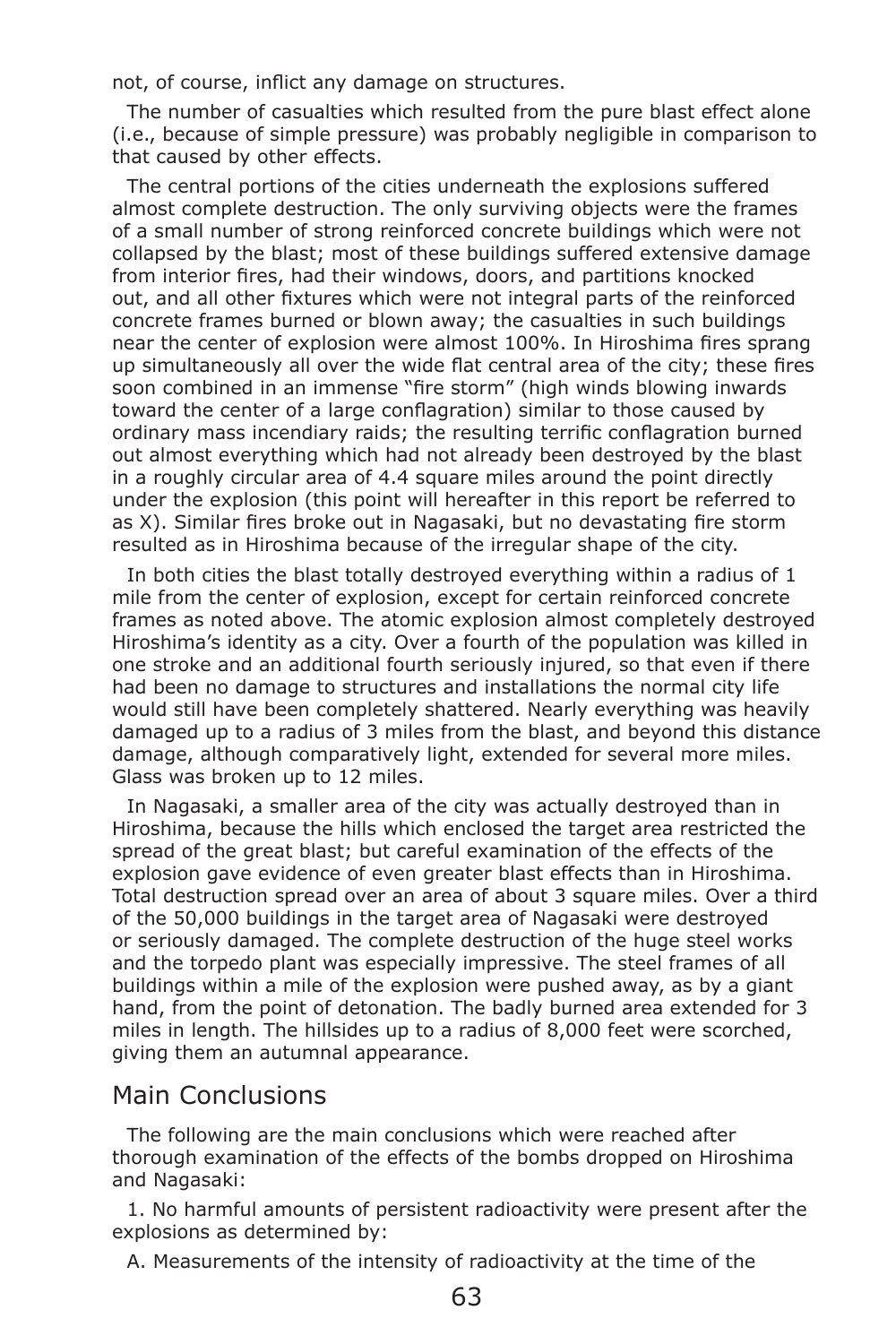investigation; and

B. Failure to find any clinical evidence of persons harmed by persistent radioactivity.

The effects of the atomic bombs on human beings were of three main types:

A. Burns, remarkable for (1) the great ground area over which they were inflicted and (2) the prevalence of "flash" burns caused by the instantaneous heat radiation.

B. Mechanical injuries, also remarkable for the wide area in which suffered.

C. Effects resulting from penetrating gamma radiation. The effects from radiation were due to instantaneous discharge of radiation at the moment of explosion and not to persistent radioactivity (of either fission products or other substances whose radioactivity might have been induced by proximity to the explosions).

The effects of the atomic bombs on structures and installations were of two types:

A. Destruction caused by the great pressure from the blast; and

B. Destruction caused by the fires, either started directly by the great heat radiation, or indirectly through the collapse of buildings, wiring, etc.

4. The actual tonnage of T.N.T. which would have caused the same blast damage was approximately of the order of 20,000 tons.

5. In respect to their height of burst, the bombs performed exactly according to design.

6. The bombs were placed in such positions that they could not have done more damage from any alternative bursting point in either city.

7. The heights of burst were correctly chosen having regard to the type of destruction it was desired to cause.

8. The information collected would enable a reasonably accurate prediction to be made of the blast damage likely to be caused in any city where an atomic explosion could be effected.

### The Selection Of The Target

Some of the most frequent queries concerning the atomic bombs are those dealing with the selection of the targets and the decision as to when the bombs would be used.

The approximate date for the first use of the bomb was set in the fall of 1942 after the Army had taken over the direction of and responsibility for the atomic bomb project. At that time, under the scientific assumptions which turned out to be correct, the summer of 1945 was named as the most likely date when sufficient production would have been achieved to make it possible actually to construct and utilize an atomic bomb. It was essential before this time to develop the technique of constructing and detonating the bomb and to make an almost infinite number of scientific and engineering developments and tests. Between the fall of 1942 and June 1945, the estimated probabilities of success had risen from about 60% to above 90%; however, not until July 16, 1945, when the first fullscale test took place in New Mexico, was it conclusively proven that the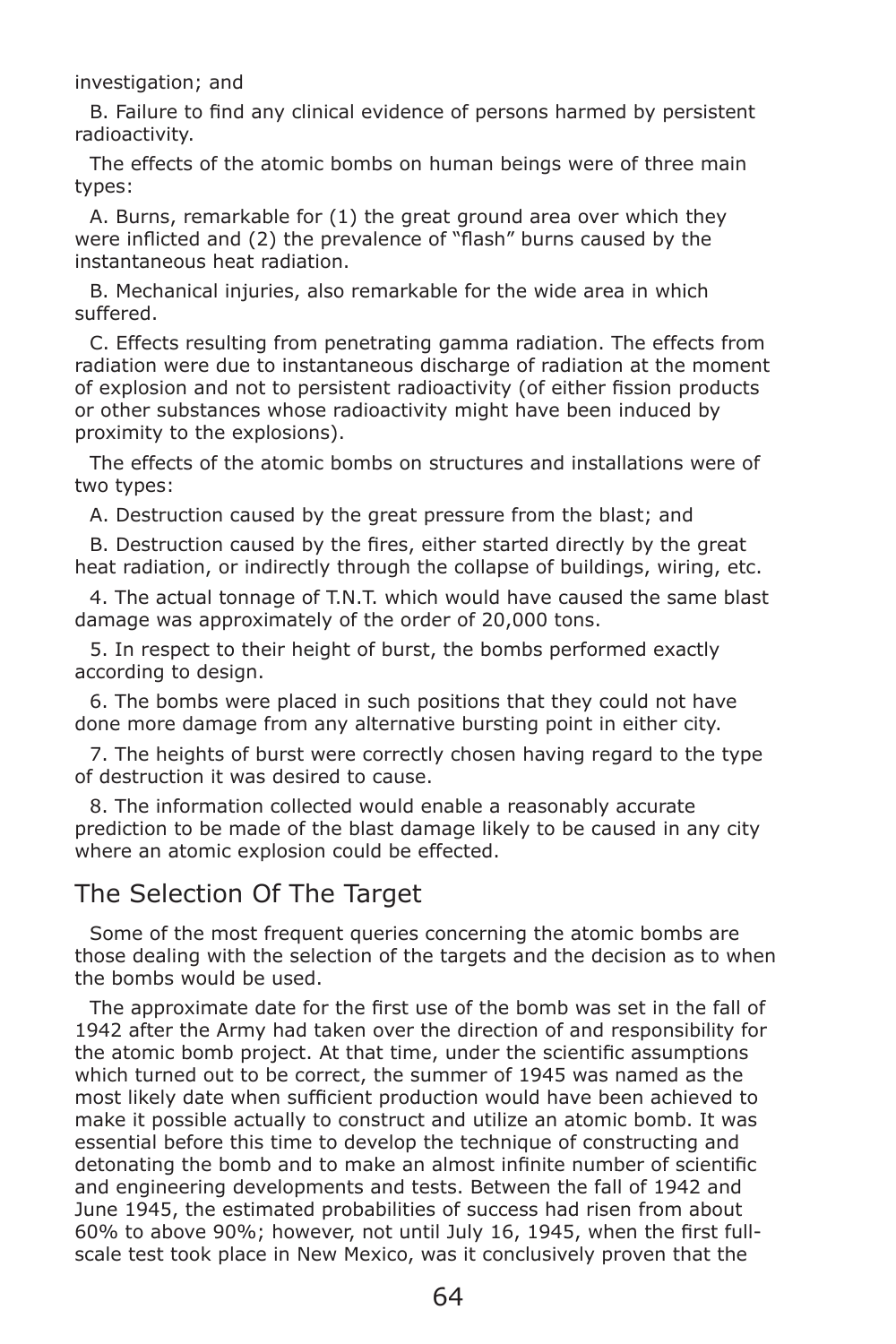theories, calculations, and engineering were correct and that the bomb would be successful.

The test in New Mexico was held 6 days after sufficient material had become available for the first bomb. The Hiroshima bomb was ready awaiting suitable weather on July 31st, and the Nagasaki bomb was used as soon after the Hiroshima bomb as it was practicable to operate the second mission.

The work on the actual selection of targets for the atomic bomb was begun in the spring of 1945. This was done in close cooperation with the Commanding General, Army Air Forces, and his Headquarters. A number of experts in various fields assisted in the study. These included mathematicians, theoretical physicists, experts on the blast effects of bombs, weather consultants, and various other specialists. Some of the important considerations were:

A. The range of the aircraft which would carry the bomb.

B. The desirability of visual bombing in order to insure the most effective use of the bomb.

C. Probable weather conditions in the target areas.

D. Importance of having one primary and two secondary targets for each mission, so that if weather conditions prohibited bombing the target there would be at least two alternates.

E. Selection of targets to produce the greatest military effect on the

Japanese people and thereby most effectively shorten the war.

F. The morale effect upon the enemy.

These led in turn to the following:

A. Since the atomic bomb was expected to produce its greatest amount of damage by primary blast effect, and next greatest by fires, the targets should contain a large percentage of closely-built frame buildings and other construction that would be most susceptible to damage by blast and fire.

B. The maximum blast effect of the bomb was calculated to extend over an area of approximately 1 mile in radius; therefore the selected targets should contain a densely built-up area of at least this size.

C. The selected targets should have a high military strategic value.

D. The first target should be relatively untouched by previous bombing, in order that the effect of a single atomic bomb could be determined.

The weather records showed that for five years there had never been two successive good visual bombing days over Tokyo, indicating what might be expected over other targets in the home islands. The worst month of the year for visual bombing was believed to be June, after which the weather should improve slightly during July and August and then become worse again during September. Since good bombing conditions would occur rarely, the most intense plans and preparations were necessary in order to secure accurate weather forecasts and to arrange for full utilization of whatever good weather might occur. It was also very desirable to start the raids before September.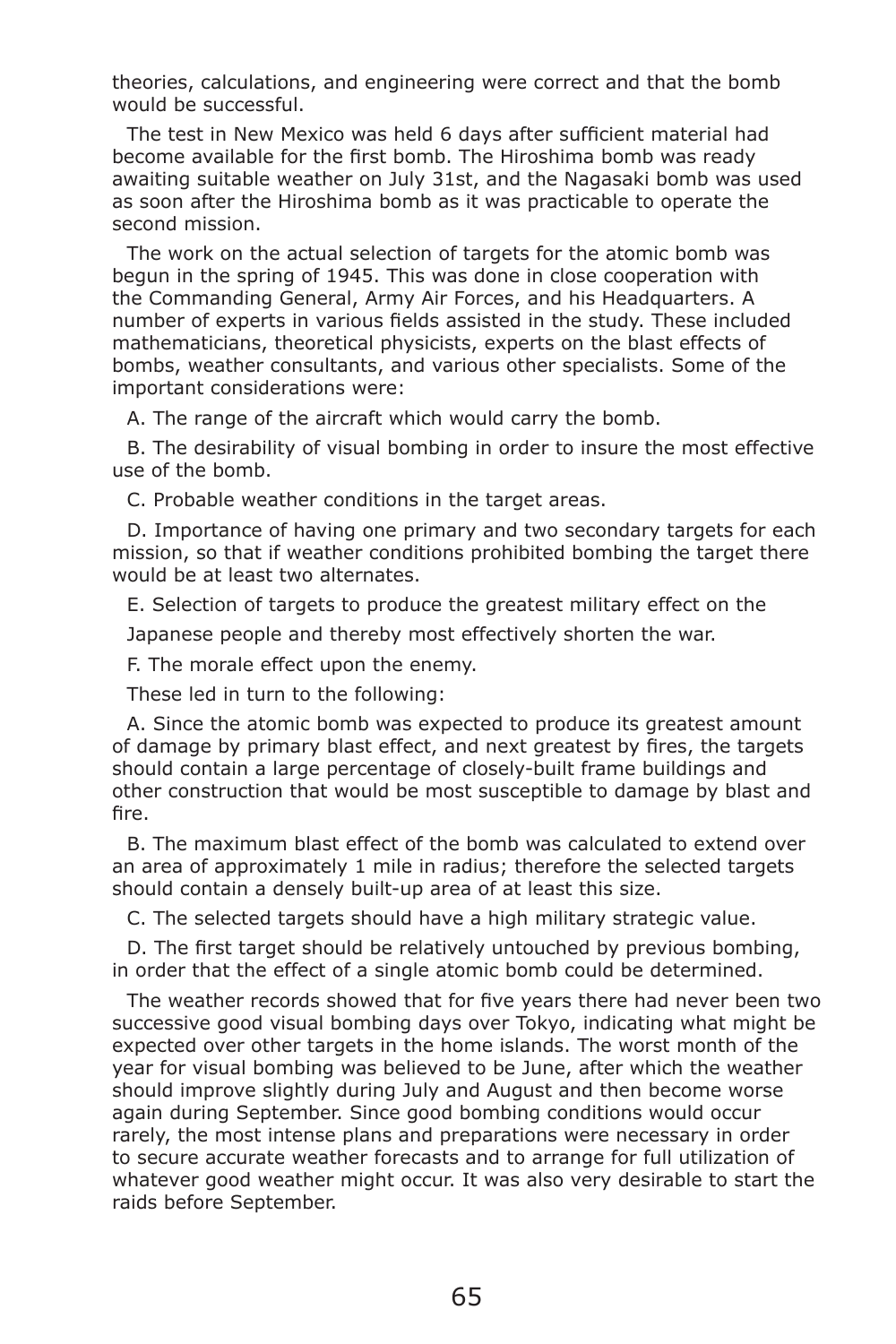# Description Of The Cities Before The Bombings

#### Hiroshima

The city of Hiroshima is located on the broad, flat delta of the Ota River, which has 7 channel outlets dividing the city into six islands which project into Hiroshima Bay. The city is almost entirely flat and only slightly above sea level; to the northwest and northeast of the city some hills rise to 700 feet. A single hill in the eastern part of the city proper about 1/2 mile long and 221 feet in height interrupted to some extent the spreading of the blast damage; otherwise the city was fully exposed to the bomb. Of a city area of over 26 square miles, only 7 square miles were completely built-up. There was no marked separation of commercial, industrial, and residential zones. 75% of the population was concentrated in the densely built-up area in the center of the city.

Hiroshima was a city of considerable military importance. It contained the 2nd Army Headquarters, which commanded the defense of all of southern Japan. The city was a communications center, a storage point, and an assembly area for troops. To quote a Japanese report, "Probably more than a thousand times since the beginning of the war did the Hiroshima citizens see off with cries of 'Banzai' the troops leaving from the harbor."

The center of the city contained a number of reinforced concrete buildings as well as lighter structures. Outside the center, the area was congested by a dense collection of small wooden workshops set among Japanese houses; a few larger industrial plants lay near the outskirts of the city. The houses were of wooden construction with tile roofs. Many of the industrial buildings also were of wood frame construction. The city as a whole was highly susceptible to fire damage.

Some of the reinforced concrete buildings were of a far stronger construction than is required by normal standards in America, because of the earthquake danger in Japan. This exceptionally strong construction undoubtedly accounted for the fact that the framework of some of the buildings which were fairly close to the center of damage in the city did not collapse.

The population of Hiroshima had reached a peak of over 380,000 earlier in the war but prior to the atomic bombing the population had steadily decreased because of a systematic evacuation ordered by the Japanese government. At the time of the attack the population was approximately 255,000. This figure is based on the registered population, used by the Japanese in computing ration quantities, and the estimates of additional workers and troops who were brought into the city may not be highly accurate. Hiroshima thus had approximately the same number of people as the city of Providence, R.I., or Dallas, Tex.

#### Nagasaki

Nagasaki lies at the head of a long bay which forms the best natural harbor on the southern Japanese home island of Kyushu. The main commercial and residential area of the city lies on a small plain near the end of the bay. Two rivers divided by a mountain spur form the two main valleys in which the city lies. This mountain spur and the irregular lay-out of the city tremendously reduced the area of destruction, so that at first glance Nagasaki appeared to have been less devastated than Hiroshima.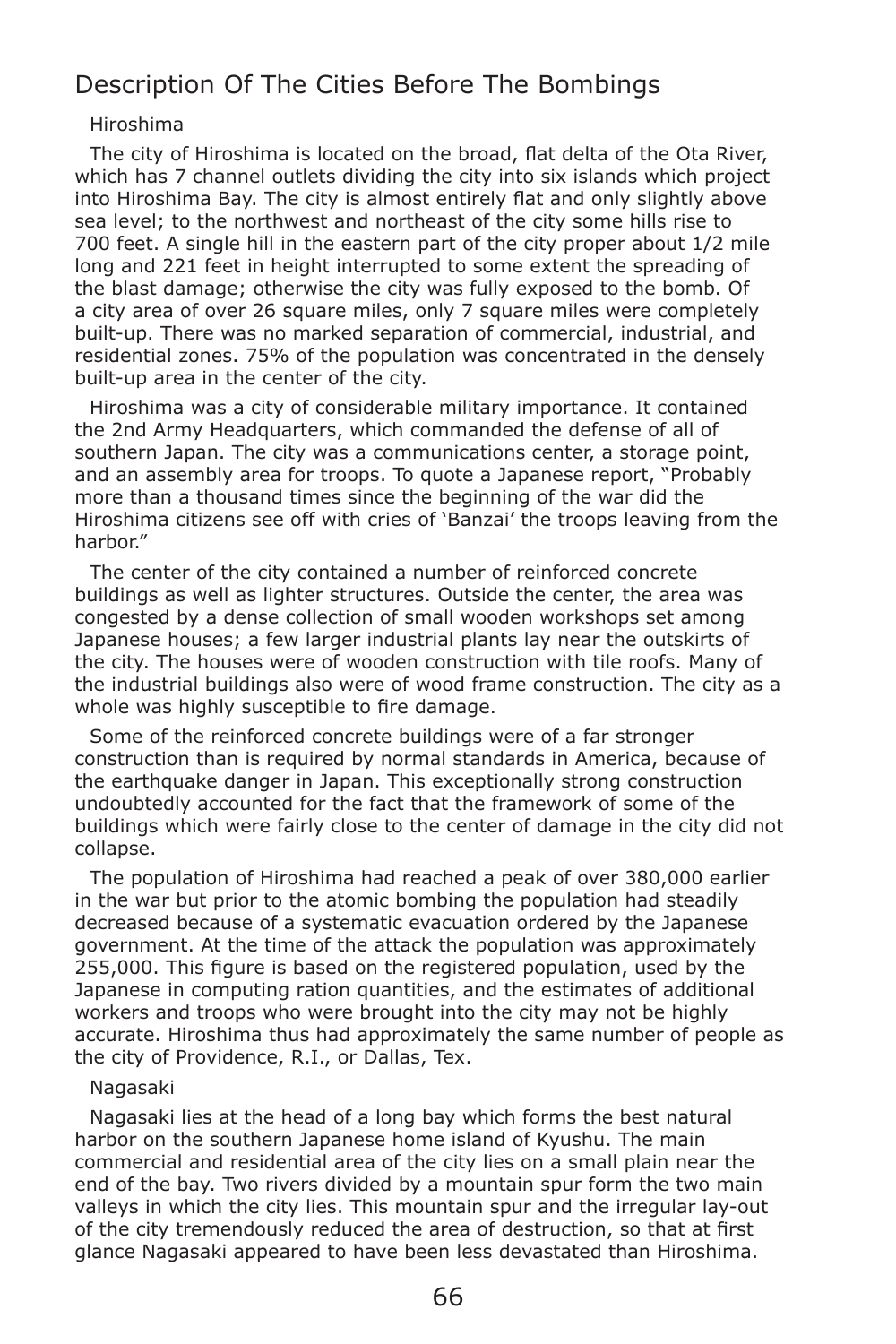The heavily build-up area of the city is confined by the terrain to less than 4 square miles out of a total of about 35 square miles in the city as a whole.

The city of Nagasaki had been one of the largest sea ports in southern Japan and was of great war-time importance because of its many and varied industries, including the production of ordnance, ships, military equipment, and other war materials. The narrow long strip attacked was of particular importance because of its industries.

In contrast to many modern aspects of Nagasaki, the residences almost without exception were of flimsy, typical Japanese construction, consisting of wood or wood-frame buildings, with wood walls with or without plaster, and tile roofs. Many of the smaller industries and business establishments were also housed in wooden buildings or flimsily built masonry buildings. Nagasaki had been permitted to grow for many years without conforming to any definite city zoning plan and therefore residences were constructed adjacent to factory buildings and to each other almost as close as it was possible to build them throughout the entire industrial valley.

### The Attacks

#### Hiroshima

Hiroshima was the primary target of the first atomic bomb mission. The mission went smoothly in every respect. The weather was good, and the crew and equipment functioned perfectly. In every detail, the attack was carried out exactly as planned, and the bomb performed exactly as expected.

The bomb exploded over Hiroshima at 8:15 on the morning of August 6, 1945. About an hour previously, the Japanese early warning radar net had detected the approach of some American aircraft headed for the southern part of Japan. The alert had been given and radio broadcasting stopped in many cities, among them Hiroshima. The planes approached the coast at a very high altitude. At nearly 8:00 A.M., the radar operator in Hiroshima determined that the number of planes coming in was very small—probably not more than three—and the air raid alert was lifted. The normal radio broadcast warning was given to the people that it might be advisable to go to shelter if B-29's were actually sighted, but no raid was expected beyond some sort of reconnaissance. At 8:15 A.M., the bomb exploded with a blinding flash in the sky, and a great rush of air and a loud rumble of noise extended for many miles around the city; the first blast was soon followed by the sounds of falling buildings and of growing fires, and a great cloud of dust and smoke began to cast a pall of darkness over the city.

At 8:16 A.M., the Tokyo control operator of the Japanese Broadcasting Corporation noticed that the Hiroshima station had gone off the air. He tried to use another telephone line to reestablish his program, but it too had failed. About twenty minutes later the Tokyo railroad telegraph center realized that the main line telegraph had stopped working just north of Hiroshima. From some small railway stops within ten miles of the city there came unofficial and confused reports of a terrible explosion in Hiroshima. All these reports were transmitted to the Headquarters of the Japanese General Staff.

Military headquarters repeatedly tried to call the Army Control Station in Hiroshima. The complete silence from that city puzzled the men at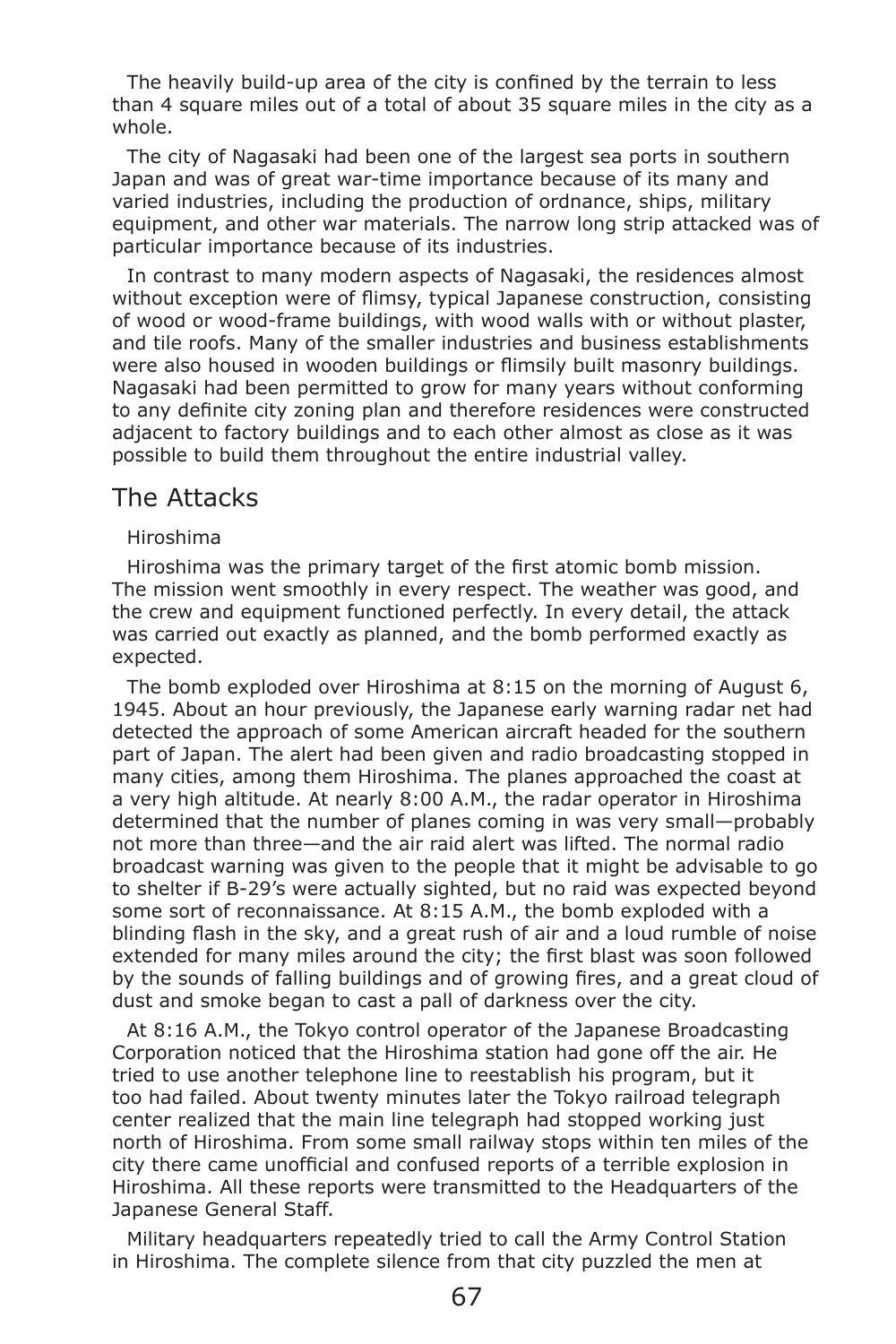Headquarters; they knew that no large enemy raid could have occurred, and they knew that no sizeable store of explosives was in Hiroshima at that time. A young officer of the Japanese General Staff was instructed to fly immediately to Hiroshima, to land, survey the damage, and return to Tokyo with reliable information for the staff. It was generally felt at Headquarters that nothing serious had taken place, that it was all a terrible rumor starting from a few sparks of truth.

The staff officer went to the airport and took off for the southwest.

After flying for about three hours, while still nearly 100 miles from

Hiroshima, he and his pilot saw a great cloud of smoke from the bomb.

In the bright afternoon, the remains of Hiroshima were burning.

Their plane soon reached the city, around which they circled in disbelief. A great scar on the land, still burning, and covered by a heavy cloud of smoke, was all that was left of a great city. They landed south of the city, and the staff officer immediately began to organize relief measures, after reporting to Tokyo.

Tokyo's first knowledge of what had really caused the disaster came from the White House public announcement in Washington sixteen hours after Hiroshima had been hit by the atomic bomb.

#### Nagasaki

Nagasaki had never been subjected to large scale bombing prior to the explosion of the atomic bomb there. On August 1st, 1945, however, a number of high explosive bombs were dropped on the city. A few of these bombs hit in the shipyards and dock areas in the southwest portion of the city. Several of the bombs hit the Mitsubishi Steel and Arms Works and six bombs landed at the Nagasaki Medical School and Hospital, with three direct hits on buildings there. While the damage from these few bombs were relatively small, it created considerable concern in Nagasaki and a number of people, principally school children, were evacuated to rural areas for safety, thus reducing the population in the city at the time of the atomic attack.

On the morning of August 9th, 1945, at about 7:50 A.M., Japanese time, an air raid alert was sounded in Nagasaki, but the "All clear" signal was given at 8:30. When only two B-29 superfortresses were sighted at 10:53 the Japanese apparently assumed that the planes were only on reconnaissance and no further alarm was given. A few moments later, at 11:00 o'clock, the observation B-29 dropped instruments attached to three parachutes and at 11:02 the other plane released the atomic bomb.

The bomb exploded high over the industrial valley of Nagasaki, almost midway between the Mitsubishi Steel and Arms Works, in the south, and the Mitsubishi-Urakami Ordnance Works (Torpedo Works), in the north, the two principal targets of the city.

Despite its extreme importance, the first bombing mission on Hiroshima had been almost routine. The second mission was not so uneventful. Again the crew was specially trained and selected; but bad weather introduced some momentous complications. These complications are best described in the brief account of the mission's weaponeer, Comdr., now Capt., F. L. Ashworth, U.S.N., who was in technical command of the bomb and was charged with the responsibility of insuring that the bomb was successfully dropped at the proper time and on the designated target. His narrative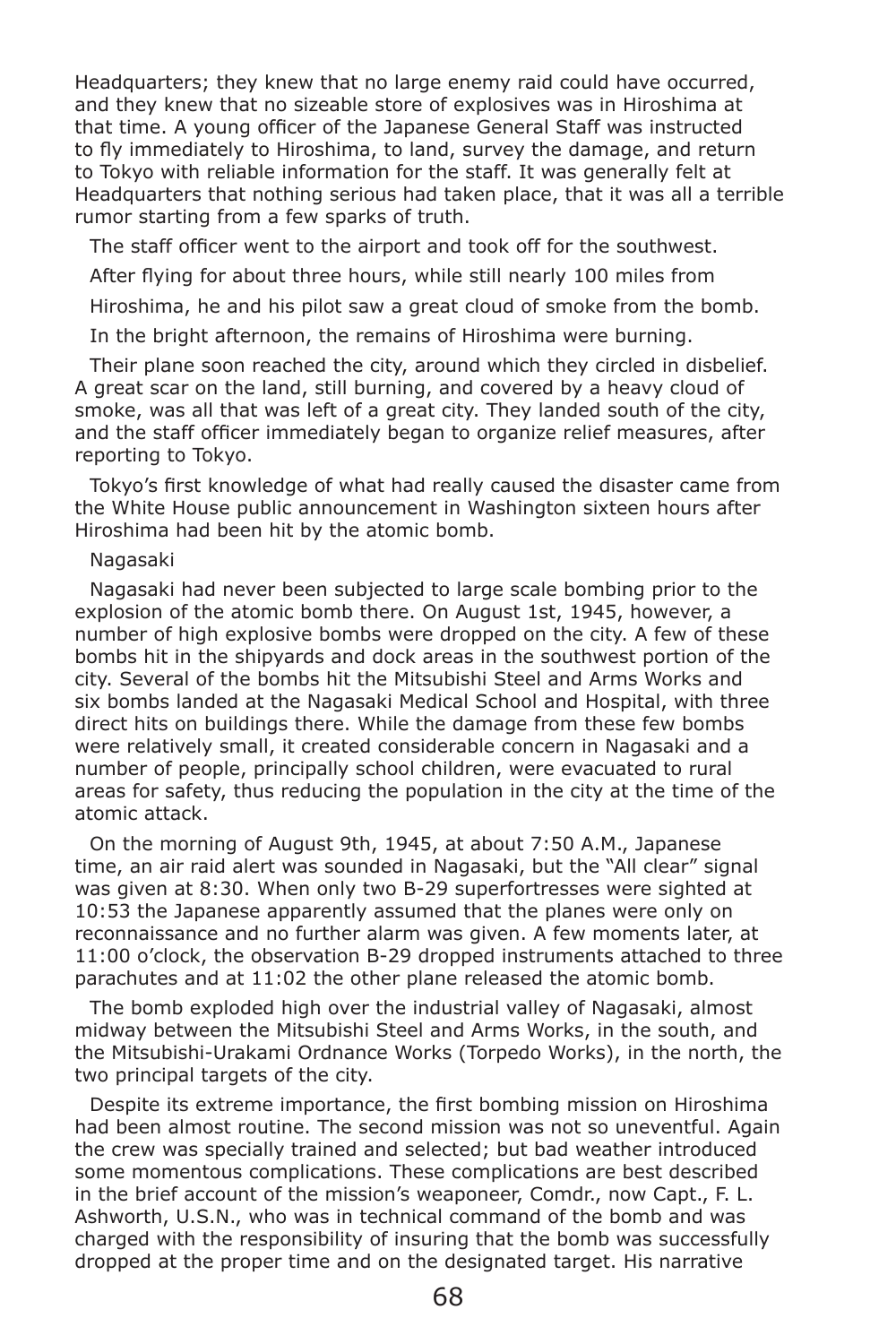runs as follows:

"The night of our take-off was one of tropical rain squalls, and flashes of lightning stabbed into the darkness with disconcerting regularity. The weather forecast told us of storms all the way from the Marianas to the Empire. Our rendezvous was to be off the southeast coast of Kyushu, some 1500 miles away. There we were to join with our two companion observation B-29's that took off a few minutes behind us. Skillful piloting and expert navigation brought us to the rendezvous without incident.

"About five minutes after our arrival, we were joined by the first of our B-29's. The second, however, failed to arrive, having apparently been thrown off its course by storms during the night. We waited 30 minutes and then proceeded without the second plane toward the target area.

"During the approach to the target the special instruments installed in the plane told us that the bomb was ready to function. We were prepared to drop the second atomic bomb on Japan. But fate was against us, for the target was completely obscured by smoke and haze. Three times we attempted bombing runs, but without success. Then with anti-aircraft fire bursting around us and with a number of enemy fighters coming up after us, we headed for our secondary target, Nagasaki.

"The bomb burst with a blinding flash and a huge column of black smoke swirled up toward us. Out of this column of smoke there boiled a great swirling mushroom of gray smoke, luminous with red, flashing flame, that reached to 40,000 feet in less than 8 minutes. Below through the clouds we could see the pall of black smoke ringed with fire that covered what had been the industrial area of Nagasaki.

"By this time our fuel supply was dangerously low, so after one quick circle of Nagasaki, we headed direct for Okinawa for an emergency landing and refueling".

#### General Comparison Of Hiroshima And Nagasaki

It was not at first apparent to even trained observers visiting the two

Japanese cities which of the two bombs had been the most effective.

In some respects, Hiroshima looked worse than Nagasaki. The fire damage in Hiroshima was much more complete; the center of the city was hit and everything but the reinforced concrete buildings had virtually disappeared. A desert of clear-swept, charred remains, with only a few strong building frames left standing was a terrifying sight.

At Nagasaki there were no buildings just underneath the center of explosion. The damage to the Mitsubishi Arms Works and the Torpedo Works was spectacular, but not overwhelming. There was something left to see, and the main contours of some of the buildings were still normal.

An observer could stand in the center of Hiroshima and get a view of the most of the city; the hills prevented a similar overall view in Nagasaki. Hiroshima impressed itself on one's mind as a vast expanse of desolation; but nothing as vivid was left in one's memory of Nagasaki.

When the observers began to note details, however, striking differences appeared. Trees were down in both cities, but the large trees which fell in Hiroshima were uprooted, while those in Nagasaki were actually snapped off. A few reinforced concrete buildings were smashed at the center in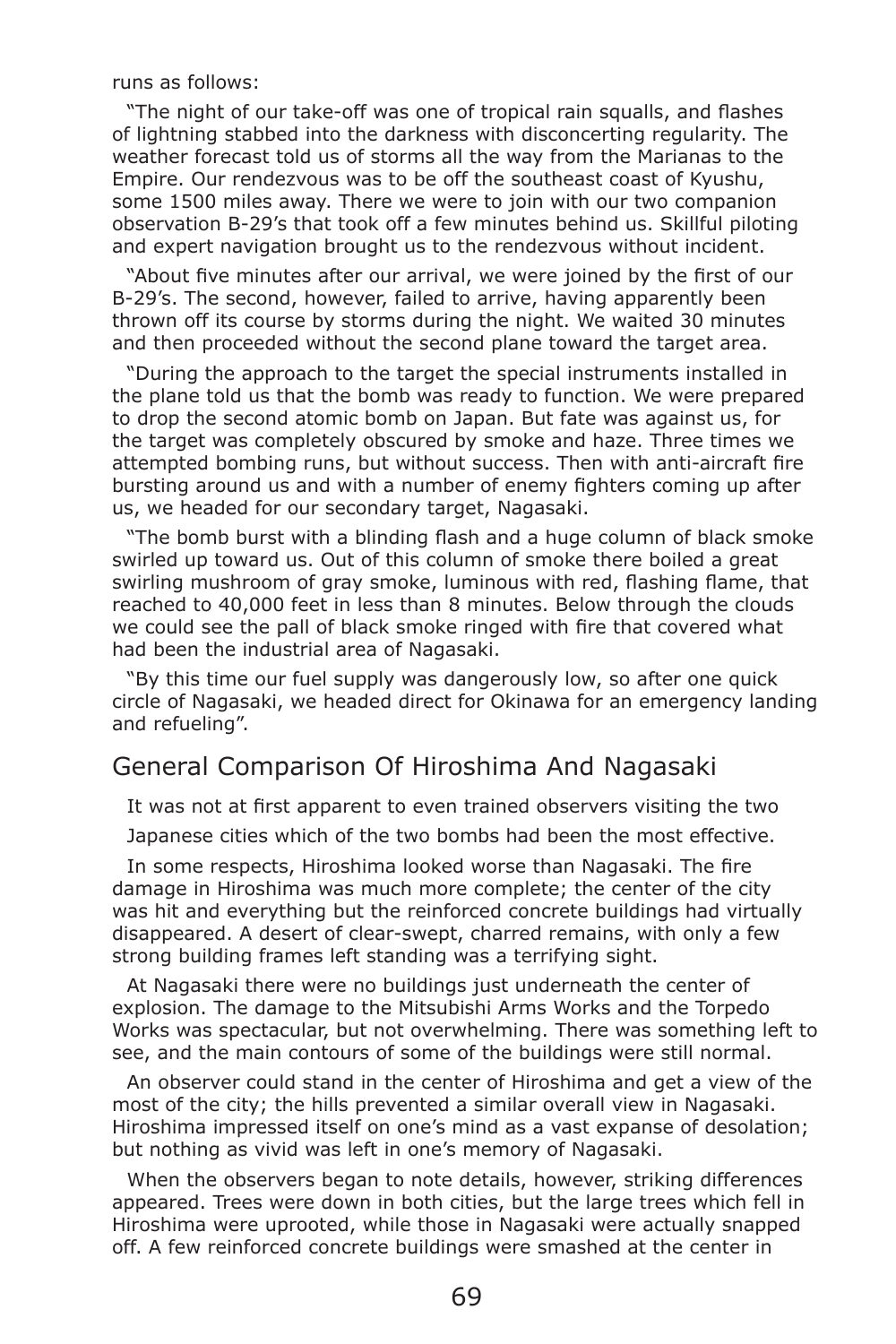Hiroshima, but in Nagasaki equally heavy damage could be found 2,300 feet from X. In the study of objects which gave definite clues to the blast pressure, such as squashed tin cans, dished metal plates, bent or snapped poles and like, it was soon evident that the Nagasaki bomb had been much more effective than the Hiroshima bomb. In the description of damage which follows, it will be noted that the radius for the amount of damage was greater in Nagasaki than Hiroshima.

# Description Of Damage Caused By The Atomic

# Explosions

In considering the devastation in the two cities, it should be remembered that the cities' differences in shape and topography resulted in great differences in the damages. Hiroshima was all on low, flat ground, and was roughly circular in shape; Nagasaki was much cut up by hills and mountain spurs, with no regularity to its shape.

In Hiroshima almost everything up to about one mile from X was completely destroyed, except for a small number (about 50) of heavily reinforced concrete buildings, most of which were specially designed to withstand earthquake shock, which were not collapsed by the blast; most of these buildings had their interiors completely gutted, and all windows, doors, sashes, and frames ripped out. In Nagasaki, nearly everything within 1/2 mile of the explosion was destroyed, including heavy structures. All Japanese homes were destroyed within 1 1/2 miles from X.

Underground air raid shelters with earth cover roofs immediately below the explosion had their roofs caved in; but beyond 1/2 mile from X they suffered no damage.

In Nagasaki, 1500 feet from X high quality steel frame buildings were not completely collapsed, but the entire buildings suffered mass distortion and all panels and roofs were blown in.

In Nagasaki, 2,000 feet from X, reinforced concrete buildings with 10" walls and 6" floors were collapsed; reinforced concrete buildings with 4" walls and roofs were standing but were badly damaged. At 2,000 feet some 9" concrete walls were completely destroyed.

In Nagasaki, 3,500 feet from X, church buildings with 18" brick walls were completely destroyed. 12" brick walls were severely cracked as far as 5,000 feet.

In Hiroshima, 4,400 feet from X, multi-story brick buildings were completely demolished. In Nagasaki, similar buildings were destroyed to 5,300 feet.

In Hiroshima, roof tiles were bubbled (melted) by the flash heat out to 4,000 feet from X; in Nagasaki, the same effect was observed to 6,500 feet.

In Hiroshima, steel frame buildings were destroyed 4,200 feet from X, and to 4,800 feet in Nagasaki.

In both cities, the mass distortion of large steel buildings was observed out to 4,500 feet from X.

In Nagasaki, reinforced concrete smoke stacks with 8" walls, specially designed to withstand earthquake shocks, were overturned up to 4,000 feet from X.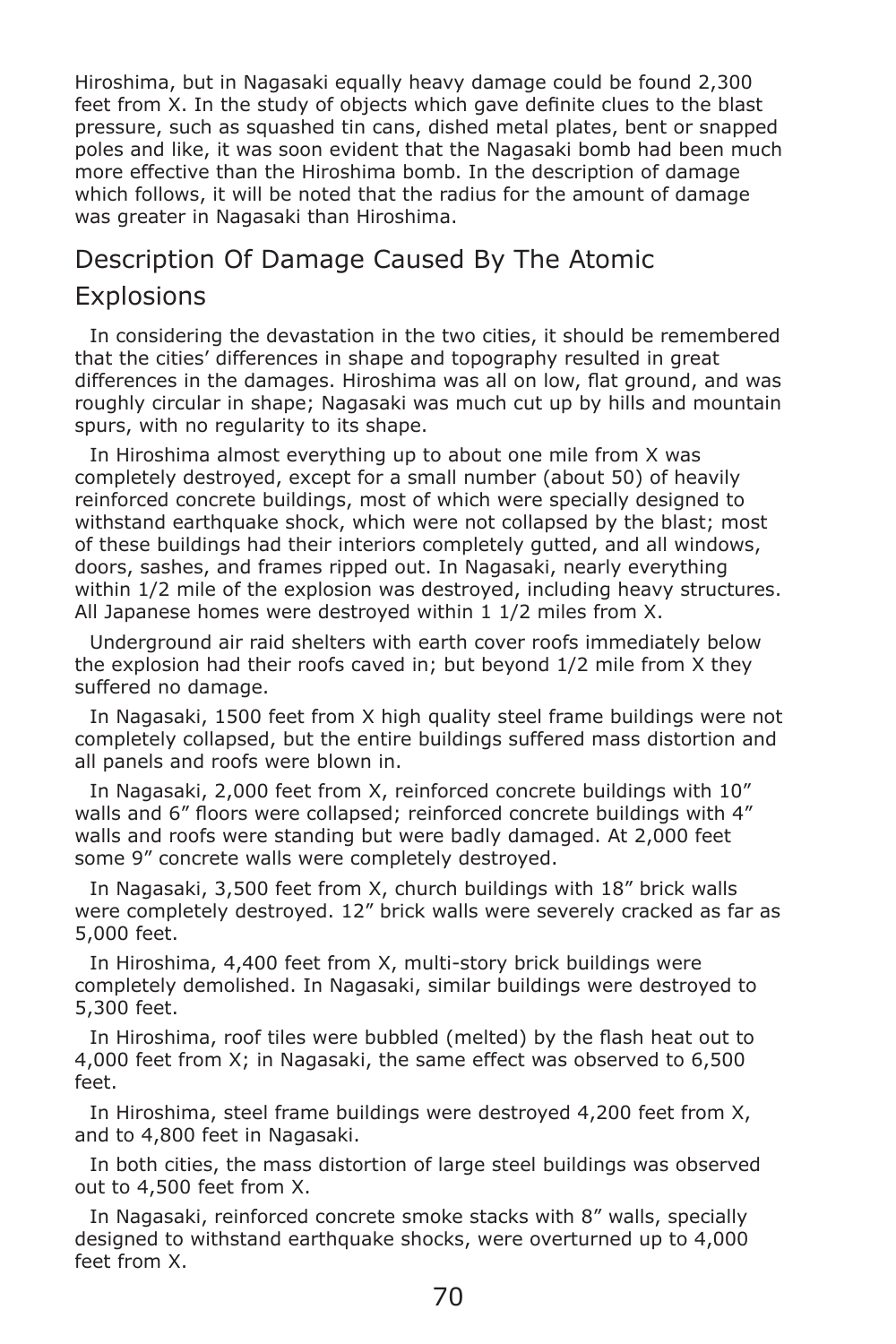In Hiroshima, steel frame buildings suffered severe structural damage up to 5,700 feet from X, and in Nagasaki the same damage was sustained as far as 6,000 feet.

In Nagasaki, 9" brick walls were heavily cracked to 5,000 feet, were moderately cracked to 6,000 feet, and slightly cracked to 8,000 feet. In both cities, light concrete buildings collapsed out to 4,700 feet.

In Hiroshima, multi-story brick buildings suffered structural damage up to 6,600 feet, and in Nagasaki up to 6,500 feet from X.

In both cities overhead electric installations were destroyed up to 5,500 feet; and trolley cars were destroyed up to 5,500 feet, and damaged to 10,500 feet.

Flash ignition of dry, combustible material was observed as far as 6,400 feet from X in Hiroshima, and in Nagasaki as far as 10,000 feet from X.

Severe damage to gas holders occured out to 6,500 feet in both cities.

All Japanese homes were seriously damaged up to 6,500 feet in Hiroshima, and to 8,000 feet in Nagasaki. Most Japanese homes were damaged up to 8,000 feet in Hiroshima and 10,500 feet in Nagasaki.

The hillsides in Nagasaki were scorched by the flash radiation of heat as far as 8,000 feet from X; this scorching gave the hillsides the appearance of premature autumn.

In Nagasaki, very heavy plaster damage was observed in many buildings up to 9,000 feet; moderate damage was sustained as far as 12,000 feet, and light damage up to 15,000 feet.

The flash charring of wooden telegraph poles was observed up to 9,500 feet from X in Hiroshima, and to 11,000 feet in Nagasaki; some reports indicate flash burns as far as 13,000 feet from X in both places.

Severe displacement of roof tiles was observed up to 8,000 feet in

Hiroshima, and to 10,000 feet in Nagasaki.

In Nagasaki, very heavy damage to window frames and doors was observed up to 8,000 feet, and light damage up to 12,000 feet.

Roofs and wall coverings on steel frame buildings were destroyed out to 11,000 feet.

Although the sources of many fires were difficult to trace accurately, it is believed that fires were started by primary heat radiation as far as 15,000 feet from X.

Roof damage extended as far as 16,000 feet from X in Hiroshima and in Nagasaki.

The actual collapse of buildings was observed at the extreme range of 23,000 feet from X in Nagasaki.

Although complete window damage was observed only up to 12,000 feet from X, some window damage occurred in Nagasaki up to 40,000 feet, and actual breakage of glass occured up to 60,000 feet.

Heavy fire damage was sustained in a circular area in Hiroshima with a mean radius of about 6,000 feet and a maximum radius of about 11,000 feet; similar heavy damage occured in Nagasaki south of X up to 10,000 feet, where it was stopped on a river course.

In Hiroshima over 60,000 of 90,000 buildings were destroyed or severely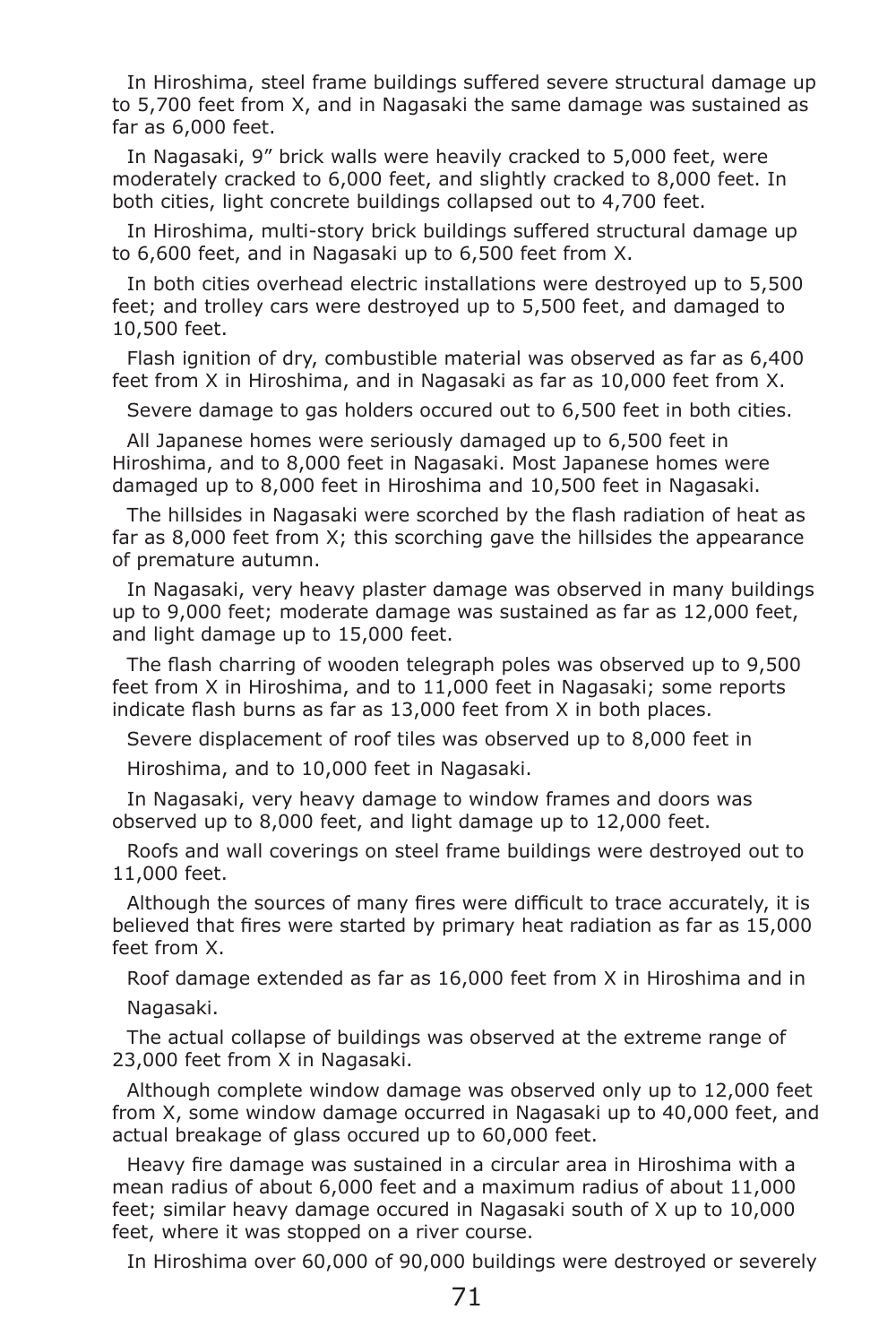damaged by the atomic bomb; this figure represents over 67% of the city's structures.

In Nagasaki 14,000 or 27% of 52,000 residences were completely destroyed and 5,400, or 10% were half destroyed. Only 12% remained undamaged. This destruction was limited by the layout of the city. The following is a summary of the damage to buildings in Nagasaki as determined from a ground survey made by the Japanese:

 Destruction of Buildings and Houses Number Percentage (Compiled by Nagasaki Municipality) Total in Nagasaki (before atomic explosion) 50,000 100.0 Blasted (not burned) 2,652 5.3 Blasted and burned 11,494 23.0 Blasted and/or burned 14,146 28.3 Partially burned or blasted 5,441 10.9 Total buildings and houses destroyed 19,587 39.2 Undamaged 30,413 60.8

In Hiroshima, all utilities and transportation services were disrupted for varying lengths of time. In general however services were restored about as rapidly as they could be used by the depleted population. Through railroad service was in order in Hiroshima on 8 August, and electric power was available in most of the surviving parts on 7 August, the day after the bombing. The reservoir of the city was not damaged, being nearly 2 miles from X. However, 70,000 breaks in water pipes in buildings and dwellings were caused by the blast and fire effects. Rolling transportation suffered extensive damage. The damage to railroad tracks, and roads was comparatively small, however. The electric power transmission and distribution systems were badly wrecked. The telephone system was approximately 80% damaged, and no service was restored until 15 August.

Despite the customary Japanese lack of attention to sanitation measures, no major epidemic broke out in the bombed cities. Although the conditions following the bombings makes this fact seem surprising, the experience of other bombed cities in both Germany and Japan show Hiroshima and Nagasaki not to be isolated cases.

The atomic explosion over Nagasaki affected an over-all area of approximately 42.9 square miles of which about 8.5 square miles were water and only about 9.8 square miles were built up, the remainder being partially settled. Approximately 36% of the built up areas were seriously damaged. The area most severely damaged had an average radius of about 1 mile, and covered about 2.9 square miles of which 2.4 were built up.

In Nagasaki, buildings with structural steel frames, principally the Mitsubishi Plant as far as 6,000 feet from X were severely damaged; these buildings were typical of wartime mill construction in America and Great Britain, except that some of the frames were somewhat less substantial. The damage consisted of windows broken out (100%), steel sashes ripped out or bent, corrugated metal or corrugated asbestos roofs and sidings ripped off, roofs bent or destroyed, roof trusses collapsed, columns bent and cracked and concrete foundations for columns rotated. Damage to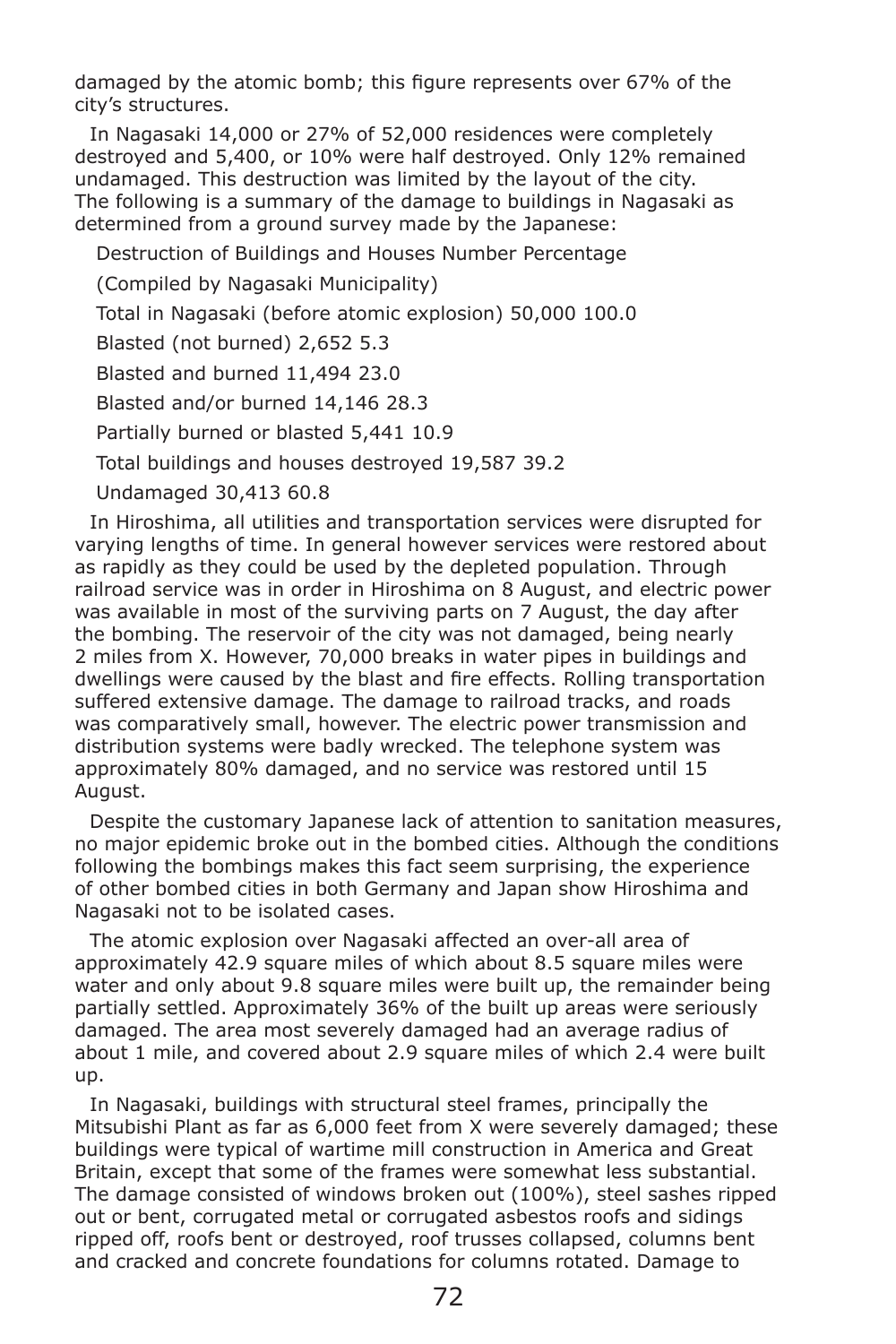buildings with structural steel frames was more severe where the buildings received the effect of the blast on their sides than where the blast hit the ends of buildings, because the buildings had more stiffness (resistance to negative moment at the top of columns) in a longitudinal direction. Many of the lightly constructed steel frame buildings collapsed completely while some of the heavily constructed (to carry the weight of heavy cranes and loads) were stripped of roof and siding, but the frames were only partially injured.

The next most seriously damaged area in Nagasaki lies outside the 2.9 square miles just described, and embraces approximately 4.2 square miles of which 29% was built up. The damage from blast and fire was moderate here, but in some sections (portions of main business districts) many secondary fires started and spread rapidly, resulting in about as much over-all destruction as in areas much closer to X.

An area of partial damage by blast and fire lies just outside the one just described and comprises approximately 35.8 square miles. Of this area, roughly 1/6th was built up and 1/4th was water. The extent of damage varied from serious (severe damage to roofs and windows in the main business section of Nagasaki, 2.5 miles from X), to minor (broken or occasionally broken windows at a distance of 7 miles southeast of X).

As intended, the bomb was exploded at an almost ideal location over Nagasaki to do the maximum damage to industry, including the Mitsubishi Steel and Arms Works, the Mitsubishi-Urakami Ordnance Works (Torpedo Works), and numerous factories, factory training schools, and other industrial establishments, with a minimum destruction of dwellings and consequently, a minimum amount of casualties. Had the bomb been dropped farther south, the Mitsubishi-Urakami Ordnance Works would not have been so severely damaged, but the main business and residential districts of Nagasaki would have sustained much greater damage casualties.

Calculations show that the structural steel and reinforced concrete frames which survived the blast fairly close to X could not have withstood the estimated peak pressures developed against the total areas presented by the sides and roof of the buildings. The survival of these frames is explained by the fact that they were not actually required to withstand the peak pressure because the windows were quickly knocked out and roof and siding stripped off thereby reducing total area and relieving the pressure. While this saved the building frame, it permitted severe damage to building interior and contents, and injuries to the building occupants. Buildings without large panel openings through which the pressure could dissipate were completely crushed, even when their frames were as strong as those which survived.

The damage sustained by reinforced concrete buildings depended both on the proximity to X and the type and strength of the reinforced concrete construction. Some of the buildings with reinforced concrete frames also had reinforced concrete walls, ceilings, and partitions, while others had brick or concrete tile walls covered either with plaster or ornamental stone, with partitions of metal, glass, and plaster. With the exception of the Nagasaki Medical School and Hospital group, which was designed to withstand earthquakes and was therefore of heavier construction than most American structures, most of the reinforced concrete structures could be classified only as fair, with concrete of low strength and density, with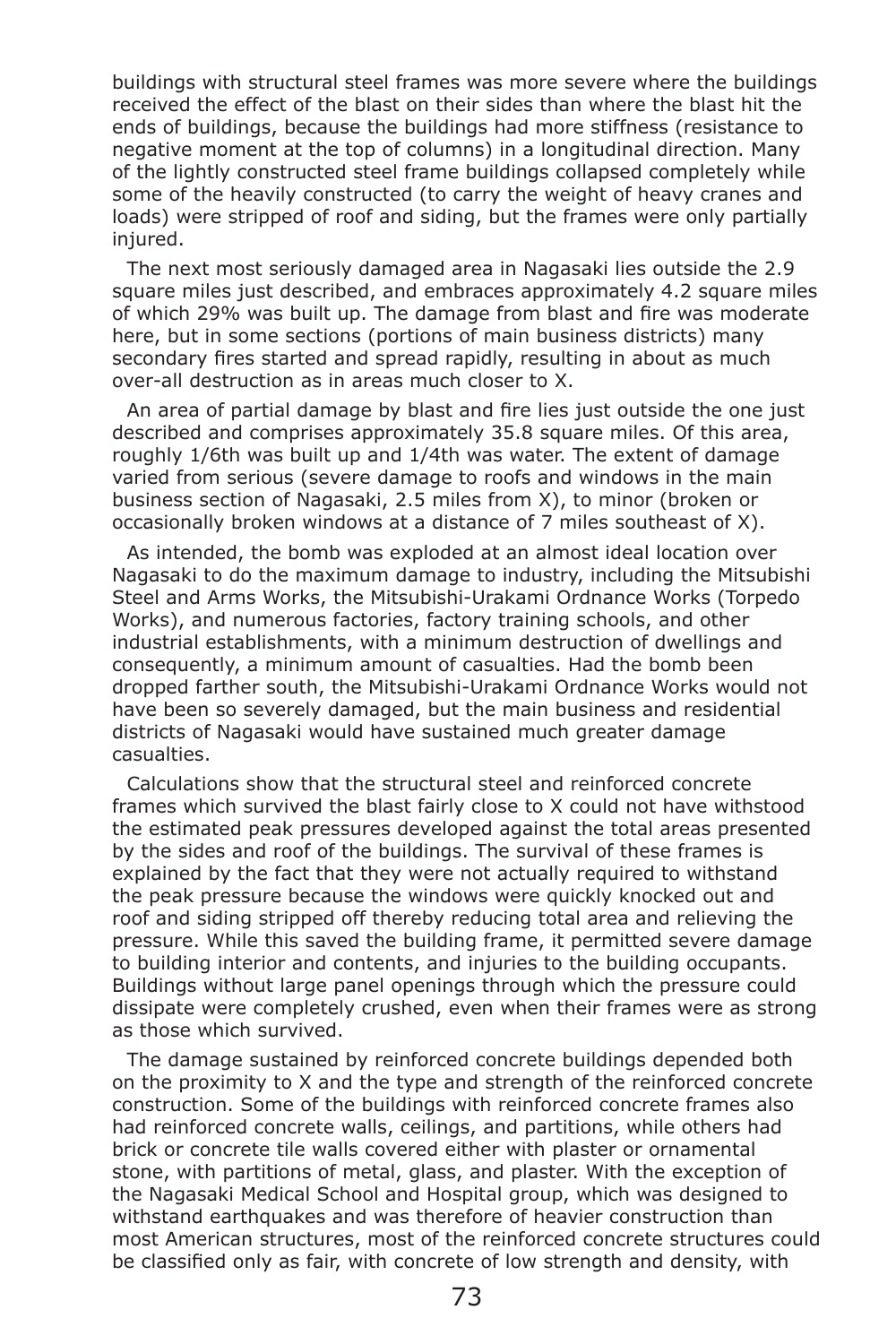many of the columns, beams, and slabs underdesigned and improperly reinforced. These facts account for some of the structural failures which occured.

In general, the atomic bomb explosion damaged all windows and ripped out, bent, or twisted most of the steel window or door sashes, ripped doors from hinges, damaged all suspended wood, metal, and plaster ceilings. The blast concussion also caused great damage to equipment by tumbling and battering. Fires generally of secondary origin consumed practically all combustible material, caused plaster to crack off, burned all wooden trim, stair covering, wooden frames of wooden suspended ceilings, beds, mattresses, and mats, and fused glass, ruined all equipment not already destroyed by the blast, ruined all electrical wiring, plumbing, and caused spalling of concrete columns and beams in many of the rooms.

Almost without exception masonry buildings of either brick or stone within the effective limits of the blast were severely damaged so that most of them were flattened or reduced to rubble. The wreckage of a church, approximately 1,800 feet east of X in Nagasaki, was one of the few masonry buildings still recognizable and only portions of the walls of this structure were left standing. These walls were extremely thick (about 2 feet). The two domes of the church had reinforced concrete frames and although they were toppled, they held together as units.

Practically every wooden building or building with timber frame within 2.0 miles of X was either completely destroyed or very seriously damaged, and significant damage in Nagasaki resulted as far as 3 miles from X. Nearly all such buildings collapsed and a very large number were consumed by fire.

A reference to the various photographs depicting damage shows that although most of the buildings within the effective limits of the blast were totally destroyed or severely damaged, a large number of chimneys even close to X were left standing, apparently uninjured by the concussion. One explanation is that concrete chimneys are approximately cylindrical in shape and consequently offer much less wind resistance than flat surfaces such as buildings. Another explanation is that since the cities were subject to typhoons the more modern chimneys were probably designed to withstand winds of high velocity. It is also probable that most of the recently constructed chimneys as well as the more modern buildings were constructed to withstand the acceleration of rather severe earthquakes. Since the bombs were exploded high in the air, chimneys relatively close to X were subjected to more of a downward than a lateral pressure, and consequently the overturning moment was much less than might have been anticipated.

Although the blast damaged many bridges to some extent, bridge damage was on the whole slight in comparison to that suffered by buildings. The damage varied from only damaged railings to complete destruction of the superstructure. Some of the bridges were wrecked and the spans were shoved off their piers and into the river bed below by the force of the blast. Others, particularly steel plate girder bridges, were badly buckled by the blast pressure. None of the failures observed could be attributed to inadequate design or structural weaknesses.

The roads, and railroad and street railway trackage sustained practically no primary damage as a result of the explosion. Most of the damage to railroads occurred from secondary causes, such as fires and damage to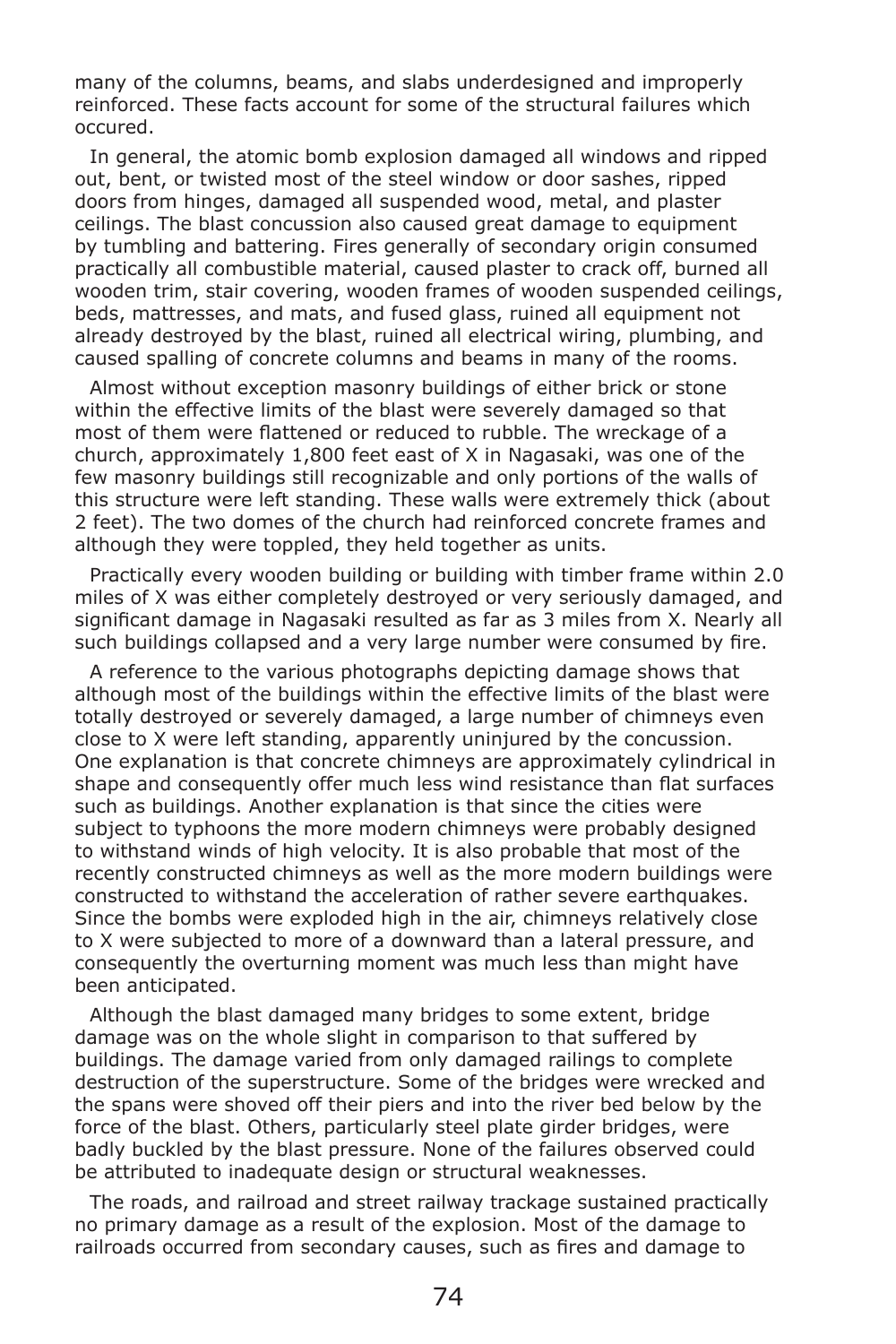bridges or other structures. Rolling stock, as well as automobiles, trolleys, and buses were destroyed and burned up to a considerable distance from X. Streets were impassable for awhile because of the debris, but they were not damaged. The height of the bomb explosion probably explains the absence of direct damage to railroads and roads.

A large part of the electric supply was interrupted by the bomb blast chiefly through damage to electric substations and overhead transmission systems. Both gas works in Nagasaki were severely damaged by the bomb. These works would have required 6-7 months to get into operation. In addition to the damage sustained by the electrical and gas systems, severe damage to the water supply system was reported by the Japanese government; the chief damage was a number of breaks in the large water mains and in almost all of the distributing pipes in the areas which were affected by the blast. Nagasaki was still suffering from a water shortage inside the city six weeks after the atomic attack.

The Nagasaki Prefectural report describes vividly the effects of the bomb on the city and its inhabitants:

"Within a radius of 1 kilometer from X, men and animals died almost instantaneously and outside a radius of 1 kilometer and within a radius of 2 kilometers from X, some men and animals died instantly from the great blast and heat but the great majority were seriously or superficially injured. Houses and other structures were completely destroyed while fires broke out everywhere. Trees were uprooted and withered by the heat.

"Outside a radius of 2 kilometers and within a radius of 4 kilometers from X, men and animals suffered various degrees of injury from window glass and other fragments scattered about by the blast and many were burned by the intense heat. Dwellings and other structures were half damaged by blast.

"Outside a radius of 4 kilometers and within a radius of 8 kilometers living creatures were injured by materials blown about by the blast; the majority were only superficially wounded. Houses were only half or partially damaged."

The British Mission to Japan interpreted their observations of the destruction of buildings to apply to similar construction of their own as follows:

A similar bomb exploding in a similar fashion would produce the following effects on normal British houses:

Up to 1,000 yards from X it would cause complete collapse.

Up to 1 mile from X it would damage the houses beyond repair.

Up to 1.5 miles from X it would render them uninhabitable without extensive repair, particularly to roof timbers.

Up to 2.5 miles from X it would render them uninhabitable until first-aid repairs had been carried out.

The fire damage in both cities was tremendous, but was more complete in Hiroshima than in Nagasaki. The effect of the fires was to change profoundly the appearance of the city and to leave the central part bare, except for some reinforced concrete and steel frames and objects such as safes, chimney stacks, and pieces of twisted sheet metal. The fire damage resulted more from the properties of the cities themselves than from those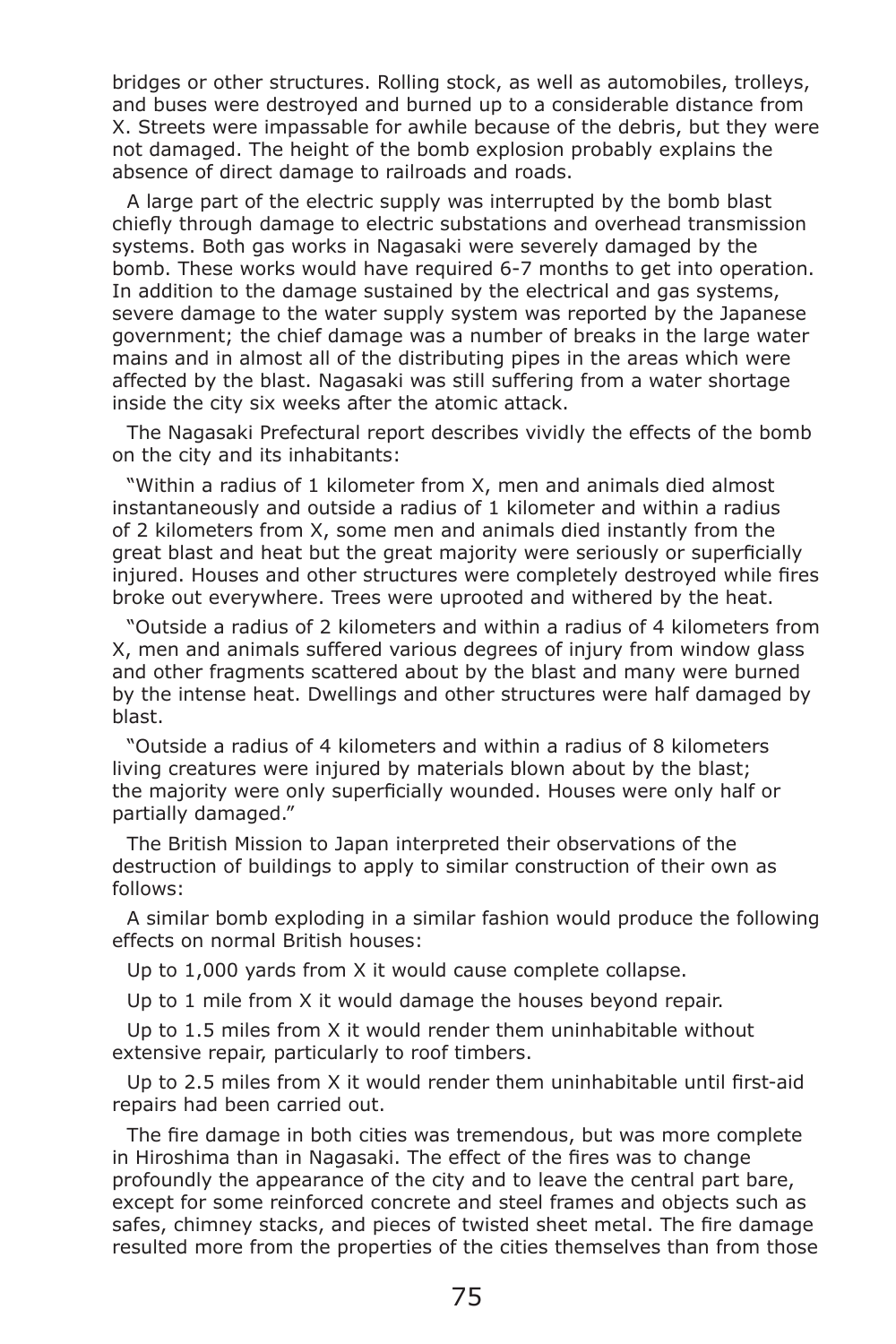of the bombs.

The conflagration in Hiroshima caused high winds to spring up as air was drawn in toward the center of the burning area, creating a "fire storm". The wind velocity in the city had been less than 5 miles per hour before the bombing, but the fire-wind attained a velocity of 30-40 miles per hour. These great winds restricted the perimeter of the fire but greatly added to the damage of the conflagration within the perimeter and caused the deaths of many persons who might otherwise have escaped. In Nagasaki, very severe damage was caused by fires, but no extensive "fire storm" engulfed the city. In both cities, some of the fires close to X were no doubt started by the ignition of highly combustible material such as paper, straw, and dry cloth, upon the instantaneous radiation of heat from the nuclear explosion. The presence of large amounts of unburnt combustible materials near X, however, indicated that even though the heat of the blast was very intense, its duration was insufficient to raise the temperature of many materials to the kindling point except in cases where conditions were ideal. The majority of the fires were of secondary origin starting from the usual electrical short-circuits, broken gas lines, overturned stoves, open fires, charcoal braziers, lamps, etc., following collapse or serious damage from the direct blast.

Fire fighting and rescue units were stripped of men and equipment. Almost 30 hours elapsed before any rescue parties were observable. In Hiroshima only a handful of fire engines were available for fighting the ensuing fires, and none of these were of first class type. In any case, however, it is not likely that any fire fighting equipment or personnel or organization could have effected any significant reduction in the amount of damage caused by the tremendous conflagration.

A study of numerous aerial photographs made prior to the atomic bombings indicates that between 10 June and 9 August 1945 the Japanese constructed fire breaks in certain areas of the cities in order to control large scale fires. In general these fire breaks were not effective because fires were started at so many locations simultaneously. They appear, however, to have helped prevent fires from spreading farther east into the main business and residential section of Nagasaki.

#### Total Casualties

There has been great difficulty in estimating the total casualties in the Japanese cities as a result of the atomic bombing. The extensive destruction of civil installations (hospitals, fire and police department, and government agencies) the state of utter confusion immediately following the explosion, as well as the uncertainty regarding the actual population before the bombing, contribute to the difficulty of making estimates of casualties. The Japanese periodic censuses are not complete. Finally, the great fires that raged in each city totally consumed many bodies.

The number of total casualties has been estimated at various times since the bombings with wide discrepancies. The Manhattan Engineer District's best available figures are:

 TABLE A Estimates of Casualties Hiroshima Nagasaki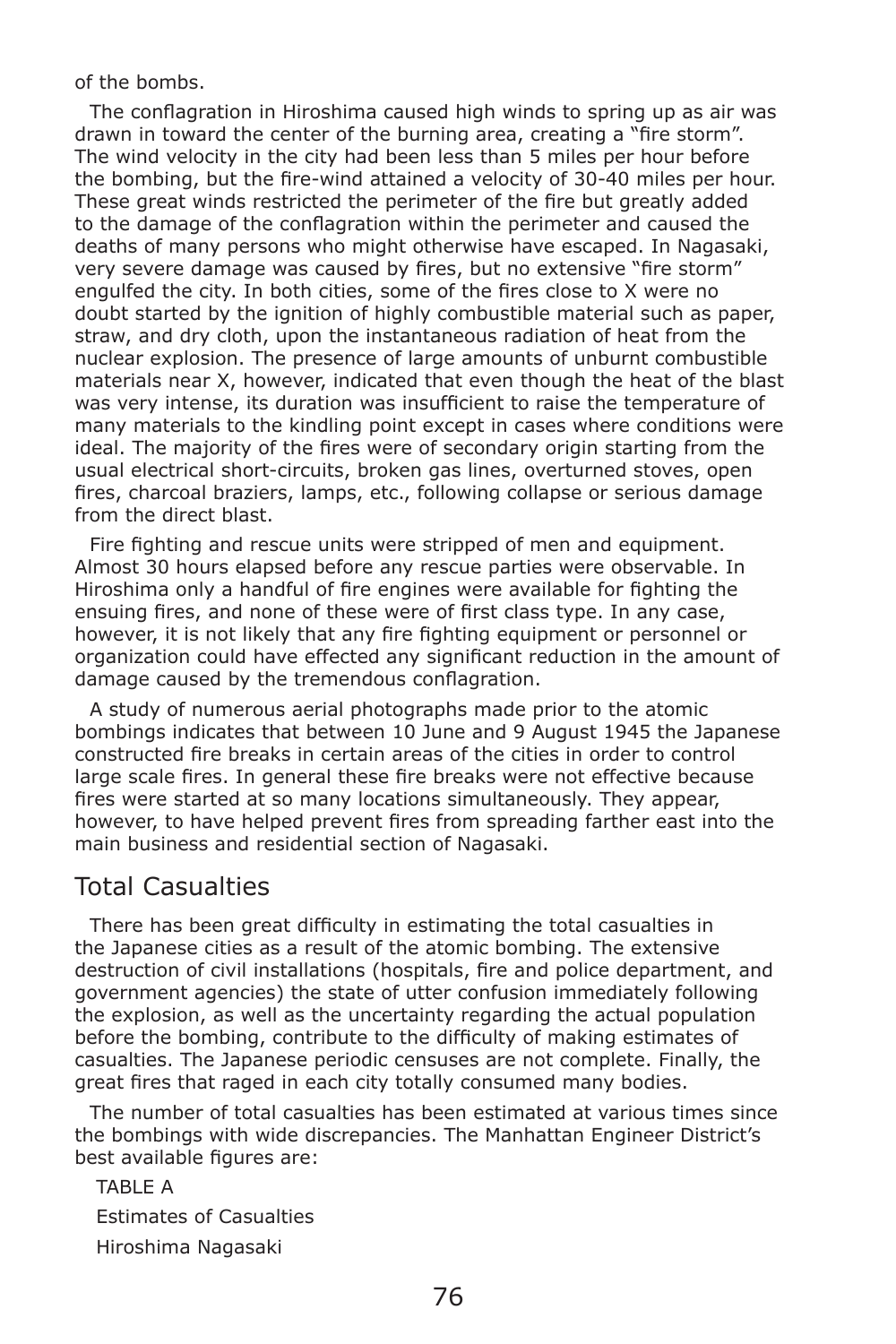Pre-raid population 255,000 195,000 Dead 66,000 39,000

Injured 69,000 25,000

Total Casualties 135,000 64,000

The relation of total casualties to distance from X, the center of damage and point directly under the air-burst explosion of the bomb, is of great importance in evaluating the casualty-producing effect of the bombs. This relationship for the total population of Nagasaki is shown in the table below, based on the first-obtained casualty figures of the District:

TABLE B

Relation of Total Casualties to Distance from X

Distance Total Killed per from X, feet Killed Injured Missing Casualties square mile 0 - 1,640 7,505 960 1,127 9,592 24,700 1,640 - 3,300 3,688 1,478 1,799 6,965 4,040 3,300 - 4,900 8,678 17,137 3,597 29,412 5,710 4,900 - 6,550 221 11,958 28 12,207 125 6,550 - 9,850 112 9,460 17 9,589 20

No figure for total pre-raid population at these different distances were available. Such figures would be necessary in order to compute per cent mortality. A calculation made by the British Mission to Japan and based on a preliminary analysis of the study of the Joint Medical-Atomic Bomb Investigating Commission gives the following calculated values for per cent mortality at increasing distances from X:

TABLE C

Per-Cent Mortality at Various Distances

Distance from X, Per-cent Mortality

in feet

```
 0 - 1000 93.0%
```
- 1000 2000 92.0
- 2000 3000 86.0
- 3000 4000 69.0
- 4000 5000 49.0
- 5000 6000 31.5
- 6000 7000 12.5
- 7000 8000 1.3
- 8000 9000 0.5
- 9000 10,000 0.0

It seems almost certain from the various reports that the greatest total number of deaths were those occurring immediately after the bombing. The causes of many of the deaths can only be surmised, and of course many persons near the center of explosion suffered fatal injuries from more than one of the bomb effects. The proper order of importance for possible causes of death is: burns, mechanical injury, and gamma radiation. Early estimates by the Japanese are shown in D below:

#### TABLE D

Cause of Immediate Deaths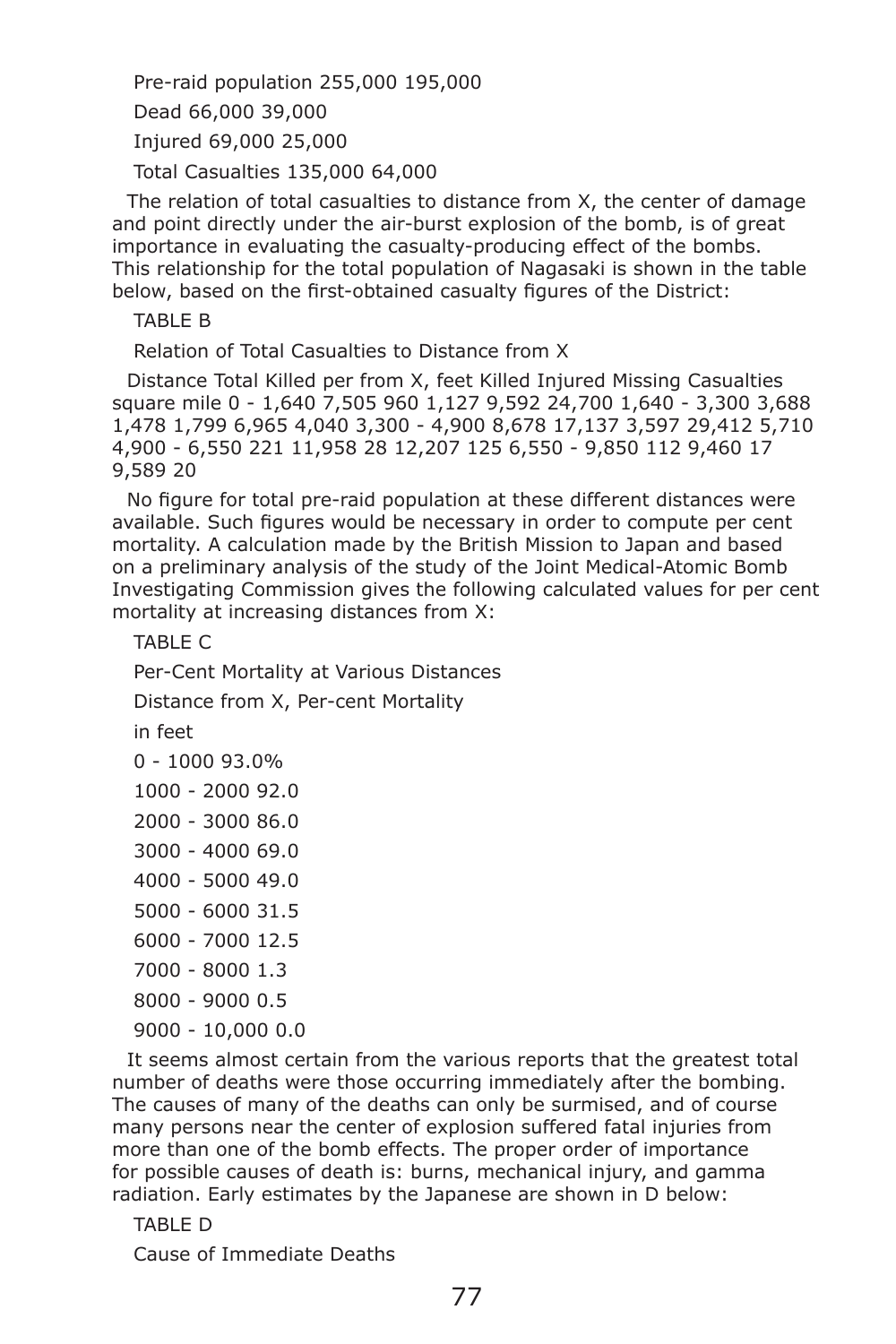City Cause of Death Per-cent of Total Hiroshima Burns 60% Falling debris 30 Other 10 Nagasaki Burns 95% Falling debris 9 Flying glass 7 Other 7

#### The Nature Of An Atomic Explosion

The most striking difference between the explosion of an atomic bomb and that of an ordinary T.N.T. bomb is of course in magnitude; as the President announced after the Hiroshima attack, the explosive energy of each of the atomic bombs was equivalent to about 20,000 tons of T.N.T.

But in addition to its vastly greater power, an atomic explosion has several other very special characteristics. Ordinary explosion is a chemical reaction in which energy is released by the rearrangement of the atoms of the explosive material. In an atomic explosion the identity of the atoms, not simply their arrangement, is changed. A considerable fraction of the mass of the explosive charge, which may be uranium 235 or plutonium, is transformed into energy. Einstein's equation,  $E = mc^2$ , shows that matter that is transformed into energy may yield a total energy equivalent to the mass multiplied by the square of the velocity of light. The significance of the equation is easily seen when one recalls that the velocity of light is 186,000 miles per second. The energy released when a pound of T.N.T. explodes would, if converted entirely into heat, raise the temperature of 36 lbs. of water from freezing temperature (32 deg F) to boiling temperature (212 deg F). The nuclear fission of a pound of uranium would produce an equal temperature rise in over 200 million pounds of water.

The explosive effect of an ordinary material such as T.N.T. is derived from the rapid conversion of solid T.N.T. to gas, which occupies initially the same volume as the solid; it exerts intense pressures on the surrounding air and expands rapidly to a volume many times larger than the initial volume. A wave of high pressure thus rapidly moves outward from the center of the explosion and is the major cause of damage from ordinary high explosives. An atomic bomb also generates a wave of high pressure which is in fact of, much higher pressure than that from ordinary explosions; and this wave is again the major cause of damage to buildings and other structures. It differs from the pressure wave of a block buster in the size of the area over which high pressures are generated. It also differs in the duration of the pressure pulse at any given point: the pressure from a blockbuster lasts for a few milliseconds (a millisecond is one thousandth of a second) only, that from the atomic bomb for nearly a second, and was felt by observers both in Japan and in New Mexico as a very strong wind going by.

The next greatest difference between the atomic bomb and the T.N.T. explosion is the fact that the atomic bomb gives off greater amounts of radiation. Most of this radiation is "light" of some wave-length ranging from the so-called heat radiations of very long wave length to the socalled gamma rays which have wave-lengths even shorter than the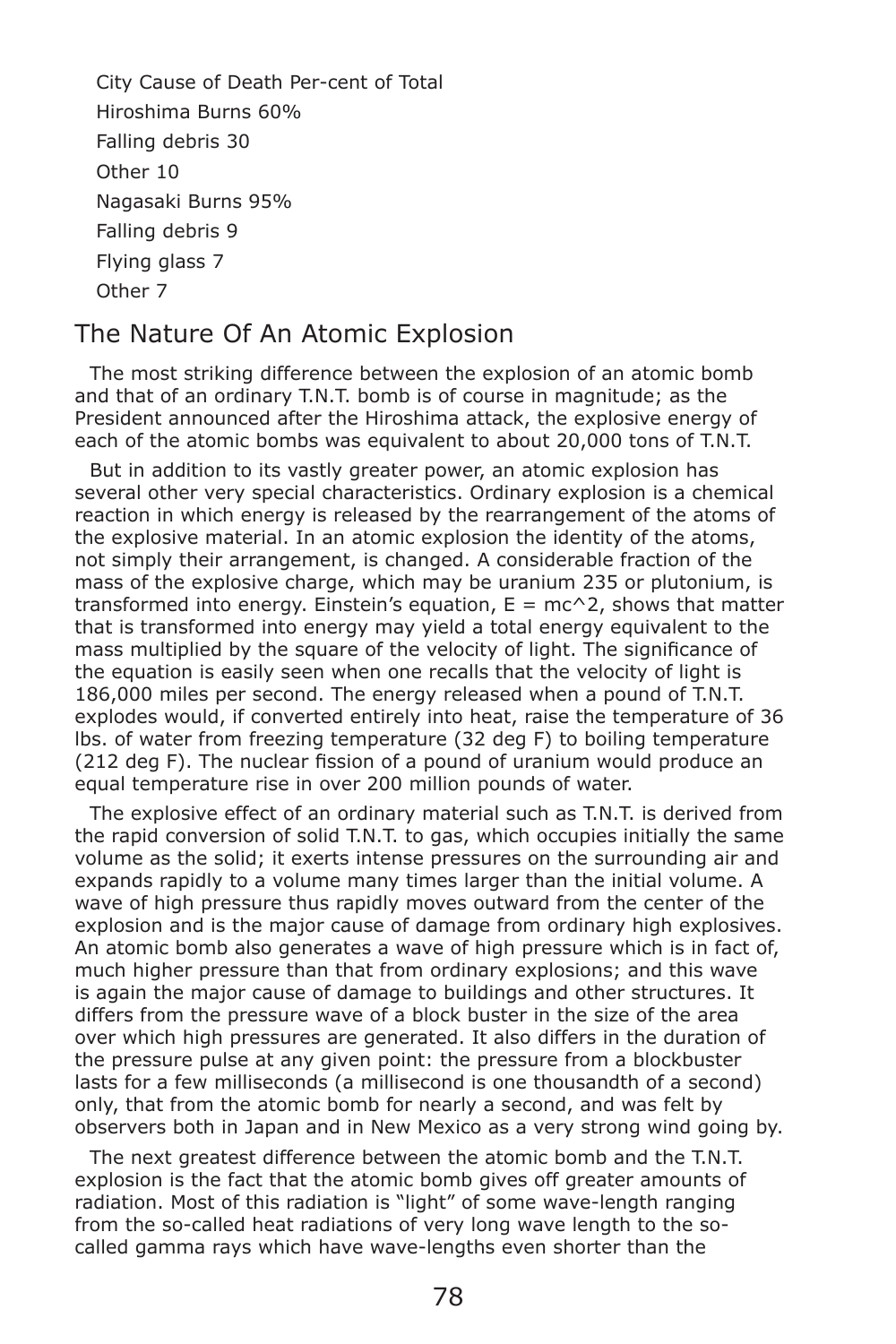X-rays used in medicine. All of these radiations travel at the same speed; this, the speed of light, is 186,000 miles per second. The radiations are intense enough to kill people within an appreciable distance from the explosion, and are in fact the major cause of deaths and injuries apart from mechanical injuries. The greatest number of radiation injuries was probably due to the ultra-violet rays which have a wave length slightly shorter than visible light and which caused flash burn comparable to severe sunburn. After these, the gamma rays of ultra short wave length are most important; these cause injuries similar to those from over-doses of X-rays.

The origin of the gamma rays is different from that of the bulk of the radiation: the latter is caused by the extremely high temperatures in the bomb, in the same way as light is emitted from the hot surface of the sun or from the wires in an incandescent lamp. The gamma rays on the other hand are emitted by the atomic nuclei themselves when they are transformed in the fission process. The gamma rays are therefore specific to the atomic bomb and are completely absent in T.N.T. explosions. The light of longer wave length (visible and ultra-violet) is also emitted by a T.N.T. explosion, but with much smaller intensity than by an atomic bomb, which makes it insignificant as far as damage is concerned.

A large fraction of the gamma rays is emitted in the first few microseconds (millionths of a second) of the atomic explosion, together with neutrons which are also produced in the nuclear fission. The neutrons have much less damage effect than the gamma rays because they have a smaller intensity and also because they are strongly absorbed in air and therefore can penetrate only to relatively small distances from the explosion: at a thousand yards the neutron intensity is negligible. After the nuclear emission, strong gamma radiation continues to come from the exploded bomb. This generates from the fission products and continues for about one minute until all of the explosion products have risen to such a height that the intensity received on the ground is negligible. A large number of beta rays are also emitted during this time, but they are unimportant because their range is not very great, only a few feet. The range of alpha particles from the unused active material and fissionable material of the bomb is even smaller.

Apart from the gamma radiation ordinary light is emitted, some of which is visible and some of which is the ultra violet rays mainly responsible for flash burns. The emission of light starts a few milliseconds after the nuclear explosion when the energy from the explosion reaches the air surrounding the bomb. The observer sees then a ball of fire which rapidly grows in size. During most of the early time, the ball of fire extends as far as the wave of high pressure. As the ball of fire grows its temperature and brightness decrease. Several milliseconds after the initiation of the explosion, the brightness of the ball of fire goes through a minimum, then it gets somewhat brighter and remains at the order of a few times the brightness of the sun for a period of 10 to 15 seconds for an observer at six miles distance. Most of the radiation is given off after this point of maximum brightness. Also after this maximum, the pressure waves run ahead of the ball of fire.

The ball of fire rapidly expands from the size of the bomb to a radius of several hundred feet at one second after the explosion. After this the most striking feature is the rise of the ball of fire at the rate of about 30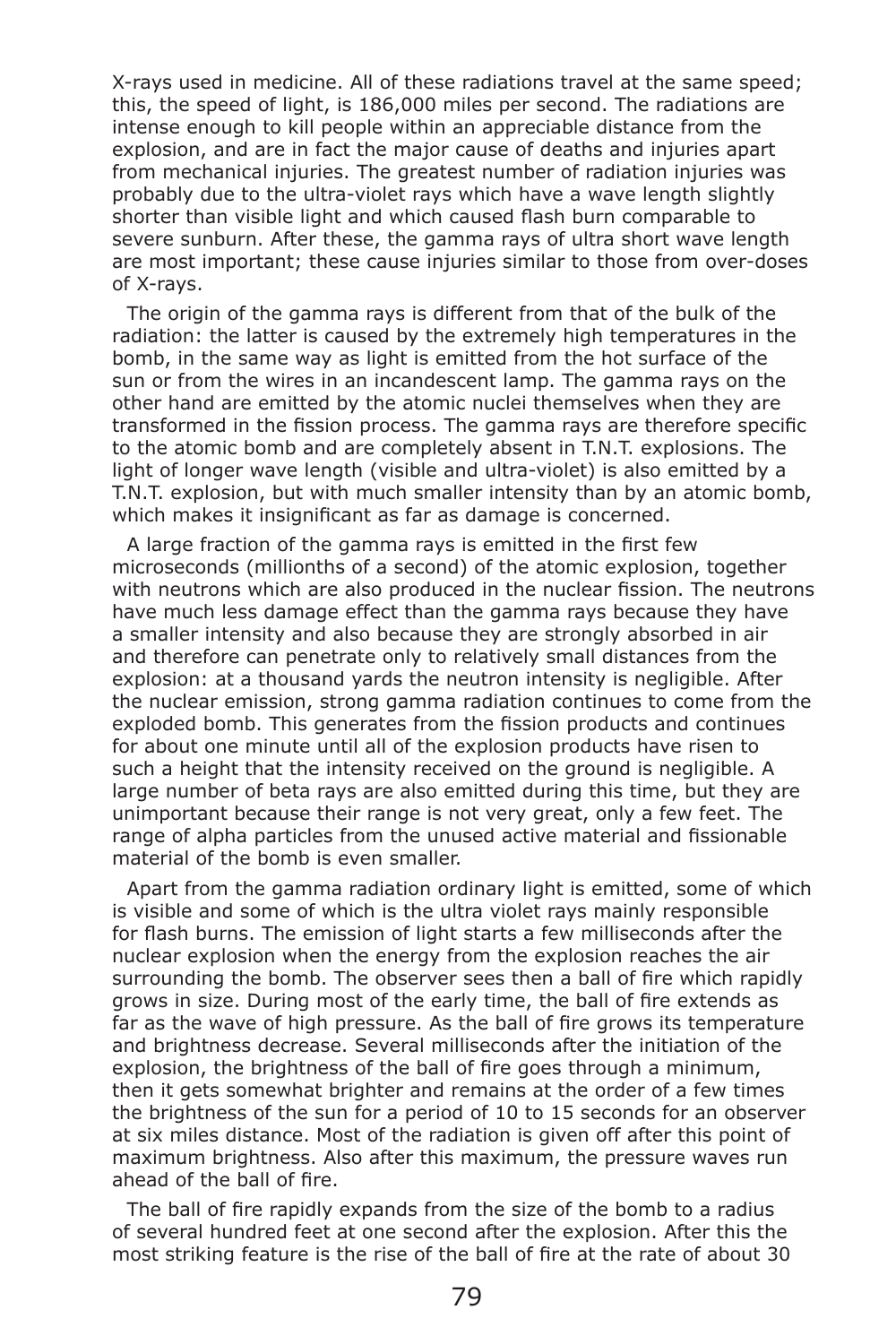yards per second. Meanwhile it also continues to expand by mixing with the cooler air surrounding it. At the end of the first minute the ball has expanded to a radius of several hundred yards and risen to a height of about one mile. The shock wave has by now reached a radius of 15 miles and its pressure dropped to less than 1/10 of a pound per square inch. The ball now loses its brilliance and appears as a great cloud of smoke: the pulverized material of the bomb. This cloud continues to rise vertically and finally mushrooms out at an altitude of about 25,000 feet depending upon meteorological conditions. The cloud reaches a maximum height of between 50,000 and 70,000 feet in a time of over 30 minutes.

It is of interest to note that Dr. Hans Bethe, then a member of the Manhattan Engineer District on loan from Cornell University, predicted the existence and characteristics of this ball of fire months before the first test was carried out.

To summarize, radiation comes in two bursts—an extremely intense one lasting only about 3 milliseconds and a less intense one of much longer duration lasting several seconds. The second burst contains by far the larger fraction of the total light energy, more than 90%. But the first flash is especially large in ultra-violet radiation which is biologically more effective. Moreover, because the heat in this flash comes in such a short time, there is no time for any cooling to take place, and the temperature of a person's skin can be raised 50 degrees centigrade by the flash of visible and ultra-violet rays in the first millisecond at a distance of 4,000 yards. People may be injured by flash burns at even larger distances. Gamma radiation danger does not extend nearly so far and neutron radiation danger is still more limited.

The high skin temperatures result from the first flash of high intensity radiation and are probably as significant for injuries as the total dosages which come mainly from the second more sustained burst of radiation. The combination of skin temperature increase plus large ultra-violet flux inside 4,000 yards is injurious in all cases to exposed personnel. Beyond this point there may be cases of injury, depending upon the individual sensitivity. The infra-red dosage is probably less important because of its smaller intensity.

#### Characteristics Of The Damage Caused By The Bombs

The damage to man-made structures caused by the bombs was due to two distinct causes: first the blast, or pressure wave, emanating from the center of the explosion, and, second, the fires which were caused either by the heat of the explosion itself or by the collapse of buildings containing stoves, electrical fixtures, or any other equipment which might produce what is known as a secondary fire, and subsequent spread of these fires.

The blast produced by the atomic bomb has already been stated to be approximately equivalent to that of 20,000 tons of T.N.T. Given this figure, one may calculate the expected peak pressures in the air, at various distances from the center of the explosion, which occurred following detonation of the bomb. The peak pressures which were calculated before the bombs were dropped agreed very closely with those which were actually experienced in the cities during the attack as computed by Allied experts in a number of ingenious ways after the occupation of Japan.

The blast of pressure from the atomic bombs differed from that of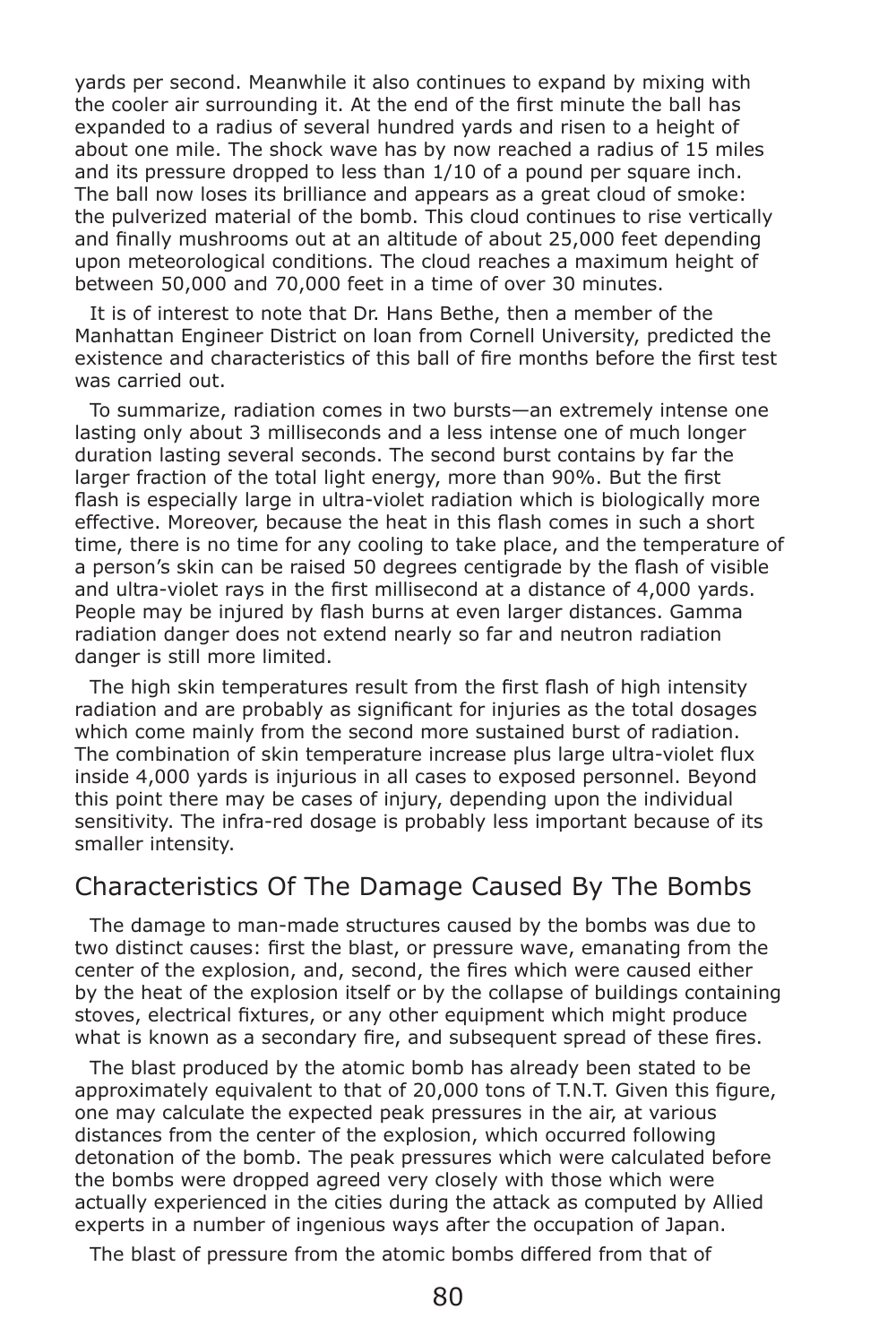ordinary high explosive bombs in three main ways:

A. Downward thrust. Because the explosions were well up in the air, much of the damage resulted from a downward pressure. This pressure of course most largely effected flat roofs. Some telegraph and other poles immediately below the explosion remained upright while those at greater distances from the center of damage, being more largely exposed to a horizontal thrust from the blast pressure waves, were overturned or tilted. Trees underneath the explosion remained upright but had their branches broken downward.

B. Mass distortion of buildings. An ordinary bomb can damage only a part of a large building, which may then collapse further under the action of gravity. But the blast wave from an atomic bomb is so large that it can engulf whole buildings, no matter how great their size, pushing them over as though a giant hand had given them a shove.

C. Long duration of the positive pressure pulse and consequent small effect of the negative pressure, or suction, phase. In any explosion, the positive pressure exerted by the blast lasts for a definite period of time (usually a small fraction of a second) and is then followed by a somewhat longer period of negative pressure, or suction. The negative pressure is always much weaker than the positive, but in ordinary explosions the short duration of the positive pulse results in many structures not having time to fail in that phase, while they are able to fail under the more extended, though weaker, negative pressure. But the duration of the positive pulse is approximately proportional to the 1/3 power of the size of the explosive charge. Thus, if the relation held true throughout the range in question, a 10-ton T.N.T. explosion would have a positive pulse only about 1/14th as long as that of a 20,000-ton explosion. Consequently, the atomic explosions had positive pulses so much longer then those of ordinary explosives that nearly all failures probably occurred during this phase, and very little damage could be attributed to the suction which followed.

One other interesting feature was the combination of flash ignition and comparative slow pressure wave. Some objects, such as thin, dry wooden slats, were ignited by the radiated flash heat, and then their fires were blown out some time later (depending on their distance from X) by the pressure blast which followed the flash radiation.

#### Calculations Of The Peak Pressure Of The Blast Wave

Several ingenious methods were used by the various investigators to determine, upon visiting the wrecked cities, what had actually been the peak pressures exerted by the atomic blasts. These pressures were computed for various distances from X, and curves were then plotted which were checked against the theoretical predictions of what the pressures would be. A further check was afforded from the readings obtained by the measuring instruments which were dropped by parachute at each atomic attack. The peak pressure figures gave a direct clue to the equivalent T.N.T. tonnage of the atomic bombs, since the pressures developed by any given amount of T.N.T. can be calculated easily.

One of the simplest methods of estimating the peak pressure is from crushing of oil drums, gasoline cans, or any other empty thin metal vessel with a small opening. The assumption made is that the blast wave pressure comes on instantaneously, the resulting pressure on the can is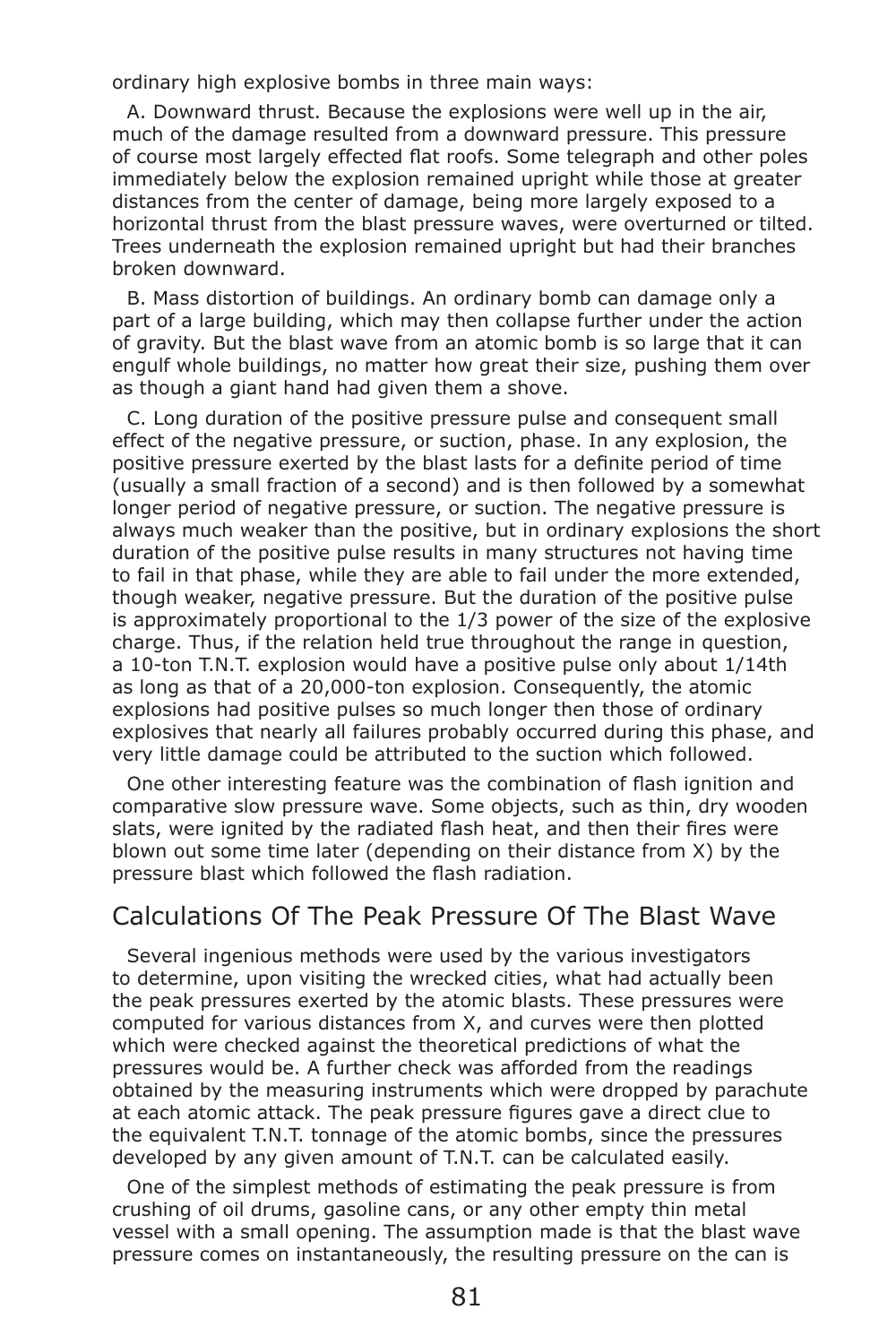more than the case can withstand, and the walls collapse inward. The air inside is compressed adiabatically to such a point that the pressure inside is less by a certain amount than the pressure outside, this amount being the pressure difference outside and in that the walls can stand in their crumpled condition. The uncertainties involved are, first, that some air rushes in through any opening that the can may have, and thus helps to build up the pressure inside; and, second, that as the pressure outside falls, the air inside cannot escape sufficiently fast to avoid the walls of the can being blown out again to some extent. These uncertainties are such that estimates of pressure based on this method are on the low side, i.e., they are underestimated.

Another method of calculating the peak-pressure is through the bending of steel flagpoles, or lightning conductors, away from the explosion. It is possible to calculate the drag on a pole or rod in an airstream of a certain density and velocity; by connecting this drag with the strength of the pole in question, a determination of the pressure wave may be obtained.

Still another method of estimating the peak pressure is through the overturning of memorial stones, of which there are a great quantity in Japan. The dimensions of the stones can be used along with known data on the pressure exerted by wind against flat surfaces, to calculate the desired figure.

## Long Range Blast Damage

There was no consistency in the long range blast damage. Observers often thought that they had found the limit, and then 2,000 feet farther away would find further evidence of damage.

The most impressive long range damage was the collapse of some of the barracks sheds at Kamigo, 23,000 feet south of X in Nagasaki. It was remarkable to see some of the buildings intact to the last details, including the roof and even the windows, and yet next to them a similar building collapsed to ground level.

The limiting radius for severe displacement of roof tiles in Nagasaki was about 10,000 feet although isolated cases were found up to 16,000 feet. In Hiroshima the general limiting radius was about 8,000 feet; however, even at a distance of 26,000 feet from X in Hiroshima, some tiles were displaced.

At Mogi, 7 miles from X in Nagasaki, over steep hills over 600 feet high, about 10% of the glass came out. In nearer, sequestered localities only 4 miles from X, no damage of any kind was caused. An interesting effect was noted at Mogi; eyewitnesses said that they thought a raid was being made on the place; one big flash was seen, then a loud roar, followed at several second intervals by half a dozen other loud reports, from all directions. These successive reports were obviously reflections from the hills surrounding Mogi.

#### Ground Shock

The ground shock in most cities was very light. Water pipes still carried water and where leaks were visible they were mainly above ground. Virtually all of the damage to underground utilities was caused by the collapse of buildings rather than by any direct exertion of the blast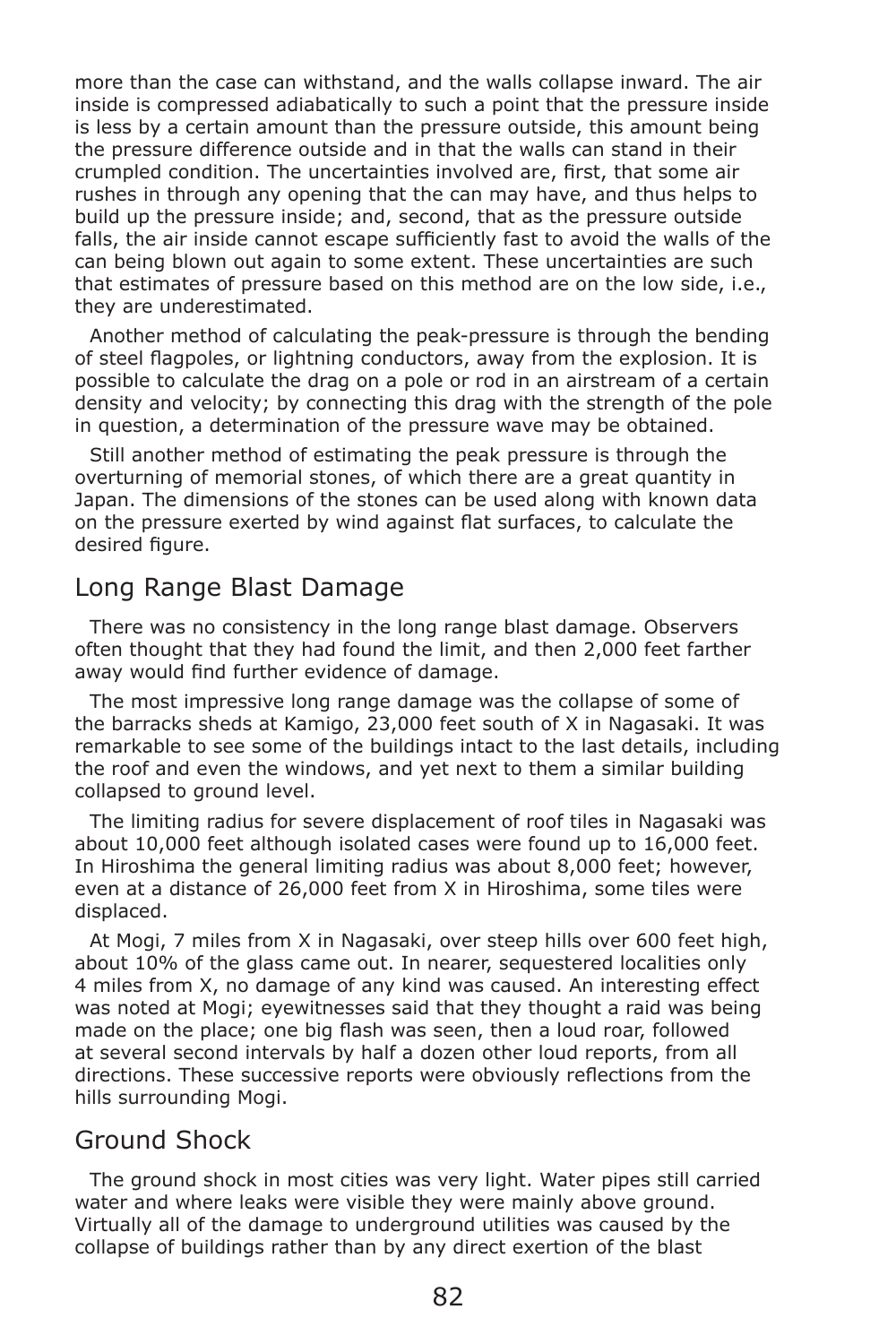pressure. This fact of course resulted from the bombs' having been exploded high in the air.

## Shielding, Or Screening From Blast

In any explosion, a certain amount of protection from blast may be gained by having any large and substantial object between the protected object and the center of the explosion. This shielding effect was noticeable in the atomic explosions, just as in ordinary cases, although the magnitude of the explosions and the fact that they occurred at a considerable height in the air caused marked differences from the shielding which would have characterized ordinary bomb explosions.

The outstanding example of shielding was that afforded by the hills in the city of Nagasaki; it was the shielding of these hills which resulted in the smaller area of devastation in Nagasaki despite the fact that the bomb used there was not less powerful. The hills gave effective shielding only at such distances from the center of explosion that the blast pressure was becoming critical—that is, was only barely sufficient to cause collapse—for the structure. Houses built in ravines in Nagasaki pointing well away from the center of the explosion survived without damage, but others at similar distances in ravines pointing toward the center of explosion were greatly damaged. In the north of Nagasaki there was a small hamlet about 8,000 feet from the center of explosion; one could see a distinctive variation in the intensity of damage across the hamlet, corresponding with the shadows thrown by a sharp hill.

The best example of shielding by a hill was southeast of the center of explosion in Nagasaki. The damage at 8,000 feet from X consisted of light plaster damage and destruction of about half the windows. These buildings were of European type and were on the reverse side of a steep hill. At the same distance to the south-southeast the damage was considerably greater, i.e., all windows and frames, doors, were damaged and heavy plaster damage and cracks in the brick work also appeared. The contrast may be illustrated also by the fact that at the Nagasaki Prefectural office at 10,800 feet the damage was bad enough for the building to be evacuated, while at the Nagasaki Normal School to which the Prefectural office had been moved, at the same distance, the damage was comparatively light.

Because of the height of the bursts no evidence was expected of the shielding of one building by another, at least up to a considerable radius. It was in fact difficult to find any evidence at any distance of such shielding. There appeared to have been a little shielding of the building behind the Administration Building of the Torpedo Works in Nagasaki, but the benefits were very slight. There was also some evidence that the group of buildings comprising the Medical School in Nagasaki did afford each other mutual protection. On the whole, however, shielding of one building by another was not noticeable.

There was one other peculiar type of shielding, best exhibited by the workers' houses to the north of the torpedo plant in Nagasaki. These were 6,000 to 7,000 feet north of X. The damage to these houses was not nearly as bad as those over a thousand feet farther away from the center of explosion. It seemed as though the great destruction caused in the torpedo plant had weakened the blast a little, and the full power was not restored for another 1,000 feet or more.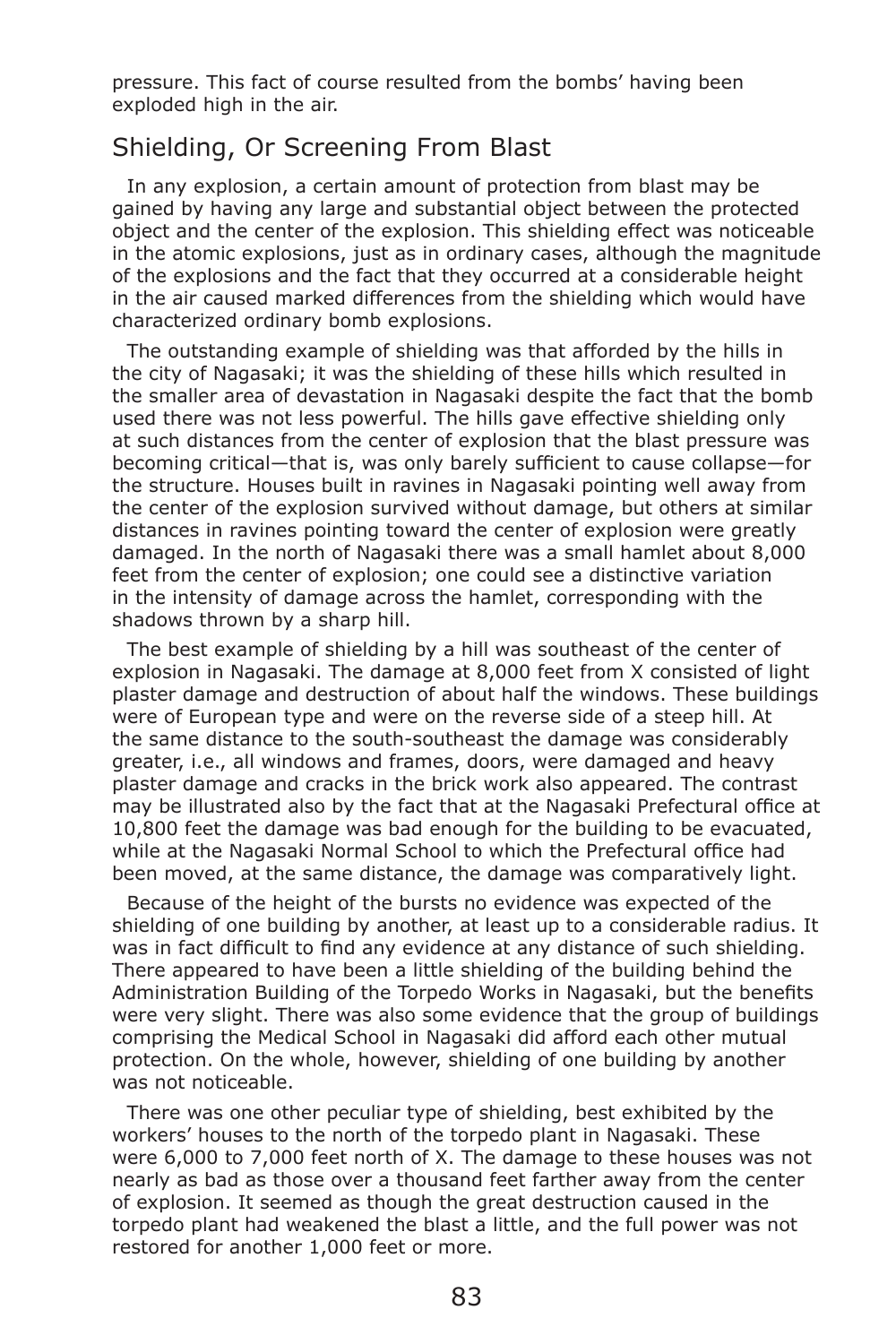## Flash Burn

As already stated, a characteristic feature of the atomic bomb, which is quite foreign to ordinary explosives, is that a very appreciable fraction of the energy liberated goes into radiant heat and light. For a sufficiently large explosion, the flash burn produced by this radiated energy will become the dominant cause of damage, since the area of burn damage will increase in proportion to the energy released, whereas the area of blast damage increases only with the two-thirds power of the energy. Although such a reversal of the mechanism of damage was not achieved in the Hiroshima and Nagasaki bombs, the effects of the flash were, however, very evident, and many casualties resulted from flash burns. A discussion of the casualties caused by flash burns will be given later; in this section will be described the other flash effects which were observed in the two cities.

The duration of the heat radiation from the bomb is so short, just a few thousandths of a second, that there is no time for the energy falling on a surface to be dissipated by thermal defusion; the flash burn is typically a surface effect. In other words the surface of either a person or an object exposed to the flash is raised to a very high temperature while immediately beneath the surface very little rise in temperature occurs.

The flash burning of the surface of objects, particularly wooden objects, occurred in Hiroshima up to a radius of 9,500 feet from X; at Nagasaki burns were visible up to 11,000 feet from X. The charring and blackening of all telephone poles, trees and wooden posts in the areas not destroyed by the general fire occurred only on the side facing the center of explosion and did not go around the corners of buildings or hills. The exact position of the explosion was in fact accurately determined by taking a number of sights from various objects which had been flash burned on one side only.

To illustrate the effects of the flash burn, the following describes a number of examples found by an observer moving northward from the center of explosion in Nagasaki. First occurred a row of fence posts at the north edge of the prison hill, at 0.3 miles from X. The top and upper part of these posts were heavily charred. The charring on the front of the posts was sharply limited by the shadow of a wall. This wall had however been completely demolished by the blast, which of course arrived some time after the flash. At the north edge of the Torpedo works, 1.05 miles from X, telephone poles were charred to a depth of about 0.5 millimeters. A light piece of wood similar to the flat side of an orange crate, was found leaning against one of the telephone poles. Its front surface was charred the same way as the pole, but it was evident that it had actually been ignited. The wood was blackened through a couple of cracks and nail holes, and around the edges onto the back surface. It seemed likely that this piece of wood had flamed up under the flash for a few seconds before the flame was blown out by the wind of the blast. Farther out, between 1.05 and 1.5 miles from the explosion, were many trees and poles showing a blackening. Some of the poles had platforms near the top. The shadows cast by the platforms were clearly visible and showed that the bomb had detonated at a considerable height. The row of poles turned north and crossed the mountain ridge; the flash burn was plainly visible all the way to the top of the ridge, the farthest burn observed being at 2.0 miles from X.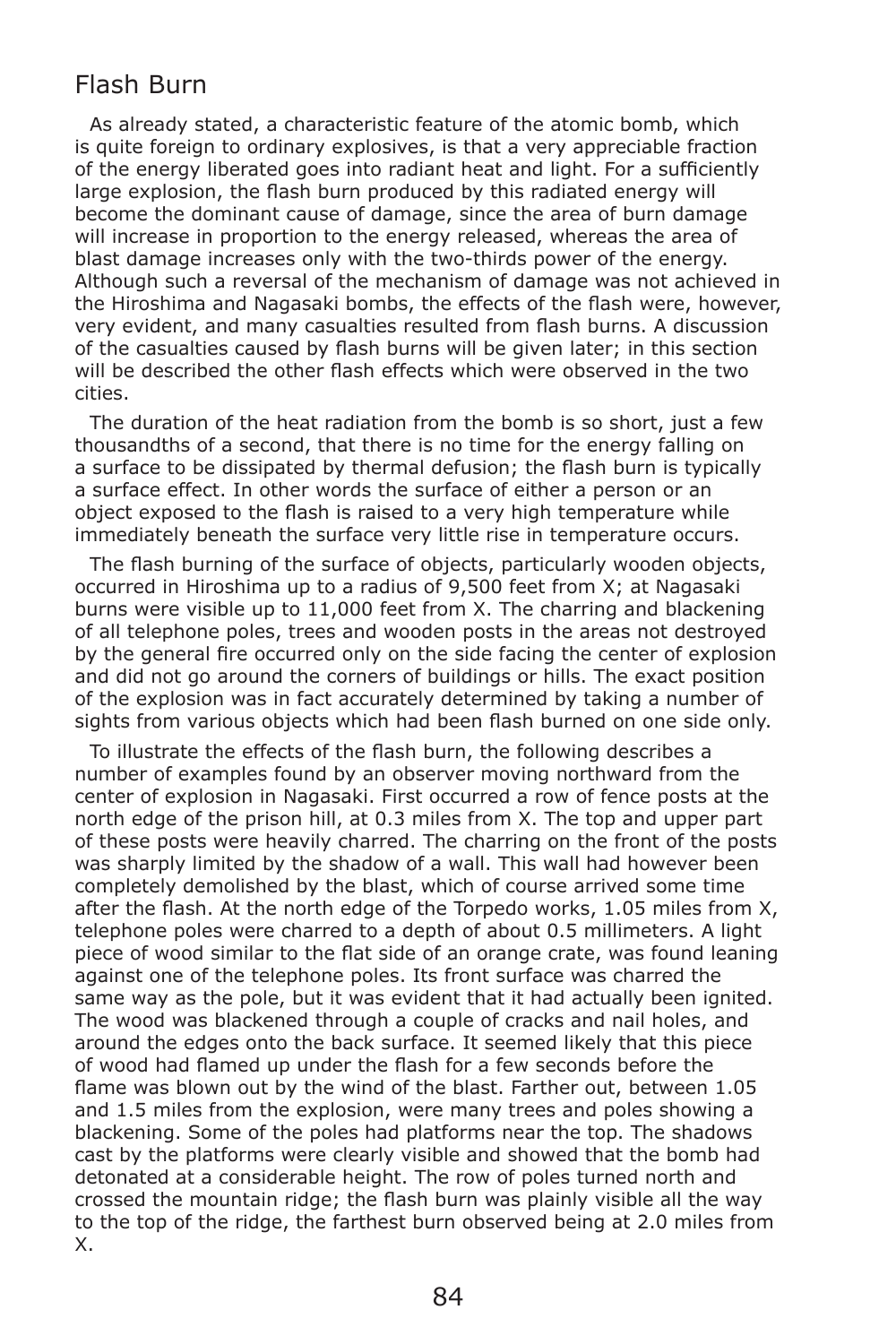Another striking effect of the flash burn was the autumnal appearance of the bowl formed by the hills on three sides of the explosion point. The ridges are about 1.5 miles from X. Throughout this bowl the foliage turned yellow, although on the far side of the ridges the countryside was quite green. This autumnal appearance of the trees extended to about 8,000 feet from X.

However, shrubs and small plants quite near the center of explosion in Hiroshima, although stripped of leaves, had obviously not been killed. Many were throwing out new buds when observers visited the city.

There are two other remarkable effects of the heat radiated from the bomb explosion. The first of these is the manner in which heat roughened the surface of polished granite, which retained its polish only where it was shielded from the radiated heat travelling in straight lines from the explosion. This roughening by radiated heat caused by the unequal expansion of the constituent crystals of the stone; for granite crystals the melting temperature is about 600 deg centigrade. Therefore the depth of roughening and ultimate flaking of the granite surface indicated the depth to which this temperature occurred and helped to determine the average ground temperatures in the instant following the explosion. This effect was noted for distances about 1 1/2 times as great in Nagasaki as in Hiroshima.

The second remarkable effect was the bubbling of roof tile. The size of the bubbles and their extent was proportional to their nearness to the center of explosion and also depended on how squarely the tile itself was faced toward the explosion. The distance ratio of this effect between Nagasaki and Hiroshima was about the same as for the flaking of polished granite.

Various other effects of the radiated heat were noted, including the lightening of asphalt road surfaces in spots which had not been protected from the radiated heat by any object such as that of a person walking along the road. Various other surfaces were discolored in different ways by the radiated heat.

As has already been mentioned the fact that radiant heat traveled only in straight lines from the center of explosion enabled observers to determine the direction toward the center of explosion from a number of different points, by observing the "shadows" which were cast by intervening objects where they shielded the otherwise exposed surface of some object. Thus the center of explosion was located with considerable accuracy. In a number of cases these "shadows" also gave an indication of the height of burst of the bomb and occasionally a distinct penumbra was found which enabled observers to calculate the diameter of the ball of fire at the instant it was exerting the maximum charring or burning effect.

One more interesting feature connected with heat radiation was the charring of fabric to different degrees depending upon the color of the fabric. A number of instances were recorded in which persons wearing clothing of various colors received burns greatly varying in degree, the degree of burn depending upon the color of the fabric over the skin in question. For example a shirt of alternate light and dark gray stripes, each about 1/8 of an inch wide, had the dark stripes completely burned out but the light stripes were undamaged; and a piece of Japanese paper exposed nearly 1 1/2 miles from X had the characters which were written in black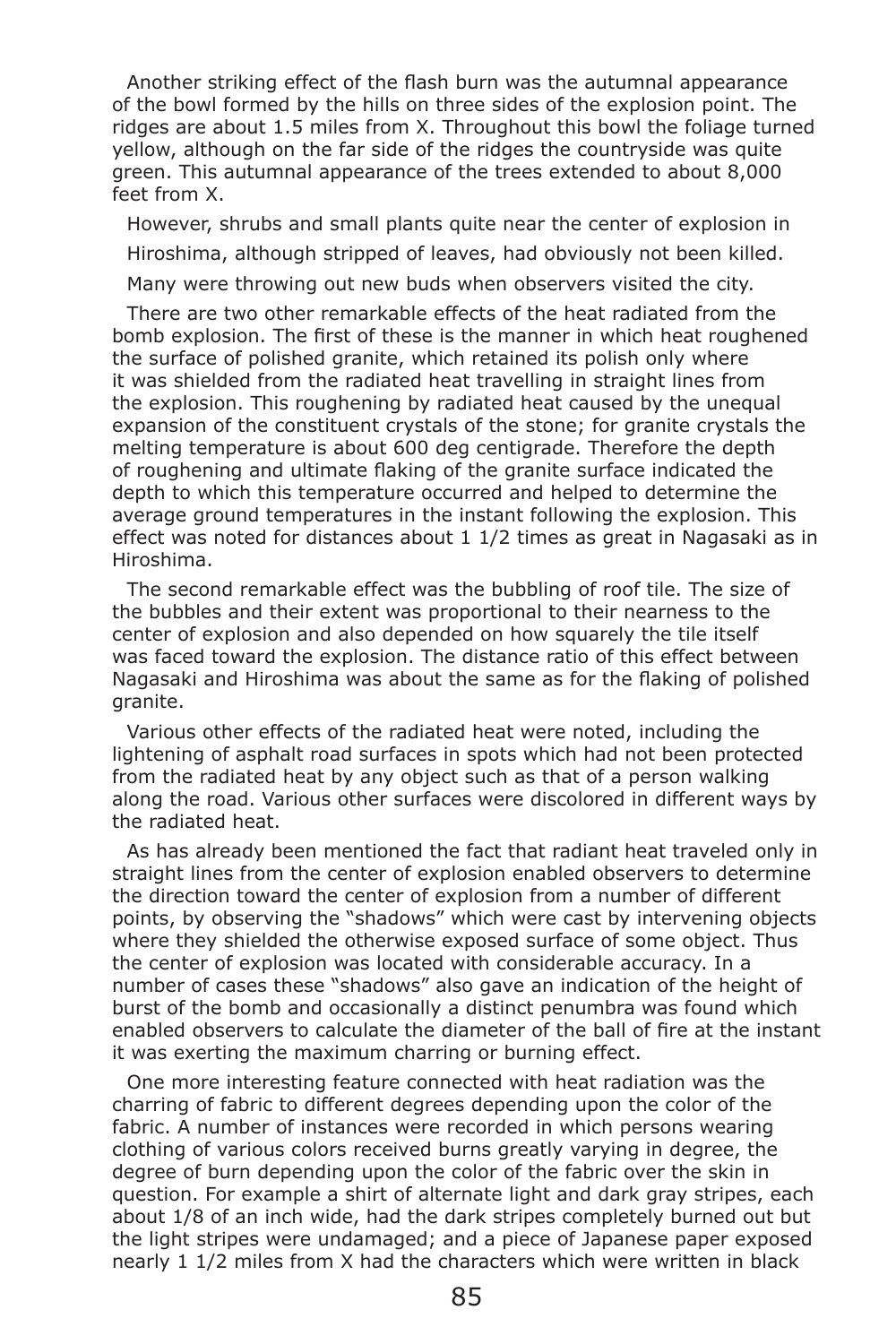ink neatly burned out.

# Characteristics Of The Injuries To Persons

Injuries to persons resulting from the atomic explosions were of the following types:

A. Burns, from

- 1. Flash radiation of heat
- 2. Fires started by the explosions.
- B. Mechanical injuries from collapse of buildings, flying debris, etc.
- C. Direct effects of the high blast pressure, i.e., straight compression.

 D. Radiation injuries, from the instantaneous emission of gamma rays and neutrons.

It is impossible to assign exact percentages of casualties to each of the types of injury, because so many victims were injured by more than one effect of the explosions. However, it is certain that the greater part of the casualties resulted from burns and mechanical injures. Col. Warren, one of America's foremost radioligists, stated it is probable that 7 per cent or less of the deaths resulted primarily from radiation disease.

The greatest single factor influencing the occurrence of casualties was the distance of the person concerned from the center of explosion.

Estimates based on the study of a selected group of 900 patients indicated that total casualties occurred as far out as 14,000 feet at Nagasaki and 12,000 feet at Hiroshima.

Burns were suffered at a considerable greater distance from X than any other type of injury, and mechanical injuries farther out than radiation effects.

Medical findings show that no person was injured by radioactivity who was not exposed to the actual explosion of the bombs. No injuries resulted from persistent radioactivity of any sort.

# Burns

Two types of burns were observed. These are generally differentiated as flame or fire burn and so-called flash burn.

The early appearance of the flame burn as reported by the Japanese, and the later appearance as observed, was not unusual.

The flash burn presented several distinctive features. Marked redness of the affected skin areas appeared almost immediately, according to the Japanese, with progressive changes in the skin taking place over a period of a few hours. When seen after 50 days, the most distinctive feature of these burns was their sharp limitation to exposed skin areas facing the center of the explosion. For instance, a patient who had been walking in a direction at right angles to a line drawn between him and the explosion, and whose arms were swinging, might have burns only on the outside of the arm nearest the center and on the inside of the other arm.

Generally, any type of shielding protected the skin against flash burns, although burns through one, and very occasionally more, layers of clothing did occur in patients near the center. In such cases, it was not unusual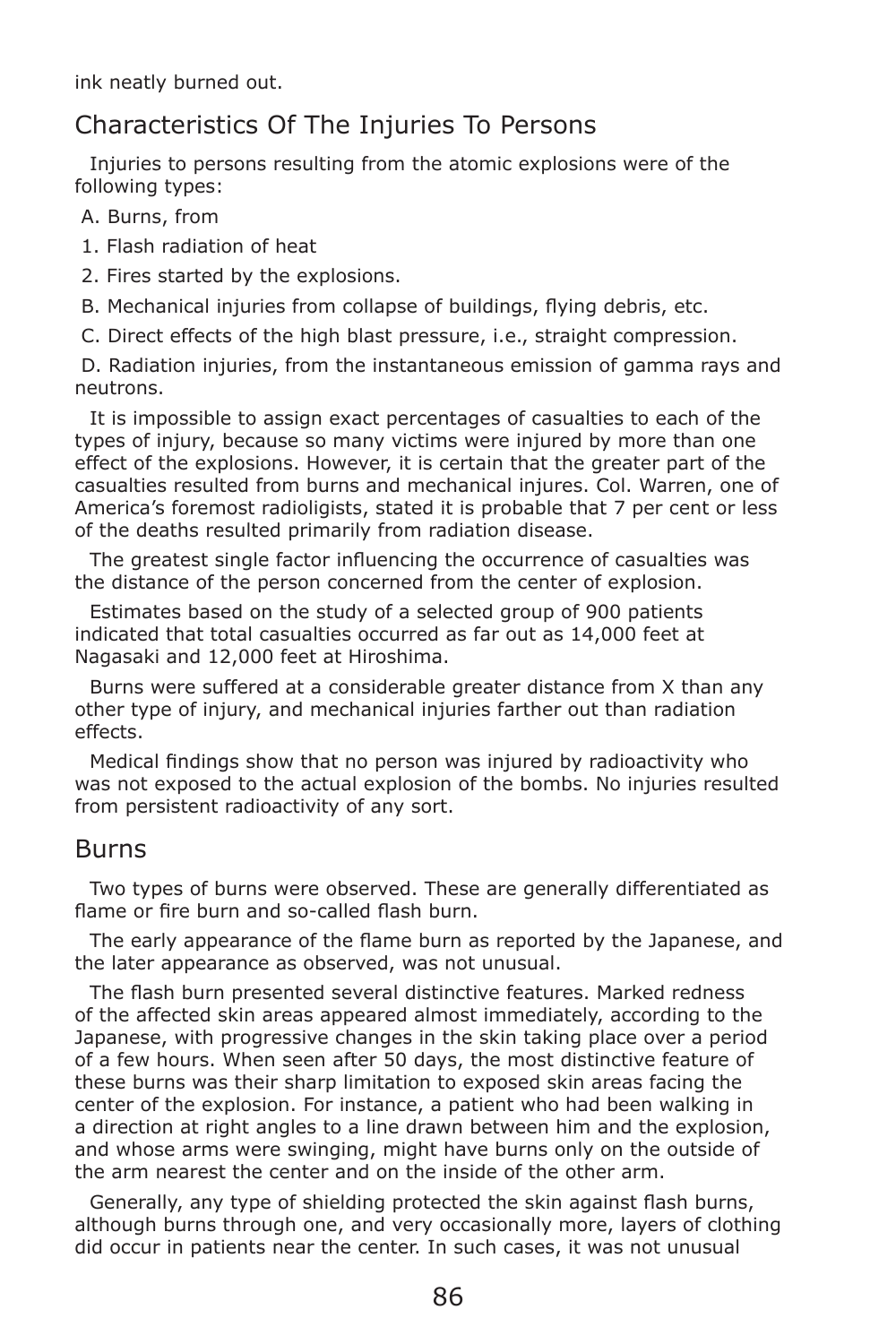to find burns through black but not through white clothing, on the same patient. Flash burns also tended to involve areas where the clothes were tightly drawn over the skin, such as at the elbows and shoulders.

The Japanese report the incidence of burns in patients surviving more than a few hours after the explosion, and seeking medical attention, as high as 95%. The total mortalities due to burns alone cannot be estimated with any degree of accuracy. As mentioned already, it is believed that the majority of all the deaths occurred immediately. Of these, the Japanese estimate that 75%, and most of the reports estimate that over 50%, of the deaths were due to burns.

In general, the incidence of burns was in direct proportion to the distance from X. However, certain irregularities in this relationship result in the medical studies because of variations in the amount of shielding from flash burn, and because of the lack of complete data on persons killed outright close to X.

The maximum distance from X at which flash burns were observed is of paramount interest. It has been estimated that patients with burns at Hiroshima were all less than 7,500 feet from the center of the explosion at the time of the bombing. At Nagasaki, patients with burns were observed out to the remarkable distance of 13,800 feet.

## Mechanical Injuries

The mechanical injuries included fractures, lacerations, contusions, abrasions, and other effects to be expected from falling roofs, crumbling walls, flying debris and glass, and other indirect blast effects. The appearance of these various types of mechanical injuries was not remarkable to the medical authorities who studied them.

It was estimated that patients with lacerations at Hiroshima were less than 10,600 feet from X, whereas at Nagasaki they extended as far as 12,200 feet.

The tremendous drag of wind, even as far as 1 mile from X, must have resulted in many injuries and deaths. Some large pieces of a prison wall, for example, were flung 80 feet, and many have gone 30 feet high before falling. The same fate must have befallen many persons, and the chances of a human being surviving such treatment are probably small.

# Blast Injuries

No estimate of the number of deaths or early symptoms due to blast pressure can be made. The pressures developed on the ground under the explosions were not sufficient to kill more than those people very near the center of damage (within a few hundred feet at most). Very few cases of ruptured ear drums were noted, and it is the general feeling of the medical authorities that the direct blast effects were not great. Many of the Japanese reports, which are believed to be false, describe immediate effects such as ruptured abdomens with protruding intestines and protruding eyes, but no such results were actually traced to the effect of air pressure alone.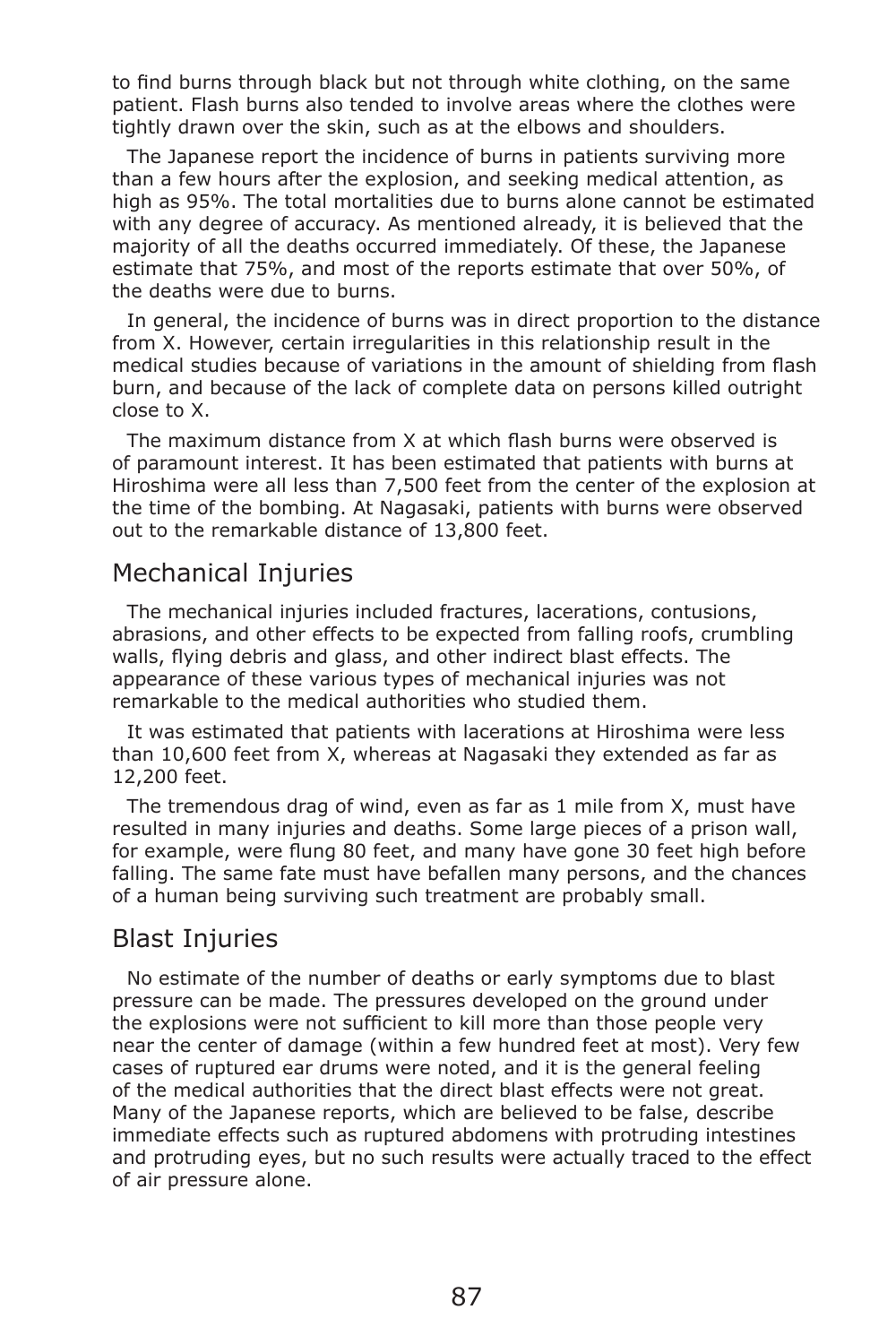## Radiation Injuries

As pointed out in another section of this report the radiations from the nuclear explosions which caused injuries to persons were primarily those experienced within the first second after the explosion; a few may have occurred later, but all occurred in the first minute. The other two general types of radiation, viz., radiation from scattered fission products and induced radioactivity from objects near the center of explosion, were definitely proved not to have caused any casualties.

The proper designation of radiation injuries is somewhat difficult. Probably the two most direct designations are radiation injury and gamma ray injury. The former term is not entirely suitable in that it does not define the type of radiation as ionizing and allows possible confusion with other types of radiation (e.g., infra-red). The objection to the latter term is that it limits the ionizing radiation to gamma rays, which were undoubtedly the most important; but the possible contribution of neutron and even beta rays to the biological effects cannot be entirely ignored. Radiation injury has the advantage of custom, since it is generally understood in medicine to refer to X-ray effect as distinguished from the effects of actinic radiation. Accordingly, radiation injury is used in this report to mean injury due only to ionizing radiation.

According to Japanese observations, the early symptons in patients suffering from radiation injury closely resembled the symptons observed in patients receiving intensive roentgen therapy, as well as those observed in experimental animals receiving large doses of X-rays. The important symptoms reported by the Japanese and observed by American authorities were epilation (lose of hair), petechiae (bleeding into the skin), and other hemorrhagic manifestations, oropharyngeal lesions (inflammation of the mouth and throat), vomiting, diarrhea, and fever.

Epilation was one of the most spectacular and obvious findings. The appearance of the epilated patient was typical. The crown was involved more than the sides, and in many instances the resemblance to a monk's tonsure was striking. In extreme cases the hair was totally lost. In some cases, re-growth of hair had begun by the time patients were seen 50 days after the bombing. Curiously, epilation of hair other than that of the scalp was extremely unusual.

Petechiae and other hemorrhagic manifestations were striking findings. Bleeding began usually from the gums and in the more seriously affected was soon evident from every possible source. Petechiae appeared on the limbs and on pressure points. Large ecchymoses (hemorrhages under the skin) developed about needle punctures, and wounds partially healed broke down and bled freely. Retinal hemorrhages occurred in many of the patients. The bleeding time and the coagulation time were prolonged. The platelets (coagulation of the blood) were characteristically reduced in numbers.

Nausea and vomiting appearing within a few hours after the explosion was reported frequently by the Japanese. This usually had subsided by the following morning, although occasionally it continued for two or three days. Vomiting was not infrequently reported and observed during the course of the later symptoms, although at these times it generally appeared to be related to other manifestation of systemic reactions associated with infection.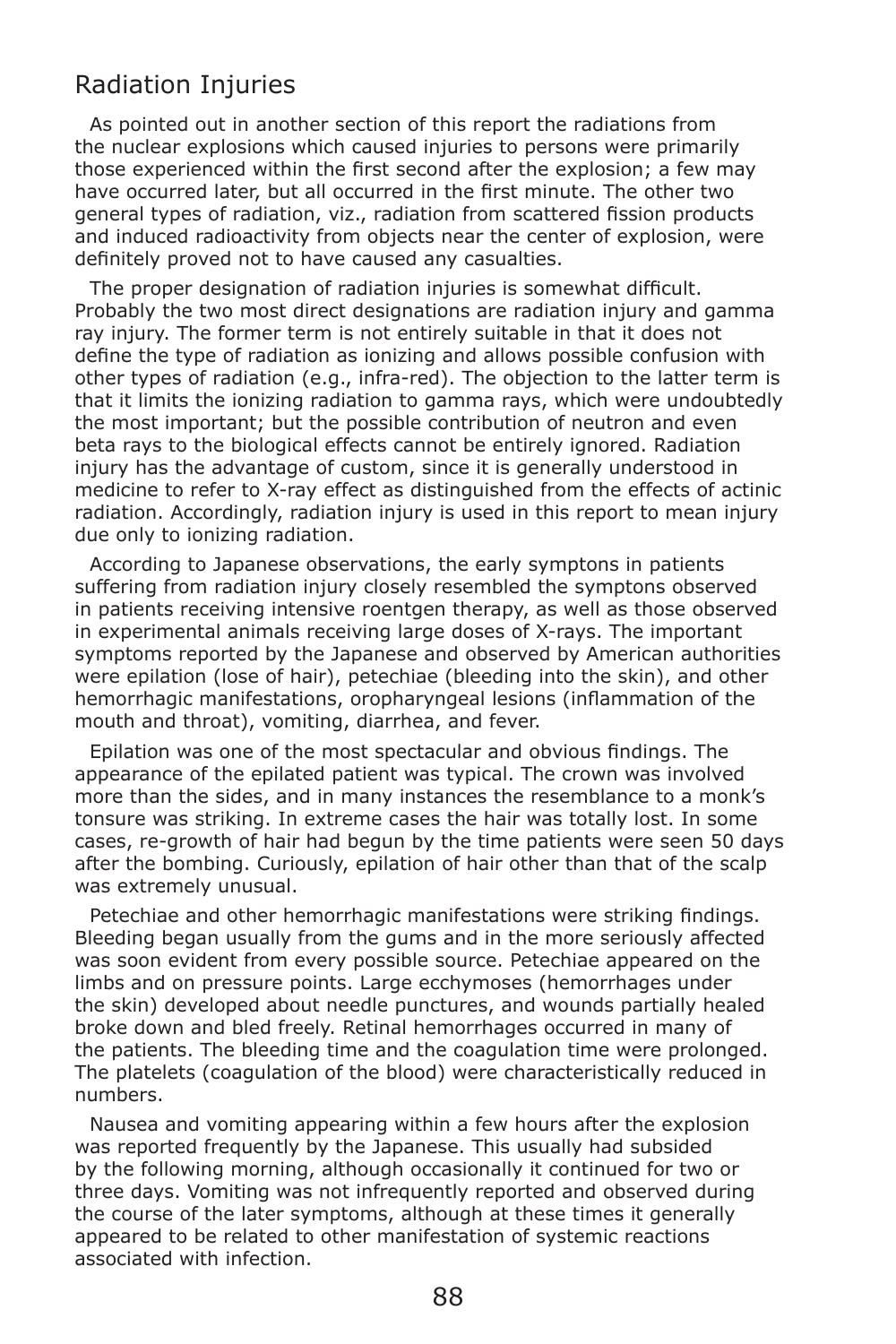Diarrhea of varying degrees of severity was reported and observed. In the more severe cases, it was frequently bloody. For reasons which are not yet clear, the diarrhea in some cases was very persistent.

Lesions of the gums, and the oral mucous membrane, and the throat were observed. The affected areas became deep red, then violacious in color; and in many instances ulcerations and necrosis (breakdown of tissue) followed. Blood counts done and recorded by the Japanese, as well as counts done by the Manhattan Engineer District Group, on such patients regularly showed leucopenia (low-white blood cell count). In extreme cases the white blood cell count was below 1,000 (normal count is around 7,000). In association with the leucopenia and the oropharyngeal lesions, a variety of other infective processes were seen. Wounds and burns which were healing adequately suppurated and serious necrosis occurred. At the same time, similar ulcerations were observed in the larynx, bowels, and in females, the gentalia. Fever usually accompanied these lesions.

Eye injuries produced by the atomic bombings in both cities were the subject of special investigations. The usual types of mechanical injuries were seen. In addition, lesions consisting of retinal hemorrhage and exudation were observed and 75% of the patients showing them had other signs of radiation injury.

The progress of radiation disease of various degrees of severity is shown in the following table:

Summary of Radiation Injury

Clinical Symptoms and Findings

Day

after

Explo-

sion Most Severe Moderately Severe Mild

- 1. 1. Nausea and vomiting 1. Nausea and vomiting
- 2. after 1-2 hours. after 1-2 hours.
- 3. NO DEFINITE SYMPTOMS

4.

- 5. 2. Diarrhea
- 6. 3. Vomiting NO DEFINITE SYMPTOMS
- 7. 4. Inflammation of the

mouth and throat

- 8. 5. Fever
- 9. 6. Rapid emaciation
- 10. Death NO DEFINITE SYMPTOMS
- 11. (Mortality probably 2. Beginning epilation.
- 12. 100%)
- 13.
- 14.
- 15.
- 16.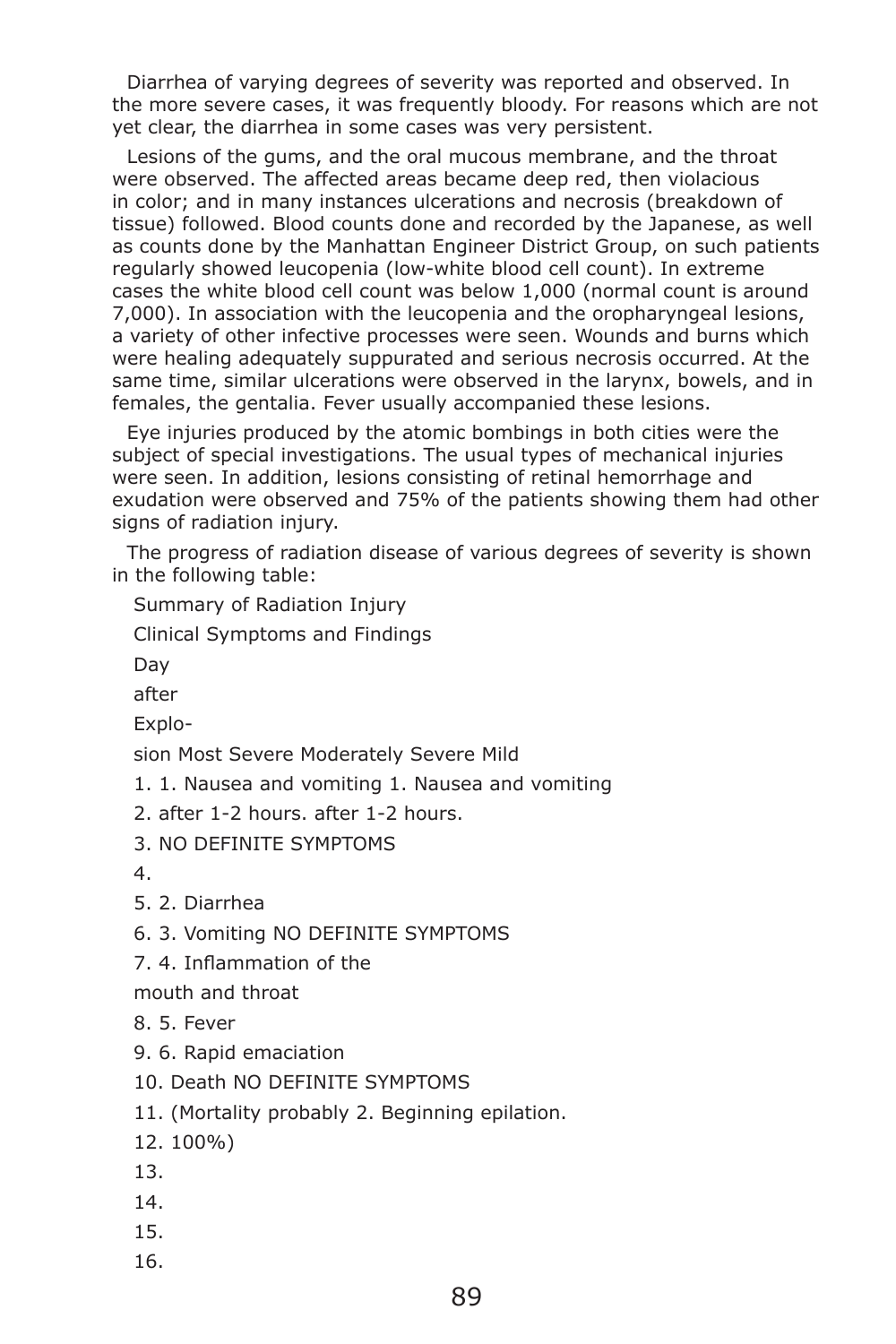17.

18. 3. Loss of appetite

19. and general malaise. 1. Epilation

20. 4. Fever. 2. Loss of appetite

21. 5. Severe inflammation and malaise.

22. of the mouth and throat 3. Sore throat.

- 23. 4. Pallor.
- 24. 5. Petechiae
- 25. 6. Diarrhea
- 26. 7. Moderate emacia-
- 27. 6. Pallor. tion.
- 28. 7. Petechiae, diarrhea
- 29. and nose bleeds (Recovery unless com-
- 30. plicated by previous
- 31. 8. Rapid emaciation poor health or

Death super-imposed in-

(Mortality probably 50%) juries or infec-

tion).

It was concluded that persons exposed to the bombs at the time of detonation did show effects from ionizing radiation and that some of these patients, otherwise uninjured, died. Deaths from radiation began about a week after exposure and reached a peak in 3 to 4 weeks. They practically ceased to occur after 7 to 8 weeks.

Treatment of the burns and other physical injuries was carried out by the Japanese by orthodox methods. Treatment of radiation effects by them included general supportative measures such as rest and high vitamin and caloric diets. Liver and calcium preparations were administered by injection and blood transfusions were used to combat hemorrhage. Special vitamin preparations and other special drugs used in the treatment of similar medical conditions were used by American Army Medical Corps officers after their arrival. Although the general measures instituted were of some benefit no definite effect of any of the specific measures on the course of the disease could be demonstrated. The use of sulfonamide drugs by the Japanese and particularly of penicillin by the American physicians after their arrival undoubtedly helped control the infections and they appear to be the single important type of treatment which may have effectively altered the earlier course of these patients.

One of the most important tasks assigned to the mission which investigated the effects of the bombing was that of determining if the radiation effects were all due to the instantaneous discharges at the time of the explosion, or if people were being harmed in addition from persistent radioactivity. This question was investigated from two points of view. Direct measurements of persistent radioactivity were made at the time of the investigation. From these measurements, calculations were made of the graded radiation dosages, i.e., the total amount of radiation which could have been absorbed by any person. These calculations showed that the highest dosage which would have been received from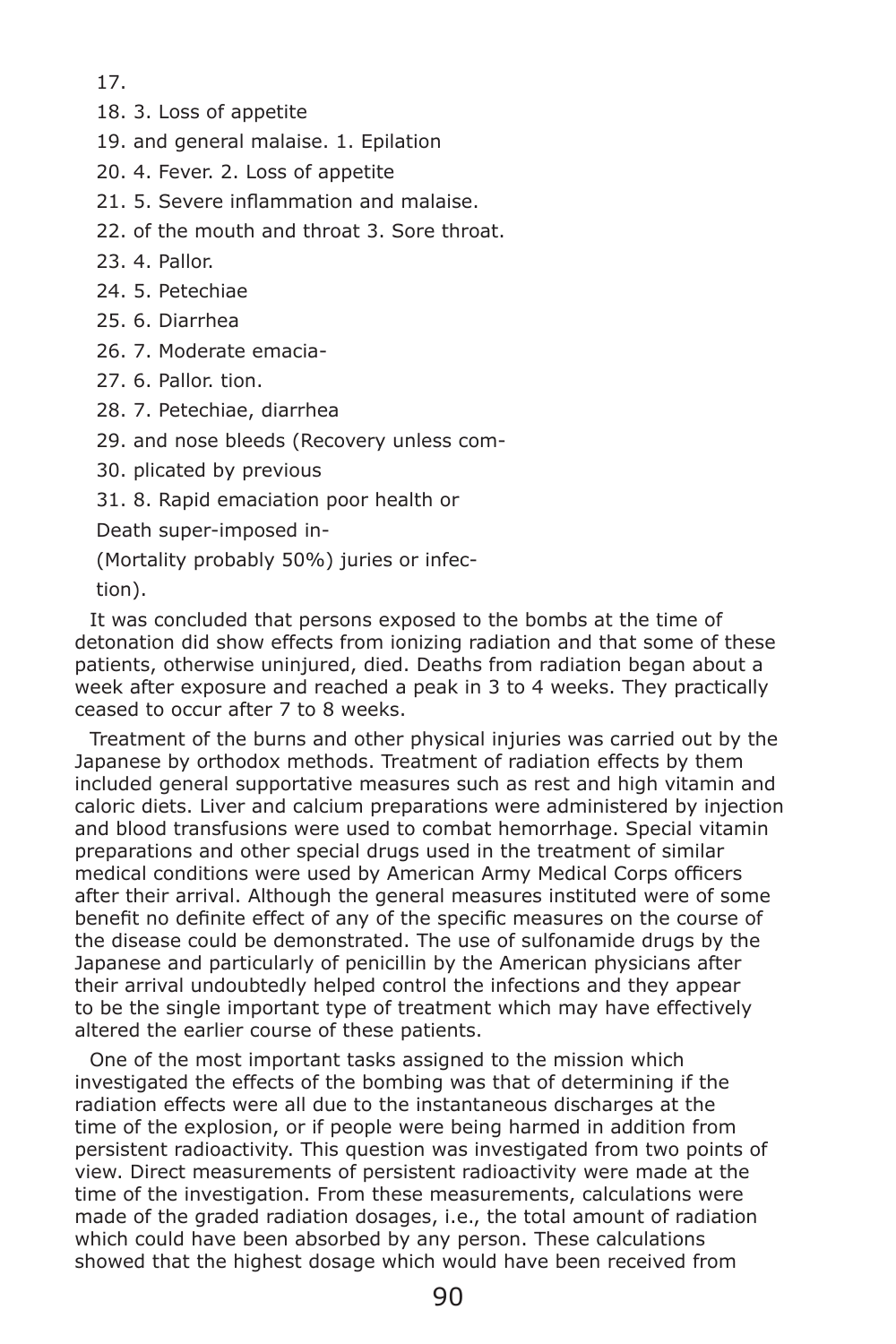persistent radioactivity at Hiroshima was between 6 and 25 roentgens of gamma radiation; the highest in the Nagasaki Area was between 30 and 110 roentgens of gamma radiation. The latter figure does not refer to the city itself, but to a localized area in the Nishiyama District. In interpreting these findings it must be understood that to get these dosages, one would have had to remain at the point of highest radioactivity for 6 weeks continuously, from the first hour after the bombing. It is apparent therefore that insofar as could be determined at Hiroshima and Nagasaki, the residual radiation alone could not have been detrimental to the health of persons entering and living in the bombed areas after the explosion.

The second approach to this question was to determine if any persons not in the city at the time of the explosion, but coming in immediately afterwards exhibited any symptoms or findings which might have been due to persistence induced radioactivity. By the time of the arrival of the Manhattan Engineer District group, several Japanese studies had been done on such persons. None of the persons examined in any of these studies showed any symptoms which could be attributed to radiation, and their actual blood cell counts were consistently within the normal range. Throughout the period of the Manhattan Engineer District investigation, Japanese doctors and patients were repeatedly requested to bring to them any patients who they thought might be examples of persons harmed from persistent radioactivity. No such subjects were found.

It was concluded therefore as a result of these findings and lack of findings, that although a measurable quantity of induced radioactivity was found, it had not been sufficient to cause any harm to persons living in the two cities after the bombings.

#### Shielding From Radiation

Exact figures on the thicknesses of various substances to provide complete or partial protection from the effects of radiation in relation to the distance from the center of explosion, cannot be released at this time. Studies of collected data are still under way. It can be stated, however, that at a reasonable distance, say about 1/2 mile from the center of explosion, protection to persons from radiation injury can be afforded by a layer of concrete or other material whose thickness does not preclude reasonable construction.

Radiation ultimately caused the death of the few persons not killed by other effects and who were fully exposed to the bombs up to a distance of about 1/2 mile from X. The British Mission has estimated that people in the open had a 50% chance of surviving the effects of radiation at 3/4 of a mile from X.

# The Effects On The Inhabitants Of The Bombed Cities

In both Hiroshima and Nagasaki the tremendous scale of the disaster largely destroyed the cities as entities. Even the worst of all other previous bombing attacks on Germany and Japan, such as the incendiary raids on Hamburg in 1943 and on Tokyo in 1945, were not comparable to the paralyzing effect of the atomic bombs. In addition to the huge number of persons who were killed or injuried so that their services in rehabilitation were not available, a panic flight of the population took place from both cities immediately following the atomic explosions. No significant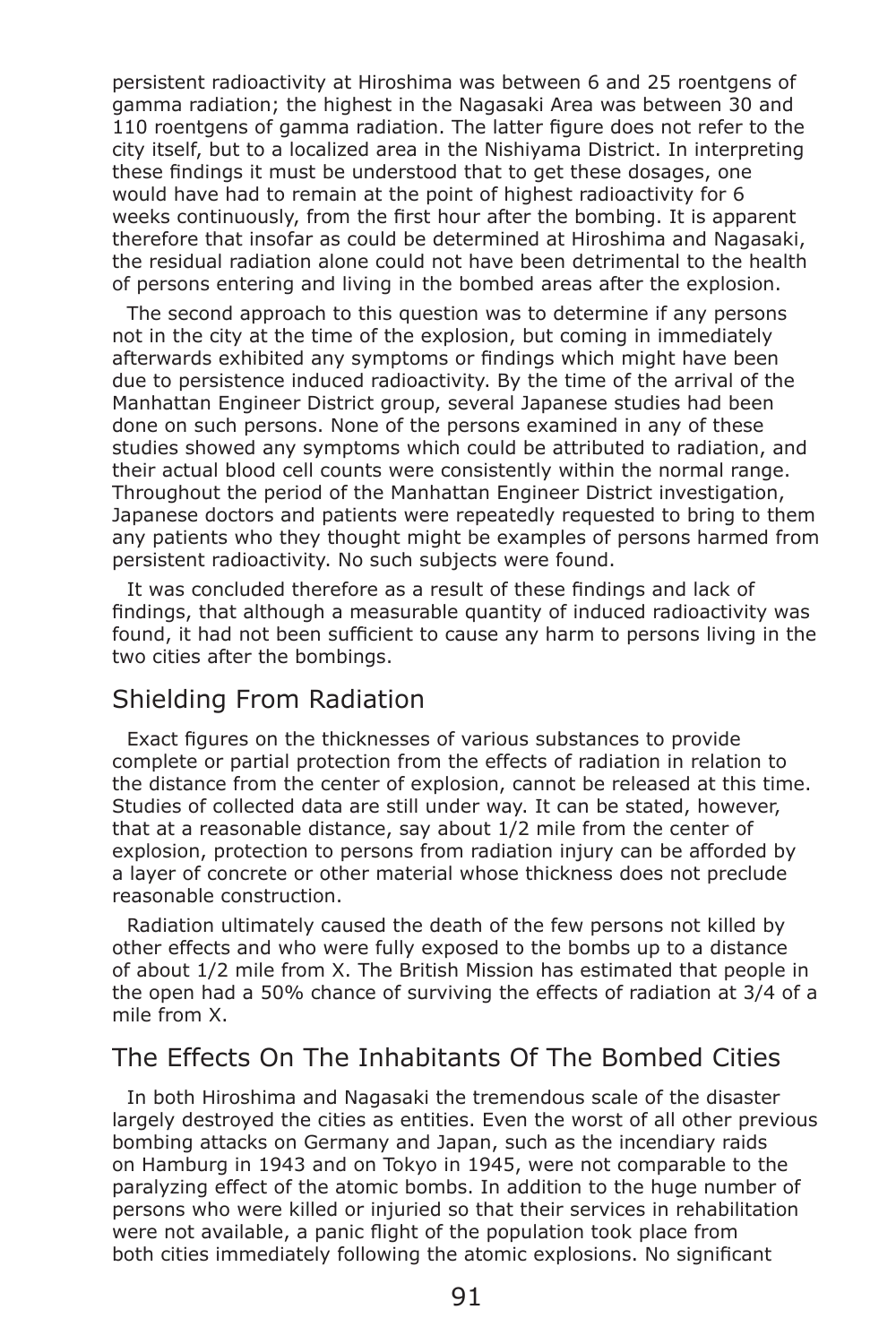reconstruction or repair work was accomplished because of the slow return of the population; at the end of November 1945 each of the cities had only about 140,000 people. Although the ending of the war almost immediately after the atomic bombings removed much of the incentive of the Japanese people toward immediate reconstruction of their losses, their paralysis was still remarkable. Even the clearance of wreckage and the burning of the many bodies trapped in it were not well organized some weeks after the bombings. As the British Mission has stated, "the impression which both cities make is of having sunk, in an instant and without a struggle, to the most primitive level."

Aside from physical injury and damage, the most significant effect of the atomic bombs was the sheer terror which it struck into the peoples of the bombed cities. This terror, resulting in immediate hysterical activity and flight from the cities, had one especially pronounced effect: persons who had become accustomed to mass air raids had grown to pay little heed to single planes or small groups of planes, but after the atomic bombings the appearance of a single plane caused more terror and disruption of normal life than the appearance of many hundreds of planes had ever been able to cause before. The effect of this terrible fear of the potential danger from even a single enemy plane on the lives of the peoples of the world in the event of any future war can easily be conjectured.

The atomic bomb did not alone win the war against Japan, but it most certainly ended it, saving the thousands of Allied lives that would have been lost in any combat invasion of Japan.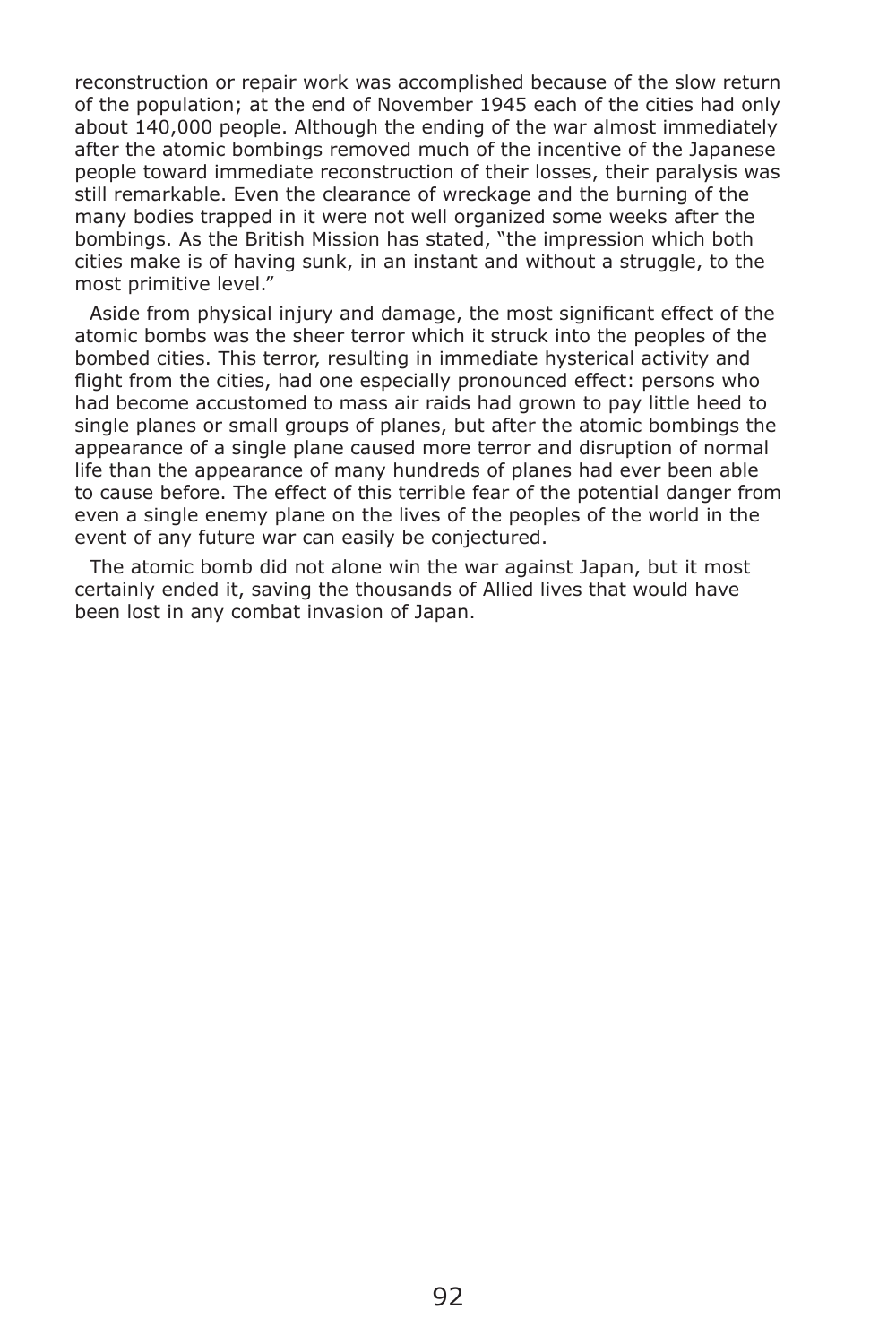# Worldwide Effects Of Nuclear War

## *By U.S. Arms Control and Disarmament Agency, 1975*

#### **Introduction**

It has now been two decades since the introduction of thermonuclear fusion weapons into the military inventories of the great powers, and more than a decade since the United States, Great Britain, and the Soviet Union ceased to test nuclear weapons in the atmosphere. Today our understanding of the technology of thermonuclear weapons seems highly advanced, but our knowledge of the physical and biological consequences of nuclear war is continuously evolving.

Only recently, new light was shed on the subject in a study which the Arms Control and Disarmament Agency had asked the National Academy of Sciences to undertake. Previous studies had tended to focus very largely on radioactive fallout from a nuclear war; an important aspect of this new study was its inquiry into all possible consequences, including the effects of large-scale nuclear detonations on the ozone layer which helps protect life on earth from the sun's ultraviolet radiations. Assuming a total detonation of 10,000 megatons--a large-scale but less than total nuclear "exchange," as one would say in the dehumanizing jargon of the strategists--it was concluded that as much as 30-70 percent of the ozone might be eliminated from the northern hemisphere (where a nuclear war would presumably take place) and as much as 20-40 percent from the southern hemisphere. Recovery would probably take about 3-10 years, but the Academy's study notes that long term global changes cannot be completely ruled out.

The reduced ozone concentrations would have a number of consequences outside the areas in which the detonations occurred. The Academy study notes, for example, that the resultant increase in ultraviolet would cause "prompt incapacitating cases of sunburn in the temperate zones and snow blindness in northern countries . . ."

Strange though it might seem, the increased ultraviolet radiation could also be accompanied by a drop in the average temperature. The size of the change is open to question, but the largest changes would probably occur at the higher latitudes, where crop production and ecological balances are sensitively dependent on the number of frost-free days and other factors related to average temperature. The Academy's study concluded that ozone changes due to nuclear war might decrease global surface temperatures by only negligible amounts or by as much as a few degrees. To calibrate the significance of this, the study mentioned that a cooling of even 1 degree centigrade would eliminate commercial wheat growing in Canada.

Thus, the possibility of a serious increase in ultraviolet radiation has been added to widespread radioactive fallout as a fearsome consequence of the large-scale use of nuclear weapons. And it is likely that we must reckon with still other complex and subtle processes, global in scope, which could seriously threaten the health of distant populations in the event of an allout nuclear war.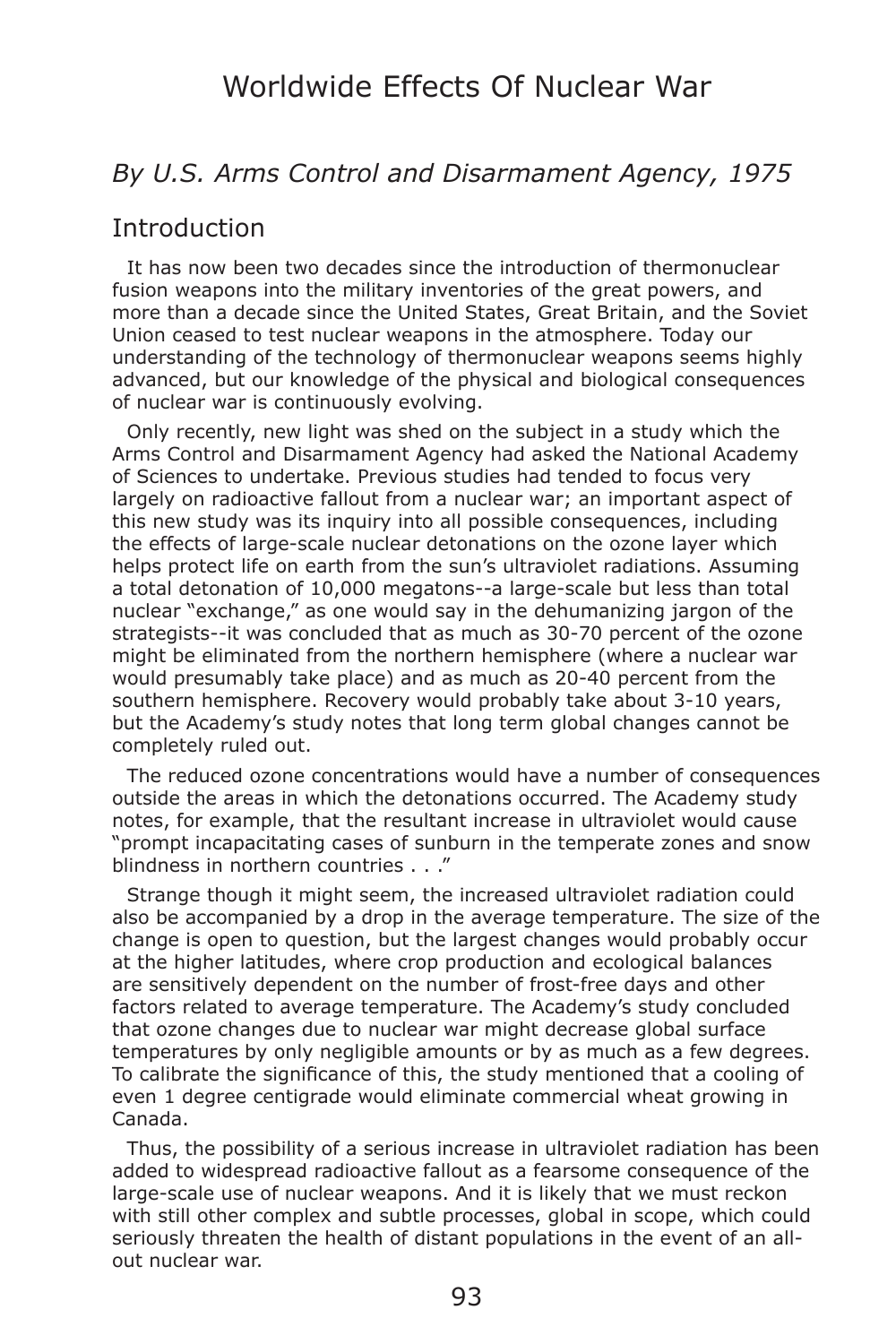Up to now, many of the important discoveries about nuclear weapon effects have been made not through deliberate scientific inquiry but by accident. And as the following historical examples show, there has been a series of surprises.

"Castle/Bravo" was the largest nuclear weapon ever detonated by the United States. Before it was set off at Bikini on February 28, 1954, it was expected to explode with an energy equivalent of about 8 million tons of TNT. Actually, it produced almost twice that explosive power--equivalent to 15 million tons of TNT.

If the power of the bomb was unexpected, so were the after-effects. About 6 hours after the explosion, a fine, sandy ash began to sprinkle the Japanese fishing vessel Lucky Dragon, some 90 miles downwind of the burst point, and Rongelap Atoll, 100 miles downwind. Though 40 to 50 miles away from the proscribed test area, the vessel's crew and the islanders received heavy doses of radiation from the weapon's "fallout"- -the coral rock, soil, and other debris sucked up in the fireball and made intensively radioactive by the nuclear reaction. One radioactive isotope in the fallout, iodine-131, rapidly built up to serious concentration in the thyroid glands of the victims, particularly young Rongelapese children.

More than any other event in the decade of testing large nuclear weapons in the atmosphere, Castle/Bravo's unexpected contamination of 7,000 square miles of the Pacific Ocean dramatically illustrated how largescale nuclear war could produce casualties on a colossal scale, far beyond the local effects of blast and fire alone.

A number of other surprises were encountered during 30 years of nuclear weapons development. For example, what was probably man's most extensive modification of the global environment to date occurred in September 1962, when a nuclear device was detonated 250 miles above Johnson Island. The 1.4-megaton burst produced an artificial belt of charged particles trapped in the earth's magnetic field. Though 98 percent of these particles were removed by natural processes after the first year, traces could be detected 6 or 7 years later. A number of satellites in low earth orbit at the time of the burst suffered severe electronic damage resulting in malfunctions and early failure. It became obvious that man now had the power to make long term changes in his near-space environment.

Another unexpected effect of high-altitude bursts was the blackout of high-frequency radio communications. Disruption of the ionosphere (which reflects radio signals back to the earth) by nuclear bursts over the Pacific has wiped out long-distance radio communications for hours at distances of up to 600 miles from the burst point.

Yet another surprise was the discovery that electromagnetic pulses can play havoc with electrical equipment itself, including some in command systems that control the nuclear arms themselves.

Much of our knowledge was thus gained by chance--a fact which should imbue us with humility as we contemplate the remaining uncertainties (as well as the certainties) about nuclear warfare. What we have learned enables us, nonetheless, to see more clearly. We know, for instance, that some of the earlier speculations about the after-effects of a global nuclear war were as far-fetched as they were horrifying--such as the idea that the worldwide accumulation of radioactive fallout would eliminate all life on the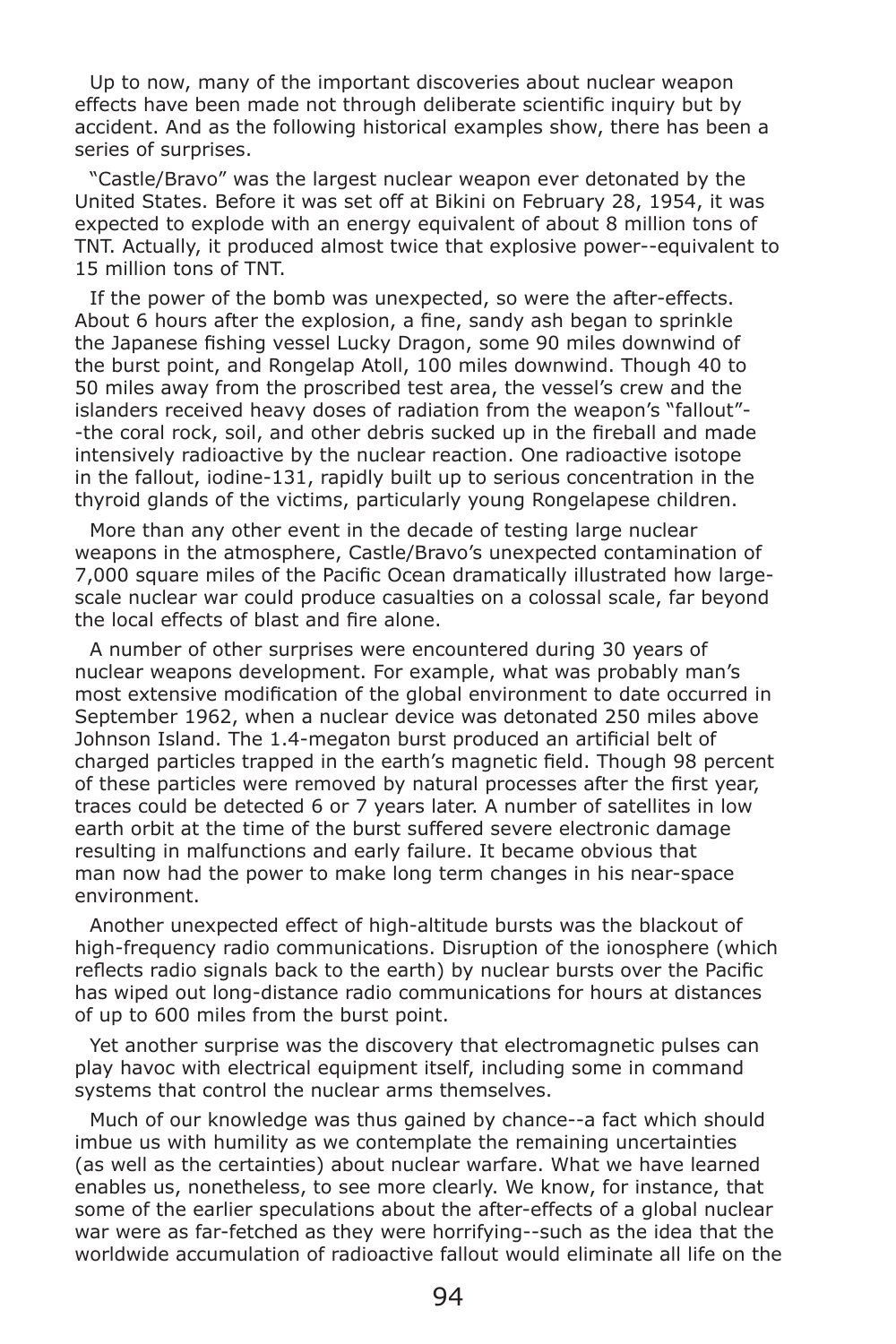planet, or that it might produce a train of monstrous genetic mutations in all living things, making future life unrecognizable. And this accumulation of knowledge which enables us to rule out the more fanciful possibilities also allows us to reexamine, with some scientific rigor, other phenomena which could seriously affect the global environment and the populations of participant and nonparticipant countries alike.

This paper is an attempt to set in perspective some of the longer term effects of nuclear war on the global environment, with emphasis on areas and peoples distant from the actual targets of the weapons.

#### The Mechanics Of Nuclear Explosions

In nuclear explosions, about 90 percent of the energy is released in less than one millionth of a second. Most of this is in the form of the heat and shock waves which produce the damage. It is this immediate and direct explosive power which could devastate the urban centers in a major nuclear war.

Compared with the immediate colossal destruction suffered in target areas, the more subtle, longer term effects of the remaining 10 percent of the energy released by nuclear weapons might seem a matter of secondary concern. But the dimensions of the initial catastrophe should not overshadow the after-effects of a nuclear war. They would be global, affecting nations remote from the fighting for many years after the holocaust, because of the way nuclear explosions behave in the atmosphere and the radioactive products released by nuclear bursts.

When a weapon is detonated at the surface of the earth or at low altitudes, the heat pulse vaporizes the bomb material, target, nearby structures, and underlying soil and rock, all of which become entrained in an expanding, fast-rising fireball. As the fireball rises, it expands and cools, producing the distinctive mushroom cloud, signature of nuclear explosions.

The altitude reached by the cloud depends on the force of the explosion. When yields are in the low-kiloton range, the cloud will remain in the lower atmosphere and its effects will be entirely local. But as yields exceed 30 kilotons, part of the cloud will punch into the stratosphere, which begins about 7 miles up. With yields of 2-5 megatons or more, virtually all of the cloud of radioactive debris and fine dust will climb into the stratosphere. The heavier materials reaching the lower edge of the stratosphere will soon settle out, as did the Castle/Bravo fallout at Rongelap. But the lighter particles will penetrate high into the stratosphere, to altitudes of 12 miles and more, and remain there for months and even years. Stratospheric circulation and diffusion will spread this material around the world.

#### Radioactive Fallout

Both the local and worldwide fallout hazards of nuclear explosions depend on a variety of interacting factors: weapon design, explosive force, altitude and latitude of detonation, time of year, and local weather conditions.

All present nuclear weapon designs require the splitting of heavy elements like uranium and plutonium. The energy released in this fission process is many millions of times greater, pound for pound, than the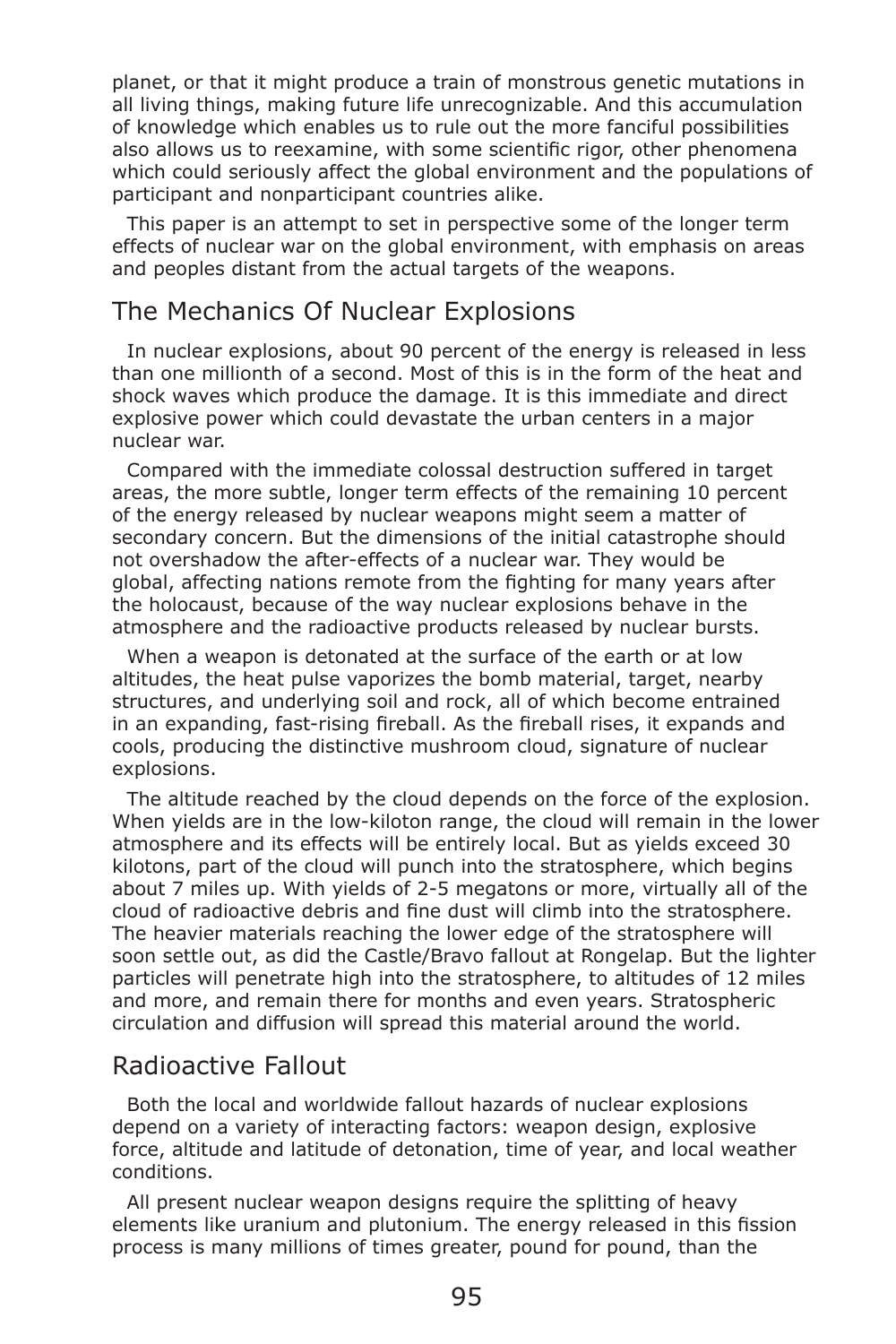most energetic chemical reactions. The smaller nuclear weapon, in the low-kiloton range, may rely solely on the energy released by the fission process, as did the first bombs which devastated Hiroshima and Nagasaki in 1945. The larger yield nuclear weapons derive a substantial part of their explosive force from the fusion of heavy forms of hydrogen--deuterium and tritium. Since there is virtually no limitation on the volume of fusion materials in a weapon, and the materials are less costly than fissionable materials, the fusion, "thermonuclear," or "hydrogen" bomb brought a radical increase in the explosive power of weapons. However, the fission process is still necessary to achieve the high temperatures and pressures needed to trigger the hydrogen fusion reactions. Thus, all nuclear detonations produce radioactive fragments of heavy elements fission, with the larger bursts producing an additional radiation component from the fusion process.

The nuclear fragments of heavy-element fission which are of greatest concern are those radioactive atoms (also called radionuclides) which decay by emitting energetic electrons or gamma particles. (See "Radioactivity" note.) An important characteristic here is the rate of decay. This is measured in terms of "half-life"--the time required for one-half of the original substance to decay--which ranges from days to thousands of years for the bomb-produced radionuclides of principal interest. (See "Nuclear Half-Life" note.) Another factor which is critical in determining the hazard of radionuclides is the chemistry of the atoms. This determines whether they will be taken up by the body through respiration or the food cycle and incorporated into tissue. If this occurs, the risk of biological damage from the destructive ionizing radiation (see "Radioactivity" note) is multiplied.

Probably the most serious threat is cesium-137, a gamma emitter with a half-life of 30 years. It is a major source of radiation in nuclear fallout, and since it parallels potassium chemistry, it is readily taken into the blood of animals and men and may be incorporated into tissue.

Other hazards are strontium-90, an electron emitter with a half-life of 28 years, and iodine-131 with a half-life of only 8 days. Strontium-90 follows calcium chemistry, so that it is readily incorporated into the bones and teeth, particularly of young children who have received milk from cows consuming contaminated forage. Iodine-131 is a similar threat to infants and children because of its concentration in the thyroid gland. In addition, there is plutonium-239, frequently used in nuclear explosives. A bone-seeker like strontium-90, it may also become lodged in the lungs, where its intense local radiation can cause cancer or other damage. Plutonium-239 decays through emission of an alpha particle (helium nucleus) and has a half-life of 24,000 years.

To the extent that hydrogen fusion contributes to the explosive force of a weapon, two other radionuclides will be released: tritium (hydrogen-3), an electron emitter with a half-life of 12 years, and carbon-14, an electron emitter with a half-life of 5,730 years. Both are taken up through the food cycle and readily incorporated in organic matter.

Three types of radiation damage may occur: bodily damage (mainly leukemia and cancers of the thyroid, lung, breast, bone, and gastrointestinal tract); genetic damage (birth defects and constitutional and degenerative diseases due to gonodal damage suffered by parents); and development and growth damage (primarily growth and mental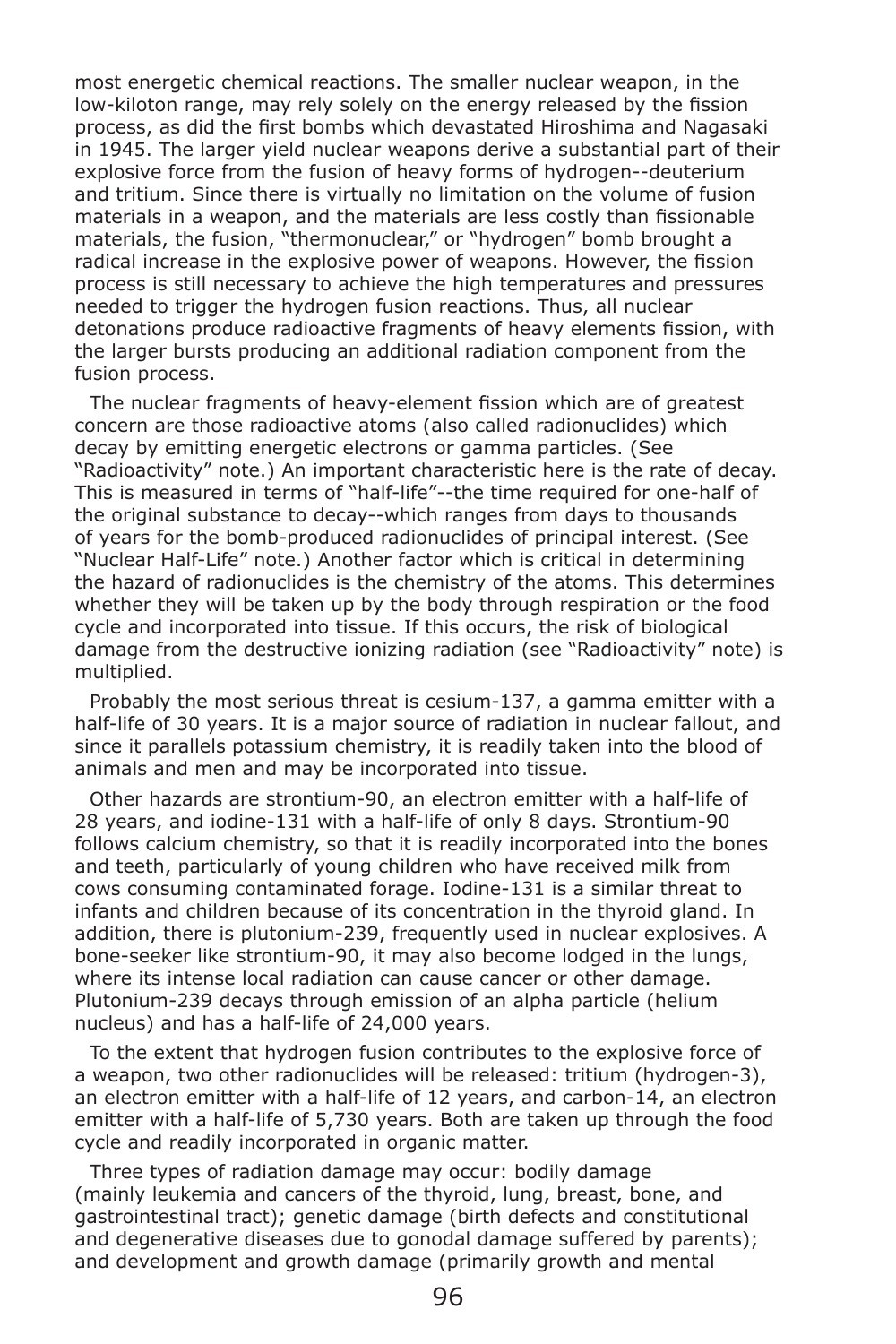retardation of unborn infants and young children). Since heavy radiation doses of about 20 roentgen or more (see "Radioactivity" note) are necessary to produce developmental defects, these effects would probably be confined to areas of heavy local fallout in the nuclear combatant nations and would not become a global problem.

#### A. Local Fallout

Most of the radiation hazard from nuclear bursts comes from short-lived radionuclides external to the body; these are generally confined to the locality downwind of the weapon burst point. This radiation hazard comes from radioactive fission fragments with half-lives of seconds to a few months, and from soil and other materials in the vicinity of the burst made radioactive by the intense neutron flux of the fission and fusion reactions.

It has been estimated that a weapon with a fission yield of 1 million tons TNT equivalent power (1 megaton) exploded at ground level in a 15 milesper-hour wind would produce fallout in an ellipse extending hundreds of miles downwind from the burst point. At a distance of 20-25 miles downwind, a lethal radiation dose (600 rads) would be accumulated by a person who did not find shelter within 25 minutes after the time the fallout began. At a distance of 40-45 miles, a person would have at most 3 hours after the fallout began to find shelter. Considerably smaller radiation doses will make people seriously ill. Thus, the survival prospects of persons immediately downwind of the burst point would be slim unless they could be sheltered or evacuated.

It has been estimated that an attack on U.S. population centers by 100 weapons of one-megaton fission yield would kill up to 20 percent of the population immediately through blast, heat, ground shock and instant radiation effects (neutrons and gamma rays); an attack with 1,000 such weapons would destroy immediately almost half the U.S. population. These figures do not include additional deaths from fires, lack of medical attention, starvation, or the lethal fallout showering to the ground downwind of the burst points of the weapons.

Most of the bomb-produced radionuclides decay rapidly. Even so, beyond the blast radius of the exploding weapons there would be areas ("hot spots") the survivors could not enter because of radioactive contamination from long-lived radioactive isotopes like strontium-90 or cesium-137, which can be concentrated through the food chain and incorporated into the body. The damage caused would be internal, with the injurious effects appearing over many years. For the survivors of a nuclear war, this lingering radiation hazard could represent a grave threat for as long as 1 to 5 years after the attack.

#### B. Worldwide Effects of Fallout

Much of our knowledge of the production and distribution of radionuclides has been derived from the period of intensive nuclear testing in the atmosphere during the 1950's and early 1960's. It is estimated that more than 500 megatons of nuclear yield were detonated in the atmosphere between 1945 and 1971, about half of this yield being produced by a fission reaction. The peak occurred in 1961-62, when a total of 340 megatons were detonated in the atmosphere by the United States and Soviet Union. The limited nuclear test ban treaty of 1963 ended atmospheric testing for the United States, Britain, and the Soviet Union, but two major non-signatories, France and China, continued nuclear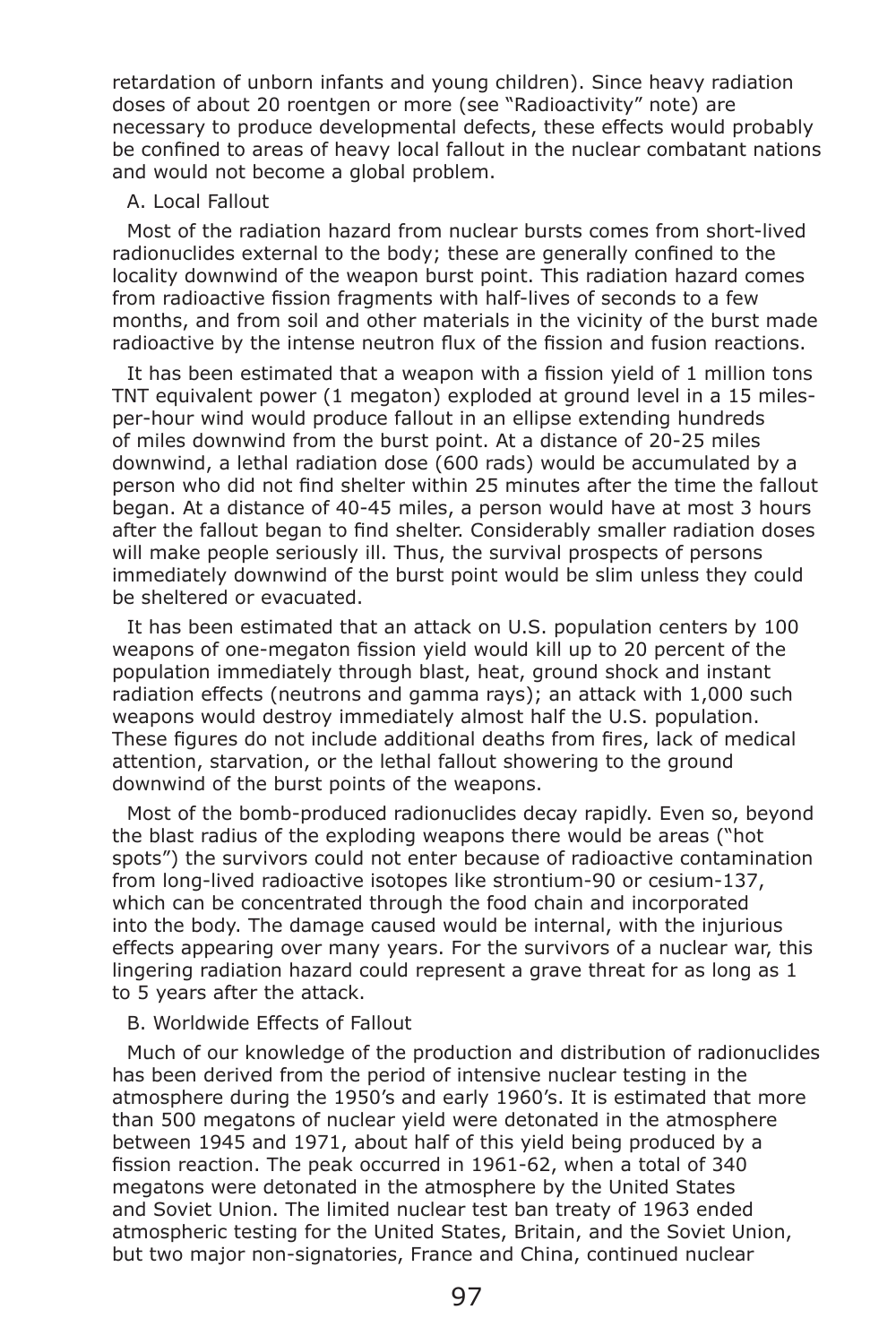testing at the rate of about 5 megatons annually. (France now conducts its nuclear tests underground.)

A U.N. scientific committee has estimated that the cumulative per capita dose to the world's population up to the year 2000 as a result of atmospheric testing through 1970 (cutoff date of the study) will be the equivalent of 2 years' exposure to natural background radiation on the earth's surface. For the bulk of the world's population, internal and external radiation doses of natural origin amount to less than one-tenth rad annually. Thus nuclear testing to date does not appear to pose a severe radiation threat in global terms. But a nuclear war releasing 10 or 100 times the total yield of all previous weapons tests could pose a far greater worldwide threat.

The biological effects of all forms of ionizing radiation have been calculated within broad ranges by the National Academy of Sciences. Based on these calculations, fallout from the 500-plus megatons of nuclear testing through 1970 will produce between 2 and 25 cases of genetic disease per million live births in the next generation. This means that between 3 and 50 persons per billion births in the post-testing generation will have genetic damage for each megaton of nuclear yield exploded. With similar uncertainty, it is possible to estimate that the induction of cancers would range from 75 to 300 cases per megaton for each billion people in the post-test generation.

If we apply these very rough yardsticks to a large-scale nuclear war in which 10,000 megatons of nuclear force are detonated, the effects on a world population of 5 billion appear enormous. Allowing for uncertainties about the dynamics of a possible nuclear war, radiation-induced cancers and genetic damage together over 30 years are estimated to range from 1.5 to 30 million for the world population as a whole. This would mean one additional case for every 100 to 3,000 people or about 1/2 percent to 15 percent of the estimated peacetime cancer death rate in developed countries. As will be seen, moreover, there could be other, less well understood effects which would drastically increase suffering and death.

#### Alterations Of The Global Environment

A nuclear war would involve such prodigious and concentrated short term release of high temperature energy that it is necessary to consider a variety of potential environmental effects.

It is true that the energy of nuclear weapons is dwarfed by many natural phenomena. A large hurricane may have the power of a million hydrogen bombs. But the energy release of even the most severe weather is diffuse; it occurs over wide areas, and the difference in temperature between the storm system and the surrounding atmosphere is relatively small. Nuclear detonations are just the opposite--highly concentrated with reaction temperatures up to tens of millions of degrees Fahrenheit. Because they are so different from natural processes, it is necessary to examine their potential for altering the environment in several contexts.

A. High Altitude Dust

It has been estimated that a 10,000-megaton war with half the weapons exploding at ground level would tear up some 25 billion cubic meters of rock and soil, injecting a substantial amount of fine dust and particles into the stratosphere. This is roughly twice the volume of material blasted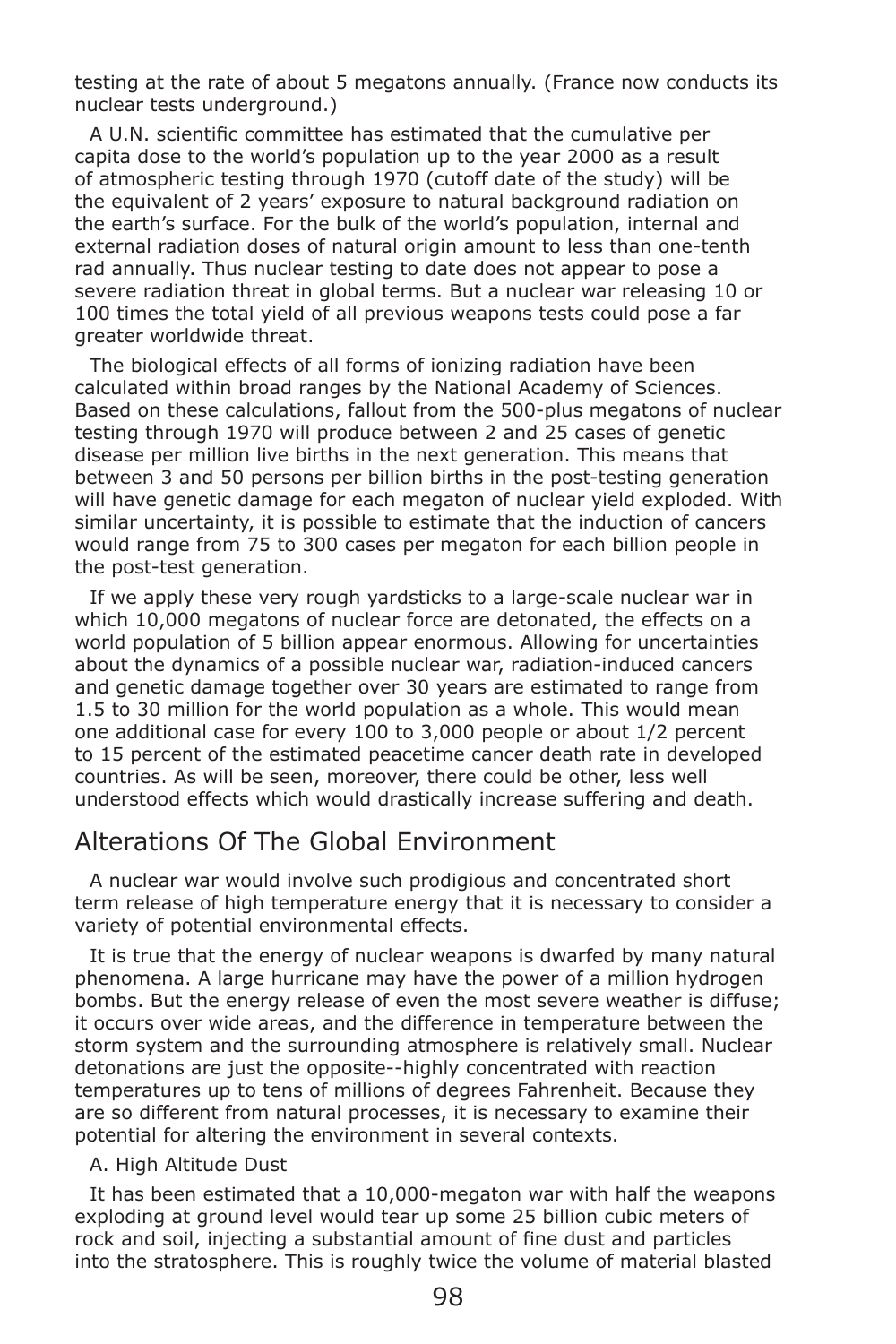loose by the Indonesian volcano, Krakatoa, whose explosion in 1883 was the most powerful terrestrial event ever recorded. Sunsets around the world were noticeably reddened for several years after the Krakatoa eruption, indicating that large amounts of volcanic dust had entered the stratosphere.

Subsequent studies of large volcanic explosions, such as Mt. Agung on Bali in 1963, have raised the possibility that large-scale injection of dust into the stratosphere would reduce sunlight intensities and temperatures at the surface, while increasing the absorption of heat in the upper atmosphere.

The resultant minor changes in temperature and sunlight could affect crop production. However, no catastrophic worldwide changes have resulted from volcanic explosions, so it is doubtful that the gross injection of particulates into the stratosphere by a 10,000-megaton conflict would, by itself, lead to major global climate changes.

#### B. Ozone

More worrisome is the possible effect of nuclear explosions on ozone in the stratosphere. Not until the 20th century was the unique and paradoxical role of ozone fully recognized. On the other hand, in concentrations greater than I part per million in the air we breathe, ozone is toxic; one major American city, Los Angeles, has established a procedure for ozone alerts and warnings. On the other hand, ozone is a critically important feature of the stratosphere from the standpoint of maintaining life on the earth.

The reason is that while oxygen and nitrogen in the upper reaches of the atmosphere can block out solar ultraviolet photons with wavelengths shorter than 2,420 angstroms (A), ozone is the only effective shield in the atmosphere against solar ultraviolet radiation between 2,500 and 3,000 A in wavelength. (See note 5.) Although ozone is extremely efficient at filtering out solar ultraviolet in 2,500-3,000 A region of the spectrum, some does get through at the higher end of the spectrum. Ultraviolet rays in the range of 2,800 to 3,200 A which cause sunburn, prematurely age human skin and produce skin cancers. As early as 1840, arctic snow blindness was attributed to solar ultraviolet; and we have since found that intense ultraviolet radiation can inhibit photosynthesis in plants, stunt plant growth, damage bacteria, fungi, higher plants, insects and annuals, and produce genetic alterations.

Despite the important role ozone plays in assuring a liveable environment at the earth's surface, the total quantity of ozone in the atmosphere is quite small, only about 3 parts per million. Furthermore, ozone is not a durable or static constituent of the atmosphere. It is constantly created, destroyed, and recreated by natural processes, so that the amount of ozone present at any given time is a function of the equilibrium reached between the creative and destructive chemical reactions and the solar radiation reaching the upper stratosphere.

The mechanism for the production of ozone is the absorption by oxygen molecules (O2) of relatively short-wavelength ultraviolet light. The oxygen molecule separates into two atoms of free oxygen, which immediately unite with other oxygen molecules on the surfaces of particles in the upper atmosphere. It is this union which forms ozone, or O3. The heat released by the ozone-forming process is the reason for the curious increase with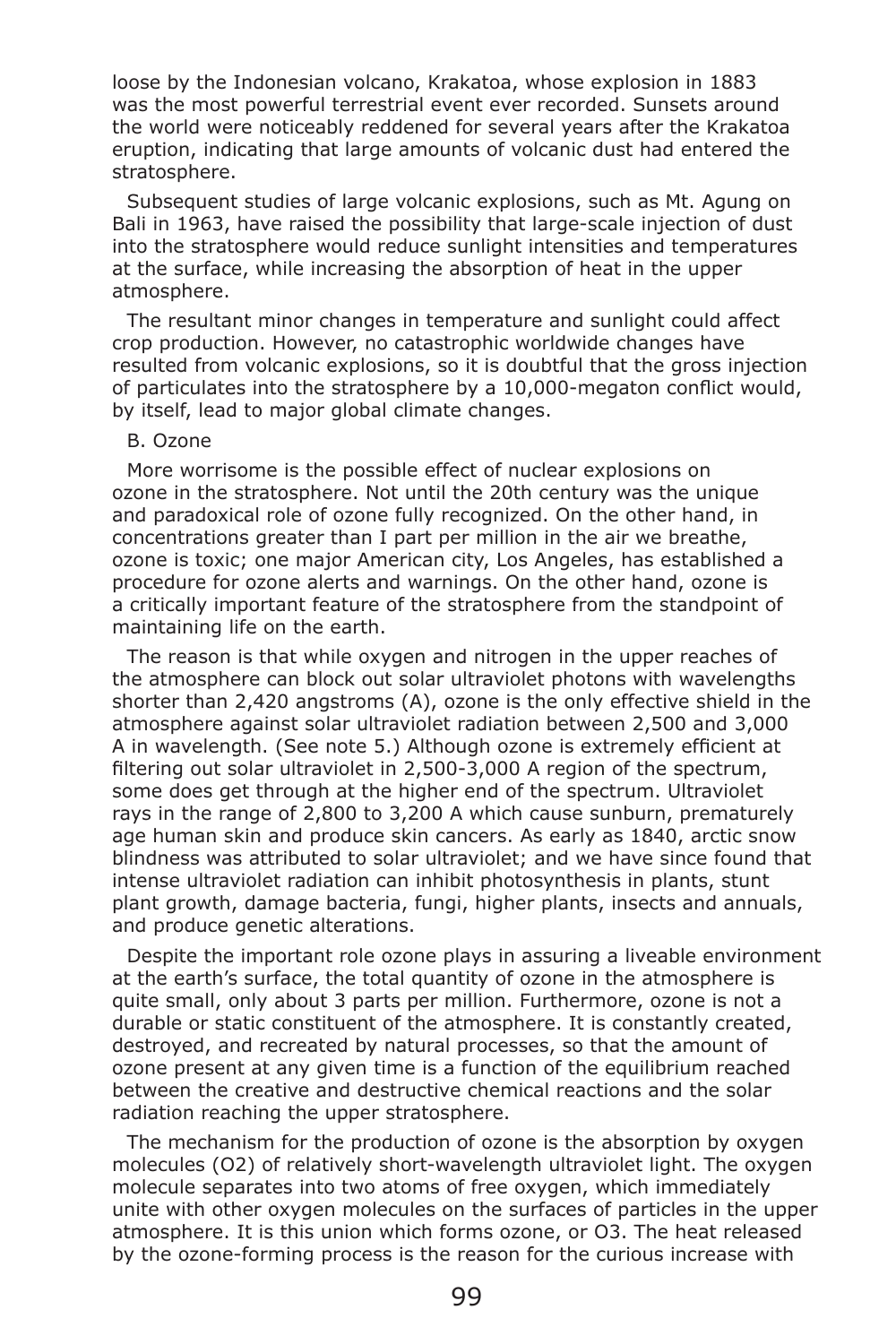altitude of the temperature of the stratosphere (the base of which is about 36,000 feet above the earth's surface).

While the natural chemical reaction produces about 4,500 tons of ozone per second in the stratosphere, this is offset by other natural chemical reactions which break down the ozone. By far the most significant involves nitric oxide (NO) which breaks ozone (O3) into molecules. This effect was discovered only in the last few years in studies of the environmental problems which might be encountered if large fleets of supersonic transport aircraft operate routinely in the lower stratosphere. According to a report by Dr. Harold S. Johnston, University of California at Berkeley--prepared for the Department of Transportation's Climatic Impact Assessment Program--it now appears that the NO reaction is normally responsible for 50 to 70 percent of the destruction of ozone.

In the natural environment, there is a variety of means for the production of NO and its transport into the stratosphere. Soil bacteria produce nitrous oxide (N2O) which enters the lower atmosphere and slowly diffuses into the stratosphere, where it reacts with free oxygen (O) to form two NO molecules. Another mechanism for NO production in the lower atmosphere may be lightning discharges, and while NO is quickly washed out of the lower atmosphere by rain, some of it may reach the stratosphere. Additional amounts of NO are produced directly in the stratosphere by cosmic rays from the sun and interstellar sources.

It is because of this catalytic role which nitric oxide plays in the destruction of ozone that it is important to consider the effects of highyield nuclear explosions on the ozone layer. The nuclear fireball and the air entrained within it are subjected to great heat, followed by relatively rapid cooling. These conditions are ideal for the production of tremendous amounts of NO from the air. It has been estimated that as much as 5,000 tons of nitric oxide is produced for each megaton of nuclear explosive power.

What would be the effects of nitric oxides driven into the stratosphere by an all-out nuclear war, involving the detonation of 10,000 megatons of explosive force in the northern hemisphere? According to the recent National Academy of Sciences study, the nitric oxide produced by the weapons could reduce the ozone levels in the northern hemisphere by as much as 30 to 70 percent.

To begin with, a depleted ozone layer would reflect back to the earth's surface less heat than would normally be the case, thus causing a drop in temperature--perhaps enough to produce serious effects on agriculture. Other changes, such as increased amounts of dust or different vegetation, might subsequently reverse this drop in temperature--but on the other hand, it might increase it.

Probably more important, life on earth has largely evolved within the protective ozone shield and is presently adapted rather precisely to the amount of solar ultraviolet which does get through. To defend themselves against this low level of ultraviolet, evolved external shielding (feathers, fur, cuticular waxes on fruit), internal shielding (melanin pigment in human skin, flavenoids in plant tissue), avoidance strategies (plankton migration to greater depths in the daytime, shade-seeking by desert iguanas) and, in almost all organisms but placental mammals, elaborate mechanisms to repair photochemical damage.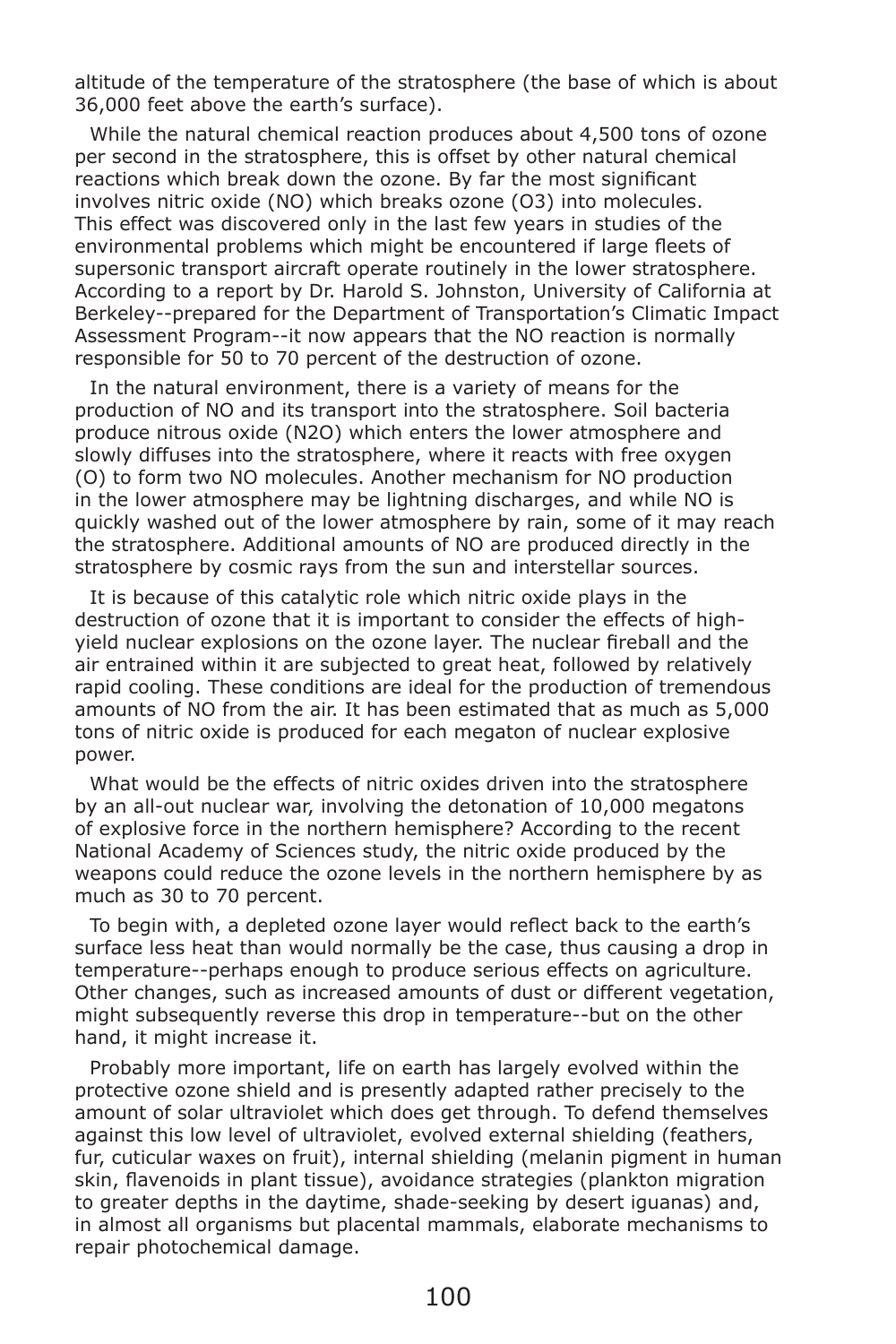It is possible, however, that a major increase in solar ultraviolet might overwhelm the defenses of some and perhaps many terrestrial life forms. Both direct and indirect damage would then occur among the bacteria, insects, plants, and other links in the ecosystems on which human wellbeing depends. This disruption, particularly if it occurred in the aftermath of a major war involving many other dislocations, could pose a serious additional threat to the recovery of postwar society. The National Academy of Sciences report concludes that in 20 years the ecological systems would have essentially recovered from the increase in ultraviolet radiation- though not necessarily from radioactivity or other damage in areas close to the war zone. However, a delayed effect of the increase in ultraviolet radiation would be an estimated 3 to 30 percent increase in skin cancer for 40 years in the Northern Hemisphere's mid-latitudes.

#### Some Conclusions

We have considered the problems of large-scale nuclear war from the standpoint of the countries not under direct attack, and the difficulties they might encounter in postwar recovery. It is true that most of the horror and tragedy of nuclear war would be visited on the populations subject to direct attack, who would doubtless have to cope with extreme and perhaps insuperable obstacles in seeking to reestablish their own societies. It is no less apparent, however, that other nations, including those remote from the combat, could suffer heavily because of damage to the global environment.

Finally, at least brief mention should be made of the global effects resulting from disruption of economic activities and communications. Since 1970, an increasing fraction of the human race has been losing the battle for self-sufficiency in food, and must rely on heavy imports. A major disruption of agriculture and transportation in the grain-exporting and manufacturing countries could thus prove disastrous to countries importing food, farm machinery, and fertilizers--especially those which are already struggling with the threat of widespread starvation. Moreover, virtually every economic area, from food and medicines to fuel and growth engendering industries, the less-developed countries would find they could not rely on the "undamaged" remainder of the developed world for trade essentials: in the wake of a nuclear war the industrial powers directly involved would themselves have to compete for resources with those countries that today are described as "less-developed."

Similarly, the disruption of international communications--satellites, cables, and even high frequency radio links--could be a major obstacle to international recovery efforts.

In attempting to project the after-effects of a major nuclear war, we have considered separately the various kinds of damage that could occur. It is also quite possible, however, that interactions might take place among these effects, so that one type of damage would couple with another to produce new and unexpected hazards. For example, we can assess individually the consequences of heavy worldwide radiation fallout and increased solar ultraviolet, but we do not know whether the two acting together might significantly increase human, animal, or plant susceptibility to disease. We can conclude that massive dust injection into the stratosphere, even greater in scale than Krakatoa, is unlikely by itself to produce significant climatic and environmental change, but we cannot rule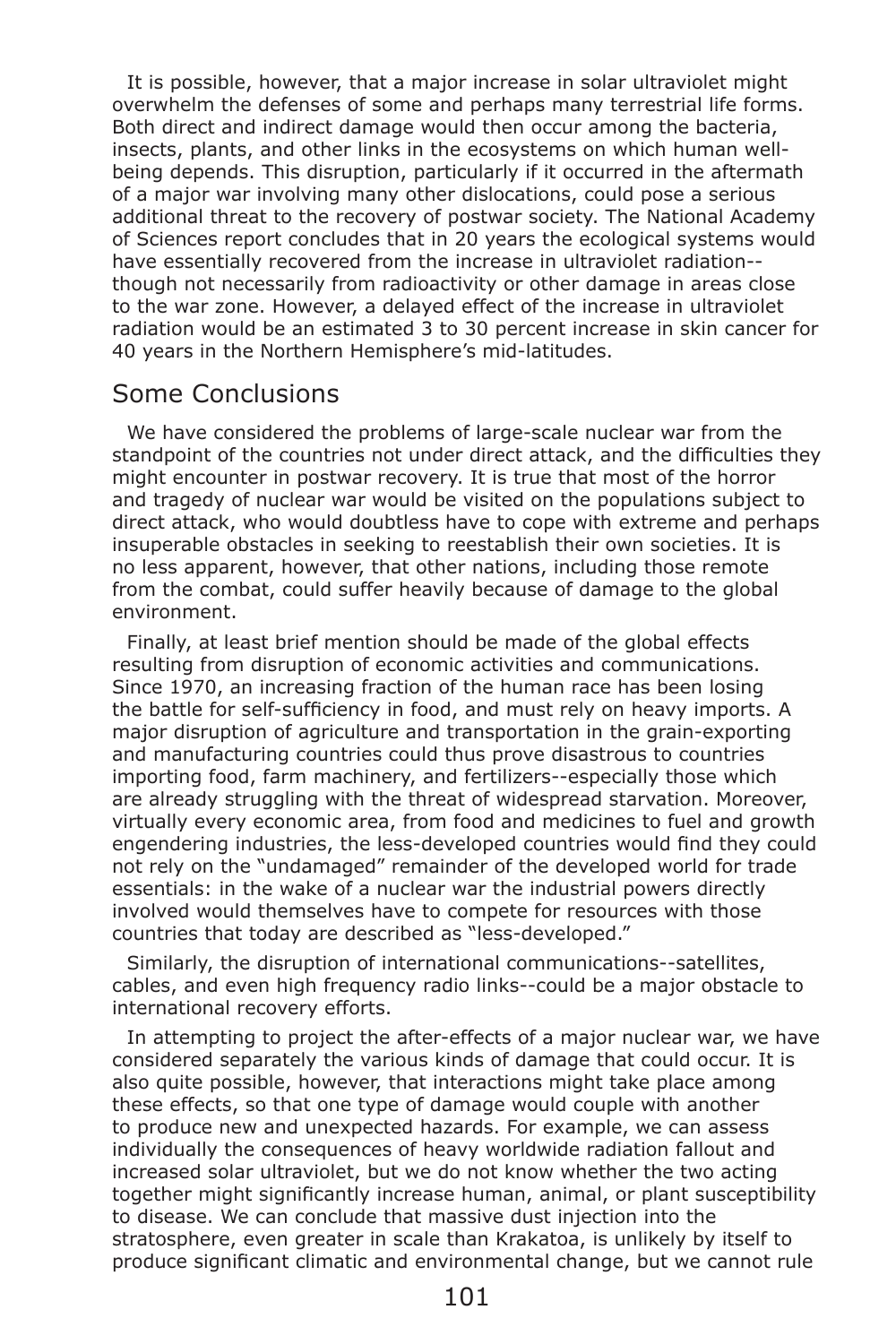out interactions with other phenomena, such as ozone depletion, which might produce utterly unexpected results.

We have come to realize that nuclear weapons can be as unpredictable as they are deadly in their effects. Despite some 30 years of development and study, there is still much that we do not know. This is particularly true when we consider the global effects of a large-scale nuclear war.

#### Notes

#### Note 1: Nuclear Weapons Yield

The most widely used standard for measuring the power of nuclear weapons is "yield," expressed as the quantity of chemical explosive (TNT) that would produce the same energy release. The first atomic weapon which leveled Hiroshima in 1945, had a yield of 13 kilotons; that is, the explosive power of 13,000 tons of TNT. (The largest conventional bomb dropped in World War II contained about 10 tons of TNT.)

Since Hiroshima, the yields or explosive power of nuclear weapons have vastly increased. The world's largest nuclear detonation, set off in 1962 by the Soviet Union, had a yield of 58 megatons--equivalent to 58 million tons of TNT. A modern ballistic missile may carry warhead yields up to 20 or more megatons.

Even the most violent wars of recent history have been relatively limited in terms of the total destructive power of the non-nuclear weapons used. A single aircraft or ballistic missile today can carry a nuclear explosive force surpassing that of all the non-nuclear bombs used in recent wars. The number of nuclear bombs and missiles the superpowers now possess runs into the thousands.

Note 2: Nuclear Weapons Design

Nuclear weapons depend on two fundamentally different types of nuclear reactions, each of which releases energy:

Fission, which involves the splitting of heavy elements (e.g. uranium); and fusion, which involves the combining of light elements (e.g. hydrogen).

Fission requires that a minimum amount of material or "critical mass" be brought together in contact for the nuclear explosion to take place. The more efficient fission weapons tend to fall in the yield range of tens of kilotons. Higher explosive yields become increasingly complex and impractical.

Nuclear fusion permits the design of weapons of virtually limitless power. In fusion, according to nuclear theory, when the nuclei of light atoms like hydrogen are joined, the mass of the fused nucleus is lighter than the two original nuclei; the loss is expressed as energy. By the 1930's, physicists had concluded that this was the process which powered the sun and stars; but the nuclear fusion process remained only of theoretical interest until it was discovered that an atomic fission bomb might be used as a "trigger" to produce, within one- or two-millionths of a second, the intense pressure and temperature necessary to set off the fusion reaction.

Fusion permits the design of weapons of almost limitless power, using materials that are far less costly.

Note 3: Radioactivity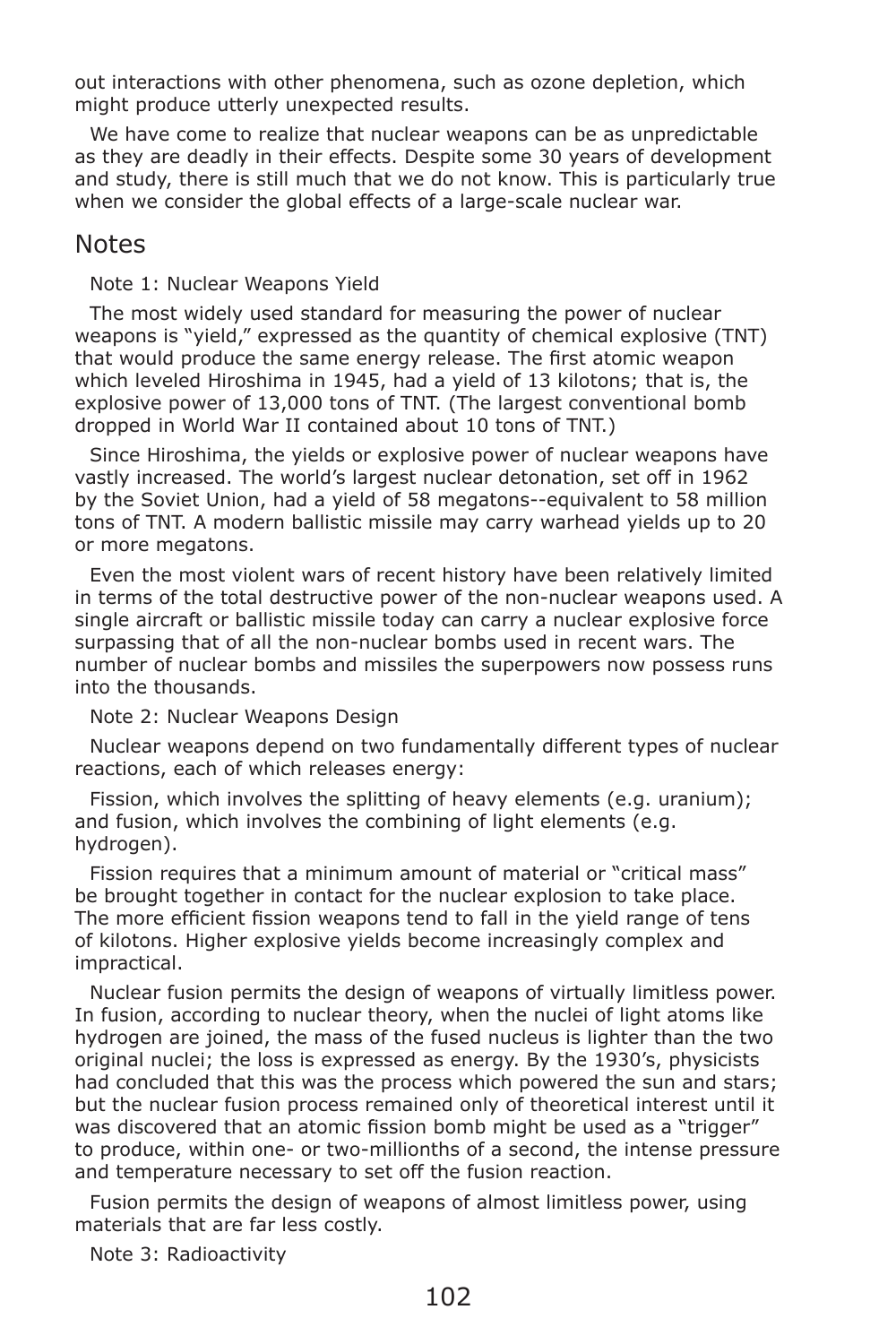Most familiar natural elements like hydrogen, oxygen, gold, and lead are stable, and enduring unless acted upon by outside forces. But almost all elements can exist in unstable forms. The nuclei of these unstable "isotopes," as they are called, are "uncomfortable" with the particular mixture of nuclear particles comprising them, and they decrease this internal stress through the process of radioactive decay.

The three basic modes of radioactive decay are the emission of alpha, beta and gamma radiation:

Alpha--Unstable nuclei frequently emit alpha particles, actually helium nuclei consisting of two protons and two neutrons. By far the most massive of the decay particles, it is also the slowest, rarely exceeding one-tenth the velocity of light. As a result, its penetrating power is weak, and it can usually be stopped by a piece of paper. But if alpha emitters like plutonium are incorporated in the body, they pose a serious cancer threat.

Beta--Another form of radioactive decay is the emission of a beta particle, or electron. The beta particle has only about one seventhousandth the mass of the alpha particle, but its velocity is very much greater, as much as eight-tenths the velocity of light. As a result, beta particles can penetrate far more deeply into bodily tissue and external doses of beta radiation represent a significantly greater threat than the slower, heavier alpha particles. Beta-emitting isotopes are as harmful as alpha emitters if taken up by the body.

Gamma--In some decay processes, the emission is a photon having no mass at all and traveling at the speed of light. Radio waves, visible light, radiant heat, and X-rays are all photons, differing only in the energy level each carries. The gamma ray is similar to the X-ray photon, but far more penetrating (it can traverse several inches of concrete). It is capable of doing great damage in the body.

Common to all three types of nuclear decay radiation is their ability to ionize (i.e., unbalance electrically) the neutral atoms through which they pass, that is, give them a net electrical charge. The alpha particle, carrying a positive electrical charge, pulls electrons from the atoms through which it passes, while negatively charged beta particles can push electrons out of neutral atoms. If energetic betas pass sufficiently close to atomic nuclei, they can produce X-rays which themselves can ionize additional neutral atoms. Massless but energetic gamma rays can knock electrons out of neutral atoms in the same fashion as X-rays, leaving them ionized. A single particle of radiation can ionize hundreds of neutral atoms in the tissue in multiple collisions before all its energy is absorbed. This disrupts the chemical bonds for critically important cell structures like the cytoplasm, which carries the cell's genetic blueprints, and also produces chemical constituents which can cause as much damage as the original ionizing radiation.

For convenience, a unit of radiation dose called the "rad" has been adopted. It measures the amount of ionization produced per unit volume by the particles from radioactive decay.

Note 4: Nuclear Half-Life

The concept of "half-life" is basic to an understanding of radioactive decay of unstable nuclei.

Unlike physical "systems"--bacteria, animals, men and stars--unstable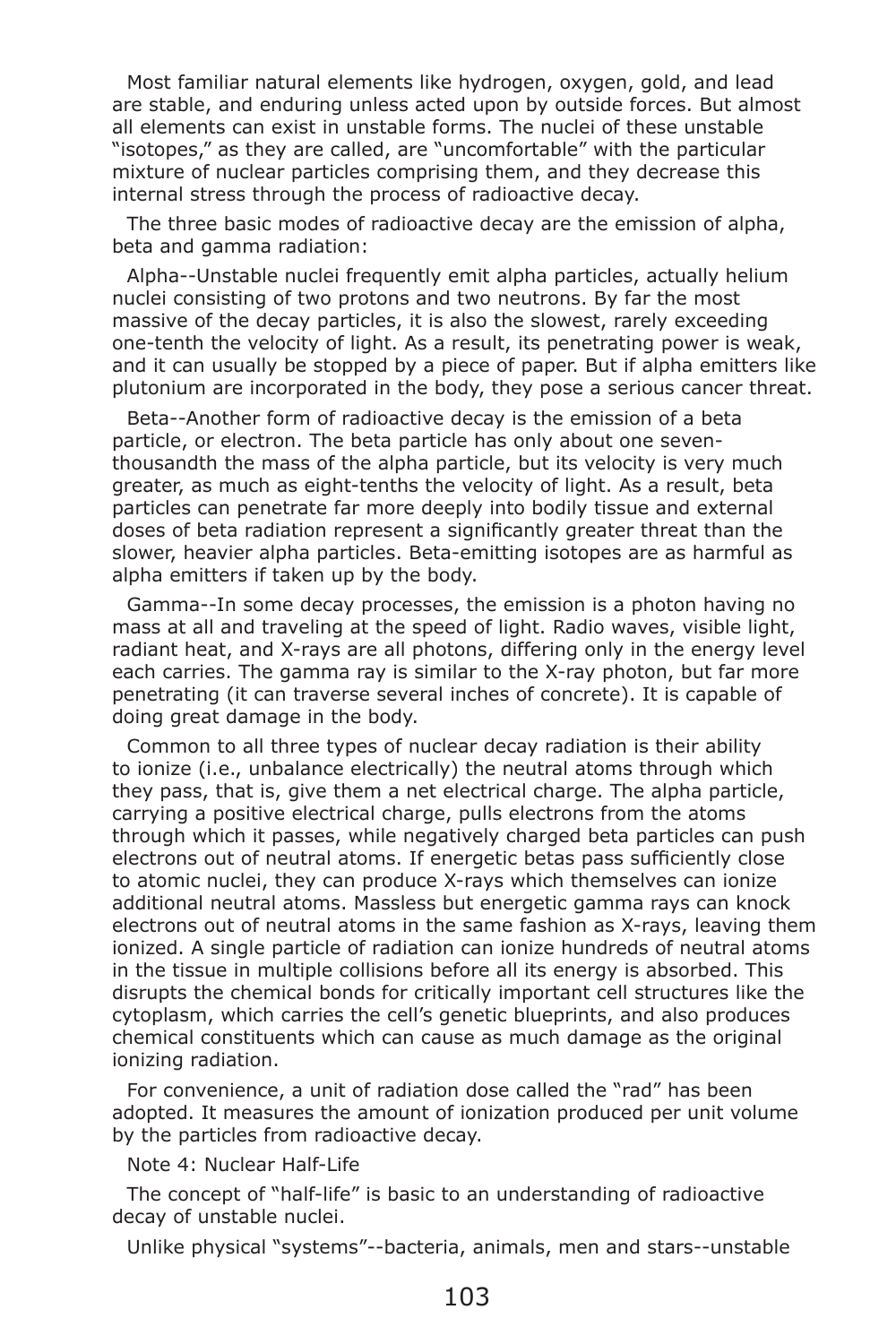isotopes do not individually have a predictable life span. There is no way of forecasting when a single unstable nucleus will decay.

Nevertheless, it is possible to get around the random behavior of an individual nucleus by dealing statistically with large numbers of nuclei of a particular radioactive isotope. In the case of thorium-232, for example, radioactive decay proceeds so slowly that 14 billion years must elapse before one-half of an initial quantity decayed to a more stable configuration. Thus the half-life of this isotope is 14 billion years. After the elapse of second half-life (another 14 billion years), only one-fourth of the original quantity of thorium-232 would remain, one eighth after the third half-life, and so on.

Most manmade radioactive isotopes have much shorter half-lives, ranging from seconds or days up to thousands of years. Plutonium-239 (a manmade isotope) has a half-life of 24,000 years.

For the most common uranium isotope, U-238, the half-life is 4.5 billion years, about the age of the solar system. The much scarcer, fissionable isotope of uranium, U-235, has a half-life of 700 million years, indicating that its present abundance is only about 1 percent of the amount present when the solar system was born.

Note 5: Oxygen, Ozone and Ultraviolet Radiation

Oxygen, vital to breathing creatures, constitutes about one-fifth of the earth's atmosphere. It occasionally occurs as a single atom in the atmosphere at high temperature, but it usually combines with a second oxygen atom to form molecular oxygen (O2). The oxygen in the air we breathe consists primarily of this stable form.

Oxygen has also a third chemical form in which three oxygen atoms are bound together in a single molecule (03), called ozone. Though less stable and far more rare than O2, and principally confined to upper levels of the stratosphere, both molecular oxygen and ozone play a vital role in shielding the earth from harmful components of solar radiation.

Most harmful radiation is in the "ultraviolet" region of the solar spectrum, invisible to the eye at short wavelengths (under 3,000 A). (An angstrom unit--A--is an exceedingly short unit of length--10 billionths of a centimeter, or about 4 billionths of an inch.) Unlike X-rays, ultraviolet photons are not "hard" enough to ionize atoms, but pack enough energy to break down the chemical bonds of molecules in living cells and produce a variety of biological and genetic abnormalities, including tumors and cancers.

Fortunately, because of the earth's atmosphere, only a trace of this dangerous ultraviolet radiation actually reaches the earth. By the time sunlight reaches the top of the stratosphere, at about 30 miles altitude, almost all the radiation shorter than 1,900 A has been absorbed by molecules of nitrogen and oxygen. Within the stratosphere itself, molecular oxygen (02) absorbs the longer wavelengths of ultraviolet, up to 2,420 A; and ozone (O3) is formed as a result of this absorption process. It is this ozone then which absorbs almost all of the remaining ultraviolet wavelengths up to about 3,000 A, so that almost all of the dangerous solar radiation is cut off before it reaches the earth's surface.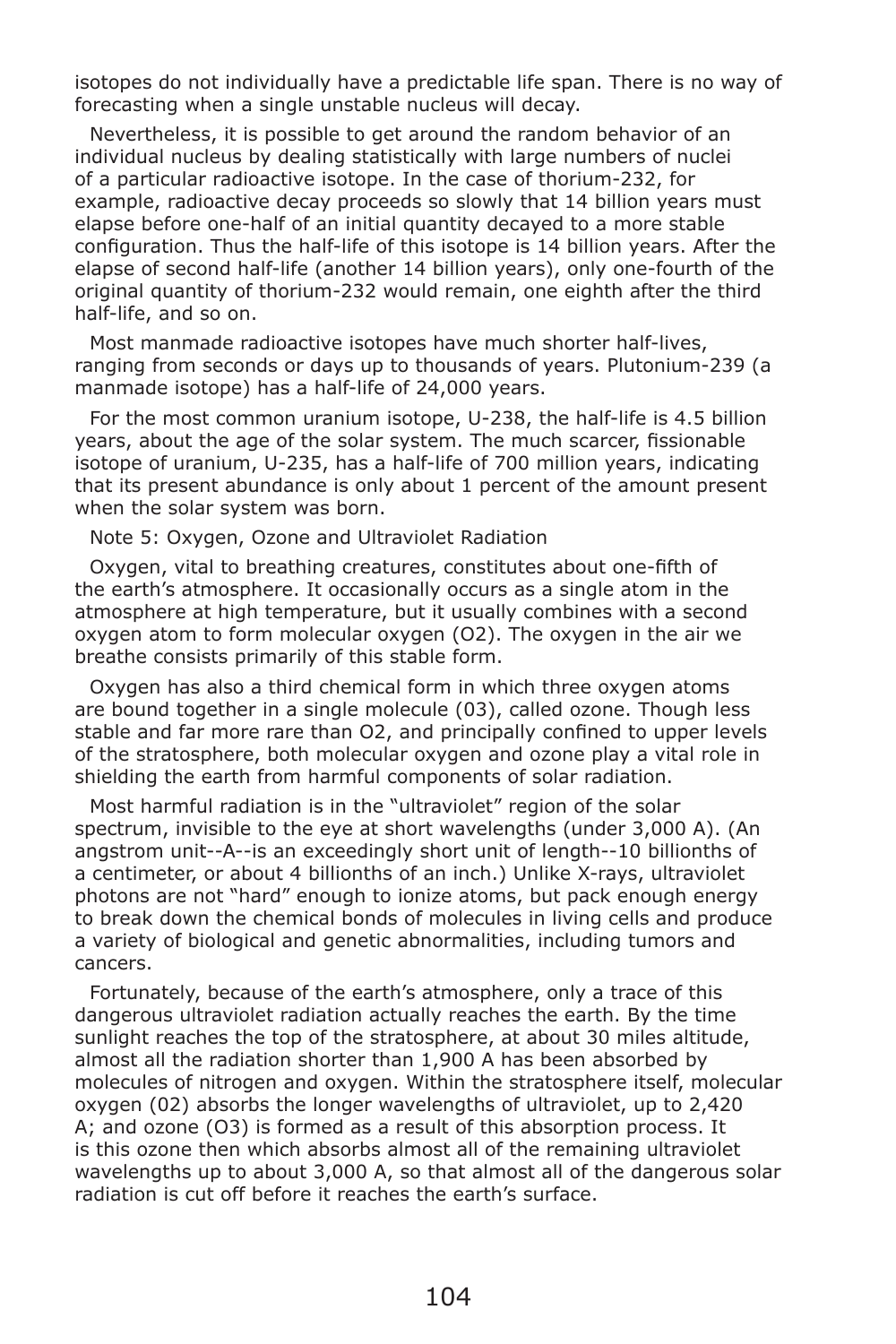## A Few Selected Quotes Of John Hersey

All morning they watched for the plane which they thought would be looking for them. They cursed war in general and PTs in particular. At about ten o'clock the hulk heaved a moist sigh and turned turtle.

And, as if nature were protecting man against his own ingenuity, the reproductive processes were affected for a time; men became sterile, women had miscarriages, menstruation stopped.

Do not work primarily for money; do your duty to patients first and let the money follow; our life is short, we don't live twice; the whirlwind will pick up the leaves and spin them, but then it will drop them and they will form a pile.

It's a failure of national vision when you regard children as weapons, and talents as materials you can mine, assay, and fabricate for profit and defense.

Journalism allows its readers to witness history; fiction gives its readers an opportunity to live it.

Learning starts with failure; the first failure is the beginning of education.

Many people who did not die right away came down with nausea, headache, diarrhea, malaise, and fever, which lasted several days. Doctors could not be certain whether some of these symptoms were the result of radiation or nervous shock.

Not a particular country, not a particular city, and not a particular people.

The crux of the matter is whether total war in its present form is justifiable, even when it serves a just purpose. Does it not have material and spiritual evil as its consequences which far exceed whatever good might result? When will our moralists give us an answer to this question?

The doctors realized in retrospect that even though most of these dead had also suffered from burns and blast effects, they had absorbed enough radiation to kill them. The rays simply destroyed body cells - caused their nuclei to degenerate and broke their walls.

The first stage had been all over before the doctors even knew they were dealing with a new sickness; it was the direct reaction to the bombardment of the body, at the moment when the bomb went off, by neutrons, beta particles, and gamma rays.

The second stage set in ten or fifteen days after the bombing. Its first symptom was falling hair. Diarrhea and fever, which in some cases went as high as 106, came next.

The third stage was the reaction that came when the body struggled